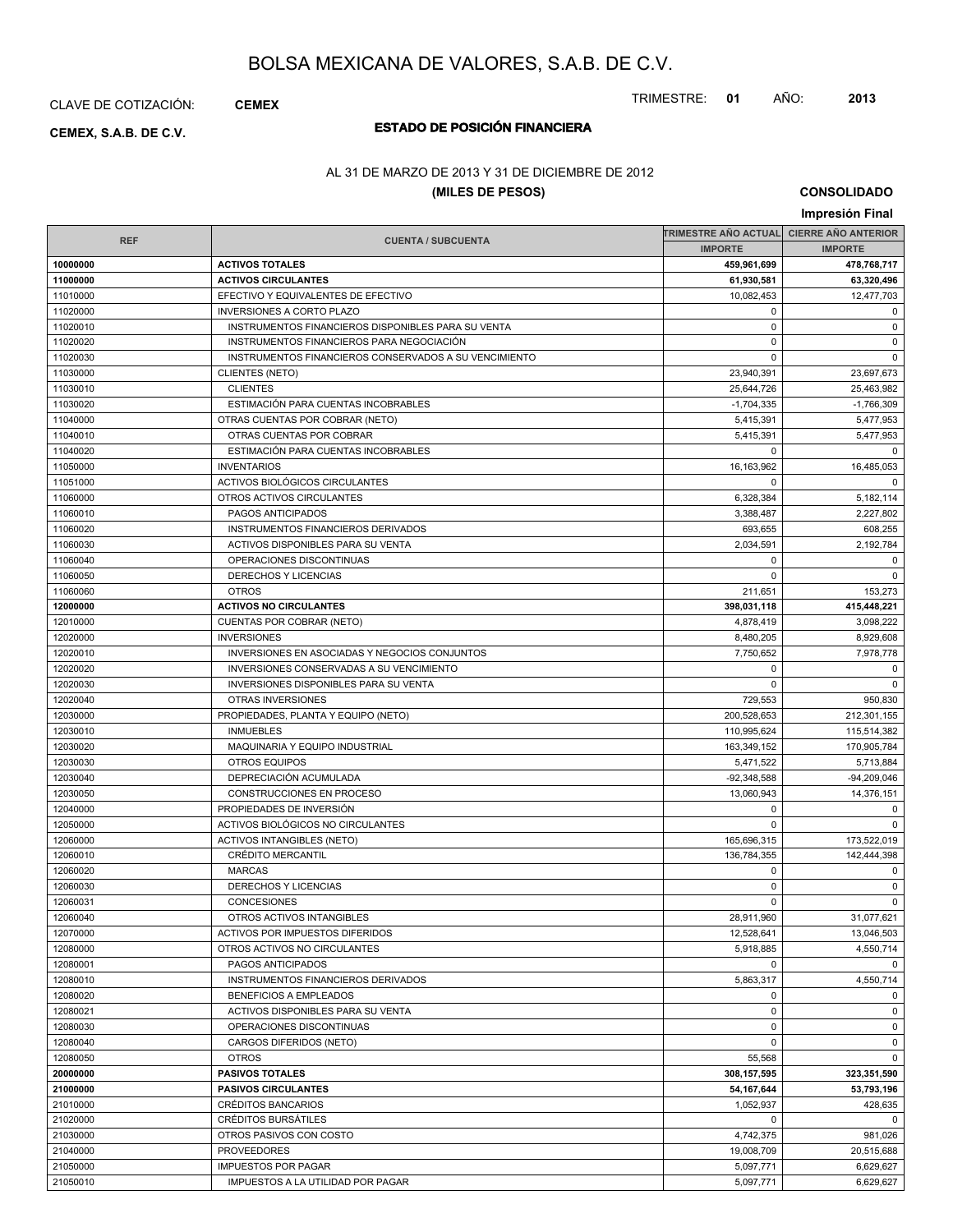CLAVE DE COTIZACIÓN: **CEMEX**

# **ESTADO DE POSICIÓN FINANCIERA CEMEX, S.A.B. DE C.V.**

### AL 31 DE MARZO DE 2013 Y 31 DE DICIEMBRE DE 2012

### **(MILES DE PESOS)**

**CONSOLIDADO**

| Impresión Final |                                                                                          |                      |                            |
|-----------------|------------------------------------------------------------------------------------------|----------------------|----------------------------|
|                 |                                                                                          | TRIMESTRE AÑO ACTUAL | <b>CIERRE AÑO ANTERIOR</b> |
| <b>REF</b>      | <b>CUENTA / SUBCUENTA</b>                                                                | <b>IMPORTE</b>       | <b>IMPORTE</b>             |
| 21050020        | OTROS IMPUESTOS POR PAGAR                                                                | $\Omega$             | $\mathbf 0$                |
| 21060000        | OTROS PASIVOS CIRCULANTES                                                                | 24,265,852           | 25,238,220                 |
| 21060010        | <b>INTERESES POR PAGAR</b>                                                               | 3,687,033            | 3,003,022                  |
| 21060020        | INSTRUMENTOS FINANCIEROS DERIVADOS                                                       | 160,463              | 623,474                    |
| 21060030        | <b>INGRESOS DIFERIDOS</b>                                                                | $\Omega$             | $\Omega$                   |
| 21060050        | <b>BENEFICIOS A EMPLEADOS</b>                                                            | 4,410,248            | 4,295,309                  |
| 21060060        | <b>PROVISIONES</b>                                                                       | 7,856,119            | 7,675,304                  |
| 21060061        | PASIVOS RELACIONADOS CON ACTIVOS DISPONIBLES PARA SU VENTA CIRCULANTES                   | $\mathbf 0$          | $\mathbf 0$                |
| 21060070        | OPERACIONES DISCONTINUAS                                                                 | $\mathbf 0$          | $\mathbf 0$                |
| 21060080        | <b>OTROS</b>                                                                             | 8,151,989            | 9,641,111                  |
| 22000000        | <b>PASIVOS NO CIRCULANTES</b>                                                            | 253,989,951          | 269,558,394                |
| 22010000        | <b>CRÉDITOS BANCARIOS</b>                                                                | 50,501,301           | 53,052,323                 |
| 22020000        | <b>CRÉDITOS BURSÁTILES</b>                                                               | $\Omega$             | $\mathbf 0$                |
| 22030000        | OTROS PASIVOS CON COSTO                                                                  | 147,656,549          | 153,339,580                |
| 22040000        | PASIVOS POR IMPUESTOS DIFERIDOS                                                          | 12,350,690           | 12,861,147                 |
| 22050000        | OTROS PASIVOS NO CIRCULANTES                                                             | 43,481,411           | 50,305,344                 |
| 22050010        | INSTRUMENTOS FINANCIEROS DERIVADOS                                                       | 9,208,713            | 4,828,430                  |
| 22050020        | <b>INGRESOS DIFERIDOS</b>                                                                | 755,029              | 205,984                    |
| 22050040        | <b>BENEFICIOS A EMPLEADOS</b>                                                            | 12,820,629           | 13,642,909                 |
| 22050050        | <b>PROVISIONES</b>                                                                       | $\Omega$             | $\mathbf 0$                |
| 22050051        | PASIVOS RELACIONADOS CON ACTIVOS DISPONIBLES PARA SU VENTA NO CIRCULANTES                | $\mathbf 0$          | $\mathbf 0$                |
| 22050060        | OPERACIONES DISCONTINUAS                                                                 | $\Omega$             | $\Omega$                   |
| 22050070        | <b>OTROS</b>                                                                             | 20,697,040           | 31,628,021                 |
| 30000000        | <b>CAPITAL CONTABLE</b>                                                                  | 151,804,104          | 155,417,127                |
| 30010000        | CAPITAL CONTABLE DE LA PARTICIPACIÓN CONTROLADORA                                        | 137,492,507          | 140,929,346                |
| 30030000        | <b>CAPITAL SOCIAL</b>                                                                    | 4,142,238            | 4,139,201                  |
| 30040000        | <b>ACCIONES RECOMPRADAS</b>                                                              | $\Omega$             | $\Omega$                   |
| 30050000        | PRIMA EN EMISIÓN DE ACCIONES                                                             | 113,929,110          | 113,929,110                |
| 30060000        | APORTACIONES PARA FUTUROS AUMENTOS DE CAPITAL                                            | $\mathbf 0$          | $\mathbf 0$                |
| 30070000        | OTRO CAPITAL CONTRIBUIDO                                                                 | $\Omega$             | $\Omega$                   |
| 30080000        | UTILIDADES RETENIDAS (PERDIDAS ACUMULADAS)                                               | 7,113,756            | 10,655,922                 |
| 30080010        | <b>RESERVA LEGAL</b>                                                                     | 1.804.124            | 1.804.124                  |
| 30080020        | <b>OTRAS RESERVAS</b>                                                                    | $\Omega$             | $\Omega$                   |
| 30080030        | RESULTADOS DE EJERCICIOS ANTERIORES                                                      | 8,848,761            | 20,919,242                 |
| 30080040        | RESULTADO DEL EJERCICIO                                                                  | $-3,539,129$         | $-12,067,444$              |
| 30080050        | <b>OTROS</b>                                                                             | $\Omega$             | $\mathbf 0$                |
| 30090000        | OTROS RESULTADOS INTEGRALES ACUMULADOS (NETOS DE IMPUESTOS)                              | 12,307,403           | 12.205.113                 |
| 30090010        | GANANCIAS POR REVALUACIÓN DE PROPIEDADES                                                 | $\Omega$             | $\Omega$                   |
| 30090020        | GANANCIAS (PERDIDAS) ACTUARIALES POR OBLIGACIONES LABORALES                              | $-3,174,000$         | $-3,174,000$               |
| 30090030        | RESULTADO POR CONVERSIÓN DE MONEDAS EXTRANJERAS                                          | $-2,790,212$         | $-3.000.744$               |
| 30090040        | CAMBIOS EN LA VALUACIÓN DE ACTIVOS FINANCIEROS DISPONIBLES PARA SU VENTA                 | $-137,000$           | $-137,000$                 |
| 30090050        | CAMBIOS EN LA VALUACIÓN DE INSTRUMENTOS FINANCIEROS DERIVADOS                            | $\Omega$             | $\Omega$                   |
| 30090060        | CAMBIOS EN EL VALOR RAZONABLE DE OTROS ACTIVOS                                           | $\mathbf 0$          | $\mathbf 0$                |
| 30090070        | PARTICIPACIÓN EN OTROS RESULTADOS INTEGRALES DE ASOCIADAS Y NEGOCIOS<br><b>CONJUNTOS</b> | $\Omega$             | $\mathbf 0$                |
| 30090080        | OTROS RESULTADOS INTEGRALES                                                              | 18,408,615           | 18,516,857                 |
| 30020000        | CAPITAL CONTABLE DE LA PARTICIPACIÓN NO CONTROLADORA                                     | 14,311,597           | 14,487,781                 |

TRIMESTRE: **01** AÑO: **2013**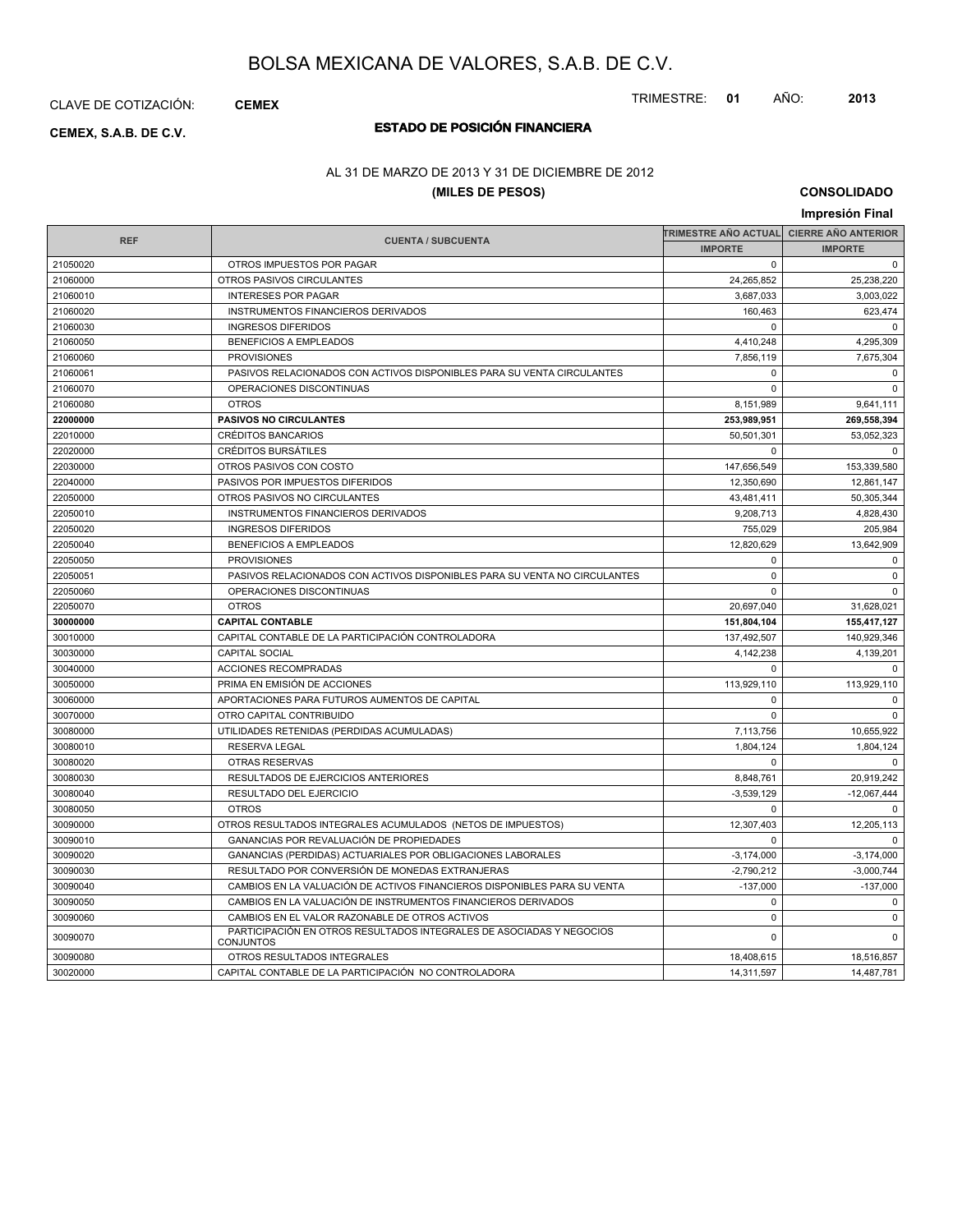CLAVE DE COTIZACIÓN: **CEMEX**

### **ESTADO DE POSICIÓN FINANCIERA CEMEX, S.A.B. DE C.V. DATOS INFORMATIVOS**

### AL 31 DE MARZO DE 2013 Y 31 DE DICIEMBRE DE 2012

### **(MILES DE PESOS)**

### **CONSOLIDADO**

TRIMESTRE: **01** AÑO: **2013**

### **Impresión Final**

|          | <b>REF</b><br><b>CONCEPTOS</b>              | <b>TRIMESTRE AÑO ACTUAL</b> | <b>CIERRE AÑO ANTERIOR</b> |
|----------|---------------------------------------------|-----------------------------|----------------------------|
|          |                                             | <b>IMPORTE</b>              | <b>IMPORTE</b>             |
| 91000010 | PASIVOS MONEDA EXTRANJERA CORTO PLAZO       | 40,246,794                  | 40,379,833                 |
| 91000020 | PASIVOS MONEDA EXTRANJERA LARGO PLAZO       | 232,050,293                 | 234,329,995                |
| 91000030 | CAPITAL SOCIAL NOMINAL                      | 94,743                      | 91,096                     |
| 91000040 | CAPITAL SOCIAL POR ACTUALIZACIÓN            | 4,047,494                   | 4,047,497                  |
| 91000050 | FONDOS PARA PENSIONES Y PRIMA DE ANTIGÜEDAD | 12,820,629                  | 13,460,947                 |
| 91000060 | NUMERO DE FUNCIONARIOS (*)                  | 10                          | 10                         |
| 91000070 | NUMERO DE EMPLEADOS (*)                     | 19,441                      | 23,814                     |
| 91000080 | NUMERO DE OBREROS (*)                       | 24,315                      | 20.081                     |
| 91000090 | NUMERO DE ACCIONES EN CIRCULACIÓN (*)       | 32,809,508,214              | 32,808,442,644             |
| 91000100 | NUMERO DE ACCIONES RECOMPRADAS (*)          |                             | 0                          |
| 91000110 | EFECTIVO RESTRINGIDO (1)                    |                             | 0                          |
| 91000120 | DEUDA DE ASOCIADAS GARANTIZADA              |                             | 0                          |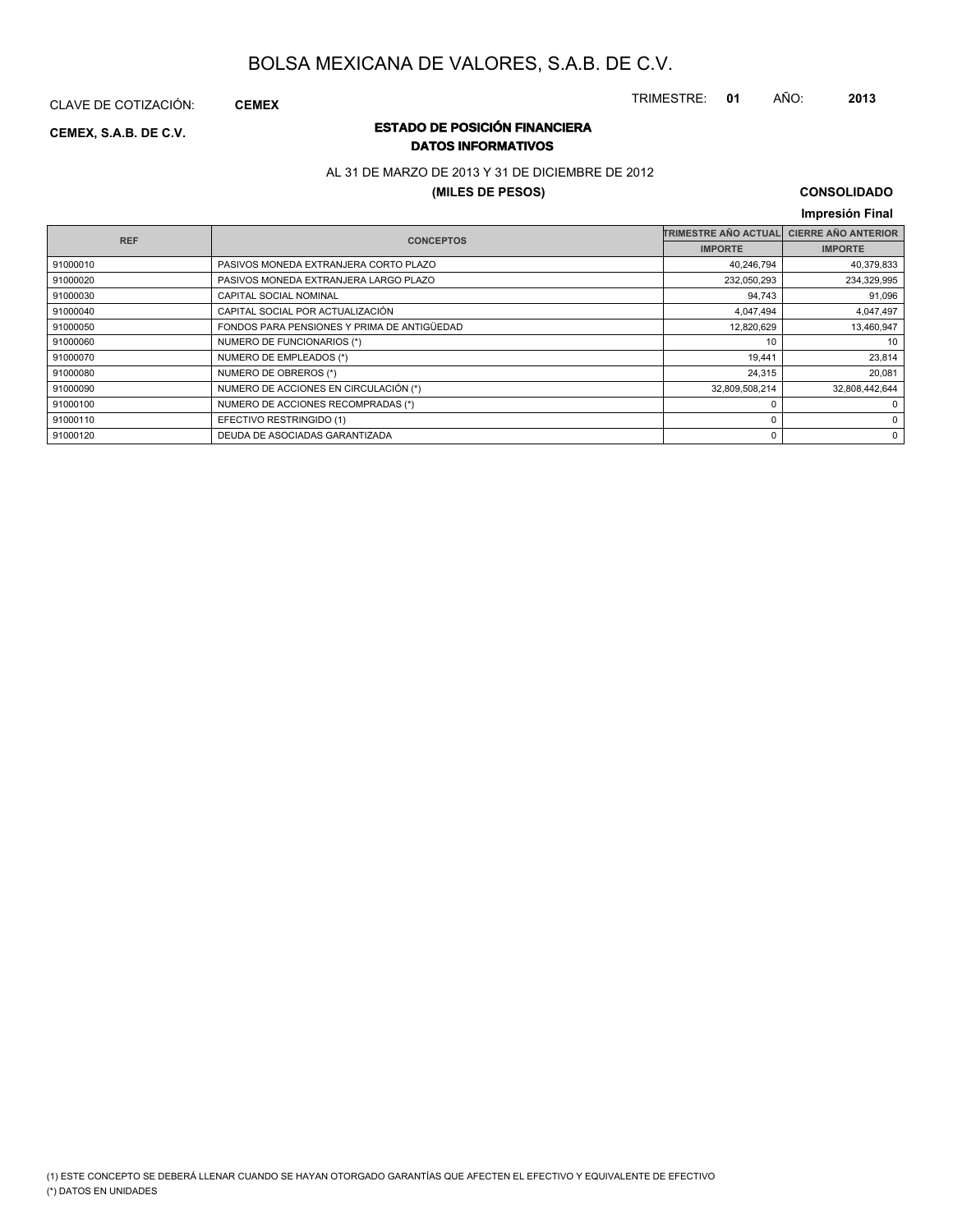**CEMEX, S.A.B. DE C.V.** CLAVE DE COTIZACIÓN: **CEMEX** TRIMESTRE: **01** AÑO: **2013**

### **ESTADOS DE RESULTADOS INTEGRALES**

#### **CONSOLIDADO**

#### POR LOS PERIODOS DE TRES MESES TERMINADOS AL 31 DE MARZO DE 2013 Y 2012

| (MILES DE PESOS) |                                                                               |                   | Impresión Final  |                     |                  |  |
|------------------|-------------------------------------------------------------------------------|-------------------|------------------|---------------------|------------------|--|
|                  |                                                                               | <b>AÑO ACTUAL</b> |                  | <b>AÑO ANTERIOR</b> |                  |  |
| <b>REF</b>       | <b>CUENTA / SUBCUENTA</b>                                                     | <b>ACUMULADO</b>  | <b>TRIMESTRE</b> | <b>ACUMULADO</b>    | <b>TRIMESTRE</b> |  |
| 40010000         | <b>INGRESOS NETOS</b>                                                         | 41,847,765        | 41,847,765       | 45,217,926          | 45,217,926       |  |
| 40010010         | <b>SERVICIOS</b>                                                              | $\mathbf 0$       | 0                | $\Omega$            | $\Omega$         |  |
| 40010020         | <b>VENTA DE BIENES</b>                                                        | 41,847,765        | 41,847,765       | 45,217,926          | 45,217,926       |  |
| 40010030         | <b>INTERESES</b>                                                              | $\mathbf 0$       | 0                | $\mathbf 0$         | $\mathbf 0$      |  |
| 40010040         | <b>REGALIAS</b>                                                               | $\pmb{0}$         | 0                | $\pmb{0}$           | $\mathsf 0$      |  |
| 40010050         | <b>DIVIDENDOS</b>                                                             | $\mathbf 0$       | $\mathbf 0$      | $\mathbf 0$         | $\mathbf 0$      |  |
| 40010060         | ARRENDAMIENTO                                                                 | $\mathbf 0$       | $\mathbf 0$      | 0                   | $\mathbf 0$      |  |
| 40010061         | CONSTRUCCIÓN                                                                  | $\mathbf 0$       | $\Omega$         | $\mathbf 0$         | $\mathbf 0$      |  |
| 40010070         | <b>OTROS</b>                                                                  | $\mathbf 0$       | 0                | $\mathbf 0$         | $\Omega$         |  |
| 40020000         | <b>COSTO DE VENTAS</b>                                                        | 30,390,337        | 30,390,337       | 33,065,744          | 33,065,744       |  |
| 40021000         | UTILIDAD (PÉRDIDA) BRUTA                                                      | 11,457,428        | 11,457,428       | 12,152,182          | 12,152,182       |  |
| 40030000         | <b>GASTOS GENERALES</b>                                                       | 8,441,798         | 8.441.798        | 9.050.542           | 9,050,542        |  |
| 40040000         | UTILIDAD (PÉRDIDA) ANTES DE OTROS INGRESOS Y GASTOS, NETO                     | 3,015,630         | 3,015,630        | 3,101,640           | 3,101,640        |  |
| 40050000         | OTROS INGRESOS Y (GASTOS), NETO                                               | $-246,536$        | $-246.536$       | 223.671             | $-223,671$       |  |
| 40060000         | UTILIDAD (PÉRDIDA) DE OPERACIÓN (*)                                           | 2,769,094         | 2,769,094        | 2,877,969           | 2,877,969        |  |
| 40070000         | <b>INGRESOS FINANCIEROS</b>                                                   | 1.652.578         | 1.652.578        | 2.492.334           | 2.492.334        |  |
| 40070010         | <b>INTERESES GANADOS</b>                                                      | 31,929            | 31,929           | 125,067             | 125,067          |  |
| 40070020         | UTILIDAD POR FLUCTUACIÓN CAMBIARIA, NETO                                      | $\mathbf 0$       |                  | 1,931,023           | 1,931,023        |  |
| 40070030         | UTILIDAD POR DERIVADOS, NETO                                                  | $\Omega$          | $\Omega$         | $\mathbf 0$         | $\mathbf 0$      |  |
| 40070040         | UTILIDAD POR CAMBIOS EN VALOR RAZONABLE DE INSTRUMENTOS<br><b>FINANCIEROS</b> | 1,552,844         | 1,552,844        | 376,641             | 376,641          |  |
| 40070050         | OTROS INGRESOS FINANCIEROS                                                    | 67.805            | 67.805           | 59.603              | 59.603           |  |
| 40080000         | <b>GASTOS FINANCIEROS</b>                                                     | 6,263,675         | 6,263,675        | 4,597,730           | 4,597,730        |  |
| 40080010         | <b>INTERESES PAGADOS</b>                                                      | 3,941,484         | 3,941,484        | 3,925,075           | 3,925,075        |  |
| 40080020         | PÉRDIDA POR FLUCTUACIÓN CAMBIARIA, NETO                                       | 1,488,702         | 1,488,702        | $\mathbf 0$         | 0                |  |
| 40080030         | PÉRDIDA POR DERIVADOS, NETO                                                   | $\mathbf 0$       | 0                | $\mathbf 0$         | $\mathbf 0$      |  |
| 40080050         | PÉRDIDA POR CAMBIOS EN VALOR RAZONABLE DE INSTRUMENTOS<br><b>FINANCIEROS</b>  | $\Omega$          | $\Omega$         | $\Omega$            | $\Omega$         |  |
| 40080060         | OTROS GASTOS FINANCIEROS                                                      | 833,489           | 833,489          | 672,655             | 672,655          |  |
| 40090000         | <b>INGRESOS (GASTOS) FINANCIEROS NETO</b>                                     | -4,611,097        | $-4,611,097$     | $-2,105,396$        | $-2,105,396$     |  |
| 40100000         | PARTICIPACIÓN EN LOS RESULTADOS DE ASOCIADAS Y NEGOCIOS<br><b>CONJUNTOS</b>   | $-60,432$         | $-60,432$        | $-14,845$           | $-14,845$        |  |
| 40110000         | UTILIDAD (PÉRDIDA) ANTES DE IMPUESTOS A LA UTILIDAD                           | $-1,902,435$      | $-1,902,435$     | 757,728             | 757,728          |  |
| 40120000         | <b>IMPUESTOS A LA UTILIDAD</b>                                                | 1,443,786         | 1,443,786        | 1,144,224           | 1,144,224        |  |
| 40120010         | <b>IMPUESTO CAUSADO</b>                                                       | 1,956,822         | 1,956,822        | 1,144,224           | 1,144,224        |  |
| 40120020         | <b>IMPUESTO DIFERIDO</b>                                                      | $-513,036$        | $-513.036$       | $\Omega$            | $\Omega$         |  |
| 40130000         | UTILIDAD (PÉRDIDA) DE LAS OPERACIONES CONTINUAS                               | $-3,346,221$      | -3,346,221       | -386,496            | -386,496         |  |
| 40140000         | UTILIDAD (PÉRDIDA) DE LAS OPERACIONES DISCONTINUAS, NETO                      | $\Omega$          | $\mathbf 0$      | $\mathbf 0$         | $\Omega$         |  |
| 40150000         | UTILIDAD (PÉRDIDA) NETA                                                       | $-3,346,221$      | $-3,346,221$     | -386,496            | $-386,496$       |  |
| 40160000         | PARTICIPACIÓN NO CONTROLADORA EN LA UTILIDAD (PÉRDIDA) NETA                   | 192,908           | 192,908          | $-2,938$            | $-2,938$         |  |
| 40170000         | PARTICIPACIÓN CONTROLADORA EN LA UTILIDAD (PÉRDIDA) NETA                      | $-3,539,129$      | $-3,539,129$     | $-383,558$          | $-383,558$       |  |
|                  |                                                                               |                   |                  |                     |                  |  |
| 40180000         | UTILIDAD (PÉRDIDA) NETA BÁSICA POR ACCIÓN                                     | $-0.10$           | $-0.10$          | $-0.01$             | $-0.01$          |  |
| 40190000         | UTILIDAD (PÉRDIDA) NETA POR ACCIÓN DILUIDA                                    | $-0.10$           | $-0.10$          | $-0.01$             | $-0.01$          |  |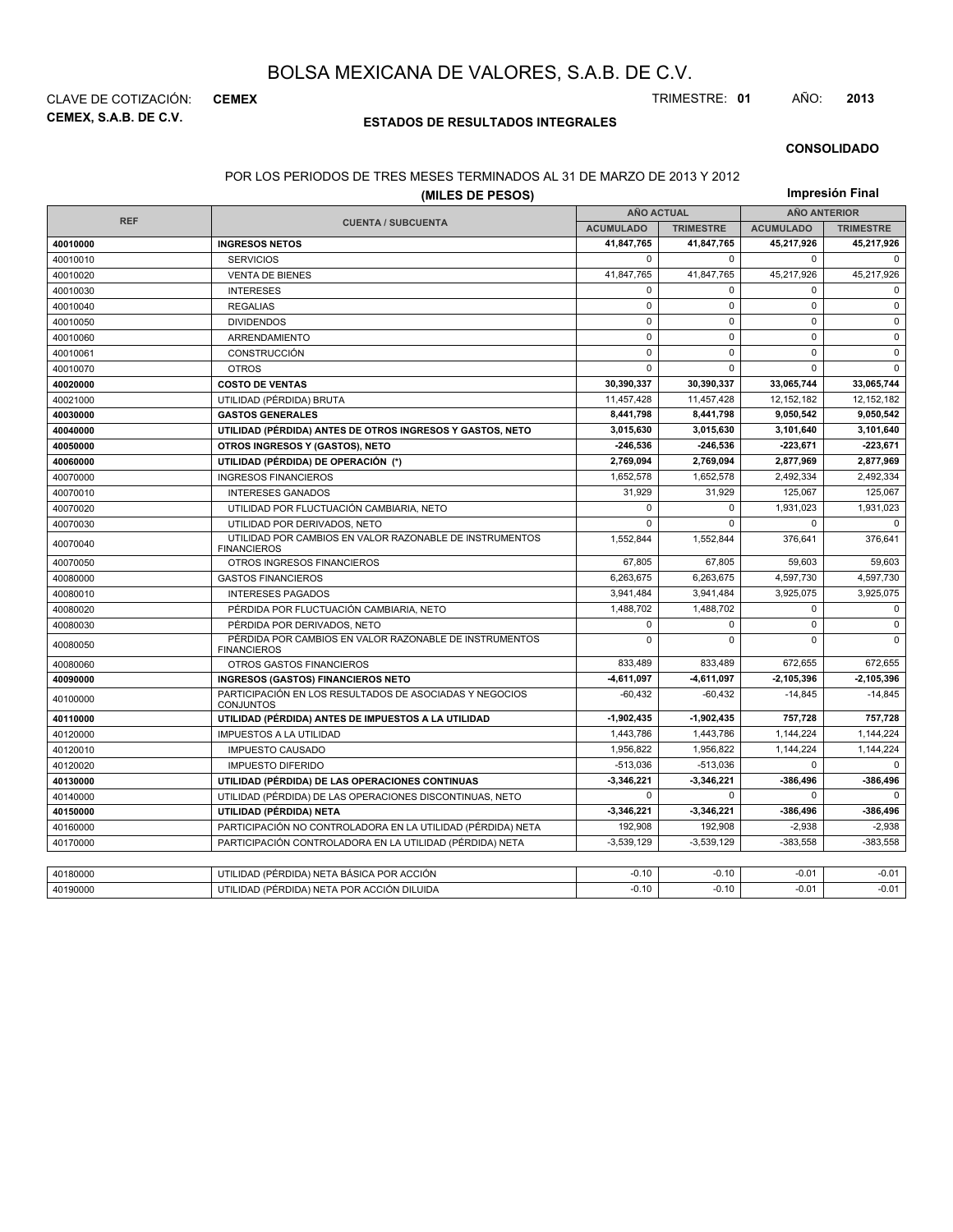# **OTROS RESULTADOS INTEGRALES (NETOS DE**

### **IMPUESTOS)**

POR LOS PERIODOS DE TRES MESES TERMINADOS AL 31 DE MARZO DE 2013 Y 2012

| CLAVE DE COTIZACIÓN:  | <b>CEMEX</b> |                                         | TRIMESTRE: 01 | AÑO: | 2013 |
|-----------------------|--------------|-----------------------------------------|---------------|------|------|
| CEMEX. S.A.B. DE C.V. |              | <b>ESTADOS DE RESULTADOS INTEGRALES</b> |               |      |      |
|                       |              |                                         |               |      |      |

|            | PUR LUS PERIUDUS DE TRES MESES TERMINADUS AL 31 DE MARZU DE 2013 Y 2012.                        |                   |                  |                  |                     |
|------------|-------------------------------------------------------------------------------------------------|-------------------|------------------|------------------|---------------------|
|            | (MILES DE PESOS)                                                                                |                   |                  |                  | Impresión Final     |
|            |                                                                                                 | <b>AÑO ACTUAL</b> |                  |                  | <b>AÑO ANTERIOR</b> |
| <b>REF</b> | <b>CUENTA / SUBCUENTA</b>                                                                       | <b>ACUMULADO</b>  | <b>TRIMESTRE</b> | <b>ACUMULADO</b> | <b>TRIMESTRE</b>    |
| 40200000   | UTILIDAD (PÉRDIDA) NETA                                                                         | $-3,346,221$      | -3,346,221       | -386,496         | $-386,496$          |
|            | PARTIDAS QUE NO SERAN RECLASIFICADAS A RESULTADOS                                               |                   |                  |                  |                     |
| 40210000   | <b>GANANCIAS POR REVALUACIÓN DE PROPIEDADES</b>                                                 | n                 |                  | $\Omega$         | 0                   |
| 40220000   | GANANCIAS (PÉRDIDAS) ACTUARIALES POR OBLIGACIONES LABORALES                                     | 0                 | 0                | 0                | $\Omega$            |
| 40220100   | PARTICIPACIÓN EN RESULTADOS POR REVALUACIÓN DE PROPIEDADES DE<br>ASOCIADAS Y NEGOCIOS CONJUNTOS | $\Omega$          | $\Omega$         | 0                | $\Omega$            |
|            | PARTIDAS QUE PUEDEN SER RECLASIFICADAS SUBSECUENTEMENTE A<br><b>RESULTADOS</b>                  |                   |                  |                  |                     |
| 40230000   | RESULTADO POR CONVERSIÓN DE MONEDAS EXTRANJERAS                                                 | 210,533           | 210,533          | $-9,078,319$     | $-9,078,319$        |
| 40240000   | CAMBIOS EN LA VALUACIÓN DE ACTIVOS FINANCIEROS DISPONIBLES PARA<br><b>SU VENTA</b>              | n                 | n                | 181.917          | 181,917             |
| 40250000   | CAMBIOS EN LA VALUACIÓN DE INSTRUMENTOS FINANCIEROS DERIVADOS                                   | $\Omega$          | 0                | 0                | 0                   |
| 40260000   | CAMBIOS EN EL VALOR RAZONABLE DE OTROS ACTIVOS                                                  | n                 | $\Omega$         | $\Omega$         | $\Omega$            |
| 40270000   | PARTICIPACIÓN EN OTROS RESULTADOS INTEGRALES DE ASOCIADAS Y<br>NEGOCIOS CONJUNTOS               | $\Omega$          | $\Omega$         | $\Omega$         | $\Omega$            |
| 40280000   | <b>OTROS RESULTADOS INTEGRALES</b>                                                              | n                 |                  | 0                | $\mathbf{0}$        |
| 40290000   | TOTAL DE OTROS RESULTADOS INTEGRALES                                                            | 210,533           | 210,533          | $-8,896,402$     | $-8,896,402$        |

| 40300000 | UTILIDAD (PÉRDIDA) INTEGRAL                                                  | $-3.135.688$ | 3.135.688    | $-9.282.898$ | $-9.282.898$ |
|----------|------------------------------------------------------------------------------|--------------|--------------|--------------|--------------|
| 40320000 | UTILIDAD (PÉRDIDA) INTEGRAL ATRIBUIBLE A LA PARTICIPACIÓN NO<br>CONTROLADORA | 192.908      | 192.908      | $-2.938$     | -2.938       |
| 40310000 | UTILIDAD (PÉRDIDA) INTEGRAL ATRIBUIBLE A LA PARTICIPACIÓN<br>CONTROLADORA    | $-3.328.596$ | $-3.328.596$ | $-9.279.960$ | $-9.279.960$ |

**CONSOLIDADO**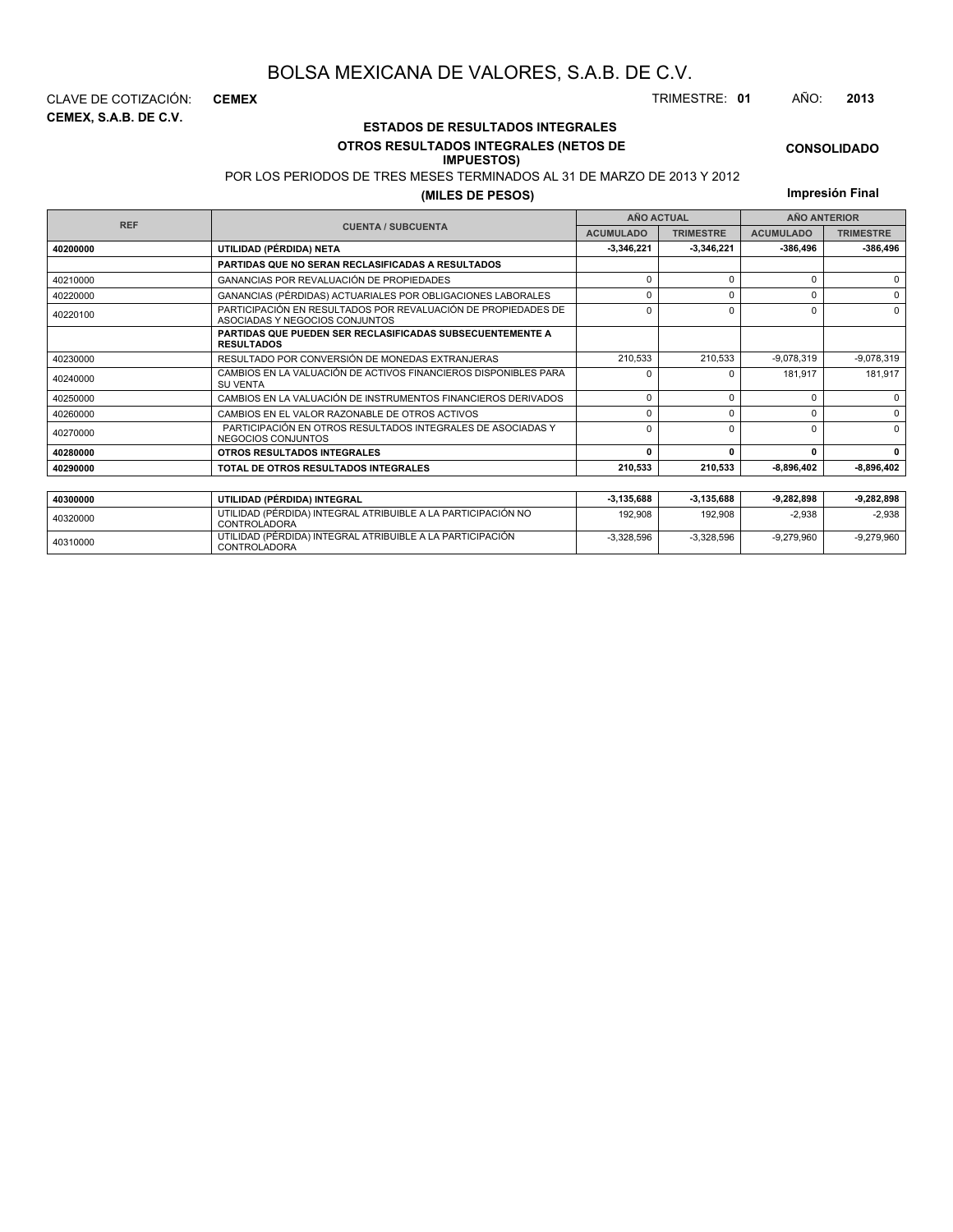**CEMEX, S.A.B. DE C.V.** CLAVE DE COTIZACIÓN: **CEMEX** TRIMESTRE: **01** AÑO: **2013**

### **ESTADOS DE RESULTADOS INTEGRALES DATOS INFORMATIVOS**

# **Impresión Final CONSOLIDADO**

### POR LOS PERIODOS DE TRES MESES TERMINADOS AL 31 DE MARZO DE 2013 Y 2012 **(MILES DE PESOS)**

| <b>REF</b> | <b>CUENTA / SUBCUENTA</b>             | <b>AÑO ACTUAL</b> |                  | <b>ANO ANTERIOR</b> |                  |
|------------|---------------------------------------|-------------------|------------------|---------------------|------------------|
|            |                                       | <b>ACUMULADO</b>  | <b>TRIMESTRE</b> | <b>ACUMULADO</b>    | <b>TRIMESTRE</b> |
| 92000010   | DEPRECIACIÓN Y AMORTIZACIÓN OPERATIVA | 3.555.892         | 3.555.892        | 4.219.776           | 4,219,776        |
| 92000020   | PTU CAUSADA                           | $-490$            | $-490$           | -538                | $-538$           |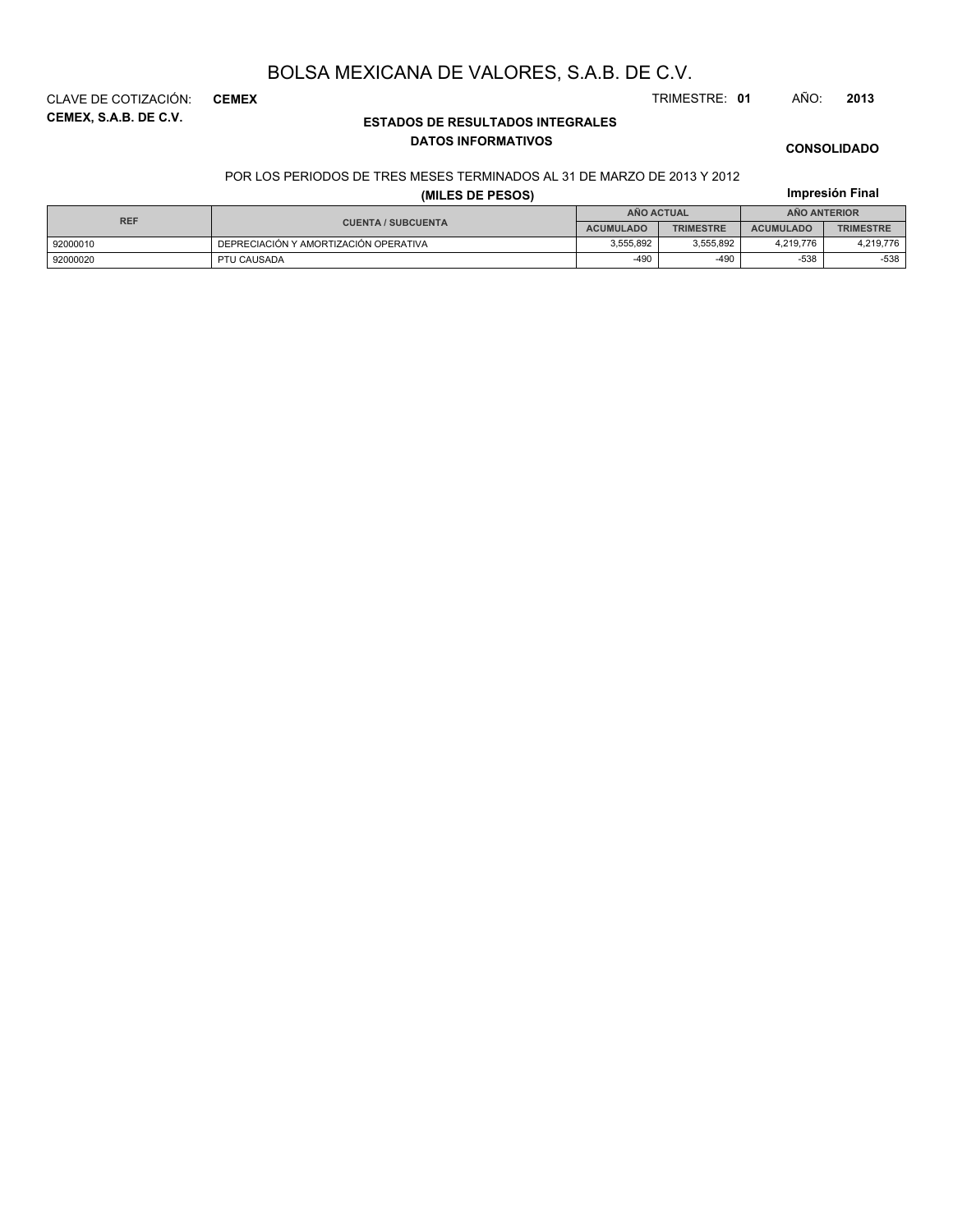**CEMEX, S.A.B. DE C.V.** CLAVE DE COTIZACIÓN: **CEMEX** TRIMESTRE: **01** AÑO: **2013**

### **ESTADOS DE RESULTADOS INTEGRALES DATOS INFORMATIVOS (12 MESES)**

**CONSOLIDADO**

#### POR LOS PERIODOS DE TRES MESES TERMINADOS AL 31 DE MARZO DE 2013 Y 2012

**(MILES DE PESOS)**

|            |                                                              | <b>AÑO</b>    |                 |  |
|------------|--------------------------------------------------------------|---------------|-----------------|--|
| <b>REF</b> | <b>CUENTA / SUBCUENTA</b>                                    | <b>ACTUAL</b> | <b>ANTERIOR</b> |  |
| 92000030   | INGRESOS NETOS (**)                                          | 193.666.199   | 194,364,126     |  |
| 92000040   | UTILIDAD (PÉRDIDA) DE OPERACIÓN (**)                         | 11.388.727    | 7,828,250       |  |
| 92000050   | PARTICIPACIÓN CONTROLADORA EN LA UTILIDAD (PÉRDIDA) NETA(**) | $-15.223.015$ | $-22,367,338$   |  |
| 92000060   | UTILIDAD (PÉRDIDA) NETA (**)                                 | $-14.365.586$ | $-22,328,563$   |  |
| 92000070   | DEPRECIACIÓN Y AMORTIZACIÓN OPERATIVA (**)                   | 16,520,277    | 17,503,633      |  |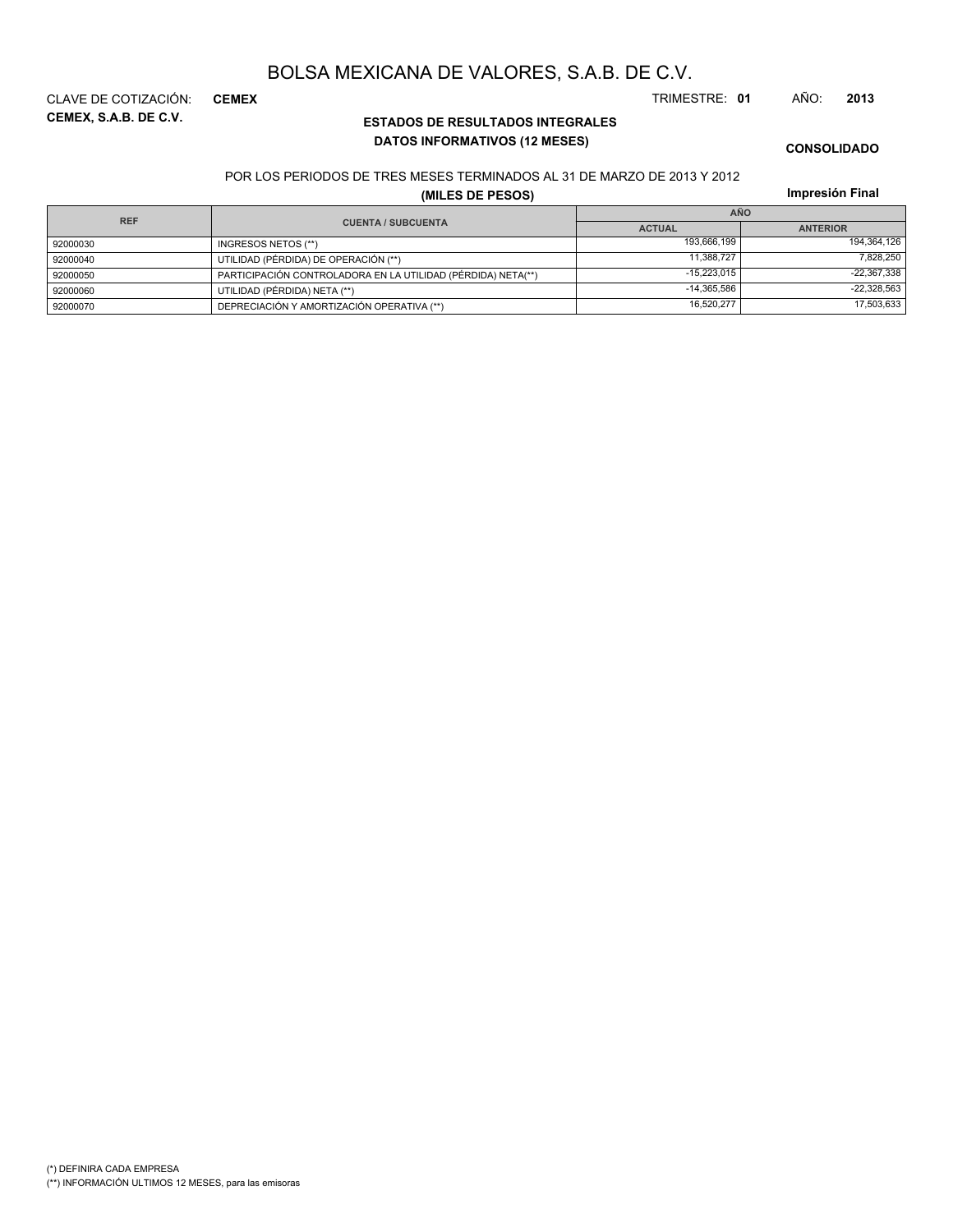CLAVE DE COTIZACIÓN: **CEMEX**

**INDIRECTO) CEMEX, S.A.B. DE C.V.**

### TRIMESTRE: **01** AÑO: **2013**

# **ESTADOS DE FLUJOS DE EFECTIVO (METODO**

AL 31 DE MARZO DE 2013 Y 2012

### **(MILES DE PESOS)**

**CONSOLIDADO Impresión Final**

|                                      |                                                                                                                           |                             | p.                      |
|--------------------------------------|---------------------------------------------------------------------------------------------------------------------------|-----------------------------|-------------------------|
| <b>REF</b>                           | <b>CUENTA/SUBCUENTA</b>                                                                                                   | <b>TRIMESTRE AÑO ACTUAL</b> | TRIMESTRE AÑO ANTERIOR  |
|                                      |                                                                                                                           | <b>IMPORTE</b>              | <b>IMPORTE</b>          |
| <b>ACTIVIDADES DE OPERACIÓN</b>      |                                                                                                                           |                             |                         |
| 50010000                             | UTILIDAD (PÉRDIDA) NETA ANTES DE IMPUESTOS A LA UTILIDAD<br>+(-) PARTIDAS SIN IMPACTO EN EL EFECTIVO                      | $-1,902,435$<br>490         | 757,728                 |
| 50020000<br>50020010                 | + ESTIMACIÓN DEL PERIODO                                                                                                  | $\mathbf 0$                 | 538<br>$\mathbf 0$      |
| 50020020                             | +PROVISIÓN DEL PERIODO                                                                                                    | $\mathbf 0$                 | $\mathsf 0$             |
|                                      |                                                                                                                           | 490                         |                         |
| 50020030                             | + (-) OTRAS PARTIDAS NO REALIZADAS<br>+(-) PARTIDAS RELACIONADAS CON ACTIVIDADES DE INVERSIÓN                             | 3,499,692                   | 538                     |
| 50030000                             |                                                                                                                           |                             | 4,169,193               |
| 50030010                             | + DEPRECIACIÓN Y AMORTIZACIÓN DEL PERIODO                                                                                 | 3,555,892                   | 4,219,777               |
| 50030020                             | (-) + UTILIDAD O PERDIDA EN VENTA DE PROPIEDADES PLANTA Y EQUIPO                                                          | $-56, 132$                  | $-2,116$<br>129.045     |
| 50030030                             | +(-) PÉRDIDA (REVERSIÓN) POR DETERIORO                                                                                    | 47,807                      |                         |
| 50030040                             | (-)+PARTICIPACIÓN EN ASOCIADAS Y NEGOCIOS CONJUNTOS                                                                       | 60,432                      | 14,845                  |
| 50030050                             | (-)DIVIDENDOS COBRADOS                                                                                                    | $-8,573$                    | $-7,686$                |
| 50030060                             | (-)INTERESES A FAVOR                                                                                                      | $-99,734$<br>0              | -184,672<br>$\mathbf 0$ |
| 50030070                             | (-)FLUCTUACIÓN CAMBIARIA                                                                                                  |                             |                         |
| 50030080                             | (-) +OTRAS PARTIDAS                                                                                                       | 0                           | $\mathbf 0$             |
| 50040000                             | +(-) PARTIDAS RELACIONADAS CON ACTIVIDADES DE FINANCIAMIENTO                                                              | 4,710,831                   | 2,290,066               |
| 50040010                             | (+)INTERESES DEVENGADOS                                                                                                   | 4,774,973                   | 4,597,730               |
| 50040020                             | (+)FLUCTUACIÓN CAMBIARIA                                                                                                  | 1,488,702                   | $-1,931,023$            |
| 50040030                             | (+)OPERACIONES FINANCIERAS DE DERIVADOS                                                                                   | $-1,552,844$                | $-376,641$              |
| 50040040                             | + (-) OTRAS PARTIDAS                                                                                                      | 0                           | $\mathbf 0$             |
| 50050000                             | FLUJO DERIVADO DEL RESULTADO ANTES DE IMPUESTOS A LA UTILIDAD<br>FLUJOS GENERADOS O UTILIZADOS EN LA OPERACIÓN            | 6,308,578                   | 7,217,525               |
| 50060000                             |                                                                                                                           | $-6,652,634$                | $-6.168.113$            |
| 50060010                             | + (-) DECREMENTO (INCREMENTO) EN CLIENTES                                                                                 | $-342,488$                  | $-134,246$              |
| 50060020                             | + (-) DECREMENTO (INCREMENTO) EN INVENTARIOS<br>+ (-) DECREMENTO (INCREMENTO) EN OTRAS CUENTAS POR COBRAR Y OTROS ACTIVOS | 93,408                      | 569,330                 |
| 50060030                             | <b>CIRCULANTES</b>                                                                                                        | $-1,021,191$                | $-1,736,404$            |
| 50060040                             | + (-) INCREMENTO (DECREMENTO) EN PROVEEDORES                                                                              | $-1,404,228$                | $-651,662$              |
| 50060050                             | + (-) INCREMENTO (DECREMENTO) EN OTROS PASIVOS                                                                            | $-486,594$                  | $-1,903,755$            |
| 50060060                             | + (-)IMPUESTOS A LA UTILIDAD PAGADOS O DEVUELTOS                                                                          | $-3,491,541$                | $-2,311,376$            |
| 50070000                             | FLUJOS NETOS DE EFECTIVO DE ACTIVIDADES DE OPERACIÓN                                                                      | -344,056                    | 1,049,412               |
| <b>ACTIVIDADES DE INVERSIÓN</b>      |                                                                                                                           |                             |                         |
| 50080000                             | FLUJOS NETOS DE EFECTIVO DE ACTIVIDADES DE INVERSIÓN                                                                      | $-539,374$                  | 379,661                 |
| 50080010                             | (-)INVERSIONES CON CARÁCTER PERMANENTE                                                                                    | 0                           | $\mathbf 0$             |
| 50080020                             | +DISPOSICIONES DE INVERSIONES CON CARÁCTER PERMANENTE                                                                     | 199,524                     | $\mathbf 0$             |
| 50080030                             | (-)INVERSION EN PROPIEDADES, PLANTA Y EQUIPO                                                                              | -953,391                    | -817,272                |
| 50080040                             | +VENTA DE PROPIEDADES, PLANTA Y EQUIPO                                                                                    | 555,812                     | 348,484                 |
| 50080050                             | (-) INVERSIONES TEMPORALES                                                                                                | $-27,765$                   | 1,127,130               |
| 50080060                             | +DISPOSICION DE INVERSIONES TEMPORALES                                                                                    | 0                           | $\mathbf 0$             |
| 50080070                             | (-)INVERSION EN ACTIVOS INTANGIBLES                                                                                       | $-108,727$                  | $-27,269$               |
| 50080080                             | +DISPOSICION DE ACTIVOS INTANGIBLES                                                                                       | 0                           | $\mathbf 0$             |
| 50080090                             | (-)ADQUISICIONES DE NEGOCIOS                                                                                              | 0                           | $\mathbf 0$             |
| 50080100                             | +DISPOSICIONES DE NEGOCIOS                                                                                                | $\mathbf 0$                 | $\mathbf 0$             |
| 50080110                             | +DIVIDENDOS COBRADOS                                                                                                      | 8,573                       | 7,686                   |
| 50080120                             | +INTERESES COBRADOS                                                                                                       | 93,929                      | 185,671                 |
| 50080130                             | +(-) DECREMENTO (INCREMENTO) ANTICIPOS Y PRESTAMOS A TERCEROS                                                             | $-307,329$                  | -444,769                |
| 50080140                             | + (-) OTRAS PARTIDAS                                                                                                      | 0                           | $\mathbf 0$             |
| <b>ACTIVIDADES DE FINANCIAMIENTO</b> |                                                                                                                           |                             |                         |
| 50090000                             | FLUJOS NETOS DE EFECTIVO DE ACTIVIDADES DE FINANCIAMIENTO                                                                 | $-1,511,826$                | $-4,634,081$            |
| 50090010                             | + FINANCIAMIENTOS BANCARIOS                                                                                               | 4,330,042                   | 829,010                 |
| 50090020                             | + FINANCIAMIENTOS BURSÁTILES                                                                                              | $\mathbf 0$                 | $\mathbf 0$             |
| 50090030                             | + OTROS FINANCIAMIENTOS                                                                                                   | $-334.856$                  | $-512,632$              |
| 50090040                             | (-) AMORTIZACIÓN DE FINANCIAMIENTOS BANCARIOS                                                                             | 0                           | $\mathbf 0$             |
| 50090050                             | (-) AMORTIZACIÓN DE FINANCIAMIENTOS BURSÁTILES                                                                            | 0                           | $\mathbf 0$             |
| 50090060                             | (-) AMORTIZACIÓN DE OTROS FINANCIAMIENTOS                                                                                 | $\mathbf 0$                 | $\mathbf 0$             |
| 50090070                             | + (-) INCREMENTO (DECREMENTO) EN EL CAPITAL SOCIAL                                                                        | 0                           | 0                       |
| 50090080                             | (-) DIVIDENDOS PAGADOS                                                                                                    | 0                           | 0                       |
| 50090090                             | + PRIMA EN EMISIÓN DE ACCIONES                                                                                            | $\mathbf 0$                 | $\mathbf 0$             |
| 50090100                             | + APORTACIONES PARA FUTUROS AUMENTOS DE CAPITAL                                                                           | 0                           | $\mathbf 0$             |
| 50090110                             | (-)INTERESES PAGADOS                                                                                                      | $-4,601,714$                | $-4,502,508$            |
| 50090120                             | (-)RECOMPRA DE ACCIONES                                                                                                   | 0                           | $\mathbf 0$             |
| 50090130                             | + (-) OTRAS PARTIDAS                                                                                                      | $-905,298$                  | -447,951                |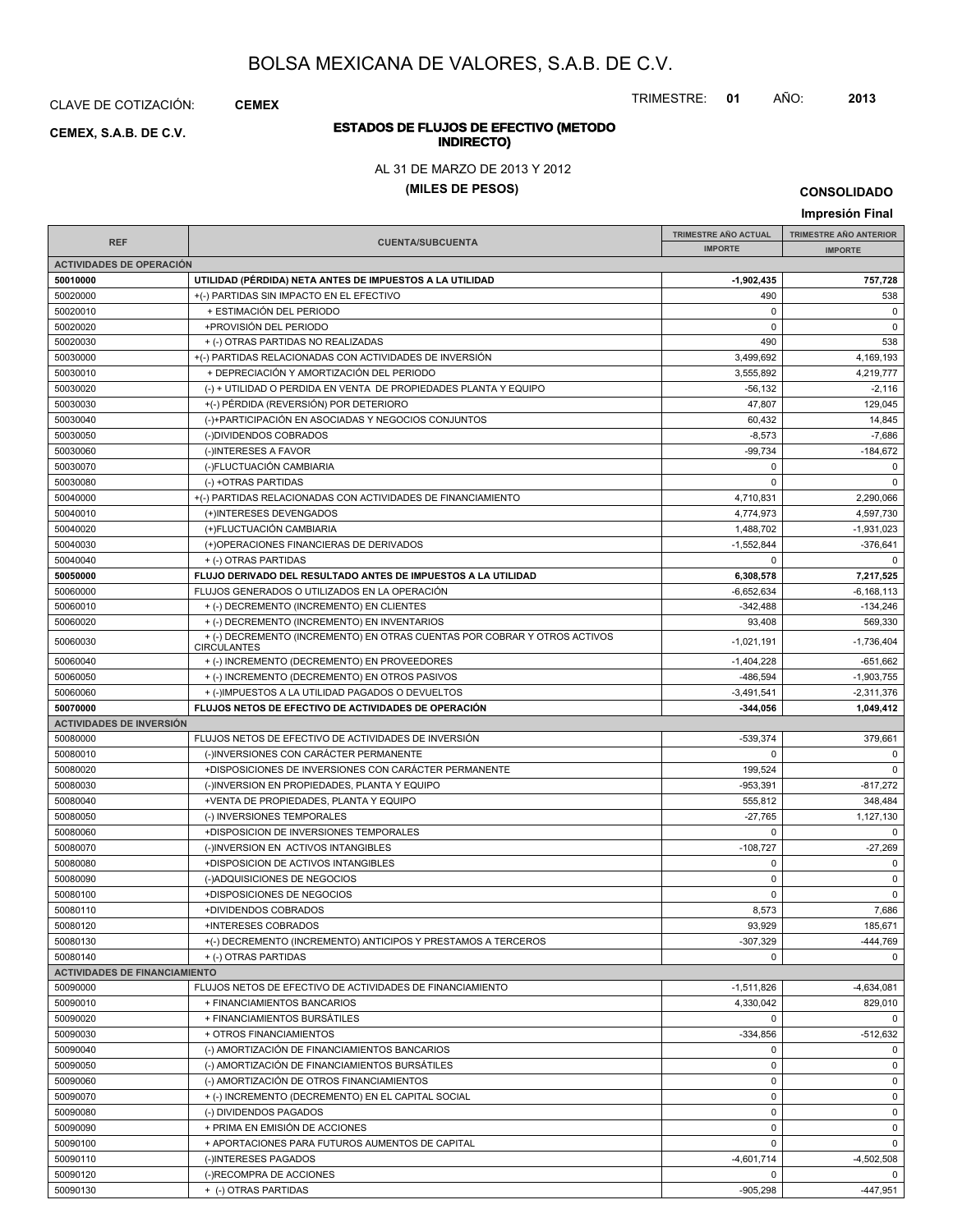TRIMESTRE: **01** AÑO: **2013**

# **ESTADOS DE FLUJOS DE EFECTIVO (METODO**

AL 31 DE MARZO DE 2013 Y 2012

**(MILES DE PESOS)**

**CONSOLIDADO Impresión Final**

|          | <b>REF</b><br><b>CUENTA/SUBCUENTA</b>                           | <b>TRIMESTRE AÑO ACTUAL</b> | <b>TRIMESTRE AÑO ANTERIOR</b> |
|----------|-----------------------------------------------------------------|-----------------------------|-------------------------------|
|          |                                                                 | <b>IMPORTE</b>              | <b>IMPORTE</b>                |
| 50100000 | INCREMENTO (DISMINUCION) DE EFECTIVO Y EQUIVALENTES DE EFECTIVO | $-2.395.256$                | $-3.205.008$                  |
| 50110000 | CAMBIOS EN EL VALOR DEL EFECTIVO Y EQUIVALENTES DE EFECTIVO     |                             |                               |
| 50120000 | EFECTIVO Y EQUIVALENTES DE EFECTIVO AL PRINCIPIO DEL PERIODO    | 12.477.709                  | 16.128.431                    |
| 50130000 | EFECTIVO Y EQUIVALENTES DE EFECTIVO AL FINAL DEL PERIODO        | 10.082.453                  | 12.923.423                    |

**INDIRECTO) CEMEX, S.A.B. DE C.V.**

CLAVE DE COTIZACIÓN: **CEMEX**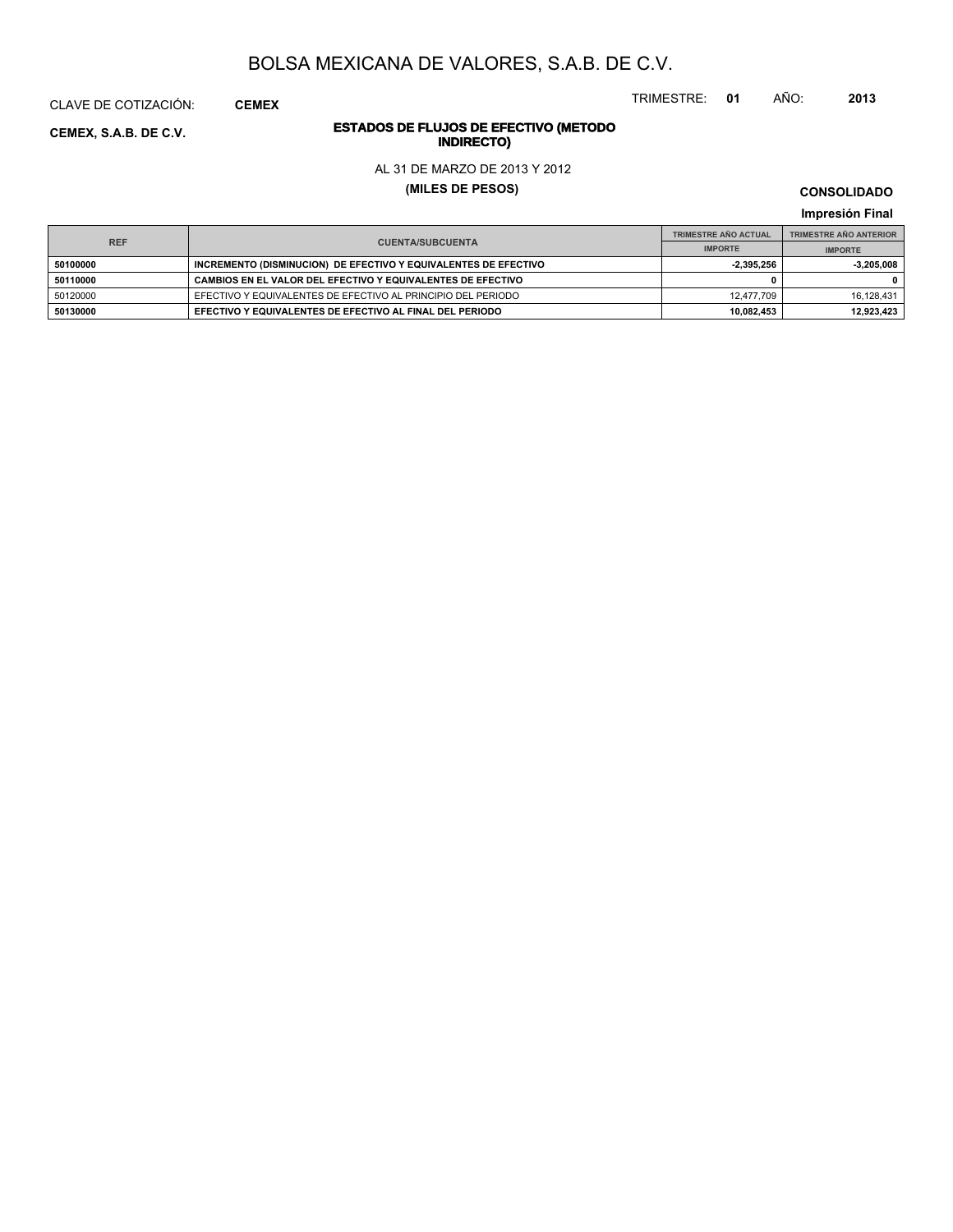**CEMEX, S.A.B. DE C.V.**CLAVE DE COTIZACIÓN:**CEMEX**: **CEMEX** TRIMESTRE:

#### TRIMESTRE: 01 AÑO: **<sup>2013</sup>**

### **ESTADOS DE VARIACIONES EN EL CAPITALCONTABLE(MILES DE PESOS)**

### **CONSOLIDADO**

**Impresión Final**

|                                                                     |                       |                                       |                                                  | <b>APORTACIONES</b>                                         |                                           |                 | UTILIDADES O PÉRDIDAS<br><b>ACUMULADAS</b>                               | <b>OTROS</b><br><b>RESULTADOS</b>                                        |                                             |                                                          |                                            |
|---------------------------------------------------------------------|-----------------------|---------------------------------------|--------------------------------------------------|-------------------------------------------------------------|-------------------------------------------|-----------------|--------------------------------------------------------------------------|--------------------------------------------------------------------------|---------------------------------------------|----------------------------------------------------------|--------------------------------------------|
| <b>CONCEPTOS</b>                                                    | <b>CAPITAL SOCIAL</b> | <b>ACCIONES</b><br><b>RECOMPRADAS</b> | <b>PRIMA EN</b><br>EMISIÓN DE<br><b>ACCIONES</b> | <b>PARA FUTUROS</b><br><b>AUMENTOS DE</b><br><b>CAPITAL</b> | <b>OTRO CAPITAL</b><br><b>CONTRIBUIDO</b> | <b>RESERVAS</b> | <b>UTILIDADES</b><br><b>RETENIDAS</b><br>(PÉRDIDAS<br><b>ACUMULADAS)</b> | <b>INTEGRALES</b><br><b>ACUMULADOS</b><br>(NETOS DE<br><b>IMPUESTOS)</b> | <b>PARTICIPACIÓN</b><br><b>CONTROLADORA</b> | <b>PARTICIPACIÓN</b><br><b>NO</b><br><b>CONTROLADORA</b> | <b>TOTAL DE CAPITAL</b><br><b>CONTABLE</b> |
| SALDO INICIAL AL 1 DE ENERO DEL 2012                                | 4,134,712             |                                       | 109,309,000                                      |                                                             | $\mathbf 0$                               | $\mathbf{0}$    | 26,860,000                                                               | 14,797,162                                                               | 155,100,874                                 | 16,601,467                                               | 171,702,341                                |
| AJUSTES RETROSPECTIVOS                                              |                       |                                       |                                                  |                                                             |                                           |                 |                                                                          |                                                                          | $\Omega$                                    | $\Omega$                                                 |                                            |
| APLICACIÓN DE OTROS RESULTADOS<br>INTEGRALES A UTILIDADES RETENIDAS |                       |                                       |                                                  |                                                             |                                           |                 |                                                                          |                                                                          | $\Omega$                                    |                                                          |                                            |
| CONSTITUCIÓN DE RESERVAS                                            | ſ                     |                                       |                                                  |                                                             |                                           |                 |                                                                          |                                                                          | $\Omega$                                    |                                                          |                                            |
| DIVIDENDOS DECRETADOS                                               |                       |                                       |                                                  |                                                             |                                           |                 |                                                                          |                                                                          | $\Omega$                                    |                                                          |                                            |
| (DISMINUCIÓN) AUMENTOS DE CAPITAL                                   | 3,288                 |                                       | 4,134,000                                        |                                                             |                                           |                 | $-4, 137, 288$                                                           |                                                                          | $\Omega$                                    |                                                          |                                            |
| RECOMPRA DE ACCIONES                                                |                       |                                       |                                                  |                                                             |                                           |                 |                                                                          |                                                                          | $\Omega$                                    |                                                          |                                            |
| (DISMINUCIÓN) AUMENTO EN PRIMA EN<br><b>EMISIÓN DE ACCIONES</b>     |                       |                                       |                                                  |                                                             |                                           |                 |                                                                          |                                                                          | $\Omega$                                    |                                                          |                                            |
| (DISMINUCIÓN) AUMENTO DE LA<br>PARTICIPACIÓN NO CONTROLADORA        |                       |                                       |                                                  |                                                             |                                           |                 |                                                                          |                                                                          |                                             |                                                          |                                            |
| OTROS MOVIMIENTOS                                                   |                       |                                       | 125,000                                          |                                                             |                                           |                 | 288                                                                      | 1,470,866                                                                | 1,596,154                                   | $-7,296,150$                                             | $-5,699,996$                               |
| RESULTADO INTEGRAL                                                  |                       |                                       |                                                  |                                                             |                                           |                 | $-383,558$                                                               | $-8,896,402$                                                             | $-9,279,960$                                | $-2,938$                                                 | $-9,282,898$                               |
| SALDO FINAL AL 31 DE MARZO DEL 2012                                 | 4,138,000             | $\mathbf{0}$                          | 113,568,000                                      | 0                                                           | $\mathbf 0$                               | $\mathbf 0$     | 22,339,442                                                               | 7,371,626                                                                | 147,417,068                                 | 9,302,379                                                | 156,719,447                                |
| SALDO INICIAL AL 1 DE ENERO DEL 2013                                | 4,139,201             |                                       | 113,929,110                                      |                                                             | $\mathbf{0}$                              | 0               | 10,655,922                                                               | 12,205,113                                                               | 140,929,346                                 | 14,487,785                                               | 155,417,131                                |
| AJUSTES RETROSPECTIVOS                                              |                       |                                       |                                                  |                                                             |                                           |                 |                                                                          |                                                                          | $\Omega$                                    | $\Omega$                                                 |                                            |
| APLICACIÓN DE OTROS RESULTADOS<br>INTEGRALES A UTILIDADES RETENIDAS |                       |                                       |                                                  |                                                             |                                           |                 |                                                                          |                                                                          | 0                                           | $\Omega$                                                 |                                            |
| CONSTITUCIÓN DE RESERVAS                                            |                       |                                       |                                                  |                                                             |                                           |                 |                                                                          |                                                                          | $\Omega$                                    |                                                          |                                            |
| DIVIDENDOS DECRETADOS                                               |                       |                                       |                                                  |                                                             |                                           |                 |                                                                          |                                                                          | $\Omega$                                    |                                                          |                                            |
| (DISMINUCIÓN) AUMENTOS DE CAPITAL                                   | 3,037                 |                                       |                                                  |                                                             |                                           |                 | $-3,037$                                                                 |                                                                          | $\Omega$                                    |                                                          |                                            |
| RECOMPRA DE ACCIONES                                                |                       |                                       |                                                  |                                                             |                                           |                 |                                                                          |                                                                          | $\Omega$                                    |                                                          |                                            |
| (DISMINUCIÓN) AUMENTO EN PRIMA EN<br><b>EMISIÓN DE ACCIONES</b>     |                       |                                       |                                                  |                                                             |                                           |                 |                                                                          |                                                                          |                                             |                                                          |                                            |
| (DISMINUCIÓN) AUMENTO DE LA<br>PARTICIPACIÓN NO CONTROLADORA        |                       |                                       |                                                  |                                                             |                                           |                 |                                                                          |                                                                          | $\Omega$                                    |                                                          |                                            |
| OTROS MOVIMIENTOS                                                   |                       |                                       |                                                  |                                                             |                                           |                 |                                                                          | $-108,243$                                                               | $-108,243$                                  | $-369,096$                                               | $-477,339$                                 |
| <b>RESULTADO INTEGRAL</b>                                           |                       |                                       |                                                  |                                                             |                                           |                 | $-3,539,128$                                                             | 210,532                                                                  | $-3,328,596$                                | 192,908                                                  | $-3,135,688$                               |
| SALDO FINAL AL 31 DE MARZO DEL 2013                                 | 4,142,238             | $\Omega$                              | 113,929,110                                      |                                                             |                                           | $\mathbf{r}$    | 7,113,757                                                                | 12,307,402                                                               | 137,492,507                                 | 14,311,597                                               | 151,804,104                                |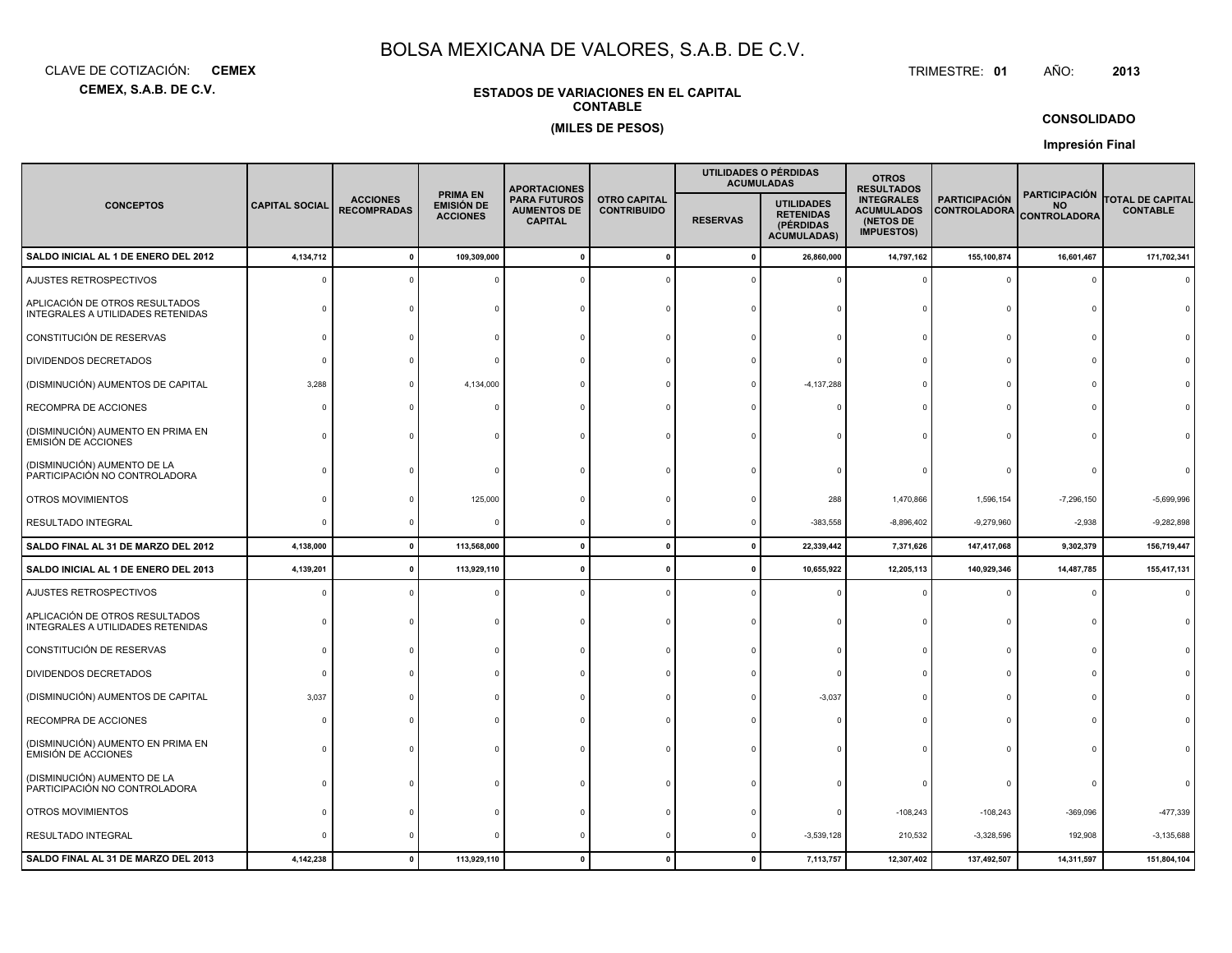**COMENTARIOS Y ANALISIS DE LA ADMINISTRACIÓN SOBRE LOS RESULTADOS DE OPERACIÓN Y SITUACIÓN FINANCIERA DE LA COMPAÑÍA**

CLAVE DE COTIZACIÓN: **CEMEX**

**CEMEX, S.A.B. DE C.V.**

TRIMESTRE: **01** AÑO: **2013**

 $1/11$ **CONSOLIDADO PAGINA** 

**Impresión Final**

#### RESULTADOS OPERATIVOS Y FINANCIEROS DESTACADOS

LAS VENTAS NETAS CONSOLIDADAS DURANTE EL PRIMER TRIMESTRE DE 2013 DISMINUYERON EN 5% RESPECTO AL PRIMER TRIMESTRE DE 2012, ALCANZANDO 3,319 MILLONES DE DÓLARES. AJUSTANDO POR LA MENOR CANTIDAD DE DÍAS HÁBILES EN NUESTRAS OPERACIONES EN EL TRIMESTRE, EL DECREMENTO EN VENTAS NETAS FUE DE 2%. LA DISMINUCIÓN EN LAS VENTAS NETAS CONSOLIDADAS FUE RESULTADO DE MENORES VOLÚMENES EN NORTE DE EUROPA, MÉXICO, MEDITERRÁNEO Y AMÉRICA CENTRAL, DEL SUR Y EL CARIBE PARCIALMENTE MITIGADOS POR MAYORES PRECIOS EN MONEDA LOCAL EN LA MAYORÍA DE NUESTRAS REGIONES.

EL COSTO DE VENTAS COMO PORCENTAJE DE VENTAS NETAS DISMINUYÓ EN 0.5PP DURANTE EL PRIMER TRIMESTRE DE 2013 COMPARADO CON EL MISMO PERIODO DEL AÑO ANTERIOR. LA DISMINUCIÓN FUE RESULTADO DE MENORES COSTOS DE COMBUSTIBLES Y ELECTRICIDAD ASÍ COMO UNA REDUCCIÓN EN EL PERSONAL EN RELACIÓN CON NUESTRAS INICIATIVAS DE REDUCCIÓN DE COSTOS. GASTOS DE OPERACIÓN COMO PORCENTAJE DE VENTAS NETAS AUMENTARON EN 0.2PP DURANTE EL PRIMER TRIMESTRE DEL 2013 EN RELACIÓN AL MISMO PERIODO DEL AÑO ANTERIOR, DE 20.0% A 20.2%. AJUSTANDO POR UN EFECTO EXTRAORDINARIO FAVORABLE RESULTANTE DEL CAMBIO DE UN ESQUEMA DE PENSIÓN DE BENEFICIO DEFINIDO A CONTRIBUCIÓN DEFINIDA EN NUESTRA REGIÓN

NORTE DE EUROPA LA CUAL REDUJO NUESTRO BALANCE POR UN MONTO DE 69 MILLONES DE DÓLARES EN 2012, LOS GASTOS DE OPERACIÓN COMO PORCENTAJE DE VENTAS NETAS SE REDUJERON EN 1.8PP. LA DISMINUCIÓN DURANTE EL TRIMESTRE FUE EL RESULTADO DE NUESTRAS INICIATIVAS DE REDUCCIÓN DE COSTOS Y MENORES GASTOS DE DISTRIBUCIÓN.

EL FLUJO DE OPERACIÓN (OPERATING EBITDA) DISMINUYÓ EN 8% DURANTE EL PRIMER TRIMESTRE DE 2013 EN COMPARACIÓN CON EL MISMO PERIODO DEL AÑO ANTERIOR, LLEGANDO A LOS 521 MILLONES DE DÓLARES. AJUSTANDO POR LOS MENOS DÍAS HÁBILES EN EL PERIODO, ASÍ COMO EL EFECTO DE LAS PENSIONES, EL FLUJO DE OPERACIÓN AUMENTÓ EN 9%. EL INCREMENTO SE DEBE A UNA MAYOR CONTRIBUCIÓN DE ESTADOS UNIDOS, Y NUESTRAS REGIONES DE AMÉRICA CENTRAL, DEL SUR Y EL CARIBE, Y ASIA. EL MARGEN DE FLUJO DE OPERACIÓN DISMINUYÓ EN 0.5PP, DE 16.2% EN EL PRIMER TRIMESTRE DE 2012 A 15.7% ESTE TRIMESTRE. AJUSTANDO POR EL EFECTO DE LAS PENSIONES Y LA MENOR CANTIDAD DE DÍAS HÁBILES EN EL TRIMESTRE, EL MARGEN DE FLUJO DE OPERACIÓN AUMENTÓ 1.6PP COMO RESULTADO DE MAYORES PRECIOS EN MONEDA LOCAL EN LA MAYORÍA DE NUESTRAS REGIONES, PARCIALMENTE MITIGADOS POR MENORES VOLÚMENES EN MÉXICO, NORTE DE EUROPA, EL MEDITERRÁNEO Y AMÉRICA CENTRAL, DEL SUR Y EL CARIBE. RESULTADO POR FLUCTUACIÓN CAMBIARIA PARA EL TRIMESTRE FUE UNA PÉRDIDA DE 118 MILLONES DE DÓLARES A CAUSA DE LA FLUCTUACIÓN DEL EURO Y EL PESO MEXICANO. LA GANANCIA (PÉRDIDA) EN INSTRUMENTOS FINANCIEROS PARA EL TRIMESTRE RESULTÓ EN UNA GANANCIA DE 123 MILLONES DE DÓLARES, DEBIDA PRINCIPALMENTE A DERIVADOS RELACIONADOS CON

ACCIONES DE CEMEX. LA UTILIDAD (PÉRDIDA) NETA DE LA PARTICIPACIÓN CONTROLADORA REGISTRÓ UNA PÉRDIDA DE 281 MILLONES DE DÓLARES EN EL PRIMER TRIMESTRE DE 2013 COMPARADA CON UNA PÉRDIDA DE 30 MILLONES DE DÓLARES EN EL MISMO TRIMESTRE DE 2012. LA MAYOR PÉRDIDA TRIMESTRAL REFLEJA PRINCIPALMENTE EL EFECTO NEGATIVO DE LA FLUCTUACIÓN CAMBIARIA, MAYORES GASTOS FINANCIEROS Y MAYORES IMPUESTOS SOBRE LA RENTA PARCIALMENTE MITIGADOS POR LA GANANCIA EN INSTRUMENTOS FINANCIEROS.

LA DEUDA TOTAL MÁS NOTAS PERPETUAS AUMENTÓ 355 MILLONES DE DÓLARES DURANTE EL TRIMESTRE.

#### RESULTADOS OPERATIVOS

MÉXICO

LOS VOLÚMENES DE CEMENTO GRIS DOMÉSTICO PARA NUESTRAS OPERACIONES EN MÉXICO DISMINUYERON EN 10% DURANTE EL TRIMESTRE RESPECTO AL MISMO PERIODO DEL AÑO ANTERIOR, MIENTRAS QUE EL VOLUMEN DE CONCRETO DISMINUYÓ EN 8% EN EL MISMO PERIODO. LA MENOR CANTIDAD DE DÍAS HÁBILES EN COMPARACIÓN CON EL MISMO TRIMESTRE DEL AÑO PASADO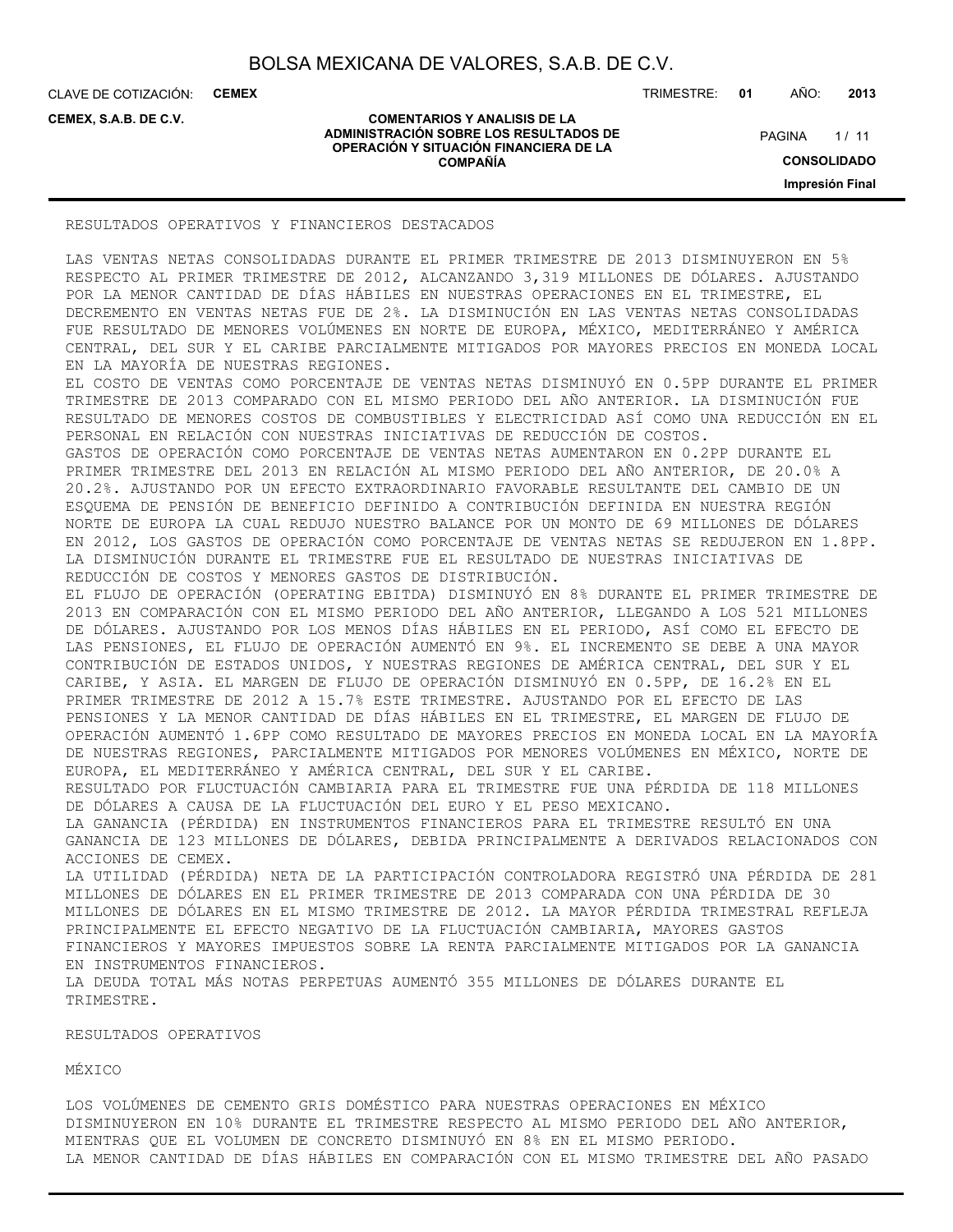CLAVE DE COTIZACIÓN: **CEMEX**

**CEMEX, S.A.B. DE C.V.**

#### **COMENTARIOS Y ANALISIS DE LA ADMINISTRACIÓN SOBRE LOS RESULTADOS DE OPERACIÓN Y SITUACIÓN FINANCIERA DE LA COMPAÑÍA**

 $2/11$ **PAGINA** 

TRIMESTRE: **01** AÑO: **2013**

**CONSOLIDADO**

#### **Impresión Final**

DEBIDO A LA SEMANA SANTA Y AL DÍA ADICIONAL EN EL 2012 RELACIONADO CON EL AÑO BISIESTO IMPACTÓ NEGATIVAMENTE NUESTROS VOLÚMENES EN EL PERIODO. AJUSTANDO POR LA MENOR CANTIDAD DE DÍAS HÁBILES, LOS VOLÚMENES DISMINUYERON EN 5% PARA CEMENTO GRIS DOMÉSTICO Y EN 3% PARA CONCRETO.

EL SECTOR INDUSTRIAL Y COMERCIAL TUVO UN FUERTE DESEMPEÑO DURANTE EL PERIODO. EL PROCESO DE TRANSICIÓN DEL NUEVO GOBIERNO OCASIONÓ UNA DEMORA EN EL GASTO DE INFRAESTRUCTURA ASÍ COMO UN MENOR GASTO EN PROGRAMAS SOCIALES. EL SECTOR RESIDENCIAL FORMAL MOSTRÓ UNA LEVE DISMINUCIÓN DURANTE EL TRIMESTRE PRINCIPALMENTE POR RETRASOS EN LOS SUBSIDIOS E INCERTIDUMBRE EN TORNO A LAS NUEVAS POLÍTICAS DE VIVIENDA. EL SECTOR RESIDENCIAL INFORMAL TUVO UN DESEMPEÑO ESTABLE DURANTE EL TRIMESTRE REFLEJANDO UN INCREMENTO EN SALARIOS AGREGADOS Y NIVELES DE EMPLEO.

#### ESTADOS UNIDOS

LOS VOLÚMENES DE CEMENTO GRIS DOMÉSTICO, CONCRETO Y AGREGADOS PARA LAS OPERACIONES DE CEMEX EN ESTADOS UNIDOS AUMENTARON EN 2%, 8% Y 15%, RESPECTIVAMENTE, DURANTE EL PRIMER TRIMESTRE DE 2013 CON RESPECTO AL MISMO PERIODO DEL AÑO PASADO. LOS VOLÚMENES DE VENTA DURANTE EL TRIMESTRE REFLEJAN UNA MEJORA EN LA DEMANDA EN LA MAYORÍA DE NUESTROS MERCADOS A PESAR DE CONDICIONES CLIMATOLÓGICAS DESFAVORABLES EN COMPARACIÓN CON UN CLIMA INUSUALMENTE BENÉFICO EL AÑO ANTERIOR. EL SECTOR RESIDENCIAL CONTINÚA SIENDO EL PRINCIPAL IMPULSOR DEL CONSUMO DE CEMENTO APOYADO POR NIVELES RÉCORD DE ASEQUIBILIDAD, BAJAS TASAS DE INTERÉS, Y BAJOS NIVELES DE INVENTARIOS. EL SECTOR INDUSTRIAL Y COMERCIAL MANTUVO SU TENDENCIA POSITIVA DURANTE EL TRIMESTRE.

NORTE DE EUROPA

DURANTE EL PRIMER TRIMESTRE DE 2012 EL FLUJO DE OPERACIÓN DE LA REGIÓN TUVO UN EFECTO EXTRAORDINARIO FAVORABLE RESULTANTE DEL CAMBIO DE UN PLAN DE PENSIONES POR UN MONTO DE 69 MILLONES DE DÓLARES. EXCLUYENDO ESTE EFECTO, EL FLUJO DE OPERACIÓN DURANTE EL PRIMER TRIMESTRE DE 2012 FUE UNA PÉRDIDA DE 14 MILLONES DE DÓLARES EN COMPARACIÓN CON UNA PÉRDIDA DE 17 MILLONES EN EL MISMO PERIODO DE 2013. AJUSTANDO POR LA MENOR CANTIDAD DE DÍAS DURANTE EL PRIMER TRIMESTRE, NUESTROS VOLÚMENES DE CEMENTO GRIS DOMÉSTICO, CONCRETO Y AGREGADOS EN LA REGIÓN DE NORTE DE EUROPA DISMINUYERON EN 11%, 11% Y 7%, RESPECTIVAMENTE, DURANTE EL PRIMER TRIMESTRE DE 2013 CON RESPECTO AL PERIODO COMPARABLE DE 2012. ADICIONALMENTE, LAS CONDICIONES CLIMATOLÓGICAS ADVERSAS IMPACTARON DE FORMA NEGATIVA NUESTROS VOLÚMENES EN LA REGIÓN. LOS VOLÚMENES DE CEMENTO GRIS DOMÉSTICO PARA NUESTRAS OPERACIONES EN EL REINO UNIDO REGISTRARON UNA DISMINUCIÓN DE 1%, NUESTROS VOLÚMENES DE CONCRETO DISMINUYERON EN 3% MIENTRAS QUE LOS VOLÚMENES DE AGREGADOS DISMINUYERON EN 8% DURANTE EL PRIMER TRIMESTRE DEL 2013 EN COMPARACIÓN CON EL MISMO PERIODO DEL 2012. MENOR ACTIVIDAD DE CONSTRUCCIÓN EN EL TRIMESTRE REFLEJARON LOS RECORTES EN EL GASTO PÚBLICO. LAS RESTRICCIONES EN LAS CONDICIONES CREDITICIAS LIMITARON LA ACTIVIDAD EN EL SECTOR RESIDENCIAL. PARA LAS OPERACIONES DE CEMEX EN FRANCIA, NUESTROS VOLÚMENES DOMÉSTICOS DE CONCRETO DISMINUYERON EN 20% Y LOS VOLÚMENES DE AGREGADOS REGISTRARON UNA DISMINUCIÓN EN 2% DURANTE EL PRIMER TRIMESTRE DE 2013 CON RESPECTO AL PERIODO COMPARABLE DEL AÑO ANTERIOR. EL FRÍO Y LAS NEVADAS FUERON RESPONSABLES, EN MAYOR MEDIDA, DE LA DISMINUCIÓN EN LOS VOLÚMENES DE CONCRETO. LA ACTIVIDAD DE INFRAESTRUCTURA FUE SOPORTADA POR VARIOS PROYECTOS CARRETEROS Y VÍAS FERROVIARIAS DE ALTA VELOCIDAD QUE INICIARON DURANTE EL 2012. EL ACCESO LIMITADO AL CRÉDITO Y EL EFECTO DE UN ESQUEMA DE COMPRA DE VIVIENDAS PARA ALQUILER MENOS ATRACTIVO INTRODUCIDO EN ESTE AÑO AFECTÓ NEGATIVAMENTE AL SECTOR RESIDENCIAL

EN ALEMANIA, NUESTROS VOLÚMENES DE CEMENTO GRIS DOMÉSTICO DISMINUYERON EN 14% DURANTE EL PRIMER TRIMESTRE DE 2013 CON RESPECTO AL MISMO PERIODO DEL AÑO ANTERIOR. EL SECTOR RESIDENCIAL CONTINÚA SIENDO EL PRINCIPAL IMPULSOR DE LA DEMANDA PARA NUESTROS PRODUCTOS DURANTE EL TRIMESTRE APOYADO POR BAJAS TASAS HIPOTECARIAS Y BAJAS TASAS DE DESEMPLEO. EL SECTOR INFRAESTRUCTURA EXPERIMENTÓ ALGUNAS RESTRICCIONES EN SUS PROYECTOS. EL VOLUMEN DE CEMENTO GRIS DOMÉSTICO PARA NUESTRAS OPERACIONES EN POLONIA DISMINUYÓ EN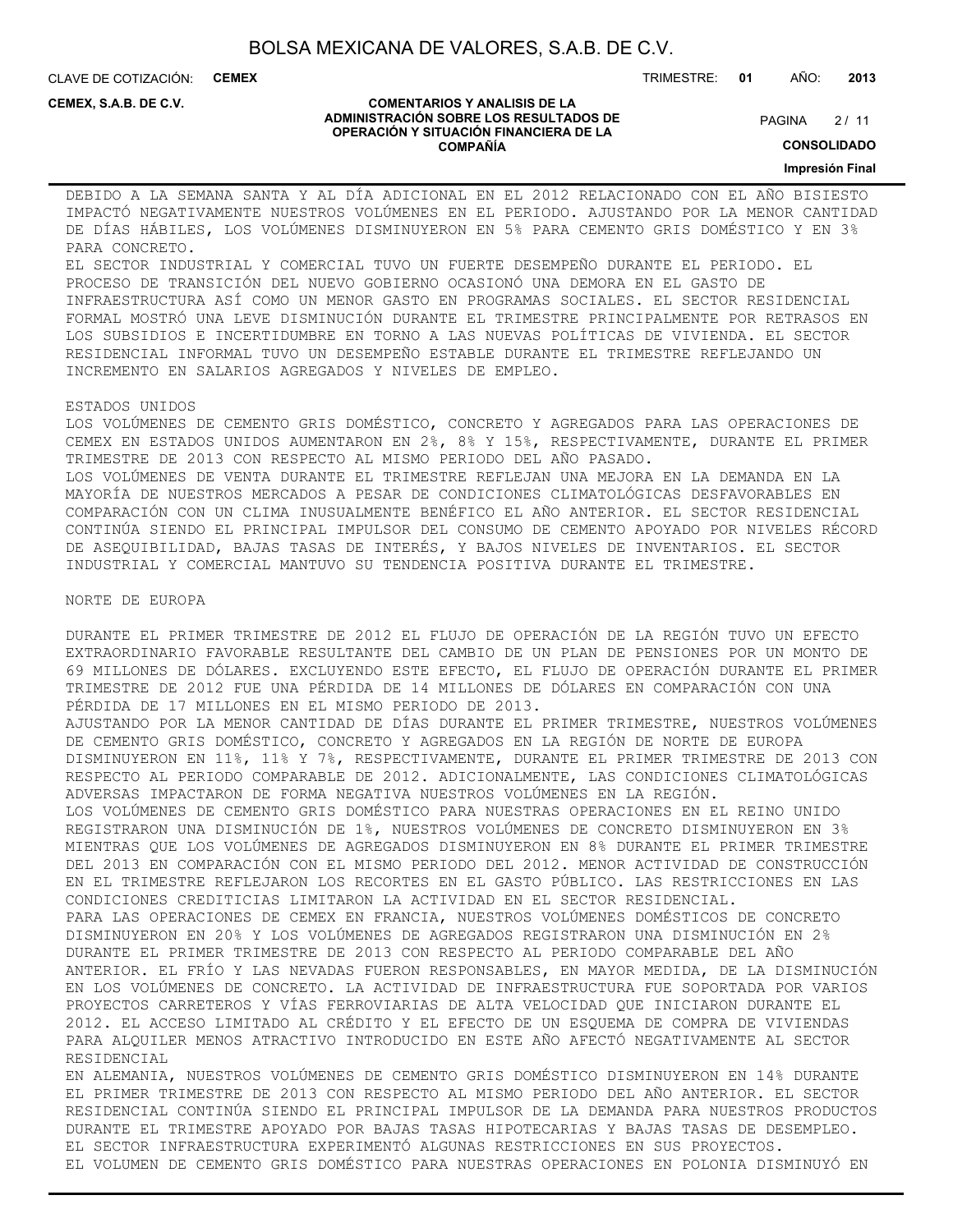**COMENTARIOS Y ANALISIS DE LA ADMINISTRACIÓN SOBRE LOS RESULTADOS DE OPERACIÓN Y SITUACIÓN FINANCIERA DE LA COMPAÑÍA**

CLAVE DE COTIZACIÓN: **CEMEX**

**CEMEX, S.A.B. DE C.V.**

TRIMESTRE: **01** AÑO: **2013**

 $3/11$ **PAGINA** 

**CONSOLIDADO**

**Impresión Final**

### 36% DURANTE EL TRIMESTRE CON RESPECTO AL MISMO PERIODO DEL AÑO ANTERIOR. APROXIMADAMENTE LA MITAD DE LA CAÍDA EN NUESTROS VOLÚMENES DE CEMENTO DURANTE EL TRIMESTRE FUE OCASIONADA POR CONDICIONES CLIMATOLÓGICAS ADVERSAS EN EL PAÍS. EL GASTO EN INFRAESTRUCTURA DISMINUYÓ EN COMPARACIÓN CON EL MISMO PERIODO DEL AÑO ANTERIOR DEBIDO A UNA BASE COMPARATIVA ALTA EN 2012 CUANDO EXISTIÓ UNA FUERTE ACTIVIDAD RELACIONADA CON EL CAMPEONATO EURO 2012. MEDITERRÁNEO

NUESTROS VOLÚMENES DE CEMENTO GRIS DOMÉSTICO EN LA REGIÓN MEDITERRÁNEO DISMINUYERON EN 12% PARA EL PRIMER TRIMESTRE DEL 2013 CON RESPECTO AL MISMO PERIODO DEL 2012. LOS VOLÚMENES DE CEMENTO GRIS DOMÉSTICO PARA NUESTRAS OPERACIONES EN ESPAÑA DISMINUYERON EN 33% Y NUESTROS VOLÚMENES DE CONCRETO DISMINUYERON EN 32% EN EL PRIMER TRIMESTRE DE 2013 CONTRA EL AÑO ANTERIOR. LA DEMANDA POR NUESTROS PRODUCTOS RESULTÓ AFECTADA POR LA MENOR CANTIDAD DE DÍAS HÁBILES ASÍ COMO POR LAS CONDICIONES CLIMATOLÓGICAS DESFAVORABLES DURANTE LA MAYOR PARTE DEL TRIMESTRE. LOS VOLÚMENES DURANTE EL PERIODO TAMBIÉN FUERON IMPACTADOS POR UNA MENOR ACTIVIDAD DE CONSTRUCCIÓN EN LOS DIFERENTES SECTORES REFLEJANDO LA SITUACIÓN ECONÓMICA ADVERSA. LAS MEDIDAS DE AUSTERIDAD FISCAL MANTUVIERON AL GASTO EN INFRAESTRUCTURA EN NIVELES MUY BAJOS. EN EGIPTO, LOS VOLÚMENES DE CEMENTO GRIS DOMÉSTICO DISMINUYERON EN 3% DURANTE EL PRIMER TRIMESTRE DEL 2013 CON RESPECTO AL MISMO PERIODO DEL AÑO ANTERIOR. LOS VOLÚMENES DURANTE EL TRIMESTRE REFLEJAN EL INCREMENTO EN CAPACIDAD DE CEMENTO EN EL PAÍS. LA ESCASEZ DE ENERGÍA TUVO UN EFECTO NEGATIVO EN LA PRODUCCIÓN Y DISTRIBUCIÓN DE CEMENTO, PARCIALMENTE MITIGANDO EL IMPACTO DE ESTA NUEVA CAPACIDAD. EL SECTOR RESIDENCIAL INFORMAL FUE EL PRINCIPAL IMPULSOR DEL CONSUMO DE CEMENTO DURANTE EL TRIMESTRE. AMÉRICA CENTRAL, DEL SUR Y EL CARIBE NUESTROS VOLÚMENES DE CEMENTO GRIS DOMÉSTICO EN LA REGIÓN DISMINUYERON EN 9% DURANTE EL PRIMER TRIMESTRE DE 2013 CON RESPECTO AL PERIODO COMPARABLE DEL AÑO ANTERIOR. EN COLOMBIA, LOS VOLÚMENES DE CEMENTO GRIS DOMÉSTICO Y AGREGADOS DISMINUYERON EN 15% Y 6%, RESPECTIVAMENTE, MIENTRAS QUE LOS VOLÚMENES DE CONCRETO AUMENTARON EN 2% DURANTE EL PRIMER TRIMESTRE DE 2013 EN COMPARACIÓN CON EL MISMO PERIODO DEL 2012. AJUSTANDO POR LA MENOR CANTIDAD DE DÍAS HÁBILES EN EL TRIMESTRE, LOS VOLÚMENES DISMINUYERON EN 10% PARA CEMENTO GRIS DOMÉSTICO, CRECIERON EN 7% PARA CONCRETO Y SE MANTUVIERON ESTABLES PARA AGREGADOS. NUESTRO INCREMENTO EN PRECIO A PRINCIPIO DE AÑO RESULTÓ, SEGÚN LO ESPERADO, EN UNA LIGERA DISMINUCIÓN EN NUESTRA PARTICIPACIÓN DE MERCADO. EN AÑOS ANTERIORES DESPUÉS DE DISMINUCIONES EN LA PARTICIPACIÓN DE MERCADO POR ESTA RAZÓN, HEMOS RECUPERADO ESTA PARTICIPACIÓN EN TRIMESTRES POSTERIORES. EL SECTOR AUTOCONSTRUCCIÓN TUVO UNA MENOR ACTIVIDAD DADO QUE ALGUNOS COMPRADORES POTENCIALES DE VIVIENDA HAN RETRASADO SU DECISIÓN DE COMPRA EN ESPERA DE LOS RESULTADOS DEL PROGRAMA DE 100 MIL VIVIENDAS GRATIS. ADICIONALMENTE, BOGOTÁ PRESENTÓ UNA DISMINUCIÓN EN VIVIENDA. POR OTRA PARTE, ALGUNOS PROYECTOS DE INFRAESTRUCTURA QUE SE ESPERABA INICIARAN DURANTE EL TRIMESTRE PRESENTARON DEMORAS Y AÚN ESTÁN EN LA ETAPA DE FACTIBILIDAD.

ASIA

NUESTRO VOLUMEN DE CEMENTO GRIS DOMÉSTICO PARA LA REGIÓN DE ASIA AUMENTÓ EN 1% DURANTE EL PRIMER TRIMESTRE DEL 2013 CON RESPECTO AL PERIODO COMPARABLE DEL AÑO ANTERIOR. EN LAS FILIPINAS, NUESTRO VOLUMEN DE CEMENTO GRIS DOMÉSTICO AUMENTÓ EN 4% DURANTE EL PRIMER TRIMESTRE EN RELACIÓN AL PERIODO COMPARABLE DEL AÑO ANTERIOR A PESAR DEL IMPACTO DE MENOS DÍAS HÁBILES POR SEMANA SANTA.

EL INCREMENTO EN VOLÚMENES FUE IMPULSADO POR EL GASTO SOSTENIDO EN INFRAESTRUCTURA ASÍ COMO EL DESEMPEÑO FAVORABLE DEL SECTOR INDUSTRIAL Y COMERCIAL. LA ESTABILIDAD EN LOS NIVELES DE INFLACIÓN Y EN LAS TASAS HIPOTECARIAS ASÍ COMO UN FLUJO SALUDABLE DE REMESAS DURANTE EL TRIMESTRE CONTRIBUYERON AL CRECIMIENTO EN EL SECTOR RESIDENCIAL.

FLUJO DE OPERACIÓN, FLUJO DE EFECTIVO LIBRE E INFORMACIÓN SOBRE DEUDA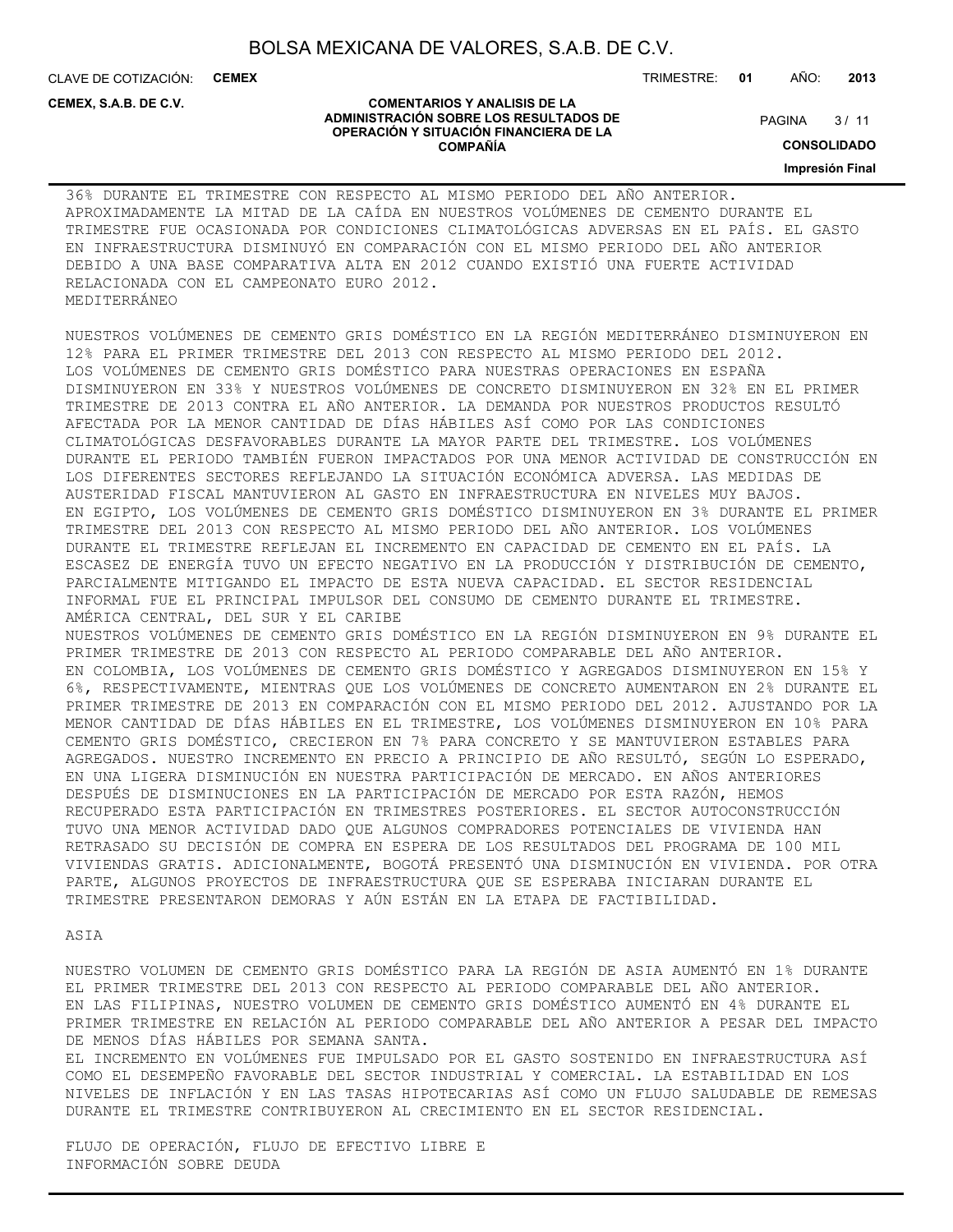CLAVE DE COTIZACIÓN: **CEMEX**

**CEMEX, S.A.B. DE C.V.**

#### **COMENTARIOS Y ANALISIS DE LA ADMINISTRACIÓN SOBRE LOS RESULTADOS DE OPERACIÓN Y SITUACIÓN FINANCIERA DE LA COMPAÑÍA**

TRIMESTRE: **01** AÑO: **2013**

 $4/11$ **PAGINA** 

**CONSOLIDADO**

**Impresión Final**

FLUJO DE OPERACIÓN Y FLUJO DE EFECTIVO LIBRE

EL FLUJO DE EFECTIVO LIBRE NEGATIVO DURANTE EL TRIMESTRE FUE CUBIERTO CON UNA DISMINUCIÓN EN NUESTRO SALDO DE EFECTIVO, ASÍ COMO EL INCREMENTO EN DEUDA.

INFORMACIÓN SOBRE DEUDA Y NOTAS PERPETUAS

(1)INCLUYE CONVERTIBLES Y ARRENDAMIENTOS FINANCIEROS, DE ACUERDO A LAS NORMAS INTERNACIONALES DE INFORMACIÓN FINANCIERA (NIIF). (2)LA DEUDA CONSOLIDADA FONDEADA AL 31 DE MARZO DE 2013 ES DE 14,319 MILLONES DE DÓLARES DE ACUERDO A NUESTRAS OBLIGACIONES CONTRACTUALES DEL CONTRATO DE FINANCIAMIENTO. (3)FLUJO DE OPERACIÓN CALCULADO DE ACUERDO A NIIF.

(4)GASTO POR INTERÉS CALCULADO DE ACUERDO A NUESTRAS OBLIGACIONES CONTRACTUALES DEL CONTRATO DE FINANCIAMIENTO.

INFORMACIÓN SOBRE CAPITAL E INSTRUMENTOS DERIVADOS

INFORMACIÓN SOBRE CAPITAL

LAS ACCIONES EN CIRCULACIÓN EQUIVALEN AL TOTAL DE ACCIONES EMITIDAS POR CEMEX MENOS LAS ACCIONES EN SUBSIDIARIAS. CEMEX TIENE VIGENTE OBLIGACIONES CONVERTIBLES QUE, AL MOMENTO DE CONVERSIÓN, INCREMENTARÁN EL NÚMERO DE CPOS EN CIRCULACIÓN EN APROXIMADAMENTE 194 MILLONES, SUJETO A AJUSTES ANTIDILUCIÓN.

PLANES DE COMPENSACIÓN A LARGO PLAZO PARA EJECUTIVOS AL 31 DE MARZO DE 2013, EJECUTIVOS Y EMPLEADOS TENÍAN OPCIONES SOBRE UN TOTAL DE 6,621,309 CPOS, CON UN PRECIO DE EJERCICIO PROMEDIO DE 1.43 DÓLARES POR CPO. EN EL 2005, CEMEX COMENZÓ A OFRECER A SUS EJECUTIVOS UN NUEVO PROGRAMA DE COMPENSACIÓN EN BASE A ACCIONES. AL 31 DE MARZO DE 2013, LOS EJECUTIVOS EN ESTOS PROGRAMAS TENÍAN UN TOTAL DE 25,899,582 CPOS RESTRINGIDOS, REPRESENTANDO EL 0.2% DEL TOTAL DE CPOS EN CIRCULACIÓN A DICHA FECHA. INSTRUMENTOS DERIVADOS

EL VALOR DE MERCADO ESTIMADO DE LOS INSTRUMENTOS DERIVADOS ARRIBA MENCIONADOS REPRESENTA EL VALOR ESTIMADO DE LIQUIDACIÓN DE DICHOS INSTRUMENTOS A LA FECHA DE VALUACIÓN. DICHA VALUACIÓN ESTÁ DETERMINADA POR MEDIO DEL RESULTADO ESTIMADO DE LIQUIDACIÓN O MEDIANTE COTIZACIÓN DE PRECIOS DE MERCADO, LOS CUALES PUEDEN FLUCTUAR EN EL TIEMPO. LOS VALORES DE MERCADO Y MONTOS NOMINALES DE LOS INSTRUMENTOS DERIVADOS NO REPRESENTAN CANTIDADES DE EFECTIVO INTERCAMBIADAS POR LAS PARTES INVOLUCRADAS; LAS CANTIDADES EN EFECTIVO SE DETERMINARÁN AL TERMINAR LOS CONTRATOS CONSIDERANDO LOS VALORES NOMINALES DE LOS MISMOS, ASÍ COMO LOS DEMÁS TÉRMINOS DE LOS INSTRUMENTOS DERIVADOS. LOS VALORES DE MERCADO NO DEBEN SER VISTOS EN FORMA AISLADA SINO QUE DEBEN SER ANALIZADOS CON RELACIÓN AL VALOR DE MERCADO DE LOS INSTRUMENTOS DE LOS CUALES SE ORIGINAN Y DE LA REDUCCIÓN TOTAL EN EL RIESGO DE CEMEX. NOTA: DE ACUERDO CON LAS NIIF, LAS COMPAÑÍAS DEBEN RECONOCER TODOS LOS INSTRUMENTOS FINANCIEROS DERIVADOS EN EL BALANCE GENERAL COMO ACTIVOS O PASIVOS, A SU VALOR DE MERCADO ESTIMADO, CON LOS CAMBIOS EN DICHO VALOR RECONOCIDOS EN EL ESTADO DE RESULTADOS DEL PERIODO EN QUE OCURREN, EXCEPTO CUANDO DICHAS OPERACIONES SON CONTRATADAS CON FINES DE COBERTURA, EN CUYO CASO LOS CAMBIOS DEL VALOR DE MERCADO ESTIMADO DE DICHOS INSTRUMENTOS DERIVADOS RELACIONADOS SON RECONOCIDOS TEMPORALMENTE EN EL CAPITAL Y LUEGO RECLASIFICADOS AL ESTADO DE RESULTADOS COMPENSANDO LOS EFECTOS DEL INSTRUMENTO CUBIERTO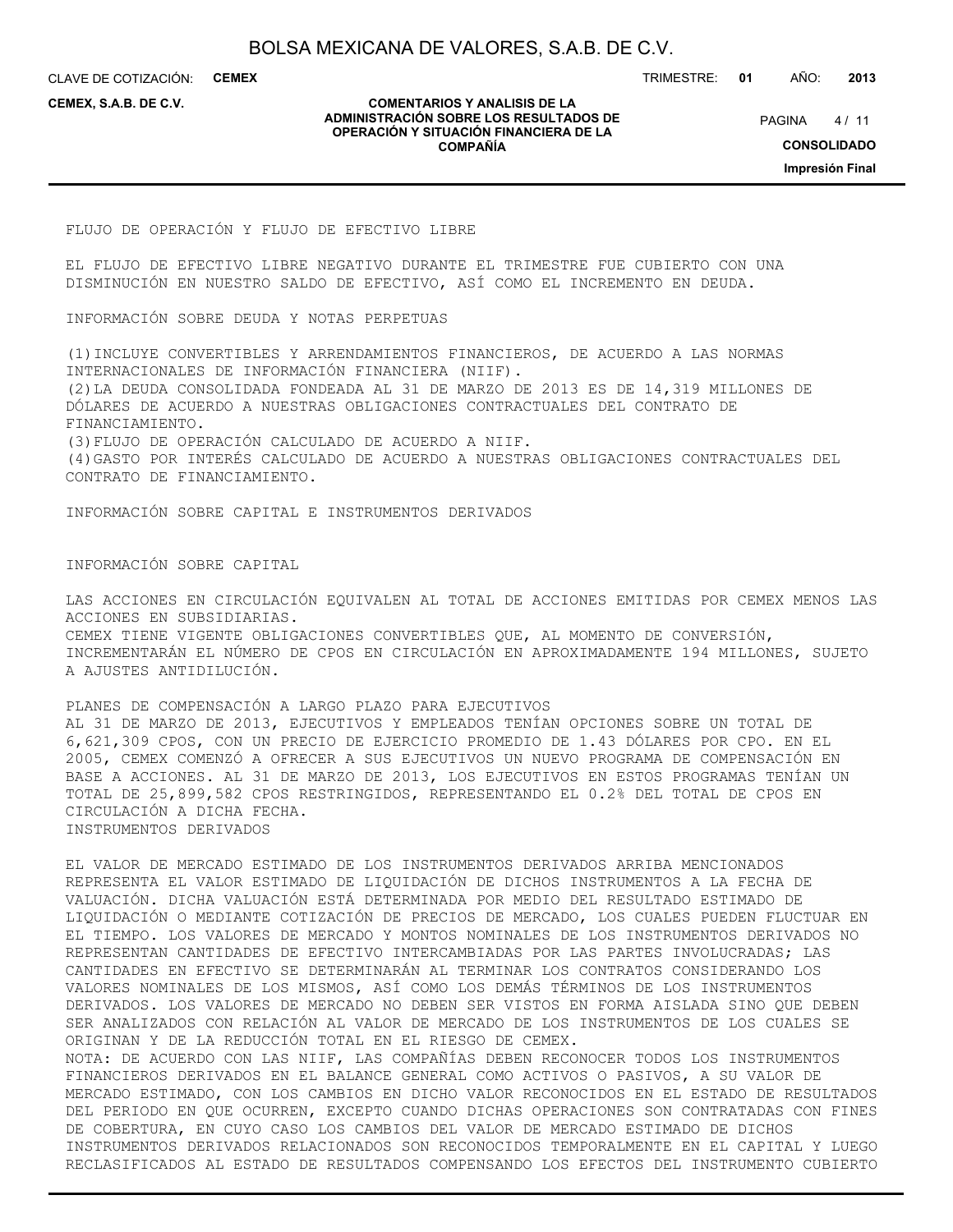CLAVE DE COTIZACIÓN: **CEMEX**

**CEMEX, S.A.B. DE C.V.**

TRIMESTRE: **01** AÑO: **2013**

#### **COMENTARIOS Y ANALISIS DE LA ADMINISTRACIÓN SOBRE LOS RESULTADOS DE OPERACIÓN Y SITUACIÓN FINANCIERA DE LA COMPAÑÍA**

 $5/11$ **PAGINA** 

**CONSOLIDADO**

#### **Impresión Final**

CONFORME LOS EFECTOS DE DICHO INSTRUMENTO SON RECONOCIDOS EN EL ESTADO DE RESULTADOS. AL 31 DE MARZO DE 2013, EN RELACIÓN AL RECONOCIMIENTO DEL VALOR RAZONABLE ESTIMADO DE SU PORTAFOLIO DE DERIVADOS, CEMEX RECONOCIÓ INCREMENTOS EN SUS ACTIVOS Y PASIVOS, LOS CUALES RESULTARON EN UN ACTIVO NETO DE 422 MILLONES DE DÓLARES, INCLUYENDO UN PASIVO POR 43 MILLONES DE DÓLARES CORRESPONDIENTES A UN DERIVADO IMPLÍCITO RELACIONADO CON NUESTRAS NOTAS OBLIGATORIAMENTE CONVERTIBLES, QUE EN FUNCIÓN DE NUESTROS ACUERDOS DE DEUDA, SON PRESENTADOS NETOS DEL ACTIVO ASOCIADO CON LOS INSTRUMENTOS FINANCIEROS DERIVADOS. LOS MONTOS NOMINALES DE LOS INSTRUMENTOS DERIVADOS CORRESPONDEN EN GRAN MEDIDA A LOS MONTOS DE LOS ACTIVOS, PASIVOS O TRANSACCIONES DE CAPITAL QUE DICHOS DERIVADOS CUBREN.

(1)EXCLUYE UN CONTRATO DE INTERCAMBIO ("SWAP") DE TASAS DE INTERÉS RELACIONADO A NUESTROS CONTRATOS DE ENERGÍA A LARGO PLAZO. AL 31 DE MARZO DE 2013, EL MONTO NOCIONAL DE DICHO CONTRATO DE INTERCAMBIO ERA DE 181 MILLONES DE DÓLARES Y TENÍA UN VALOR DE MERCADO POSITIVO DE APROXIMADAMENTE 47 MILLONES DE DÓLARES.

(2)INCLUYE UN MONTO NOCIONAL DE 13 MILLONES DE DÓLARES RELACIONADO CON UNA GARANTÍA OTORGADA POR CEMEX BAJO UNA TRANSACCIÓN RELACIONADA AL FONDO DE PENSIÓN DE SUS EMPLEADOS. AL 31 DE MARZO DE 2013 EL VALOR DE MERCADO DE ESTA GARANTÍA FINANCIERA REPRESENTÓ UN ACTIVO DE 14 MILLONES DE DÓLARES.

(3)NETO DE EFECTIVO DEPOSITADO COMO GARANTÍA EN NUESTRAS POSICIONES ABIERTAS. LOS DEPÓSITOS EN GARANTÍA FUERON DE 10 MILLONES DE DÓLARES AL 31 DE MARZO DE 2013. (4)SEGÚN REQUIERE LAS NIIF, EL VALOR DE MERCADO ESTIMADO AL 31 DE MARZO DE 2013 INCLUYE UN PASIVO DE 43 MILLONES DE DÓLARES RELACIONADO A UN DERIVADO IMPLÍCITO EN LAS NOTAS OBLIGATORIAMENTE CONVERTIBLES DE CEMEX MIENTRAS QUE EL VALOR DE MERCADO ESTIMADO AL 31 DE MARZO DE 2012 Y AL 31 DE DICIEMBRE DE 2012 INCLUYE UN PASIVO POR 179 MILLONES DE DÓLARES Y 365 MILLONES DE DÓLARES, RESPECTIVAMENTE, RELACIONADO A UN DERIVADO IMPLÍCITO EN LAS NOTAS CONVERTIBLES SUBORDINADAS OPCIONALES DE CEMEX. PARA MÁS INFORMACIÓN POR FAVOR REFERIRSE A LA PÁGINA 17 "CAMBIO EN LA MONEDA FUNCIONAL DE LA TENEDORA".

#### OTRAS ACTIVIDADES

PROGRAMAS DE AUTOCONSTRUCCIÓN DE CEMEX BENEFICIAN A MÁS DE 2 MILLONES DE PERSONAS EL 16 DE ABRIL DE 2013, CEMEX PRESENTÓ SU INFORME DE DESARROLLO SUSTENTABLE 2012, Y ENTRE SUS LOGROS MÁS RELEVANTES DESTACA QUE LAS DIFERENTES INICIATIVAS DE AUTOCONSTRUCCIÓN DE LA COMPAÑÍA, COMO PATRIMONIO HOY, CONSTRUAPOYO Y LOS CENTROS PRODUCTIVOS DE AUTOEMPLEO, HAN BENEFICIADO A MÁS DE 2 MILLONES DE PERSONAS DESDE QUE LOS PROGRAMAS INICIARON. ANTE LA EXPECTATIVA DE QUE LA POBLACIÓN MUNDIAL ALCANCE LA CIFRA DE 9 MIL MILLONES EN 2050, CEMEX ESTÁ ENFOCADO EN SATISFACER LAS NECESIDADES DE ESTE CRECIENTE NÚMERO DE HABITANTES, AL TIEMPO QUE PROTEGE EL MEDIO AMBIENTE Y CONTRIBUYE AL DISEÑO DE ENTORNOS URBANOS EFICIENTES EN EL CONSUMO DE RECURSOS. EL INFORME DE DESARROLLO SUSTENTABLE 2012 DE CEMEX SE DEFINE COMO "CONSTRUYENDO LAS CIUDADES DEL FUTURO". EN SU INFORME MÁS RECIENTE, CEMEX MUESTRA UN AVANCE SIGNIFICATIVO EN LAS ÁREAS PRIORITARIAS MÁS IMPORTANTES PARA LA COMPAÑÍA, COMO ESTRATEGIA DE CARBONO, CONSTRUCCIÓN SUSTENTABLE, GESTIÓN AMBIENTAL Y DE BIODIVERSIDAD, SEGURIDAD LABORAL, VIVIENDA ASEQUIBLE E INICIATIVAS DE INFRAESTRUCTURA PARA FORTALECER COMUNIDADES EN TODO EL MUNDO, ASÍ COMO EL DESARROLLO DE PRODUCTOS INNOVADORES, DISEÑADOS PARA PROMOVER UNA UTILIZACIÓN SUSTENTABLE DE PARTE DE SUS USUARIOS FINALES. ENTRE LOS PRINCIPALES LOGROS DESTACAN:

•LA COMPAÑÍA LANZÓ SERVICIOS DE CONSTRUCCIÓN SUSTENTABLE CEMEX PARA APOYAR A LOS CLIENTES EN LA REALIZACIÓN DE PROYECTOS CON CERTIFICACIÓN LEED O BREEAM CON UNA OFERTA INTEGRADA QUE INCLUYE ARQUITECTURA BIOCLIMÁTICA E INGENIERÍA PARA EFICIENCIA ENERGÉTICA.

•PRODUCTOS GLOBALES QUE SE HAN CONCEPTUALIZADO Y DISEÑADO PARA IMPACTAR POSITIVAMENTE EN LA SEGURIDAD DEL LUGAR DE TRABAJO, LA PROMOCIÓN DE PRÁCTICAS EFICIENTES DE CONSTRUCCIÓN, PRESERVAR CON SENSATEZ LOS RECURSOS NATURALES ESENCIALES PARA LA VIDA, UNA MENOR HUELLA DE CARBONO Y MEJORAR LA CALIDAD DE VIDA EN LAS CIUDADES DE RÁPIDA TRANSFORMACIÓN.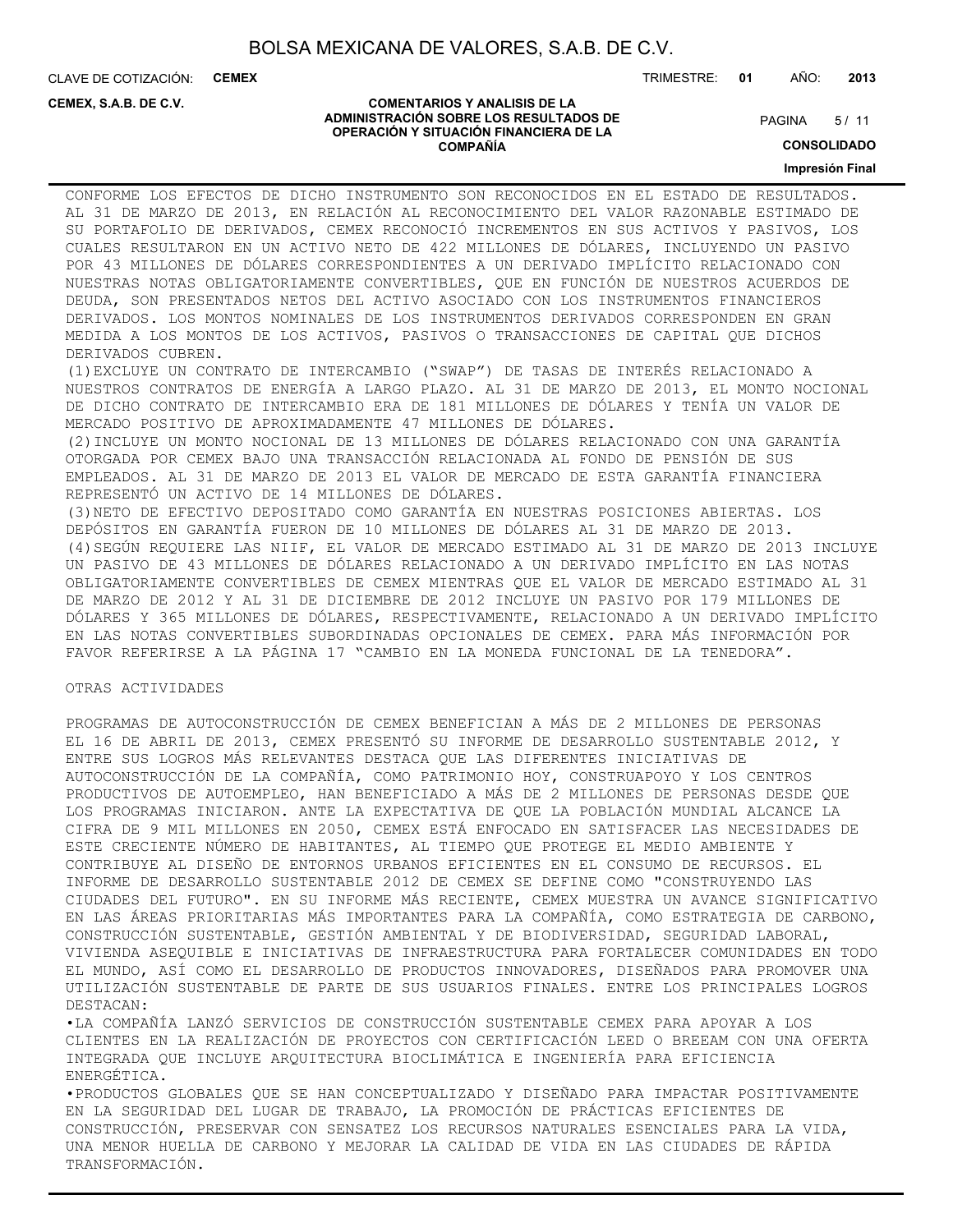CLAVE DE COTIZACIÓN: **CEMEX** TRIMESTRE: **01** AÑO: **2013**

**CEMEX, S.A.B. DE C.V.**

#### **COMENTARIOS Y ANALISIS DE LA ADMINISTRACIÓN SOBRE LOS RESULTADOS DE OPERACIÓN Y SITUACIÓN FINANCIERA DE LA COMPAÑÍA**

 $6/11$ **PAGINA** 

**CONSOLIDADO**

**Impresión Final**

•CEMEX INTRODUJO UN NUEVO SISTEMA MODULAR DE CONSTRUCCIÓN LIGERA PARA LA CONSTRUCCIÓN DE VIVIENDAS VERTICALES ASEQUIBLES. •LA COMPAÑÍA FACILITÓ LA CONSTRUCCIÓN DE APROXIMADAMENTE 3,000 PROYECTOS DE VIVIENDA DE INTERÉS SOCIAL DURANTE EL AÑO 2012. •CEMEX TAMBIÉN APOYÓ A MÁS DE 42,900 FAMILIAS EN LA CONSTRUCCIÓN DE 407,000 METROS CUADRADOS DE ESPACIO HABITACIONAL A TRAVÉS DE SU PROGRAMA PATRIMONIO HOY. •DURANTE 2012, CEMEX CONTINÚA TRANSFORMANDO DESECHOS AGRÍCOLAS, INDUSTRIALES Y MUNICIPALES EN COMBUSTIBLE PARA NUESTROS HORNOS DE CEMENTO, LOGRANDO UNA TASA DE SUSTITUCIÓN DE USO DE COMBUSTIBLES ALTERNOS DE 27%. EN TOTAL, LAS INICIATIVAS DE LA COMPAÑÍA PARA REDUCIR EMISIONES DE CARBONO EVITARON LA EMISIÓN DE 7.8 MILLONES DE TONELADAS DE CO2 A LA ATMÓSFERA, LO QUE EQUIVALE A LAS EMISIONES REALIZADAS POR 1.5 MILLONES DE AUTOMÓVILES. •CEMEX COMPLETÓ 315 PROYECTOS DE INFRAESTRUCTURA EN 2012, INCLUYENDO SOLUCIONES PARA SISTEMAS SUSTENTABLES DE TRANSPORTE MASIVO EN AMÉRICA LATINA, COMO LÍNEAS DE METRO Y SISTEMAS METROBÚS. EL INFORME INCLUYE UN INFORME DE VERIFICACIÓN LIMITADA INDEPENDIENTE POR PRICEWATERHOUSECOOPERS POR SÉPTIMO AÑO CONSECUTIVO, ASÍ COMO UNA DECLARACIÓN DEL PANEL DE ASESORES DE INFORMES DE SUSTENTABILIDAD DE LA COMPAÑÍA. CEMEX FIRMA ACUERDO DE INVESTIGACIÓN CON EL EARTH ENGINEERING CENTER, LA UNIVERSIDAD DE COLUMBIA Y CITY COLLEGE OF NEW YORK EL 9 DE ABRIL DE 2013, CEMEX ANUNCIÓ UN ACUERDO DE COLABORACIÓN CON EL EARTH ENGINEERING CENTER (EEC) DE LA UNIVERSIDAD DE COLUMBIA Y CITY COLLEGE OF NEW YORK, MEDIANTE EL CUAL EL EEC REALIZARÁ UN ESTUDIO DE UN AÑO SOBRE LOS EFECTOS DEL CICLO DE VIDA DE UTILIZAR COMBUSTIBLES ALTERNOS EN LA PRODUCCIÓN DE CEMENTO. EL ESTUDIO SE TRADUCIRÁ EN UNA MEJOR COMPRENSIÓN DEL PAPEL QUE JUEGAN LOS COMBUSTIBLES ALTERNOS EN LA SOCIEDAD Y EN EL MEDIO AMBIENTE. EL ESTUDIO, ENCABEZADO POR LOS PROFESORES NICKOLAS THEMELIS Y MARCO CASTALDI, DE LA UNIVERSIDAD DE COLUMBIA Y LA UNIVERSIDAD DE LA CIUDAD DE NUEVA YORK, RESPECTIVAMENTE, SE ENFOCARÁ EN TECNOLOGÍAS DE COMBUSTIÓN DE RESIDUOS IMPLEMENTADAS EN HORNOS DE CEMEX EN MÉXICO Y ESTADOS UNIDOS. DESDE 2005, CEMEX HA INVERTIDO MÁS DE \$175 MILLONES DE DÓLARES ADAPTANDO SU PROCESO DE PRODUCCIÓN E INSTALANDO EQUIPO PARA UTILIZAR COMBUSTIBLES ALTERNOS EN SUS HORNOS DE CEMENTO. EN 2012, CEMEX LOGRÓ UNA TASA DE SUSTITUCIÓN DE COMBUSTIBLES ALTERNOS DE APROXIMADAMENTE 27% EN SU PRODUCCIÓN DE CEMENTO. CEMEX SE PERFILA PARA ALCANZAR SU META DE 35% EN SU TASA DE SUSTITUCIÓN DE COMBUSTIBLES ALTERNOS EN PRODUCCIÓN DE CEMENTO PARA 2015. LA SUSTITUCIÓN DE COMBUSTIBLES FÓSILES POR COMBUSTIBLES ALTERNOS RESULTA EN NUMEROSOS BENEFICIOS, TALES COMO LA REDUCCIÓN DE EMISIONES DE GASES DE EFECTO INVERNADERO Y LA REDUCCIÓN DEL USO DE CAMPOS ABIERTOS PARA RELLENO SANITARIO, EL AHORRO EN USO DE COMBUSTIBLES FÓSILES Y COSTOS DE ENERGÍA MÁS BAJOS. CEMEX EMITIRÁ NOTAS SENIOR GARANTIZADAS POR 600 MILLONES DE DÓLARES EL 14 DE MARZO DE 2013, CEMEX INFORMÓ QUE EMITIÓ NOTAS SENIOR GARANTIZADAS (LAS "NOTAS") DENOMINADAS EN DÓLARES POR UN MONTO TOTAL DE 600 MILLONES DE DÓLARES. LAS NOTAS TIENEN UNA TASA DE INTERÉS ANUAL DE 5.875% CON VENCIMIENTO EN 2019. LAS NOTAS FUERON EMITIDAS A SU VALOR NOMINAL Y CON OPCIÓN A RECOMPRARSE INICIANDO EL TERCER ANIVERSARIO DE SU EMISIÓN. EL CIERRE DE LA OFERTA OCURRIÓ EL 25 DE MARZO DE 2013. CEMEX UTILIZÓ APROXIMADAMENTE 55 MILLONES DE DÓLARES DE LOS RECURSOS OBTENIDOS DE LA EMISIÓN PARA EL PAGO EN SU TOTALIDAD DE LA DEUDA REMANENTE BAJO EL ACUERDO DE FINANCIAMIENTO DE CEMEX CON FECHA 14 DE AGOSTO DE 2009, SEGÚN ENMENDADO, Y EL REMANENTE PARA PROPÓSITOS GENERALES CORPORATIVOS, INCLUYENDO EL PAGO DE OTRA DEUDA. LAS NOTAS COMPARTEN LA GARANTÍA OTORGADA A LOS ACREEDORES DEL CONTRATO DE FINANCIAMIENTO Y A OTROS INSTRUMENTOS DE DEUDA SENIOR QUE TIENEN LOS BENEFICIOS DE DICHA GARANTÍA, Y ESTÁN GARANTIZADAS POR CEMEX MÉXICO, S.A. DE C.V., CEMEX CONCRETOS, S.A. DE C.V., EMPRESAS TOLTECA DE MÉXICO, S.A. DE C.V., NEW SUNWARD HOLDING B.V., CEMEX ESPAÑA, S.A., CEMEX ASIA B.V., CEMEX CORP., CEMEX EGYPTIAN INVESTMENTS B.V., CEMEX FRANCE GESTION (S.A.S.), CEMEX RESEARCH GROUP AG, CEMEX SHIPPING B.V. Y CEMEX UK. CEMEX ANUNCIA A GANADORES DEL PROGRAMA GLOBAL DE INNOVACIÓN DE PROVEEDORES "INTÉGRATE" EL 14 DE MARZO DE 2013, CEMEX ANUNCIÓ A LOS GANADORES DE SU PROGRAMA GLOBAL DE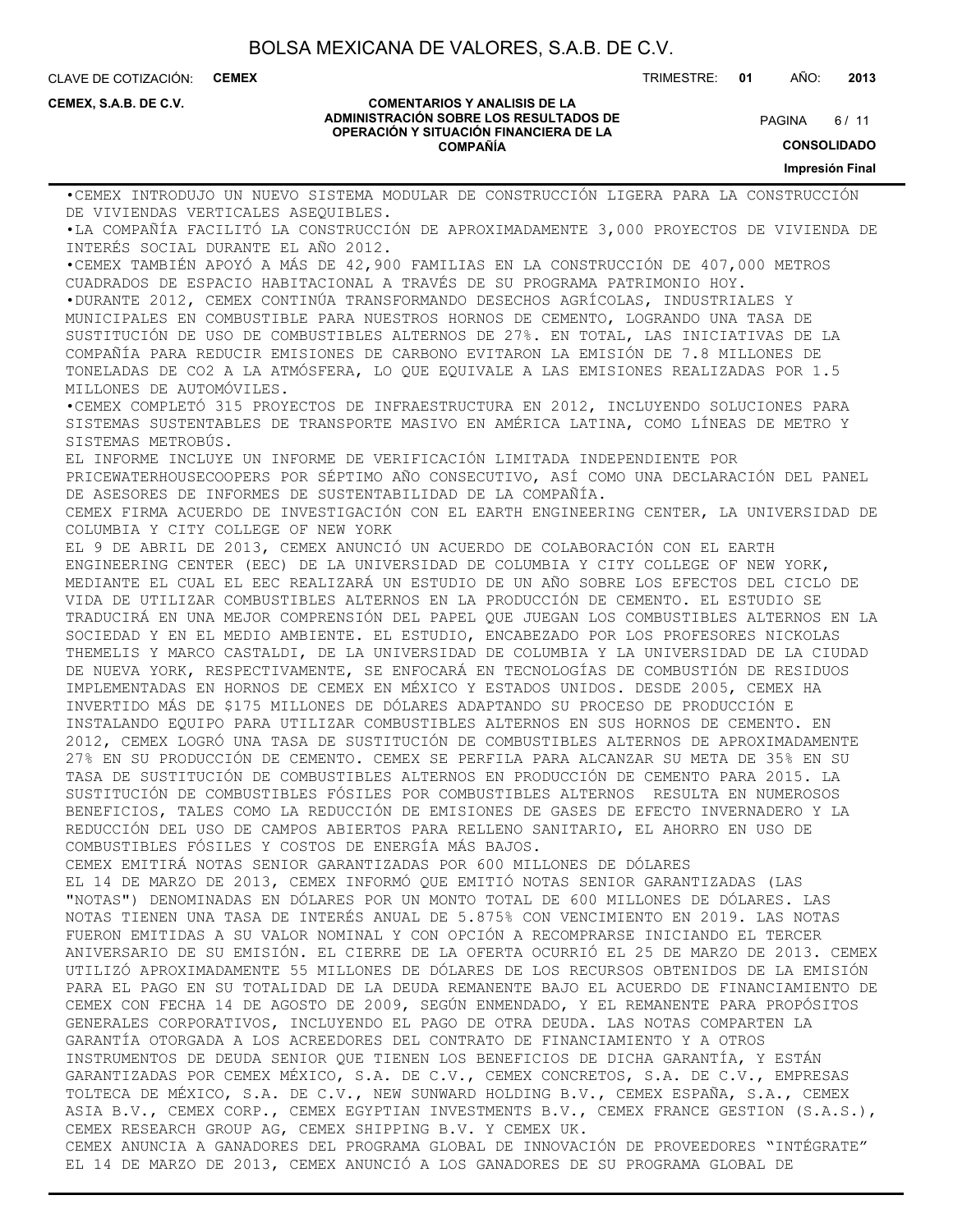CLAVE DE COTIZACIÓN: **CEMEX**

**CEMEX, S.A.B. DE C.V.**

TRIMESTRE: **01** AÑO: **2013**

 $7/11$ **PAGINA** 

#### **COMENTARIOS Y ANALISIS DE LA ADMINISTRACIÓN SOBRE LOS RESULTADOS DE OPERACIÓN Y SITUACIÓN FINANCIERA DE LA COMPAÑÍA**

**CONSOLIDADO**

# **Impresión Final** INNOVACIÓN DE PROVEEDORES, INTÉGRATE. ENTRE OTROS ATRIBUTOS, LAS IDEAS FUERON PREMIADAS

POR SU INNOVACIÓN, CONTRIBUCIÓN FINANCIERA, RAPIDEZ Y FACILIDAD DE IMPLEMENTACIÓN Y CAPACIDAD DE APLICACIÓN EN DIFERENTES PAÍSES Y OPERACIONES. LAS IDEAS PROPUESTAS POR LOS PROVEEDORES ESTUVIERON SUJETAS A UN PROCESO DE EVALUACIÓN DE DOS FASES: PRIMERO, UN ESCRUTINIO REALIZADO POR 55 EJECUTIVOS DEL ÁREA DE ABASTO GLOBAL Y LOS LÍDERES DE ABASTO EN LOS PAÍSES DONDE CEMEX TIENE PRESENCIA, ASÍ COMO REPRESENTANTES DEL ÁREA DE INNOVACIÓN CORPORATIVA; Y SEGUNDO, UN ANÁLISIS HECHO POR 13 EXPERTOS DE DIFERENTES ÁREAS DE CEMEX. CEMEX OTORGÓ LOS PREMIOS DURANTE UNA CEREMONIA REALIZADA EL JUEVES 14 DE MARZO EN LAS OFICINAS CORPORATIVAS DE CEMEX EN MONTERREY, MÉXICO. CEMEX PROVEE SOLUCIONES DE CLASE MUNDIAL A 315 PROYECTOS DE INFRAESTRUCTURA DURANTE 2012

EL 11 DE MARZO DE 2013, CEMEX ANUNCIÓ QUE, DURANTE EL AÑO 2012, OFRECIÓ SOLUCIONES DE CONSTRUCCIÓN PARA LA REALIZACIÓN DE 315 PROYECTOS DE INFRAESTRUCTURA, LO QUE SIGNIFICA APROXIMADAMENTE MÁS DE 8 MILLONES DE METROS CUADRADOS DE PAVIMENTO DE CONCRETO PARA CARRETERAS, PROYECTOS DE TRANSPORTE MASIVO, PISTAS DE ATERRIZAJE Y CALLES. A TRAVÉS DE PROYECTOS TALES COMO EL METRO EN PANAMÁ, EL PRIMERO EN CENTROAMÉRICA, ASÍ COMO LOS SISTEMAS DE METROBÚS EN MÉXICO, CEMEX CONTINÚA INNOVANDO Y OFRECIENDO LAS SOLUCIONES MÁS AVANZADAS PARA INTERCONECTAR A LAS PERSONAS CON SUS CIUDADES Y EL MUNDO. EL CONCRETO, UN COMPONENTE ESENCIAL PARA EL DESARROLLO DE INFRAESTRUCTURA, HA DEMOSTRADO UN DESEMPEÑO ECONÓMICO Y AMBIENTAL SUPERIOR QUE EL DE MATERIALES COMPETIDORES. EL INSTITUTO DE TECNOLOGÍA DE MASSACHUSETTS (MIT POR SUS SIGLAS EN INGLÉS) HA PUBLICADO LOS RESULTADOS DE UNA INVESTIGACIÓN QUE AYUDARÁ A ESTABLECER UN NUEVO ESTÁNDAR EN LOS MODELOS DE EVALUACIÓN DEL CICLO DE VIDA DE LOS MATERIALES DE CONSTRUCCIÓN. LOS ESTUDIOS, QUE FORMAN PARTE DE UNA INVESTIGACIÓN EN CURSO EN EL CENTRO DE SUSTENTABILIDAD DEL CONCRETO EN MIT (CSHUB POR SUS SIGLAS EN INGLÉS), CUANTIFICAN EL IMPACTO AMBIENTAL Y LOS COSTOS DE LOS MATERIALES DE PAVIMENTACIÓN Y DE CONSTRUCCIÓN. EL CSHUB MIT ES UN CENTRO DE INVESTIGACIÓN ESTABLECIDO EN MIT EN COLABORACIÓN CON LA ASOCIACIÓN DE CEMENTO PORTLAND Y LA FUNDACIÓN DE INVESTIGACIÓN Y EDUCACIÓN DE CONCRETO PREMEZCLADO (RMC)

#### OTRA INFORMACIÓN

CAMBIO EN LA MONEDA FUNCIONAL DE LA TENEDORA CONSIDERANDO LA GUÍA BAJO IFRS, EMITIDA POR LA NORMA INTERNACIONAL DE CONTABILIDAD 21, LOS EFECTOS DE MOVIMIENTOS EN LOS TIPOS DE CAMBIO ("NIC 21"), Y CON BASE EN LOS CAMBIOS DE LA POSICIÓN MONETARIA NETA EN MONEDAS EXTRANJERAS DE CEMEX, S.A.B. DE C.V. (LA COMPAÑÍA TENEDORA) RESULTANTES PRINCIPALMENTE DE: A) UNA DISMINUCIÓN SIGNIFICATIVA EN LOS PASIVOS POR IMPUESTOS DENOMINADOS EN PESOS MEXICANOS; B) UN INCREMENTO SIGNIFICATIVO EN SU DEUDA COMO EN LAS OTRAS OBLIGACIONES FINANCIERAS DENOMINADAS EN DÓLARES Y C) EL INCREMENTO ESPERADO EN LOS GASTOS ADMINISTRATIVOS DENOMINADOS EN DÓLARES CON EMPRESAS DEL GRUPO ASOCIADOS A LA EXTERNALIZACIÓN CON IBM DE LAS PRINCIPALES ACTIVIDADES DE PROCESAMIENTOS DE DATOS; A PARTIR DEL 1 DE ENERO DE 2013, CEMEX, S.A.B. DE C.V., PARA PROPÓSITOS DE SUS ESTADOS FINANCIEROS COMO COMPAÑÍA TENEDORA, REQUIRIÓ PROSPECTIVAMENTE CAMBIAR SU MONEDA FUNCIONAL DEL PESO MEXICANO AL DÓLAR DE LOS ESTADOS UNIDOS, EL CUAL FUE DETERMINADO COMO LA MONEDA DE CEMEX, S.A.B. DE C.V. EN SU AMBIENTE ECONÓMICO PRINCIPAL. EL CAMBIO ANTES MENCIONADO NO TIENE NINGÚN EFECTO EN LAS MONEDAS FUNCIONALES DE LAS SUBSIDIARIAS DE CEMEX, S.A.B. DE C.V., LAS CUALES CONTINÚAN SIENDO LA MONEDA PRINCIPAL EN EL AMBIENTE ECONÓMICO EN QUE CADA SUBSIDIARIA OPERA. ASIMISMO, LA MONEDA DE REPORTE DE LOS ESTADOS FINANCIEROS DE CEMEX, S.A.B. DE C.V. Y SUS SUBSIDIARIAS Y LOS ESTADOS FINANCIEROS DE LA COMPAÑÍA TENEDORA CEMEX, S.A.B. DE C.V. CONTINÚA SIENDO EL PESO MEXICANO. LOS EFECTOS PRINCIPALES EN LOS ESTADOS FINANCIEROS DE LA COMPAÑÍA TENEDORA CEMEX, S.A.B. DE C.V. COMENZANDO EL 1 DE ENERO DE 2013 ASOCIADOS CON EL CAMBIO EN LA MONEDA FUNCIONAL COMPARADO CON AÑOS ANTERIORES SON: A) TODAS LAS TRANSACCIONES, INGRESOS Y GASTOS EN CUALQUIER MONEDA SE RECONOCEN EN DÓLARES A LOS TIPOS DE CAMBIO VIGENTES EN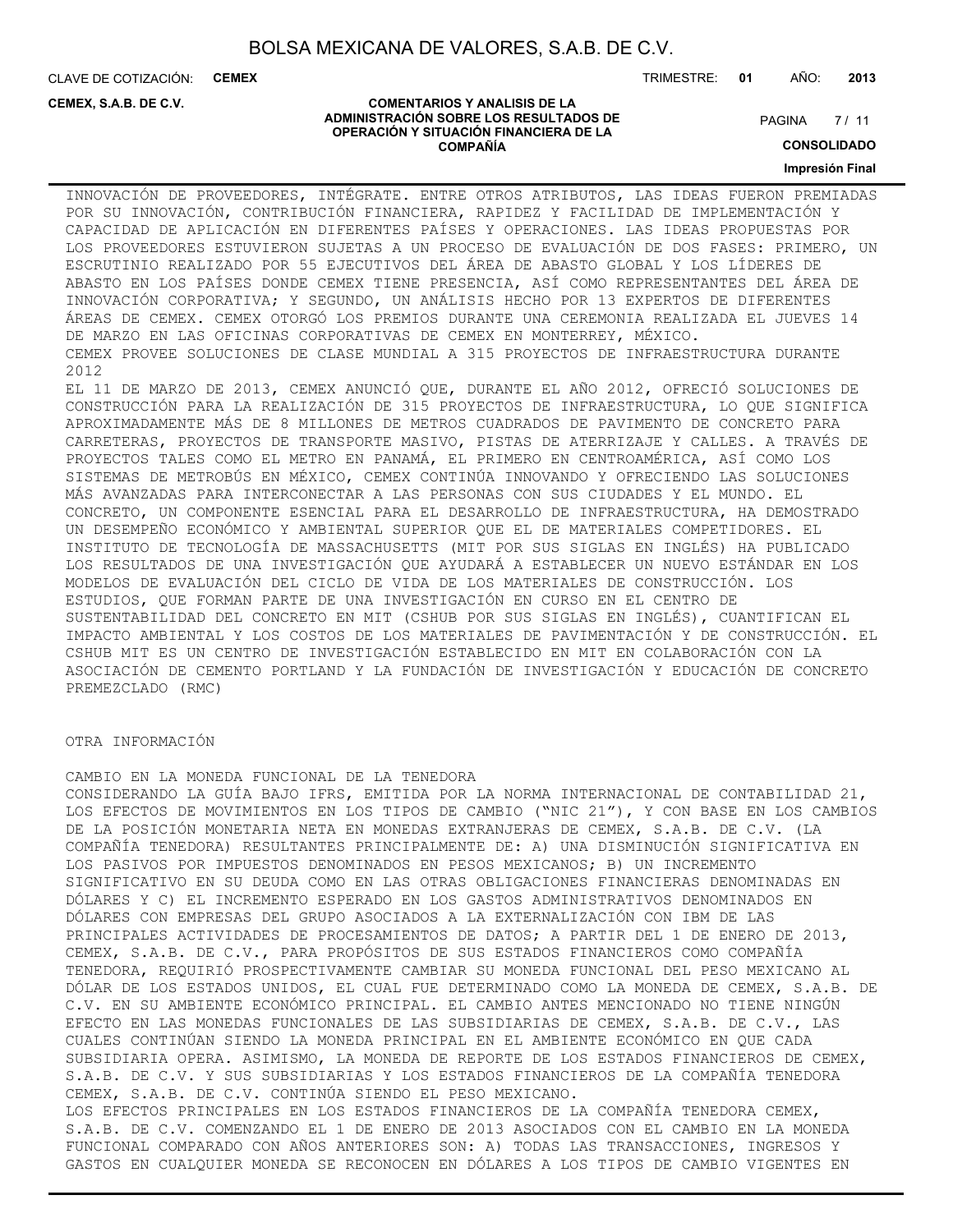**COMENTARIOS Y ANALISIS DE LA ADMINISTRACIÓN SOBRE LOS RESULTADOS DE OPERACIÓN Y SITUACIÓN FINANCIERA DE LA COMPAÑÍA**

CLAVE DE COTIZACIÓN: **CEMEX**

**CEMEX, S.A.B. DE C.V.**

TRIMESTRE: **01** AÑO: **2013**

 $8/11$ **PAGINA** 

**CONSOLIDADO Impresión Final**

LAS FECHAS DE SU EJECUCIÓN; B) LOS SALDOS MONETARIOS DE CEMEX, S.A.B. DE C.V. DENOMINADOS EN DÓLARES NO GENERARÁN FLUCTUACIONES CAMBIARIAS, MIENTRAS QUE LOS SALDOS EN PESOS MEXICANOS, ASÍ COMO LOS SALDOS EN OTRAS MONEDAS DISTINTAS AL DÓLAR GENERAN AHORA FLUCTUACIONES CAMBIARIAS A TRAVÉS DEL ESTADO DE RESULTADOS DE CEMEX, S.A.B. DE C.V., Y C) LA OPCIÓN DE CONVERSIÓN IMPLÍCITA EN LAS NOTAS OBLIGATORIAMENTE CONVERTIBLES DE CEMEX, S.A.B. DE C.V. DENOMINADOS EN PESOS MEXICANOS EMPEZARÁN A SER TRATADOS COMO INSTRUMENTOS DERIVADOS INDEPENDIENTES A TRAVÉS DEL ESTADO DE RESULTADOS DE CEMEX, S.A.B. DE C.V. MIENTRAS QUE LAS OPCIONES DE CONVERSIÓN IMPLÍCITA DENOMINADAS EN DÓLARES EN LAS NOTAS CONVERTIBLES SUBORDINADAS OPCIONALES DE 2010 Y LAS NOTAS CONVERTIBLES SUBORDINADAS OPCIONALES DE 2011 DE CEMEX, S.A.B. DE C.V. CESARÁN DE SER TRATADAS COMO INSTRUMENTOS DERIVADOS INDEPENDIENTES A TRAVÉS DEL ESTADO DE RESULTADOS DE CEMEX, S.A.B. DE C.V. LOS ESTADOS FINANCIEROS DE PERIODOS ANTERIORES NO REQUIEREN SER RECALCULADOS.

#### PROCEDIMIENTOS FISCALES SIGNIFICATIVOS

EN RELACIÓN CON EL PROCEDIMIENTO FISCAL RELACIONADO CON LOS IMPUESTOS POR PAGAR EN MÉXICO POR LOS INGRESOS PASIVOS GENERADOS POR INVERSIONES EN EL EXTRANJERO DURANTE LOS AÑOS 2005 Y 2006, ASÍ COMO LA DISPOSICIÓN DE CONDONACIÓN TRANSITORIA, AMBAS PREVIAMENTE REVELADAS AL PÚBLICO POR CEMEX, EL 31 DE ENERO DE 2013, CEMEX, S.A.B. DE C.V. FUE NOTIFICADO DEL ACUERDO ALCANZADO CON LAS AUTORIDADES FISCALES MEXICANAS PARA LA LIQUIDACIÓN DE DICHO PROCEDIMIENTO FISCAL MEDIANTE UN PAGO DEFINITIVO DE ACUERDO CON LAS REGLAS DE LA DISPOSICIÓN TRANSITORIA.

REFORMA FISCAL 2010 EN MÉXICO

DURANTE NOVIEMBRE DE 2009, SE APROBARON REFORMAS A LA LEY DEL IMPUESTO SOBRE LA RENTA QUE ENTRARON EN VIGOR A PARTIR DEL 1 DE ENERO DE 2010. LA LEY INCLUYE CAMBIOS EN EL RÉGIMEN DE CONSOLIDACIÓN FISCAL QUE REQUIEREN A CEMEX DETERMINAR LOS IMPUESTOS A LA UTILIDAD COMO SI LAS REGLAS DE LA CONSOLIDACIÓN FISCAL NO HUBIERAN EXISTIDO DESDE 1999 EN ADELANTE. ESTOS CAMBIOS TAMBIÉN REQUIEREN EL PAGO DE IMPUESTOS SOBRE LOS DIVIDENDOS ENTRE EMPRESAS DEL GRUPO (ESPECÍFICAMENTE, DIVIDENDOS PAGADOS DE UTILIDADES QUE NO FUERON GRAVADAS EN EL PASADO), CIERTOS CONCEPTOS ESPECIALES DE CONSOLIDACIÓN, ASÍ COMO PÉRDIDAS FISCALES GENERADAS POR EMPRESAS DENTRO DE LA CONSOLIDACIÓN FISCAL QUE DEBÍAN SER RECUPERADAS POR LA EMPRESA QUE LAS GENERÓ EN LOS SIGUIENTES 10 AÑOS. ESTAS ENMIENDAS INCREMENTAN DE 28% A 30% LA TASA DE IMPUESTO A LA UTILIDAD DE 2010 A 2012, A 29% PARA 2013, REGRESANDO A 28% DE 2014 EN ADELANTE. DE ACUERDO CON ESTAS ENMIENDAS, CEMEX FUE REQUERIDO A PAGAR EN 2010 (A LA TASA DE 30%) 25% DEL IMPUESTO QUE RESULTE DE ELIMINAR LOS EFECTOS DE LA CONSOLIDACIÓN FISCAL DE 1999 A 2004 Y A PAGAR UN 25% ADICIONAL EN EL 2011. EL RESTANTE 50% DEBE SER PAGADO DE LA SIGUIENTE FORMA: 20% EN 2012, 15% EN 2013 Y 15% EN 2014. CON RELACIÓN A LOS EFECTOS DE CONSOLIDACIÓN FISCAL ORIGINADOS DESPUÉS DE 2004, ESTOS DEBEN SER CONSIDERADOS EN EL SEXTO AÑO DESPUÉS DE SU OCURRENCIA, Y SERÁN PAGADOS EN LOS SIGUIENTES CINCO AÑOS EN LA MISMA PROPORCIÓN (25%, 25%, 20%, 15% Y 15%), Y EN ESTE CONTEXTO, EL EFECTO DE CONSOLIDACIÓN PARA 2005 YA HA SIDO NOTIFICADO A CEMEX Y CONSIDERADO. LOS IMPUESTOS POR PAGAR RESULTANTES DE DICHOS CAMBIOS EN LA LEY SE INCREMENTARÁN POR INFLACIÓN EN LOS TÉRMINOS DE LA LEY DEL IMPUESTO SOBRE LA RENTA. AL 31 DE DICIEMBRE DE 2009, CON BASE EN LA INIF 18, LA CONTROLADORA RECONOCIÓ EL VALOR NOMINAL DE LOS PAGOS DE IMPUESTOS ESTIMADOS Y QUE SE ESTIMA SERÁN PAGADOS EN RELACIÓN A LAS NUEVAS REGLAS DE CONSOLIDACIÓN FISCAL POR APROXIMADAMENTE US\$799 MILLONES. ESTE MONTO SE RECONOCIÓ EN EL BALANCE GENERAL COMO UNA CUENTA POR PAGAR POR IMPUESTOS, CONTRA ACTIVOS CIRCULANTES Y NO CIRCULANTES POR APROXIMADAMENTE US\$628 MILLONES, RELACIONADO CON EL PASIVO NETO QUE SE HABÍA RECONOCIDO ANTES DE LA REFORMA FISCAL Y QUE LA CONTROLADORA ESPERA REALIZAR EN RELACIÓN AL PAGO DE ESTE PASIVO POR IMPUESTOS, ASÍ COMO APROXIMADAMENTE US\$171 MILLONES CONTRA LA CUENTA DE "UTILIDADES RETENIDAS" RELACIONADOS, EN LOS TÉRMINOS DE LA LEY, CON: A) LA DIFERENCIA ENTRE LA SUMA DEL CAPITAL FISCAL DE LAS CONTROLADAS Y EL CAPITAL FISCAL DEL CONSOLIDADO; B) LOS DIVIDENDOS DE LAS CONTROLADAS A LA CONTROLADORA; Y C) OTRAS TRANSACCIONES ENTRE LAS EMPRESAS QUE CONFORMAN EL CONSOLIDADO QUE REPRESENTÓ LA TRANSFERENCIAS DE RECURSOS DENTRO DEL GRUPO. EN DICIEMBRE DE 2010, MEDIANTE RESOLUCIÓN MISCELÁNEA, LA AUTORIDAD FISCAL OTORGÓ LA OPCIÓN DE DIFERIR LA DETERMINACIÓN Y PAGO DEL IMPUESTO, HASTA QUE SE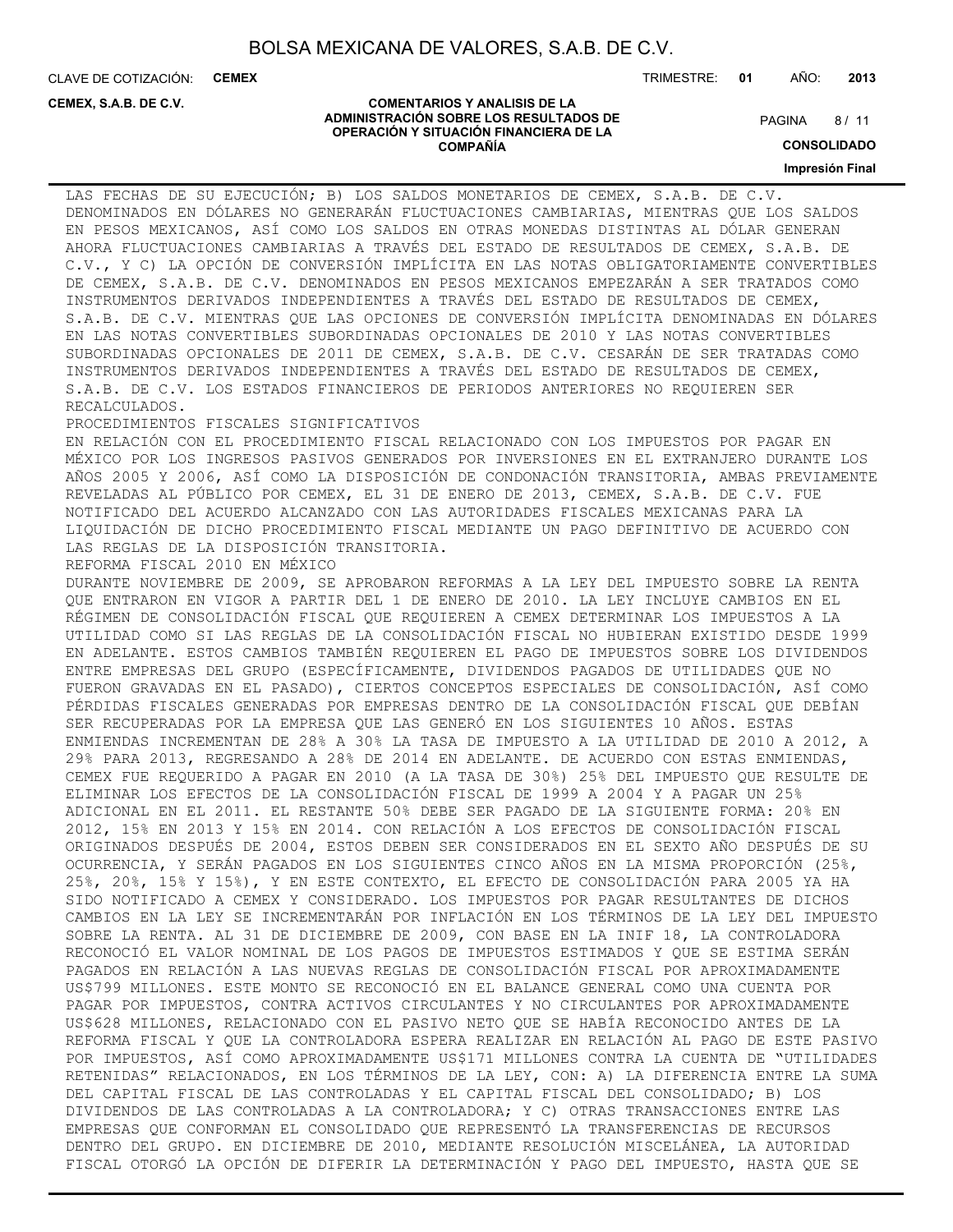CLAVE DE COTIZACIÓN: **CEMEX** TRIMESTRE: **01** AÑO: **2013**

**CEMEX, S.A.B. DE C.V.**

#### **COMENTARIOS Y ANALISIS DE LA ADMINISTRACIÓN SOBRE LOS RESULTADOS DE OPERACIÓN Y SITUACIÓN FINANCIERA DE LA COMPAÑÍA**

 $9/11$ **PAGINA** 

**CONSOLIDADO**

**Impresión Final**

DESINCORPORE UNA SOCIEDAD CONTROLADA O CEMEX ELIMINE LA CONSOLIDACIÓN FISCAL, SOBRE LA DIFERENCIA ENTRE LA SUMA DEL CAPITAL FISCAL DE LAS CONTROLADAS Y EL CAPITAL FISCAL DEL CONSOLIDADO. COMO RESULTADO DE LO ANTERIOR, LA CONTROLADORA DISMINUYÓ EL PASIVO POR IMPUESTOS ESTIMADOS POR APROXIMADAMENTE US\$235 MILLONES DE DÓLARES CON CRÉDITO A LA CUENTA DE "UTILIDADES RETENIDAS". EN 2012 LOS CAMBIOS EN EL PASIVO DE LA CONTROLADORA POR LA CONSOLIDACIÓN FISCAL EN MÉXICO SON COMO SIGUE (MILLONES DE DÓLARES APROXIMADOS): 2012 SALDO AL INICIO DEL PERIODO\$966 IMPUESTO A LA UTILIDAD RECIBIDO DE CONTROLADAS\$179 ACTUALIZACIÓN DEL PERIODO \$41 PAGOS DURANTE EL PERIODO (\$54) SALDO AL FINAL DEL PERIODO DE 2012 \$1,132

EN DICIEMBRE 2012, LA LEY FEDERAL DE INGRESOS APLICABLE PARA 2013 ESTABLECIÓ QUE LA TASA DE IMPUESTO A LA UTILIDAD PERMANECIERA EN 30% EN 2013 PARA DESPUÉS BAJAR A 29% EN 2014 Y 28% A PARTIR DE 2015 EN DELANTE. AL 31 DE DICIEMBRE DE 2012, EL SALDO DE PÉRDIDAS FISCALES POR AMORTIZAR QUE NO HAN SIDO APROVECHADAS EN LA CONSOLIDACIÓN FISCAL ES DE APROXIMADAMENTE US\$625 MILLONES. AL 31 DE DICIEMBRE DE 2012, LA AMORTIZACIÓN ESTIMADA DEL PASIVO POR IMPUESTOS POR PAGAR RESULTANTE DE ESTOS CAMBIOS EN LA CONSOLIDACIÓN FISCAL EN MÉXICO ES (MONTOS EN MILLONES DE DÓLARES APROXIMADOS): 2013\$157\* 2014\$200 2015\$209 2016\$173 2017\$176 2018 EN ADELANTE \$217 \$1,132 \* ESTE PAGO SE EFECTUÓ EN MARZO 2013.

DEFINICIONES Y OTROS PROCEDIMIENTOS

METODOLOGÍA DE CONVERSIÓN, CONSOLIDACIÓN Y PRESENTACIÓN DE RESULTADOS DE ACUERDO CON LAS NIIF, A PARTIR DEL 1 DE ENERO DE 2008, CEMEX CONVIERTE LOS ESTADOS FINANCIEROS DE SUBSIDIARIAS EN EL EXTRANJERO UTILIZANDO LOS TIPOS DE CAMBIO A LA FECHA DE REPORTE PARA LAS CUENTAS DEL BALANCE GENERAL, Y LOS TIPOS DE CAMBIO DE CADA MES PARA LAS CUENTAS DEL ESTADO DE RESULTADOS. CEMEX REPORTA SUS RESULTADOS CONSOLIDADOS EN PESOS MEXICANOS.

PARA CONVENIENCIA DEL LECTOR, A PARTIR DEL 30 DE JUNIO DE 2008 LAS CANTIDADES EN DÓLARES DE LOS ESTADOS FINANCIEROS CONSOLIDADOS SE DETERMINARON CONVIRTIENDO LOS MONTOS EN PESOS NOMINALES AL CIERRE DE CADA TRIMESTRE UTILIZANDO EL TIPO DE CAMBIO PROMEDIO PESO / DÓLAR PARA CADA TRIMESTRE. LOS TIPOS DE CAMBIO UTILIZADOS PARA CONVERTIR LOS RESULTADOS DEL PRIMER TRIMESTRE DE 2013 Y DEL PRIMER TRIMESTRE DE 2012 FUERON DE 12.61 Y 12.91 PESOS POR DÓLAR, RESPECTIVAMENTE.

LAS CANTIDADES POR PAÍS SON PRESENTADAS EN DÓLARES PARA CONVENIENCIA DEL LECTOR. LAS CANTIDADES EN DÓLARES PARA MÉXICO, AL 31 DE MARZO DE 2013 Y AL 31 DE MARZO DE 2012 PUEDEN SER RECONVERTIDAS A SU MONEDA LOCAL MULTIPLICANDO LAS CANTIDADES EN DÓLARES POR LOS TIPOS DE CAMBIO PROMEDIO CORRESPONDIENTES PARA 2013 Y 2012 MOSTRADOS EN LA TABLA PRESENTADA ABAJO.

INTEGRACIÓN DE REGIONES LA REGIÓN NORTE DE EUROPA INCLUYE LAS OPERACIONES EN AUSTRIA, REPÚBLICA CHECA, FRANCIA, ALEMANIA, HUNGRÍA, IRLANDA, LETONIA, POLONIA, Y EL REINO UNIDO, ASÍ COMO OPERACIONES DE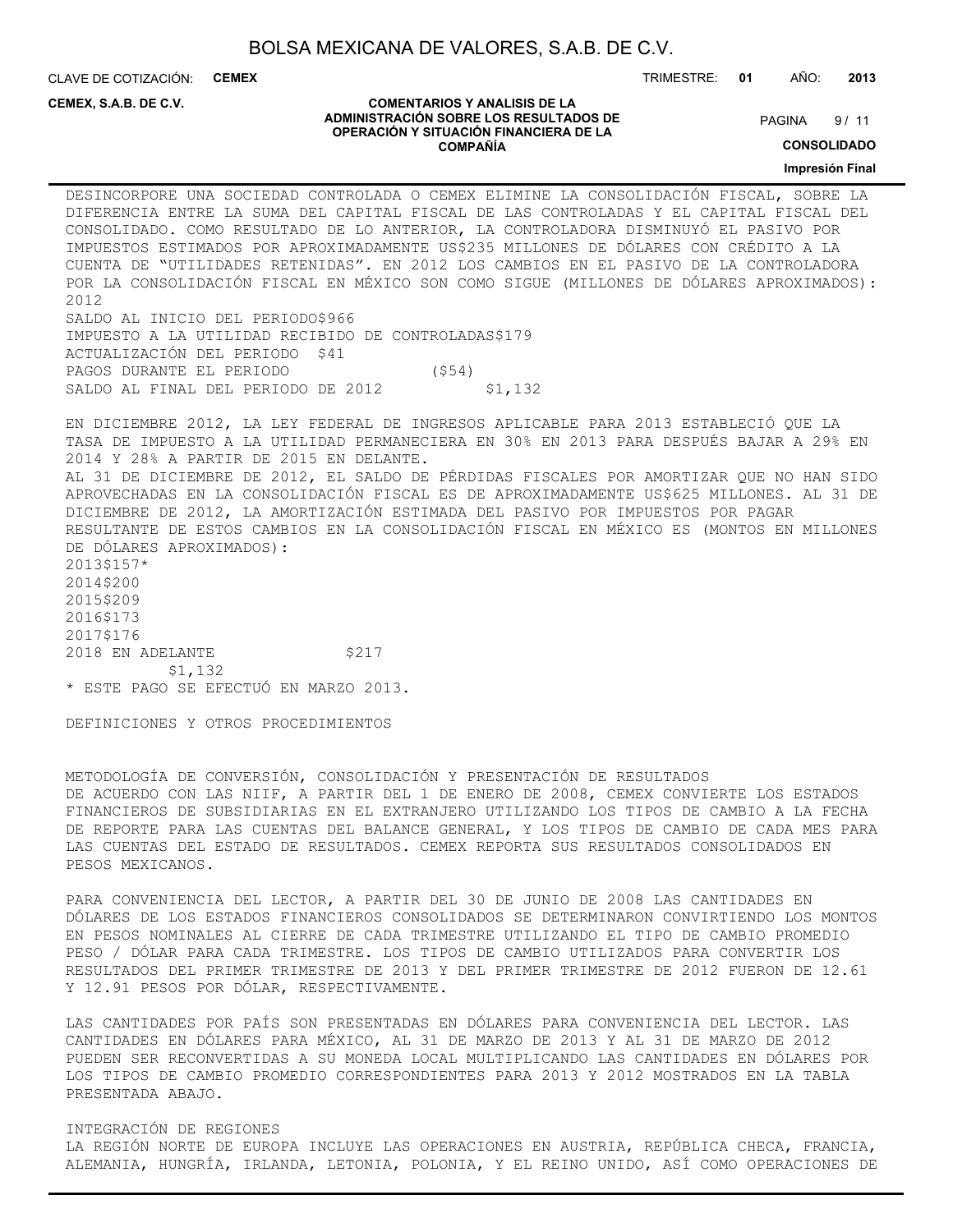CLAVE DE COTIZACIÓN: **CEMEX**

TRIMESTRE: **01** AÑO: **2013**

**CEMEX, S.A.B. DE C.V.**

#### **COMENTARIOS Y ANALISIS DE LA ADMINISTRACIÓN SOBRE LOS RESULTADOS DE OPERACIÓN Y SITUACIÓN FINANCIERA DE LA COMPAÑÍA**

PAGINA 10 / 11

**CONSOLIDADO**

**Impresión Final**

TRADING EN VARIOS PAÍSES NÓRDICOS. LA REGIÓN MEDITERRÁNEO INCLUYE LAS OPERACIONES EN CROACIA, EGIPTO, ISRAEL, ESPAÑA Y LOS EMIRATOS ÁRABES UNIDOS. LA REGIÓN AMÉRICA CENTRAL, DEL SUR Y EL CARIBE INCLUYE LAS OPERACIONES DE CEMEX EN ARGENTINA, BAHAMAS, BRASIL, COLOMBIA, COSTA RICA, REPÚBLICA DOMINICANA, EL SALVADOR, GUATEMALA, HAITÍ, JAMAICA, NICARAGUA, PANAMÁ, PERÚ Y PUERTO RICO, ASÍ COMO NUESTRAS OPERACIONES DE TRADING EN EL CARIBE. LA REGIÓN ASIA INCLUYE LAS OPERACIONES EN BANGLADESH, CHINA, MALASIA, FILIPINAS, TAIWÁN Y TAILANDIA. DEFINICIONES CAPITAL DE TRABAJO EQUIVALE A CUENTAS POR COBRAR OPERATIVAS (INCLUYENDO OTROS ACTIVOS CIRCULANTES RECIBIDOS COMO PAGO EN ESPECIE) MÁS INVENTARIOS HISTÓRICOS MENOS CUENTAS POR PAGAR OPERATIVAS. DEUDA NETA EQUIVALE A LA DEUDA TOTAL (DEUDA TOTAL MÁS BONOS CONVERTIBLES Y ARRENDAMIENTOS FINANCIEROS) MENOS EFECTIVO E INVERSIONES TEMPORALES. FLUJO DE OPERACIÓN EQUIVALE AL RESULTADO DE OPERACIÓN ANTES DE OTROS GASTOS, NETO, MÁS DEPRECIACIÓN Y AMORTIZACIÓN OPERATIVA. FLUJO DE EFECTIVO LIBRE SE CALCULA COMO FLUJO DE OPERACIÓN MENOS GASTO POR INTERÉS NETO, INVERSIONES EN ACTIVO FIJO DE MANTENIMIENTO Y ESTRATÉGICAS, CAMBIO EN CAPITAL DE TRABAJO, IMPUESTOS PAGADOS, Y OTRAS PARTIDAS EN EFECTIVO (OTROS GASTOS NETOS MENOS VENTA DE ACTIVOS NO OPERATIVOS OBSOLETOS Y/O SUSTANCIALMENTE DEPRECIADOS EL PAGO DE CUPONES DE NUESTROS INSTRUMENTOS PERPETUOS). INVERSIONES EN ACTIVO FIJO ESTRATÉGICO INVERSIONES REALIZADAS CON EL PROPÓSITO DE INCREMENTAR LA RENTABILIDAD DE LA COMPAÑÍA. ESTAS INVERSIONES INCLUYEN ACTIVO FIJO DE EXPANSIÓN, LAS CUALES ESTÁN DISEÑADAS PARA MEJORAR LA RENTABILIDAD DE LA EMPRESA POR MEDIO DE INCREMENTO DE CAPACIDAD, ASÍ COMO INVERSIONES EN ACTIVO FIJO PARA MEJORAR EL MARGEN DE OPERACIÓN, LAS CUALES SE ENFOCAN A LA REDUCCIÓN DE COSTOS. INVERSIONES EN ACTIVO FIJO DE MANTENIMIENTO INVERSIONES LLEVADAS A CABO CON EL PROPÓSITO DE ASEGURAR LA CONTINUIDAD OPERATIVA DE LA COMPAÑÍA. ESTAS INCLUYEN INVERSIONES EN ACTIVO FIJO, LAS CUALES SE REQUIEREN PARA REEMPLAZAR ACTIVOS OBSOLETOS O MANTENER LOS NIVELES ACTUALES DE OPERACIÓN, ASÍ COMO INVERSIONES EN ACTIVO FIJO, LAS CUALES SE REQUIEREN PARA CUMPLIR CON REGULACIONES GUBERNAMENTALES O POLÍTICAS DE LA EMPRESA.

PP EQUIVALE A PUNTOS PORCENTUALES

#### UTILIDAD POR CPO

PARA EL CÁLCULO DE UTILIDAD POR CPO, EL NÚMERO PROMEDIO DE CPOS UTILIZADO FUE DE 11,668 MILLONES PARA EL PRIMER TRIMESTRE DE 2013; 11,668 MILLONES PARA LOS PRIMEROS TRES MESES DEL 2013; 11,562 MILLONES PARA EL PRIMER TRIMESTRE DE 2012 Y 11,562 MILLONES PARA LOS PRIMEROS TRES MESES DEL 2012.

DE ACUERDO A LA NIC 33 UTILIDAD POR ACCIÓN, EL PROMEDIO PONDERADO DE ACCIONES EN CIRCULACIÓN SE DETERMINÓ CONSIDERANDO EL NÚMERO DE DÍAS DENTRO DEL PERIODO CONTABLE EN QUE ESTUVIERON EN CIRCULACIÓN LAS ACCIONES, INCLUYENDO LAS QUE SE DERIVARON DE EVENTOS CORPORATIVOS QUE MODIFICARON LA ESTRUCTURA DE CAPITAL DURANTE EL PERIODO, TALES COMO AUMENTO EN EL NÚMERO DE ACCIONES QUE INTEGRAN EL CAPITAL SOCIAL POR OFERTA PÚBLICA Y DIVIDENDOS EN ACCIONES O CAPITALIZACIÓN DE UTILIDADES ACUMULADAS ASÍ COMO LAS ACCIONES POTENCIALMENTE DILUTIVAS (DERIVADAS DE OPCIONES DE COMPRA, OPCIONES RESTRINGIDAS DE COMPRA Y LAS ACCIONES DEL BONO CONVERTIBLE MANDATORIO). LAS ACCIONES EMITIDAS COMO RESULTADO DE DIVIDENDOS EN ACCIONES, CAPITALIZACIÓN DE UTILIDADES Y ACCIONES DILUTIVAS SON CONSIDERADAS COMO SI SE HUBIERAN EMITIDO AL PRINCIPIO DEL PERIODO.

CASAS DE BOLSA O INSTITUCIONES DE CRÉDITO QUE DAN COBERTURA DE ANÁLISIS A LOS VALORES EMITIDOS POR CEMEX, S.A.B. DE C.V.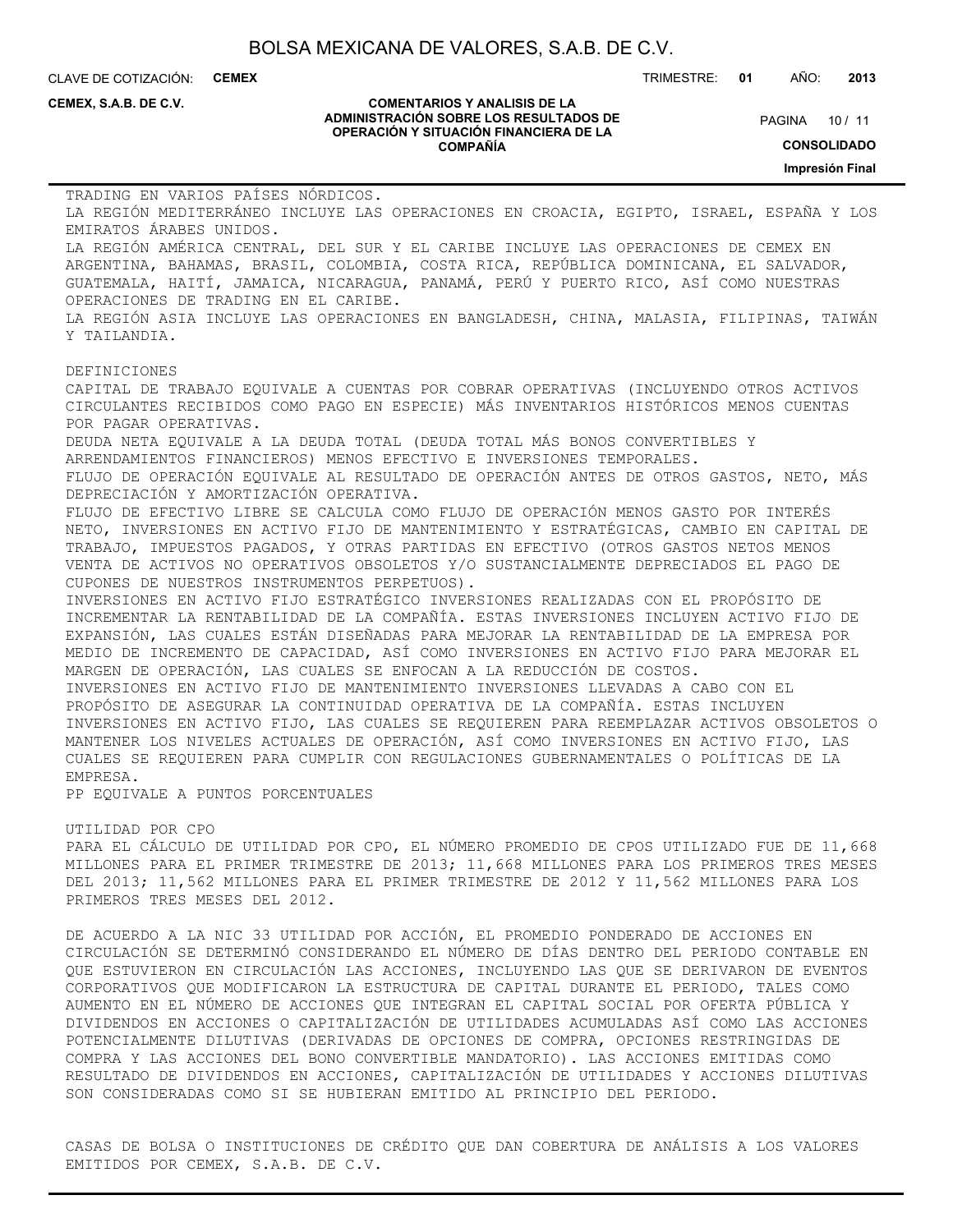CLAVE DE COTIZACIÓN: **CEMEX** TRIMESTRE: **01** AÑO: **2013**

**CEMEX, S.A.B. DE C.V.**

#### **COMENTARIOS Y ANALISIS DE LA ADMINISTRACIÓN SOBRE LOS RESULTADOS DE OPERACIÓN Y SITUACIÓN FINANCIERA DE LA COMPAÑÍA**

PAGINA 11 / 11

**CONSOLIDADO**

**Impresión Final**

ACTINVER CASA DE BOLSA, S.A. DE C.V. - RAMÓN ORTIZ BANCO SANTANDER S.A. - GONZALO FERNÁNDEZ BANK OF AMERICA MERRILL LYNCH - CARLOS PEYRELONGUE BARCLAYS BANK MEXICO, S.A. (BBMX, MEXICO CITY) - BENJAMIN THEURER BB&T CAPITAL MARKETS - JOHN F. KASPRZAK JR. BBVA BANCOMER, S.A. - FRANCISCO CHÁVEZ BTG PACTUAL - GORDON LEE CASA DE BOLSA BANORTE IXE - CARLOS HERMOSILLO CASA DE BOLSA CREDIT SUISSE (MÉXICO), S.A. - VANESSA QUIROGA CITIGROUP GLOBAL MARKETS - DAN MCGOEY DEUTSCHE BANK SECURITIES INC. - ESTEBAN POLIDURA GBM GRUPO BURSÁTIL MEXICANO, S.A. DE C.V., CASA DE BOLSA - LILIÁN OCHOA GOLDMAN SACHS - EDUARDO COUTO HSBC MÉXICO, S.A. - FRANCISCO SUÁREZ ITAÚ CORRETORA DE VALORES S.A. - VIVIÁN SALOMÓN J.P. MORGAN CASA DE BOLSA, S.A. DE C.V. - ADRIÁN HUERTA JEFFERIES INTERNATIONAL LTD. – MICHAEL F. BETTS LONGBOW SECURITIES - GARIK SHMOIS MORGAN STANLEY MÉXICO, CASA DE BOLSA, S.A. DE C.V. - NIKOLAJ LIPPMANN RBC CAPITAL MARKETS - ROBERT WETENHALL SCOTIA INVERLAT CASA DE BOLSA S.A. DE C.V. - MARCOS DURÁN STERNE, AGEE & LEACH INC - TODD VENCIL UBS CASA DE BOLSA S.A. - MARIMAR TORREBLANCA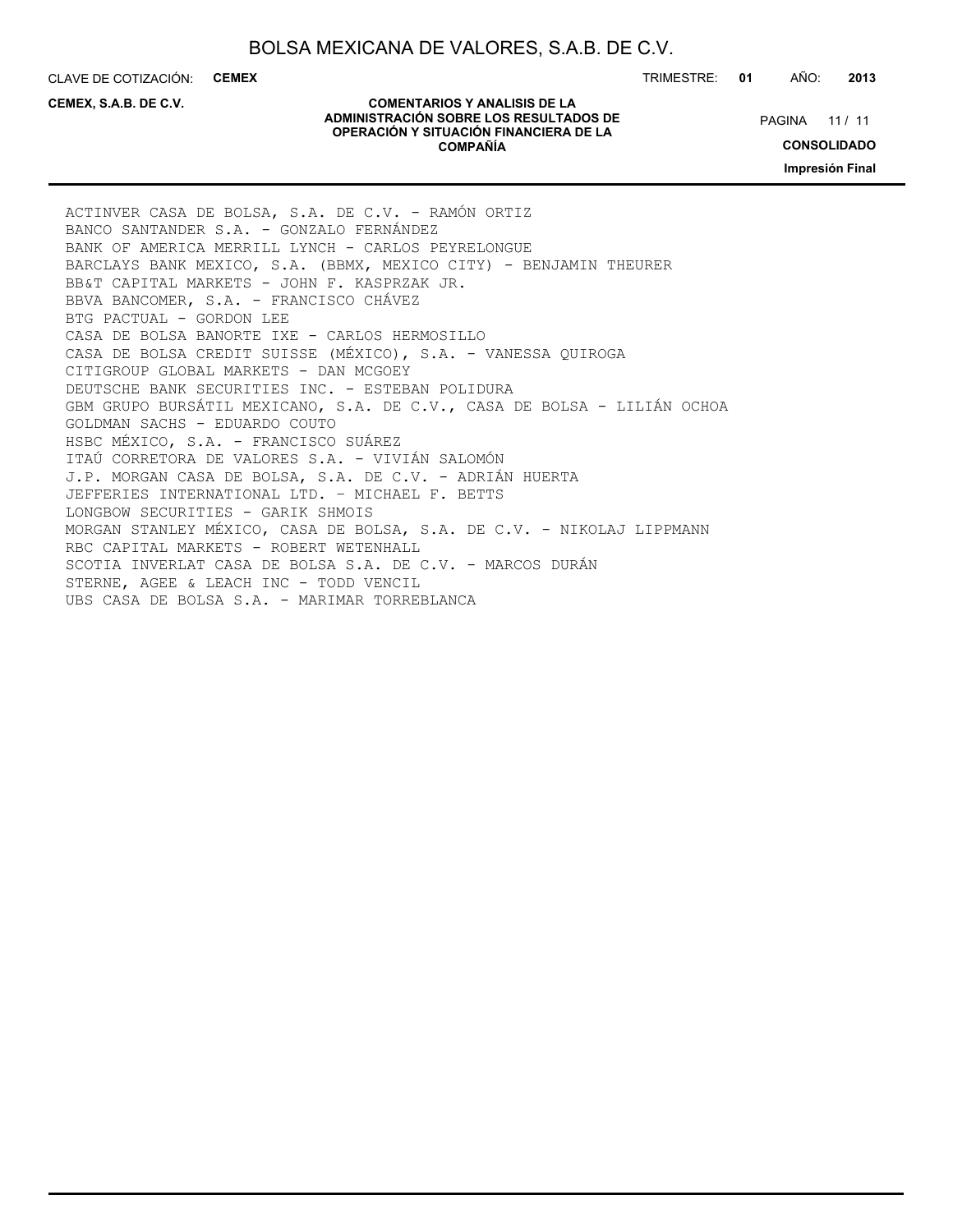**CEMEX**

**CEMEX, S.A.B. DE C.V.**

| NOTAS COMPLEMENTARIAS A LA INFORMACIÓN |
|----------------------------------------|
| <b>FINANCIERA</b>                      |

CLAVE DE COTIZACIÓN: TRIMESTRE: **01** AÑO: **2013**

PAGINA 1/18

**CONSOLIDADO**

**Impresión Final**

1) DESCRIPCIÓN DE LA EMPRESA

CEMEX, S.A.B. DE C.V., SOCIEDAD ANÓNIMA BURSÁTIL DE CAPITAL VARIABLE (S.A.B. DE C.V.) ORGANIZADA BAJO LAS LEYES DE LOS ESTADOS UNIDOS MEXICANOS, O MÉXICO, ES UNA CONTROLADORA DE COMPAÑÍAS CUYAS ACTIVIDADES PRINCIPALES SE ORIENTAN A LA INDUSTRIA DE LA CONSTRUCCIÓN, MEDIANTE LA PRODUCCIÓN, COMERCIALIZACIÓN, DISTRIBUCIÓN Y VENTA DE CEMENTO, CONCRETO, AGREGADOS Y OTROS MATERIALES PARA LA CONSTRUCCIÓN. CEMEX, S.A.B. DE C.V. FUE FUNDADA EN 1906 Y SE REGISTRÓ EN EL REGISTRO PÚBLICO DE LA PROPIEDAD Y COMERCIO EN MONTERREY, N.L., MÉXICO EN 1920 POR UN PERIODO DE 99 AÑOS. EN 2002, ESTE PERIODO SE EXTENDIÓ HASTA EL AÑO 2100. LAS ACCIONES DE CEMEX, S.A.B. DE C.V. ESTÁN LISTADAS EN LA BOLSA MEXICANA DE VALORES ("BMV") Y SE COTIZAN EN FORMA DE CERTIFICADOS DE PARTICIPACIÓN ORDINARIA ("CPOS"). CADA CPO REPRESENTA DOS ACCIONES SERIE "A" Y UNA ACCIÓN SERIE "B", REPRESENTATIVAS DEL CAPITAL SOCIAL. ASIMISMO, LAS ACCIONES DE CEMEX, S.A.B. DE C.V. SE INTERCAMBIAN EN LA BOLSA DE VALORES DE NUEVA YORK ("NYSE") EN LA FORMA DE AMERICAN DEPOSITARY SHARES ("ADS") BAJO EL SÍMBOLO "CX". CADA ADS REPRESENTA DIEZ CPOS. EN ESTAS NOTAS A LOS ESTADOS FINANCIEROS, CUANDO SE UTILIZAN LOS TÉRMINOS "CEMEX, S.A.B. DE C.V." Y/O "LA CONTROLADORA", SE REFIERE A CEMEX, S.A.B. DE C.V. SIN SUS SUBSIDIARIAS CONSOLIDADAS. CUANDO SE UTILIZAN LOS TÉRMINOS "LA COMPAÑÍA" O "CEMEX", SE ESTÁ HACIENDO REFERENCIA A CEMEX, S.A.B. DE C.V. EN CONJUNTO CON SUS SUBSIDIARIAS CONSOLIDADAS. LA EMISIÓN DE ESTOS ESTADOS FINANCIEROS CONSOLIDADOS FUE AUTORIZADA POR LA ADMINISTRACIÓN DE CEMEX, S.A.B. DE C.V. EL 31 DE ENERO DE 2013. 2) PRINCIPALES POLÍTICAS CONTABLES 2A) BASES DE PRESENTACIÓN Y REVELACIÓN EN NOVIEMBRE DE 2008, LA CNBV REQUIRIÓ A LAS EMPRESAS LISTADAS EN LA BMV, PREPARAR SUS ESTADOS FINANCIEROS CONSOLIDADOS DE ACUERDO CON LAS NORMAS INTERNACIONALES DE INFORMACIÓN FINANCIERA ("IFRS" POR SUS SIGLAS EN INGLÉS), TAL COMO LAS EMITE EL CONSEJO INTERNACIONAL DE NORMAS DE CONTABILIDAD ("IASB" POR SUS SIGLAS EN INGLÉS), A MÁS TARDAR EL 1 DE ENERO DE 2012 Y DISCONTINUAR EL USO DE LAS NORMAS DE INFORMACIÓN FINANCIERA MEXICANAS ("NIF"). LOS ESTADOS FINANCIEROS CONSOLIDADOS AL 31 DE DICIEMBRE DE 2012 Y 2011 Y POR LOS AÑOS TERMINADOS AL 31 DE DICIEMBRE DE 2012, 2011 Y 2010, FUERON PREPARADOS DE ACUERDO CON LAS IFRS, TAL COMO LAS EMITE EL IASB. CEMEX EMITIÓ EL 26 DE ENERO DE 2012 SUS ÚLTIMOS ESTADOS FINANCIEROS PREPARADOS BAJO NIF AL 31 DE DICIEMBRE DE 2011 Y 2010 Y POR LOS AÑOS 2011, 2010 Y 2009, LOS CUALES UTILIZÓ PARA CUMPLIR CON REQUERIMIENTOS DE INFORMACIÓN FINANCIERA ANTES DE LA EMISIÓN DE SU INFORME ANUAL DE 2011 ANTE LA COMISIÓN NACIONAL BANCARIA Y DE VALORES ("CNBV"), Y SU INFORME ANUAL DE 2011 EN FORMA 20-F ANTE LA COMISIÓN DE VALORES DE LOS ESTADOS UNIDOS (SECURITIES AND EXCHANGE COMMISSION O "SEC"), ANTES DEL 30 DE ABRIL DE 2012. EN ADICIÓN, PARA FINES DE LA ENTREGA DE SUS INFORMES ANUALES DEL 2011 ANTES LA CNBV Y LA SEC, EL 27 DE ABRIL DE 2012, CEMEX TAMBIÉN EMITIÓ SUS PRIMEROS ESTADOS FINANCIEROS BAJO LAS IFRS AL 31 DE DICIEMBRE DE 2011 Y 2010 Y AL 1 DE ENERO DE 2010, Y POR LOS AÑOS TERMINADOS AL 31 DE DICIEMBRE DE 2011 Y 2010 (NO INCLUIDOS EN ESTE REPORTE), EN LOS QUE CEMEX DETALLA LAS OPCIONES SELECCIONADAS EN LA MIGRACIÓN A LOS IFRS Y LOS EFECTOS QUE DICHA MIGRACIÓN TUVO EN (I) EL BALANCE INICIAL BAJO IFRS AL 1 DE ENERO DE 2010, CON BASE EN LA IFRS 1, PRIMERA ADOPCIÓN DE LOS IFRS ("IFRS 1"), (II) LOS BALANCES DE CEMEX AL 31 DE DICIEMBRE DE 2011 Y 2010, Y (III) LOS ESTADOS DE RESULTADOS, LOS ESTADOS DE PÉRDIDA INTEGRAL Y LOS ESTADOS DE FLUJOS DE EFECTIVO POR LOS AÑOS TERMINADOS EL 31 DE DICIEMBRE DE 2011 Y 2010, EN CADA CASO, EN COMPARACIÓN CON LAS CIFRAS PREVIAMENTE REPORTADAS BAJO NIF.

#### ESTADOS DE RESULTADOS

EN LOS ESTADOS DE RESULTADOS DE CEMEX AL 31 DE MARZO DE 2013 Y 2012, EL RENGLÓN TITULADO "RESULTADO DE OPERACIÓN ANTES DE OTROS GASTOS, NETO" SE DENOMINADA PREVIAMENTE "UTILIDAD DE OPERACIÓN", Y EL RENGLÓN TITULADO "RESULTADO DE OPERACIÓN", ERA ANTERIORMENTE DENOMINADO "UTILIDAD DE OPERACIÓN DESPUÉS DE OTROS GASTOS, NETO". CEMEX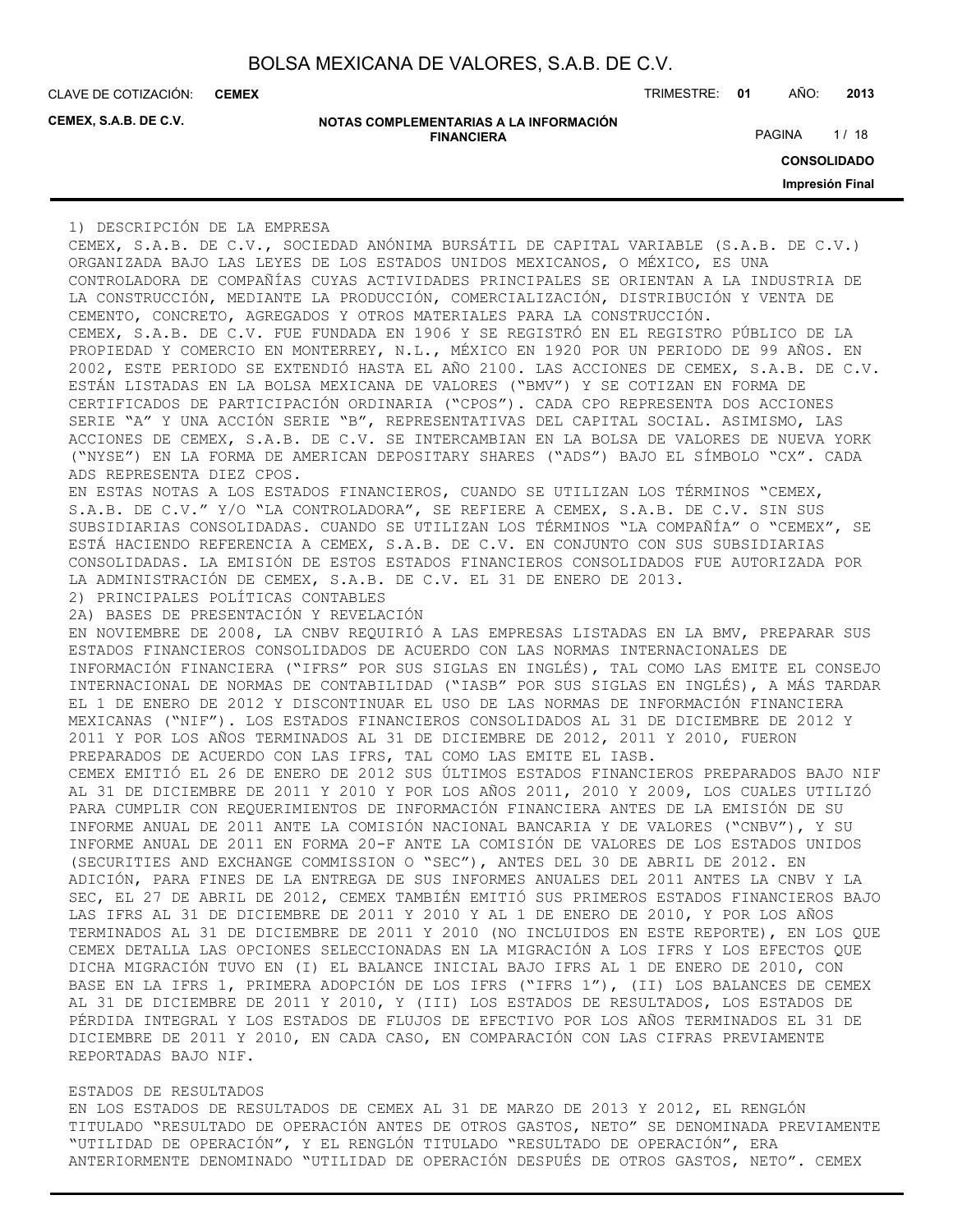**CEMEX**

CLAVE DE COTIZACIÓN: TRIMESTRE: **01** AÑO: **2013**

**CEMEX, S.A.B. DE C.V.**

**NOTAS COMPLEMENTARIAS A LA INFORMACIÓN FINANCIERA**

PAGINA 2/18

**CONSOLIDADO**

#### **Impresión Final**

EFECTUÓ ESTOS CAMBIOS PARA CUMPLIR CON LA PRÁCTICA DE LA INDUSTRIA AL REPORTAR ESTADOS FINANCIEROS BAJO LAS IFRS ANTE LA SEC CON BASE EN LA GUÍA PROPORCIONADA POR EL PÁRRAFO 56 DE LAS BASES DE CONCLUSIÓN DE LA IAS 1, PRESENTACIÓN DE LOS ESTADOS FINANCIEROS ("IAS 1"). NO OBSTANTE, DICHOS CAMBIOS EN LOS TÍTULOS DE LOS RENGLONES NO REPRESENTAN NINGÚN CAMBIO EN LAS PRÁCTICAS, POLÍTICAS O METODOLOGÍAS CONTABLES BAJO LAS IFRS EN COMPARACIÓN CON AÑOS ANTERIORES. POR LO ANTERIOR, EL RENGLÓN DE "RESULTADO DE OPERACIÓN ANTES DE OTROS GASTOS, NETO" ES DIRECTAMENTE COMPARABLE CON EL RENGLÓN DE "UTILIDAD DE OPERACIÓN" DE AÑOS ANTERIORES, Y EL RENGLÓN DE "RESULTADO DE OPERACIÓN" ES DIRECTAMENTE COMPARABLE CON EL RENGLÓN DE "UTILIDAD DE OPERACIÓN DESPUÉS DE OTROS GASTOS, NETO" DE AÑOS ANTERIORES. EL RENGLÓN DE "OTROS GASTOS, NETO" EN LOS ESTADOS DE RESULTADOS SE INTEGRA

PRINCIPALMENTE POR INGRESOS Y GASTOS QUE NO ESTÁN DIRECTAMENTE RELACIONADOS CON LAS ACTIVIDADES PRINCIPALES DE CEMEX, O BIEN QUE SON DE NATURALEZA INUSUAL Y/O NO RECURRENTE, COMO SON LAS PÉRDIDAS POR DETERIORO DE ACTIVOS DE LARGA VIDA, LOS RESULTADOS EN VENTA DE ACTIVO Y LOS COSTOS POR REESTRUCTURA, ENTRE OTROS . ESTADOS DE UTILIDAD (PÉRDIDA) INTEGRAL

POR LOS AÑOS TERMINADOS AL 31 DE DICIEMBRE DE 2012, 2011 Y 2010, CEMEX TAMBIÉN ADOPTÓ CAMBIOS A LA IAS 1, LOS CUALES REQUIEREN A LAS ENTIDADES, ENTRE OTRAS OBLIGACIONES DE DIVULGACIÓN, A PRESENTAR LOS CONCEPTOS DE LA UTILIDAD (PÉRDIDA) INTEGRAL DEL PERIODO, AGRUPADOS EN AQUELLOS QUE, DE ACUERDO CON OTRAS IFRS: A) NO SERÁN RECLASIFICADOS POSTERIORMENTE AL ESTADO DE RESULTADOS; Y B) SERÁN RECLASIFICADOS POSTERIORMENTE AL ESTADO DE RESULTADOS AL CUMPLIRSE CON LAS CONDICIONES ESPECÍFICAS. ESTADOS DE FLUJOS DE EFECTIVO

LOS ESTADOS DE FLUJOS DE EFECTIVO PRESENTAN LAS ENTRADAS Y SALIDAS DE EFECTIVO, EXCLUYENDO LOS EFECTOS CAMBIARIOS NO REALIZADOS.

2B) BASES DE CONSOLIDACIÓN

DE ACUERDO CON LA IAS 27, ESTADOS FINANCIEROS CONSOLIDADOS E INDIVIDUALES ("IAS 27"), LOS ESTADOS FINANCIEROS CONSOLIDADOS INCLUYEN LOS DE CEMEX, S.A.B. DE C.V. Y LOS DE LAS EMPRESAS EN QUE LA CONTROLADORA TIENE, DIRECTAMENTE O A TRAVÉS DE SUBSIDIARIAS, MÁS DEL 50% DE SU CAPITAL SOCIAL Y/O EJERCE CONTROL. EL CONTROL EXISTE CUANDO SE TIENE EL PODER, DIRECTA O INDIRECTAMENTE, PARA GOBERNAR LAS POLÍTICAS ADMINISTRATIVAS, FINANCIERAS Y DE OPERACIÓN DE UNA ENTIDAD PARA OBTENER BENEFICIOS DE SUS ACTIVIDADES. LOS ESTADOS FINANCIEROS DE VEHÍCULOS PARA PROPÓSITOS ESPECIALES ("VPES") SE CONSOLIDAN CUANDO, CON BASE EN LA SUSTANCIA DE LOS ACUERDOS Y EL ANÁLISIS DE LOS RIESGOS Y BENEFICIOS DEL VPE, SE CONCLUYE QUE CEMEX CONTROLA DICHO VPE. LOS SALDOS Y OPERACIONES ENTRE PARTES RELACIONADAS SE ELIMINARON EN LA CONSOLIDACIÓN.

CON BASE EN LA IAS 28, INVERSIONES EN ASOCIADAS Y NEGOCIOS CONJUNTOS ("IAS 28"), LAS INVERSIONES EN ASOCIADAS SE RECONOCEN INICIALMENTE AL COSTO, Y SE VALÚAN POR EL MÉTODO DE PARTICIPACIÓN CUANDO CEMEX EJERCE INFLUENCIA SIGNIFICATIVA, LA CUAL SE PRESUME GENERALMENTE CON UNA PARTICIPACIÓN MÍNIMA DE 20%, A MENOS QUE SE DEMUESTRE EN CASOS INUSUALES QUE CON UN PORCENTAJE MENOR SE TIENE INFLUENCIA SIGNIFICATIVA. EL MÉTODO DE PARTICIPACIÓN ADICIONA AL COSTO DE ADQUISICIÓN, LA PROPORCIÓN QUE LE CORRESPONDE A LA CONTROLADORA EN EL CAPITAL, LOS RESULTADOS Y, EN SU CASO, LOS EFECTOS DE INFLACIÓN DE LA EMISORA, POSTERIORES A SU FECHA DE COMPRA.

LOS ESTADOS FINANCIEROS DE NEGOCIOS CONJUNTOS, QUE SON LAS ENTIDADES EN QUE CEMEX Y OTROS ACCIONISTAS HAN ACORDADO EJERCER EL CONTROL CONJUNTAMENTE, SON RECONOCIDOS DE IGUAL FORMA UTILIZANDO EL MÉTODO DE PARTICIPACIÓN. EL MÉTODO DE PARTICIPACIÓN SE SUSPENDE CUANDO EL VALOR EN LIBROS DE LA INVERSIÓN, INCLUYENDO ALGÚN INTERÉS DE LARGO PLAZO EN LA ASOCIADA O NEGOCIO CONJUNTO, LLEGA A CERO, A MENOS QUE CEMEX HUBIERA INCURRIDO O GARANTIZADO OBLIGACIONES ADICIONALES DE LA ASOCIADA O NEGOCIO CONJUNTO. OTRAS INVERSIONES DE NATURALEZA PERMANENTE DONDE CEMEX TIENE UNA PARTICIPACIÓN MENOR AL 20% Y/O NO SE TIENE INFLUENCIA SIGNIFICATIVA SON RECONOCIDAS A SU COSTO HISTÓRICO. 2C) USO DE ESTIMACIONES Y SUPUESTOS CRÍTICOS

LA PREPARACIÓN DE LOS ESTADOS FINANCIEROS DE ACUERDO CON LOS LINEAMIENTOS DE LOS IFRS REQUIERE QUE LA ADMINISTRACIÓN EFECTÚE ESTIMACIONES Y SUPOSICIONES QUE AFECTAN LOS SALDOS DE ACTIVOS Y PASIVOS Y LA REVELACIÓN DE ACTIVOS Y PASIVOS CONTINGENTES A LA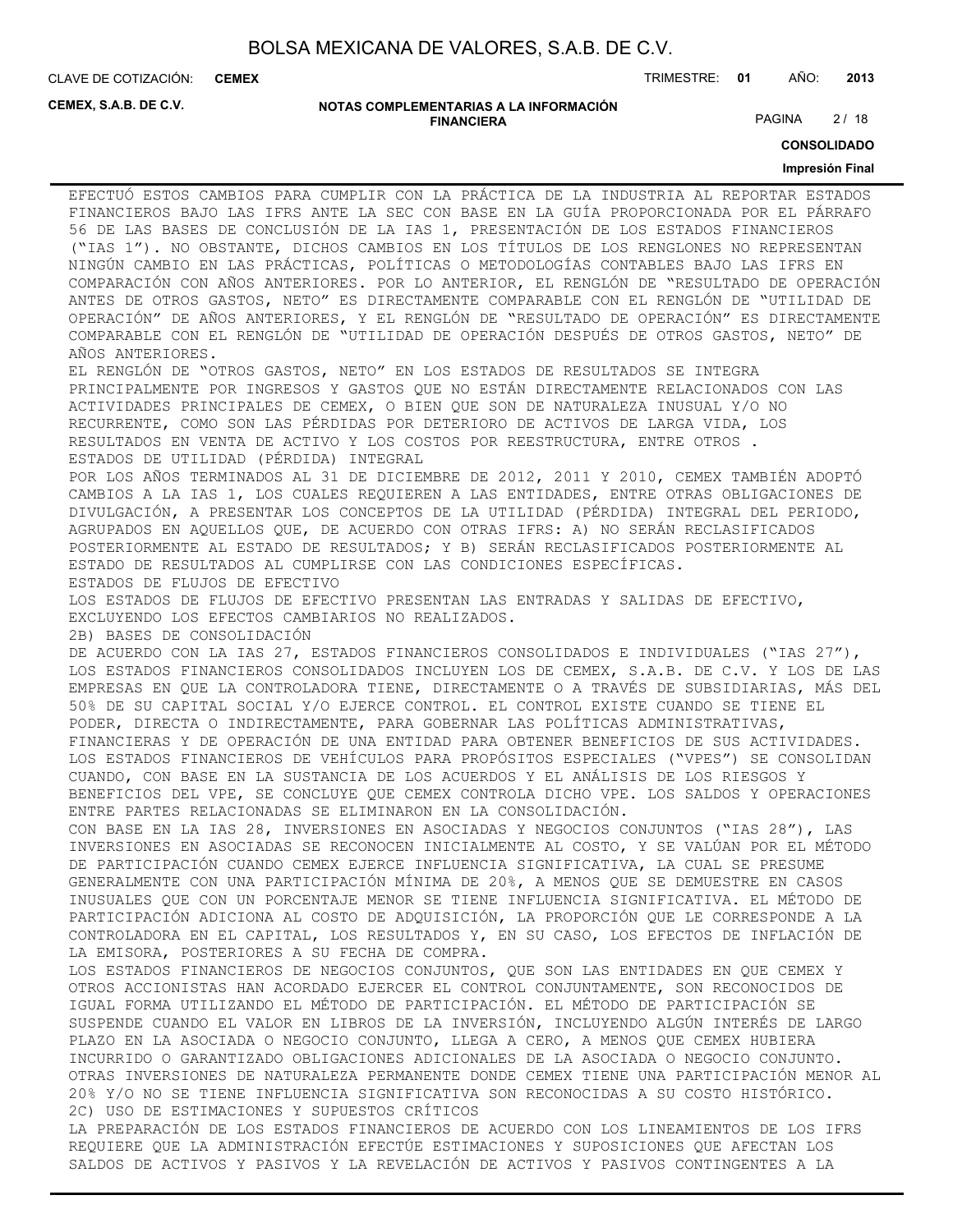**CEMEX**

CLAVE DE COTIZACIÓN: TRIMESTRE: **01** AÑO: **2013**

**CEMEX, S.A.B. DE C.V.**

#### **NOTAS COMPLEMENTARIAS A LA INFORMACIÓN FINANCIERA**

PAGINA 3/18

**CONSOLIDADO**

#### **Impresión Final**

FECHA DE REPORTE, ASÍ COMO LOS INGRESOS Y GASTOS DEL PERIODO. ESTOS SUPUESTOS SON REVISADOS CONTINUAMENTE UTILIZANDO LA INFORMACIÓN DISPONIBLE. LOS RESULTADOS REALES PUEDEN DIFERIR DE ESTAS ESTIMACIONES. LOS CONCEPTOS PRINCIPALES SUJETOS A ESTIMACIONES Y SUPOSICIONES INCLUYEN, ENTRE OTROS, LOS ANÁLISIS DE DETERIORO DE ACTIVOS DE LARGA VIDA, LAS ESTIMACIONES DE VALUACIÓN DE CUENTAS POR COBRAR E INVENTARIOS, EL RECONOCIMIENTO DE ACTIVOS POR IMPUESTOS A LA UTILIDAD DIFERIDOS, ASÍ COMO LA VALUACIÓN DE INSTRUMENTOS FINANCIEROS Y LOS ACTIVOS Y PASIVOS RELATIVOS A OBLIGACIONES LABORALES. SE REQUIERE UN ALTO JUICIO DE LA ADMINISTRACIÓN PARA VALUAR APROPIADAMENTE ESTOS ACTIVOS Y PASIVOS. 2D) TRANSACCIONES EN MONEDA EXTRANJERA Y CONVERSIÓN DE ESTADOS FINANCIEROS DE EMPRESAS EXTRANJERAS CON BASE EN LA IAS 21, LOS EFECTOS DE CAMBIOS EN MONEDAS EXTRANJERAS ("IAS 21"), LAS TRANSACCIONES EN MONEDA EXTRANJERA SE REGISTRAN INICIALMENTE EN LA MONEDA FUNCIONAL AL TIPO DE CAMBIO VIGENTE A LA FECHA EN QUE SE EFECTÚAN. LOS ACTIVOS Y PASIVOS MONETARIOS EN MONEDA EXTRANJERA SE CONVIERTEN A LA MONEDA FUNCIONAL AL TIPO DE CAMBIO VIGENTE A LA FECHA DE LOS ESTADOS FINANCIEROS Y LAS FLUCTUACIONES CAMBIARIAS RESULTANTES SE RECONOCEN EN LOS RESULTADOS DEL EJERCICIO, CON EXCEPCIÓN DE LAS FLUCTUACIONES GENERADAS POR: 1) DEUDA EN MONEDA EXTRANJERA IDENTIFICADA CON LA ADQUISICIÓN DE SUBSIDIARIAS EXTRANJERAS; Y 2) SALDOS ENTRE PARTES RELACIONADAS EN MONEDA EXTRANJERA, CUYA LIQUIDACIÓN NO ESTÁ PLANEADA Y NO SE PREVÉ EN EL FUTURO PREVISIBLE, POR LO QUE, DICHOS SALDOS TIENEN CARACTERÍSTICAS DE INVERSIÓN PERMANENTE. ESTAS FLUCTUACIONES CAMBIARIAS SE REGISTRAN DENTRO DE "OTRAS RESERVAS DE CAPITAL" COMO PARTE DEL RESULTADO POR CONVERSIÓN HASTA QUE SE DISPONGA LA INVERSIÓN NETA EN EL EXTRANJERO, EN TAL MOMENTO EL MONTO ACUMULADO SERÁ RECICLADO A TRAVÉS DEL ESTADO DE RESULTADOS COMO PARTE DE LA GANANCIA O PÉRDIDA EN LA VENTA. LOS ESTADOS FINANCIEROS DE LAS SUBSIDIARIAS EXTRANJERAS, DETERMINADOS EN SU MONEDA FUNCIONAL, SE CONVIERTEN A PESOS AL TIPO DE CAMBIO DE CIERRE DEL AÑO PARA LAS CUENTAS DE BALANCE, Y A LOS TIPOS DE CAMBIO DE CADA MES DENTRO DEL PERIODO PARA LAS CUENTAS DE RESULTADOS. EL CORRESPONDIENTE AJUSTE POR CONVERSIÓN SE INCLUYE DENTRO DE "OTRAS RESERVAS DE CAPITAL" COMO PARTE DEL RESULTADO POR CONVERSIÓN HASTA QUE SE DISPONGA LA INVERSIÓN NETA EN EL EXTRANJERO. CON BASE EN LA IFRS 1, EN EL BALANCE INICIAL BAJO LAS IFRS AL 1 DE ENERO DE 2010, CEMEX REDUJO HASTA CERO EL RESULTADO ACUMULADO POR CONVERSIÓN DE SUBSIDIARIAS EXTRANJERAS DETERMINADO BAJO LAS NIF. POR LO ANTERIOR, ANTE LA DISPOSICIÓN DE LA INVERSIÓN NETA EN EL EXTRANJERO, DICHOS EFECTOS GENERADOS ANTES DE LA MIGRACIÓN A LOS IFRS NO FORMARÁN PARTE DE LA DETERMINACIÓN DE LA PÉRDIDA O GANANCIA EN LA DISPOSICIÓN. DURANTE LOS PERIODOS QUE SE REPORTAN, CEMEX NO TUVO NINGUNA SUBSIDIARIA OPERANDO EN UNA ECONOMÍA HIPERINFLACIONARIA, LA CUAL SE CONSIDERA GENERALMENTE CUANDO LA INFLACIÓN ACUMULADA EN LOS ÚLTIMOS TRES AÑOS SE APROXIMA O SOBREPASA EL 100%. EN UNA ECONOMÍA HIPERINFLACIONARIA, LAS PARTIDAS DEL ESTADO DE RESULTADOS DE LA SUBSIDIARIA SE EXPRESARÍAN A VALORES CONSTANTES A LA FECHA DE REPORTE, EN CUYO CASO, TANTO EL BALANCE GENERAL COMO EL ESTADOS DE RESULTADOS SE CONVERTIRÍAN A PESOS UTILIZANDO LOS TIPOS DE CAMBIO DE CIERRE DEL AÑO. LOS ESTADOS FINANCIEROS DE SUBSIDIARIAS EXTRANJERAS SE CONVIERTEN DE SU MONEDA FUNCIONAL A DÓLARES Y POSTERIORMENTE A PESOS. EL TIPO DE CAMBIO PESO AL DÓLAR, ES EL PROMEDIO DE LOS TIPOS DE CAMBIO DE MERCADO A LOS QUE ACCEDE CEMEX PARA LA LIQUIDACIÓN DE SUS TRANSACCIONES EN DICHA MONEDA. EN NINGÚN CASO EXISTEN DIFERENCIAS SIGNIFICATIVAS ENTRE LOS TIPOS DE CAMBIO UTILIZADOS POR CEMEX Y AQUELLOS QUE PUBLICA EL BANCO DE MÉXICO. 2E) EFECTIVO Y EQUIVALENTES DE EFECTIVO EL RUBRO SE INTEGRA POR LOS MONTOS DE EFECTIVO EN CAJA Y LOS EQUIVALENTES DE EFECTIVO, REPRESENTADOS POR INVERSIONES DE CORTO PLAZO, DE GRAN LIQUIDEZ, FÁCILMENTE CONVERTIBLES EN EFECTIVO Y QUE ESTÁN SUJETOS A RIESGOS POCO IMPORTANTES DE CAMBIOS EN SU VALOR, INCLUYENDO INVERSIONES DISPONIBLES A LA VISTA, LAS CUALES GENERAN RENDIMIENTOS Y TIENEN VENCIMIENTOS HASTA DE TRES MESES A PARTIR DE SU FECHA DE ADQUISICIÓN. LAS INVERSIONES QUE DEVENGAN INTERESES SE RECONOCEN AL COSTO MÁS LOS INTERESES ACUMULADOS.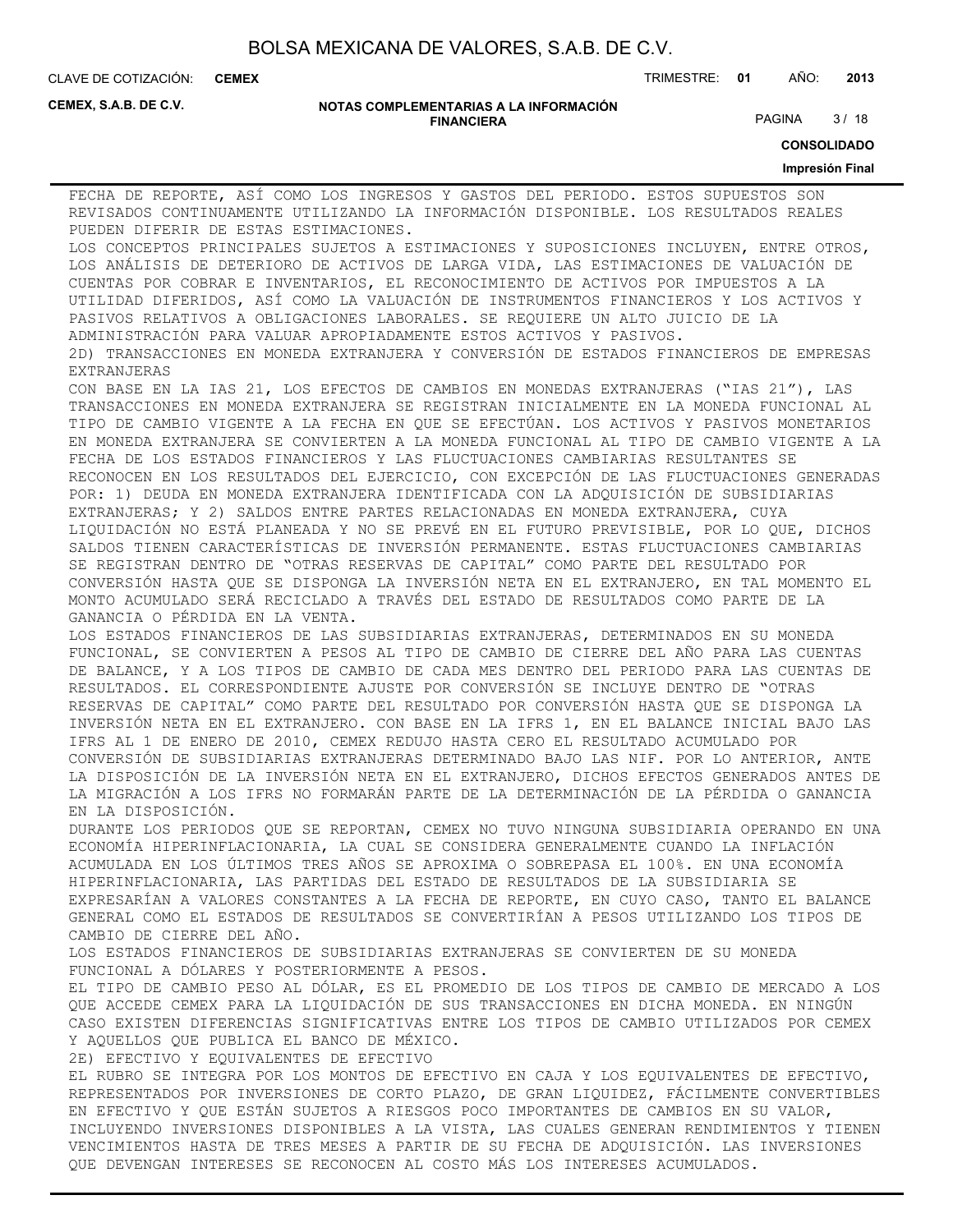**CEMEX**

CLAVE DE COTIZACIÓN: TRIMESTRE: **01** AÑO: **2013**

**CEMEX, S.A.B. DE C.V.**

#### **NOTAS COMPLEMENTARIAS A LA INFORMACIÓN FINANCIERA**

PAGINA 4/18

**CONSOLIDADO**

#### **Impresión Final**

OTRAS INVERSIONES FÁCILMENTE CONVERTIBLES EN EFECTIVO SE PRESENTAN A SU VALOR RAZONABLE. LAS PÉRDIDAS O GANANCIAS POR CAMBIOS EN VALUACIÓN Y LOS INTERESES GANADOS SE INCLUYEN EN EL ESTADO DE RESULTADOS COMO PARTE DE OTROS (GASTOS) PRODUCTOS FINANCIEROS, NETO.

EL SALDO DE EFECTIVO Y EQUIVALENTES DE EFECTIVO EN EL BALANCE GENERAL INCLUYE LOS MONTOS DE EFECTIVO O INVERSIONES RESTRINGIDOS, REPRESENTADOS POR DEPÓSITOS EN CUENTAS DE MARGEN QUE GARANTIZAN DIVERSAS OBLIGACIONES DE CEMEX, SIEMPRE Y CUANDO LA RESTRICCIÓN SE LIBERE EN UN PLAZO DE TRES MESES O MENOS A LA FECHA DEL BALANCE GENERAL. CUANDO LA RESTRICCIÓN ES MAYOR A TRES MESES, ESTOS SALDOS DE EFECTIVO Y EQUIVALENTES DE EFECTIVO RESTRINGIDOS NO SE CONSIDERAN EQUIVALENTES DE EFECTIVO Y SE INCLUYEN DENTRO DE "OTRAS CUENTAS POR COBRAR" DE CORTO O LARGO PLAZO, SEGÚN CORRESPONDA. CUANDO EXISTEN ACUERDOS DE COMPENSACIÓN DE SALDOS, ESTOS SALDOS DE EFECTIVO Y EQUIVALENTES DE EFECTIVO RESTRINGIDOS SE PRESENTAN COMPENSANDO LOS PASIVOS DE CEMEX CON LAS CONTRAPARTES. 2F) CLIENTES Y OTRAS CUENTAS POR COBRAR A CORTO PLAZO

DE ACUERDO CON LA IAS 39, INSTRUMENTOS FINANCIEROS: RECONOCIMIENTO Y VALUACIÓN ("IAS 39"), LOS CONCEPTOS DENTRO DE ESTE RUBRO CLASIFICADOS COMO DE "PRÉSTAMOS Y CUENTAS POR COBRAR", LOS CUALES SE RECONOCEN A SU COSTO AMORTIZADO, ES DECIR, EL VALOR PRESENTE NETO DEL MONTO POR COBRAR O POR PAGAR A LA FECHA DE LA TRANSACCIÓN. POR SU NATURALEZA DE CORTO PLAZO, CEMEX RECONOCE ESTAS CUENTAS INICIALMENTE A SU VALOR ORIGINAL DE FACTURACIÓN MENOS UN ESTIMADO DE CUENTAS INCOBRABLES. LA RESERVA POR CUENTAS INCOBRABLES, ASÍ COMO EL DETERIORO DE OTRAS CUENTAS POR COBRAR DE CORTO PLAZO SE RECONOCEN CON CARGO A LOS GASTOS DE ADMINISTRACIÓN Y VENTA.

LA CARTERA VENDIDA BAJO PROGRAMAS PARA LA MONETIZACIÓN DE CARTERA DE CLIENTES, EN LOS CUALES CEMEX MANTIENE ALGÚN INTERÉS RESIDUAL EN LA CARTERA VENDIDA EN CASO DE FALTA DE COBRO, ASÍ COMO UN ENVOLVIMIENTO CONTINUO CON DICHOS ACTIVOS, NO SE CONSIDERA COMO VENDIDA Y SE MANTIENE EN EL BALANCE GENERAL.

2G) INVENTARIOS

LOS INVENTARIOS SE VALÚAN A SU COSTO O SU VALOR NETO DE REALIZACIÓN, EL MENOR. EL COSTO DE LOS INVENTARIOS INCLUYE DESEMBOLSOS INCURRIDOS EN LA COMPRA DE LOS MISMOS, COSTOS DE PRODUCCIÓN O CONVERSIÓN Y OTROS COSTOS INCURRIDOS PARA TENERLOS EN SU ACTUAL CONDICIÓN Y UBICACIÓN. LOS INVENTARIOS SE ANALIZAN PARA DETERMINAR SI, POR LA OCURRENCIA DE EVENTOS INTERNOS, COMO PUEDEN SER DAÑOS FÍSICOS, O EXTERNOS, COMO PUEDEN SER CAMBIOS TECNOLÓGICOS O CONDICIONES DE MERCADO, ALGUNA PORCIÓN DEL SALDO HA QUEDADO OBSOLETO O SE HA DETERIORADO. CUANDO SE PRESENTA UN CASO DE DETERIORO, SE DISMINUYE EL SALDO DEL INVENTARIO A SU VALOR NETO DE REALIZACIÓN, EN TANTO QUE, CUANDO SE PRESENTA UNA SITUACIÓN DE OBSOLESCENCIA, SE INCREMENTA LA RESERVA DE VALUACIÓN; EN AMBOS CASOS CONTRA LOS RESULTADOS DEL EJERCICIO. LOS ANTICIPOS A PROVEEDORES DE INVENTARIO SE PRESENTAN DENTRO DE CUENTAS POR COBRAR DE CORTO PLAZO.

2H) OTRAS INVERSIONES Y CUENTAS POR COBRAR A LARGO PLAZO

COMO PARTE DE LA CATEGORÍA DE "PRÉSTAMOS Y CUENTAS POR COBRAR" BAJO IAS 39, LOS SALDOS POR COBRAR DE LARGO PLAZO, ASÍ COMO LAS INVERSIONES CLASIFICADAS COMO CONSERVADAS A VENCIMIENTO SE RECONOCEN INICIALMENTE A SU COSTO AMORTIZADO. LOS CAMBIOS EN EL VALOR PRESENTE NETO SE RECONOCEN EN EL ESTADO DE RESULTADOS DENTRO DE OTROS INGRESOS (GASTOS) FINANCIEROS, NETO.

LAS INVERSIONES EN INSTRUMENTOS FINANCIEROS CONSERVADOS CON FINES DE NEGOCIACIÓN Y AQUELLAS INVERSIONES DISPONIBLES PARA LA VENTA, CLASIFICADAS CON BASE EN LA IAS 39, SE RECONOCEN A SU VALOR RAZONABLE ESTIMADO, EN EL PRIMER CASO A TRAVÉS DEL ESTADO DE RESULTADOS DENTRO DE OTROS PRODUCTOS (GASTOS) FINANCIEROS, NETO, Y EN EL ÚLTIMO CASO, LOS CAMBIOS EN VALUACIÓN SE RECONOCEN EN LA UTILIDAD (PÉRDIDA) INTEGRAL DEL PERIODO DENTRO DE OTRAS RESERVAS DE CAPITAL HASTA EL MOMENTO DE SU DISPOSICIÓN, EN EL CUAL, EL EFECTO ACUMULADO EN CAPITAL ES RECLASIFICADO AL RUBRO DE OTROS INGRESOS (GASTOS) FINANCIEROS, NETO. ESTAS INVERSIONES SE EVALÚAN POR DETERIORO ANTE LA OCURRENCIA DE UN CAMBIO ADVERSO SIGNIFICATIVO, O AL MENOS UNA VEZ AL AÑO DURANTE EL ÚLTIMO TRIMESTRE. 2I) PROPIEDADES, MAQUINARIA Y EQUIPO LAS PROPIEDADES, MAQUINARIA Y EQUIPO SE RECONOCEN A SU COSTO DE ADQUISICIÓN O

CONSTRUCCIÓN, SEGÚN CORRESPONDA, MENOS SU DEPRECIACIÓN ACUMULADA Y PÉRDIDAS POR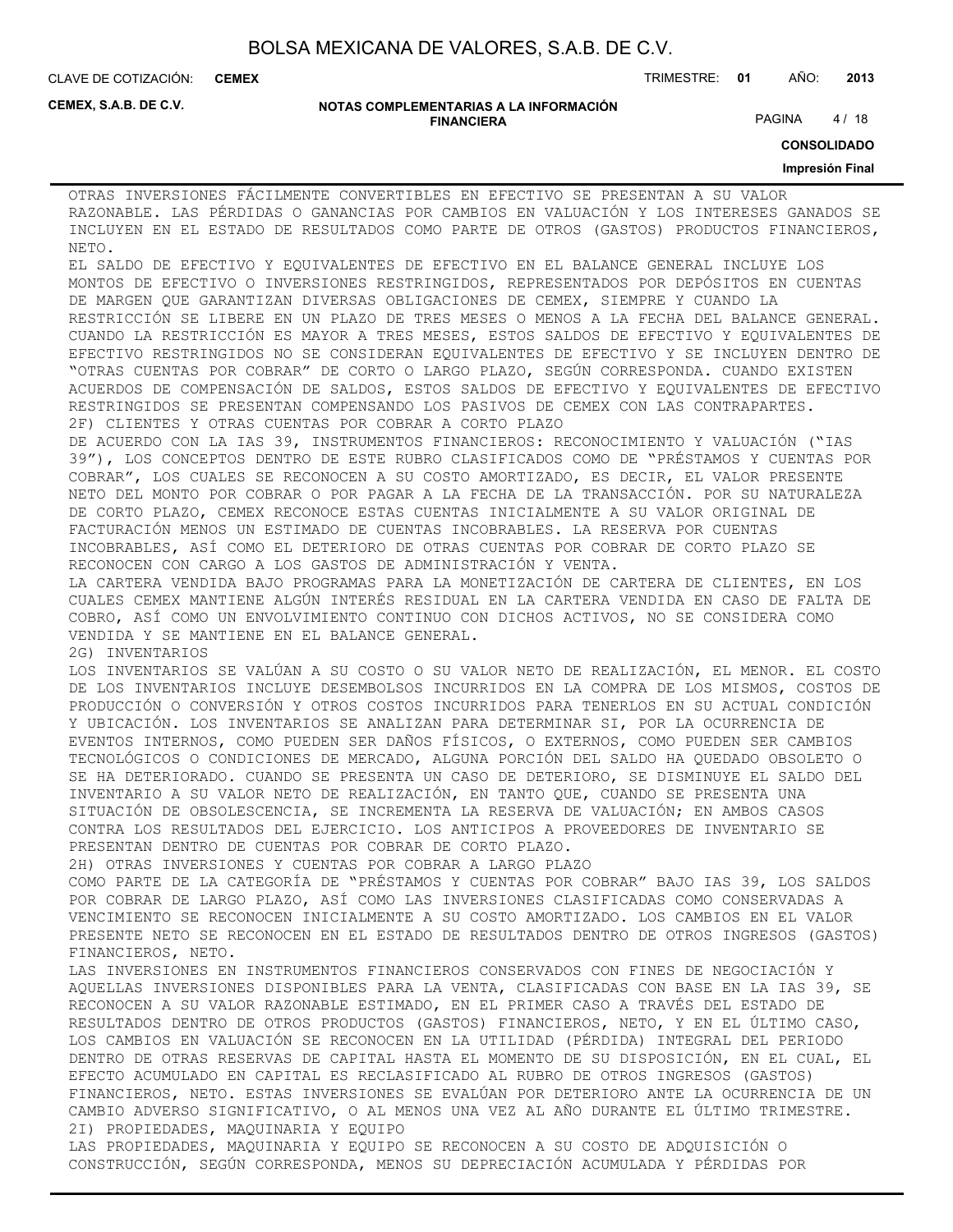**CEMEX**

CLAVE DE COTIZACIÓN: TRIMESTRE: **01** AÑO: **2013**

**CEMEX, S.A.B. DE C.V.**

#### **NOTAS COMPLEMENTARIAS A LA INFORMACIÓN FINANCIERA**

PAGINA 5/18

**CONSOLIDADO**

#### **Impresión Final**

DETERIORO ACUMULADAS. EN SU BALANCE INICIAL BAJO IFRS AL 1 DE ENERO DE 2010, CEMEX ELIGIÓ DETERMINAR EL COSTO ASUMIDO DE DIVERSOS RUBROS DE SUS PROPIEDADES, MAQUINARIA Y EQUIPO A SU VALOR RAZONABLE ESTIMADO A LA FECHA DE TRANSICIÓN, ENTRE LOS CUALES SE ENCUENTRAN LOS TERRENOS, LAS RESERVAS MINERALES Y LOS EQUIPOS PRINCIPALES. EN GENERAL, EL VALOR EN LIBROS DE LOS VEHÍCULOS, EL EQUIPO DE OFICINA Y OTROS ACTIVOS MENORES A LA FECHA DE LA TRANSICIÓN A IFRS FUE EL MISMO QUE MANTENÍAN BAJO NIF.

LA DEPRECIACIÓN DE LOS ACTIVOS FIJOS SE RECONOCE COMO PARTE DE LOS COSTOS Y GASTOS DE OPERACIÓN , Y SE CALCULA POR EL MÉTODO DE LÍNEA RECTA, CON BASE EN LAS VIDAS ÚTILES ESTIMADAS, EXCEPTO POR LAS RESERVAS MINERALES, LAS CUALES SON AGOTADAS CON BASE EN EL MÉTODO DE UNIDADES DE PRODUCCIÓN.

CEMEX CAPITALIZA, COMO PARTE DEL VALOR EN LIBROS DE LOS ACTIVOS FIJOS, EL GASTO FINANCIERO DE LA DEUDA EXISTENTE DURANTE LA CONSTRUCCIÓN O INSTALACIÓN DE ACTIVOS FIJOS SIGNIFICATIVOS, UTILIZANDO EL SALDO PROMEDIO DE LAS INVERSIONES EN PROCESO EN EL PERIODO Y LA TASA DE INTERÉS CORPORATIVA PROMEDIO DEL PERÍODO. LOS COSTOS DEL PRIMER DESCAPOTE INCURRIDO PARA TENER ACCESO A LAS RESERVAS MINERALES DE UNA DETERMINADA CANTERA SE CAPITALIZAN Y SON AMORTIZADOS DURANTE LA VIDA ÚTIL DE LA CANTERA CON BASE EN LAS TONELADAS DE MATERIALES QUE SE ESTIMA EXTRAER. LOS COSTOS DE DESCAPOTE RECURRENTES EN LA MISMA CANTERA SE RECONOCEN EN LOS RESULTADOS CONFORME SE INCURREN.

LOS COSTOS INCURRIDOS EN ACTIVOS FIJOS QUE RESULTAN EN BENEFICIOS ECONÓMICOS FUTUROS, COMO INCREMENTAR SU VIDA ÚTIL, CAPACIDAD OPERATIVA O SEGURIDAD, Y LOS COSTOS INCURRIDOS PARA MITIGAR O PREVENIR DAÑOS AL MEDIO AMBIENTE, SE CAPITALIZAN COMO PARTE DEL VALOR EN LIBROS DE LOS ACTIVOS FIJOS RELACIONADOS. LOS COSTOS CAPITALIZADOS SE DEPRECIAN EN LA VIDA ÚTIL REMANENTE DE DICHOS ACTIVOS.

OTROS COSTOS, INCLUYENDO EL MANTENIMIENTO PERIÓDICO DE LOS ACTIVOS FIJOS, SE RECONOCEN EN LOS RESULTADOS CONFORME SE INCURREN. LOS ANTICIPOS A PROVEEDORES DE ACTIVO FIJO SE PRESENTAN DENTRO DE CUENTAS POR COBRAR DE LARGO PLAZO.

2J) ADQUISICIONES DE NEGOCIOS, CRÉDITO MERCANTIL, OTROS ACTIVOS INTANGIBLES Y CARGOS DIFERIDOS

LAS ADQUISICIONES DE NEGOCIOS SE RECONOCEN MEDIANTE EL MÉTODO DE COMPRA, ASIGNANDO LA CONTRAPRESTACIÓN TRANSFERIDA PARA TOMAR EL CONTROL DE LA ENTIDAD A LOS ACTIVOS ADQUIRIDOS Y PASIVOS ASUMIDOS CON BASE EN SUS VALORES RAZONABLES A LA FECHA DE ADQUISICIÓN.

LOS ACTIVOS INTANGIBLES ADQUIRIDOS SE IDENTIFICAN Y RECONOCEN A SU VALOR RAZONABLE. LA PORCIÓN DEL PRECIO DE COMPRA NO ASIGNADA REPRESENTA EL CRÉDITO MERCANTIL, EL CUAL NO SE AMORTIZA Y QUEDA SUJETO A EVALUACIONES PERIÓDICAS POR DETERIORO. EL CRÉDITO MERCANTIL PUEDE AJUSTARSE POR ALGUNA CORRECCIÓN DEL VALOR DE LOS ACTIVOS ADQUIRIDOS Y/O PASIVOS ASUMIDOS DENTRO DE LOS DOCE MESES POSTERIORES A LA COMPRA. LOS GASTOS ASOCIADOS A LA COMPRA SE RECONOCEN EN EL ESTADO DE RESULTADOS CONFORME SE INCURREN. CON BASE EN LA IFRS 1, CEMEX OPTÓ POR NO REVISITAR ADQUISICIONES DE NEGOCIOS EFECTUADAS ANTES DE LA MIGRACIÓN A IFRS EL 1 DE ENERO DE 2010.

CEMEX CAPITALIZA LOS ACTIVOS INTANGIBLES ADQUIRIDOS, ASÍ COMO LOS COSTOS DIRECTOS INCURRIDOS EN EL DESARROLLO DE ACTIVOS INTANGIBLES, CUANDO SE IDENTIFICAN BENEFICIOS FUTUROS ASOCIADOS Y SE TIENE EVIDENCIA DEL CONTROL SOBRE LOS BENEFICIOS. LOS ACTIVOS INTANGIBLES SE RECONOCEN A SU COSTO DE ADQUISICIÓN O DESARROLLO, SEGÚN APLIQUE. DICHOS ACTIVOS SE CLASIFICAN COMO DE VIDA DEFINIDA O COMO DE VIDA INDEFINIDA, ESTOS ÚLTIMOS NO SE AMORTIZAN AL NO PODERSE PRECISAR LA TERMINACIÓN DEL PERIODO DE OBTENCIÓN DE BENEFICIOS. LA AMORTIZACIÓN DE LOS ACTIVOS INTANGIBLES DE VIDA DEFINIDA SE CALCULA CON BASE AL MÉTODO DE LÍNEA RECTA Y SE RECONOCE COMO PARTE DE LOS COSTOS Y GASTOS DE OPERACIÓN. EN LA TRANSICIÓN A LAS IFRS, CON BASE EN LA IFRS 13, CEMEX MODIFICÓ EL VALOR DE ALGUNOS PERMISOS DE EXTRACCIÓN POR CONSIDERAR QUE SE CONTABA CON MEJORES INDICADORES DE VALOR RAZONABLE QUE EL VALOR NETO EN LIBROS QUE MANTENÍAN DICHOS PERMISOS BAJO NIF A LA FECHA DE TRANSICIÓN.

LOS GASTOS PREOPERATIVOS SE RECONOCEN EN LOS RESULTADOS DEL PERIODO EN QUE SE INCURREN. LOS COSTOS ASOCIADOS CON ACTIVIDADES DE INVESTIGACIÓN Y DESARROLLO ("I&D"), ASOCIADAS A LA CREACIÓN DE PRODUCTOS Y SERVICIOS, ASÍ COMO AL DESARROLLO DE PROCESOS, EQUIPOS Y MÉTODOS QUE OPTIMICEN LA EFICIENCIA OPERACIONAL Y REDUZCAN COSTOS, SE RECONOCEN EN LOS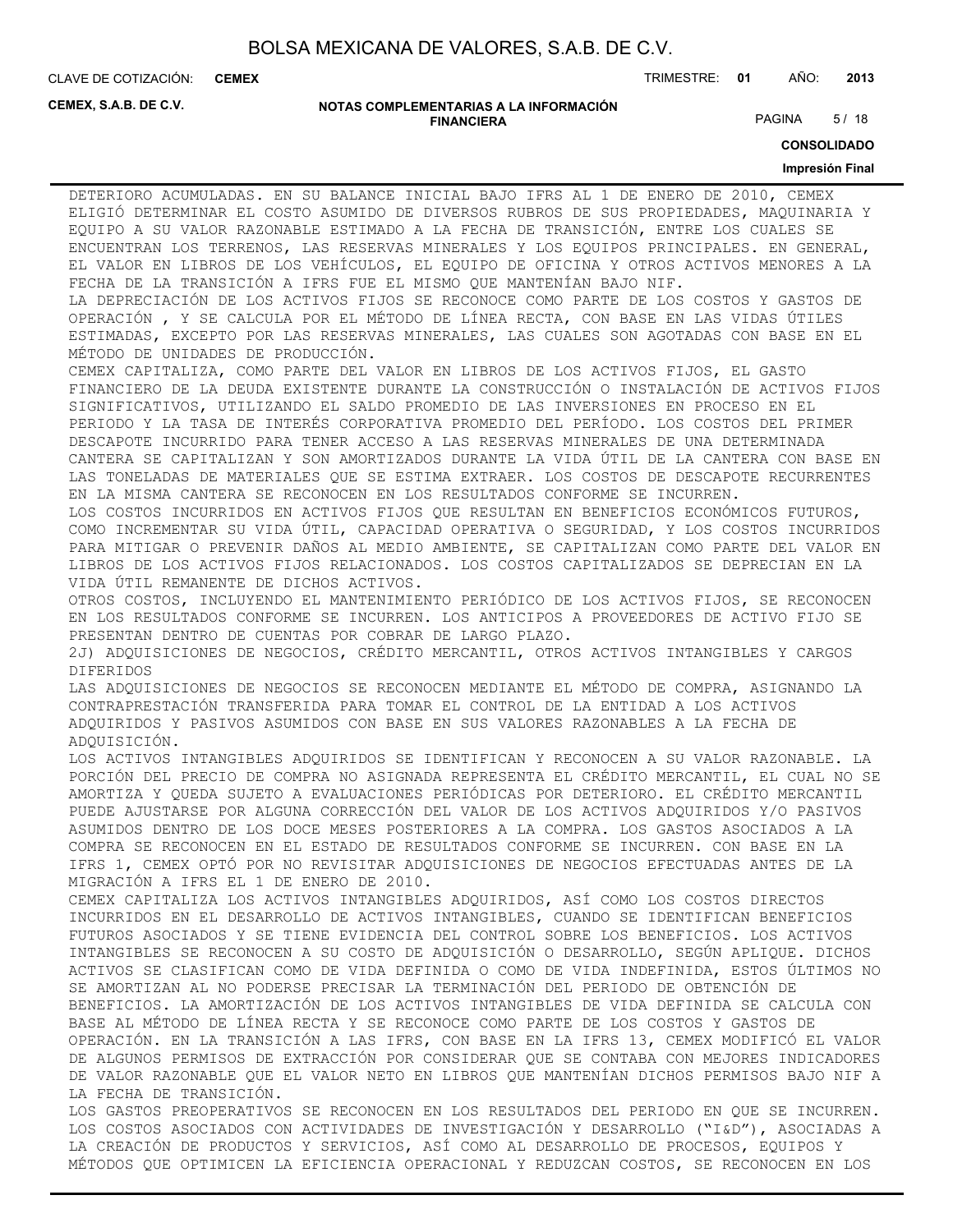**CEMEX**

CLAVE DE COTIZACIÓN: TRIMESTRE: **01** AÑO: **2013**

**CEMEX, S.A.B. DE C.V.**

#### **NOTAS COMPLEMENTARIAS A LA INFORMACIÓN FINANCIERA**

PAGINA 6/18

**CONSOLIDADO**

#### **Impresión Final**

RESULTADOS DE OPERACIÓN CONFORME SE INCURREN. LAS ÁREAS DE TECNOLOGÍA Y DE ENERGÍA LLEVAN A CABO LAS ACTIVIDADES SIGNIFICATIVAS DE I&D COMO PARTE DE SUS FUNCIONES COTIDIANAS. LOS COSTOS DE DESARROLLO SE CAPITALIZAN SOLO SI CUMPLEN LA DEFINICIÓN DE ACTIVO INTANGIBLE MENCIONADA ANTERIORMENTE. LOS COSTOS DIRECTOS ASOCIADOS CON LA FASE DE DESARROLLO DE APLICACIONES DE INFORMÁTICA (SOFTWARE) PARA USO INTERNO SE CAPITALIZAN Y SE AMORTIZAN A LOS RESULTADOS DE OPERACIÓN DURANTE LA VIDA ÚTIL DE LAS APLICACIONES, QUE EN PROMEDIO SE ESTIMA EN ALREDEDOR DE 5 AÑOS. LOS COSTOS DE ACTIVIDADES DE EXPLORACIÓN COMO SON EL PAGO DE DERECHOS PARA EXPLORAR, ESTUDIOS TOPOGRÁFICOS Y GEOLÓGICOS, ASÍ COMO PERFORACIONES, ENTRE OTROS CONCEPTOS INCURRIDOS PARA EVALUAR LA VIABILIDAD TÉCNICA Y COMERCIAL DE EXTRAER RECURSOS MINERALES, LOS CUALES NO SON SIGNIFICATIVOS EN CEMEX, SE CAPITALIZAN CUANDO SE IDENTIFICAN BENEFICIOS ECONÓMICOS FUTUROS ASOCIADOS A DICHAS ACTIVIDADES. CUANDO COMIENZA LA EXTRACCIÓN, ESTOS COSTOS SE AMORTIZAN DURANTE LA VIDA ÚTIL DE LA CANTERA CON BASE EN LAS TONELADAS DE MATERIALES QUE SE ESTIMA EXTRAER. EN CASO DE NO MATERIALIZARSE LOS BENEFICIOS ECONÓMICOS, CUALQUIER COSTO DE EXPLORACIÓN CAPITALIZADO ES SUJETO DE DETERIORO. LOS PERMISOS Y LICENCIAS DE EXTRACCIÓN TIENEN VIDAS ÚTILES MÁXIMAS ENTRE LOS 30 Y 100 AÑOS. EXCEPTO POR LOS PERMISOS Y LICENCIAS Y/O SALVO MENCIÓN EN CONTRARIO, CEMEX AMORTIZA SUS ACTIVOS INTANGIBLES EN LÍNEA RECTA DURANTE SUS VIDAS ÚTILES QUE SE ENCUENTRAN EN UN RANGO DE 3 A 20 AÑOS. 2K) DETERIORO DE ACTIVOS DE LARGA VIDA PROPIEDADES, MAQUINARIA Y EQUIPO, ACTIVOS INTANGIBLES DE VIDA DEFINIDA Y OTRAS INVERSIONES LAS PROPIEDADES, MAQUINARIA Y EQUIPO, LOS ACTIVOS INTANGIBLES DE VIDA DEFINIDA Y LAS INVERSIONES, SE ANALIZAN POR DETERIORO ANTE LA OCURRENCIA DE UN EVENTO ADVERSO SIGNIFICATIVO, CAMBIOS EN EL MEDIO AMBIENTE OPERATIVO DEL NEGOCIO, CAMBIOS EN UTILIZACIÓN O TECNOLOGÍA, ASÍ COMO BAJA EN LAS EXPECTATIVAS DE RESULTADOS DE OPERACIÓN PARA CADA UNIDAD GENERADORA DE EFECTIVO; PARA DETERMINAR SI SU VALOR EN LIBROS NO SERÁ RECUPERADO. EN ESTOS CASOS, SE RECONOCE UNA PÉRDIDA POR DETERIORO EN LOS RESULTADOS DEL PERIODO DENTRO DEL RUBRO DE "OTROS GASTOS, NETO". LA PÉRDIDA POR DETERIORO RESULTA POR EL EXCESO DEL VALOR EN LIBROS DEL ACTIVO SOBRE SU VALOR DE RECUPERACIÓN, REPRESENTADO POR EL MAYOR ENTRE EL VALOR RAZONABLE DEL ACTIVO, MENOS COSTOS DE VENTA, Y SU VALOR DE USO, CORRESPONDIENTE ESTE ÚLTIMO AL VALOR PRESENTE NETO DE LOS FLUJOS DE EFECTIVO ESTIMADOS QUE SON RELATIVOS A DICHO ACTIVO POR SU USO O SU EVENTUAL DISPOSICIÓN. SE REQUIERE UN ALTO JUICIO DE LA ADMINISTRACIÓN PARA DETERMINAR APROPIADAMENTE EL VALOR RAZONABLE DE ESTOS ACTIVOS. LOS SUPUESTOS PRINCIPALES UTILIZADOS PARA DESARROLLAR ESTOS ESTIMADOS SON LA TASA DE DESCUENTO QUE REFLEJA EL RIESGO DE LOS FLUJOS FUTUROS ASOCIADOS CON LOS ACTIVOS Y LA ESTIMACIÓN DE LOS INGRESOS FUTUROS. ESTOS SUPUESTOS SON EVALUADOS PARA SU RAZONABILIDAD COMPARANDO DICHAS TASAS DE DESCUENTO CON LA INFORMACIÓN DE MERCADO DISPONIBLE, ASÍ COMO COMPARANDO CON LAS EXPECTATIVAS DEL CRECIMIENTO DE LA INDUSTRIA EMITIDAS POR TERCEROS COMO AGENCIAS GUBERNAMENTALES, DE LA INDUSTRIA O CÁMARAS DE COMERCIO. CRÉDITO MERCANTIL Y ACTIVOS INTANGIBLES DE VIDA INDEFINIDA EL CRÉDITO MERCANTIL Y OTROS ACTIVOS INTANGIBLES DE VIDA INDEFINIDA SE EVALÚAN POR DETERIORO ANTE CAMBIOS ADVERSOS SIGNIFICATIVOS O AL MENOS UNA VEZ AL AÑO DURANTE EL ÚLTIMO TRIMESTRE, CALCULANDO EL VALOR DE RECUPERACIÓN DE LOS GRUPOS DE UNIDADES GENERADORAS DE EFECTIVO ("UGES") A LAS CUALES SE HAN ASIGNADO LOS SALDOS DEL CRÉDITO MERCANTIL, EL CUAL CONSISTE EN EL MAYOR ENTRE EL VALOR RAZONABLE DE DICHO GRUPO DE UGES, MENOS COSTOS DE VENTA, Y SU VALOR EN USO, REPRESENTADO POR EL VALOR PRESENTE DE LOS FLUJOS DE EFECTIVO RELATIVOS A LAS UGES A QUE REFIEREN EL CRÉDITO MERCANTIL ASIGNADO. OTROS ACTIVOS INTANGIBLES DE VIDA INDEFINIDA SE ANALIZAN AL NIVEL DE LA UGE O DEL GRUPO DE UGES, DEPENDIENDO SU ASIGNACIÓN. CEMEX DETERMINA FLUJOS DE EFECTIVO DESCONTADOS GENERALMENTE POR PERIODOS DE 5 AÑOS. EN OCASIONES, CUANDO CON BASE EN LA EXPERIENCIA LOS RESULTADOS ACTUALES DE UNA UNIDAD GENERADORA DE EFECTIVO NO REFLEJAN FIELMENTE SU DESEMPEÑO HISTÓRICO, Y PARA LA CUAL EXISTEN VARIABLES ECONÓMICAS EXTERNAS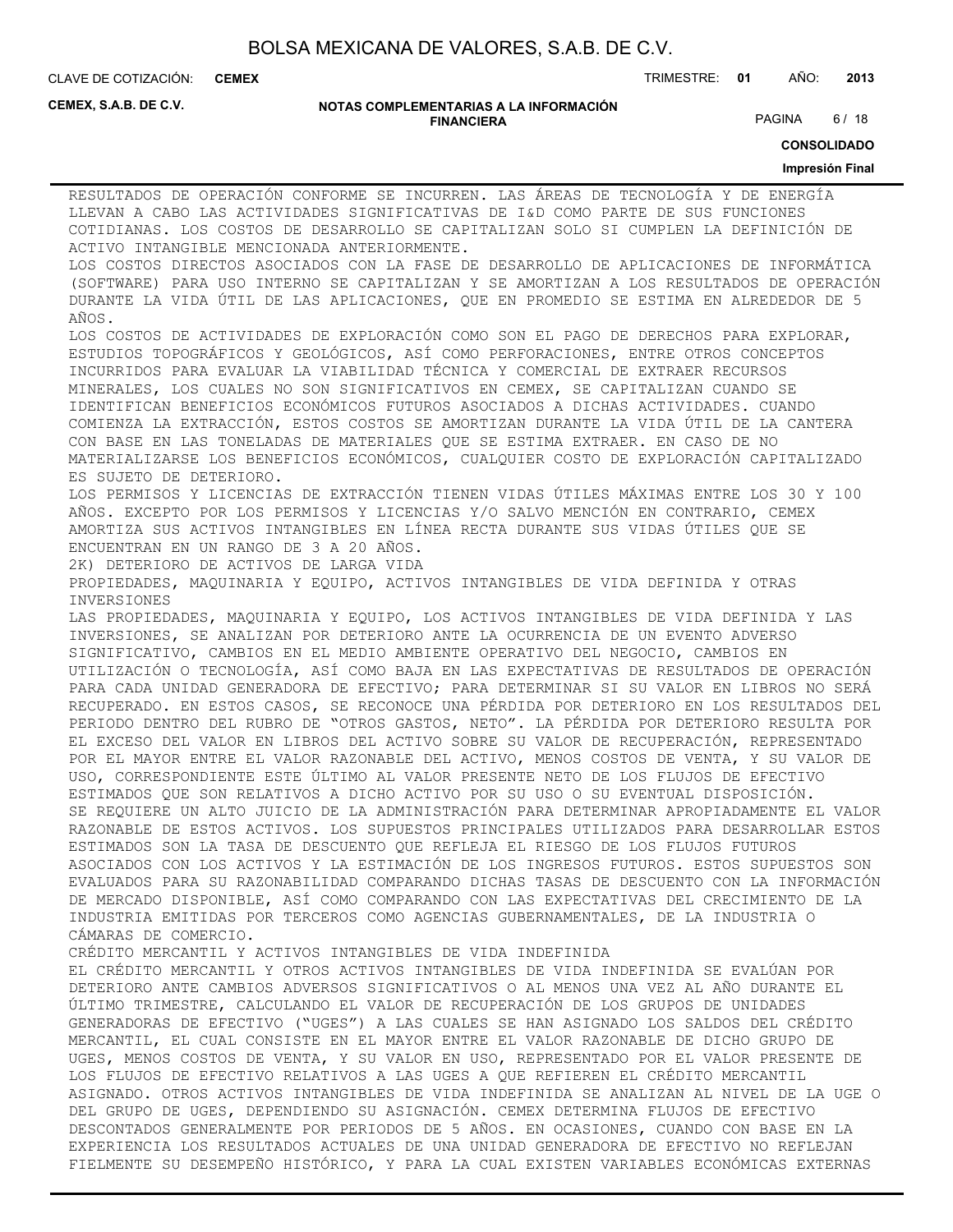CLAVE DE COTIZACIÓN: TRIMESTRE: **01** AÑO: **2013 CEMEX**

**CEMEX, S.A.B. DE C.V.**

#### **NOTAS COMPLEMENTARIAS A LA INFORMACIÓN FINANCIERA**

PAGINA 7 / 18

**CONSOLIDADO**

#### **Impresión Final**

QUE PERMITEN DETERMINAR RAZONABLEMENTE UNA MEJORA EN SUS RESULTADOS DE OPERACIÓN EN EL MEDIANO PLAZO, LA ADMINISTRACIÓN UTILIZA PROYECCIONES DE FLUJOS DE EFECTIVO POR PERIODOS DE HASTA 10 AÑOS, EN LA MEDIDA, COMO SE INDICÓ, QUE SE CUENTA CON PRONÓSTICOS FINANCIEROS DETALLADOS Y CONFIABLES, Y QUE CEMEX CONFÍA Y PUEDE DEMOSTRAR SU HABILIDAD CON BASE EN LA EXPERIENCIA, QUE PUEDE PROYECTAR FLUJOS DE EFECTIVO CON PRECISIÓN SOBRE UN PERIODO MAYOR. EL NÚMERO DE AÑOS ADICIONALES AL PERIODO GENERAL DE 5 AÑOS DE FLUJOS DE EFECTIVO PROYECTADOS HASTA 10 AÑOS SE DETERMINA EN LA MEDIDA EN QUE EL DESEMPEÑO FUTURO PROMEDIO ASEMEJA EL DESEMPEÑO PROMEDIO HISTÓRICO. SI EL VALOR DE USO EN ALGÚN GRUPO DE UGES A LA CUAL SE HAN ASIGNADO SALDOS DE CRÉDITO MERCANTIL ES INFERIOR A SU VALOR NETO EN LIBROS, CEMEX DETERMINA EL VALOR RAZONABLE DE DICHO GRUPO DE UGES UTILIZANDO ALGÚN MÉTODO AMPLIAMENTE ACEPTADO EN EL MERCADO PARA VALUAR ENTIDADES, COMO SON EL DE MÚLTIPLOS DE FLUJO DE OPERACIÓN Y EL VALOR DE TRANSACCIONES EQUIVALENTES, ENTRE OTROS. SE RECONOCE UNA PÉRDIDA POR DETERIORO DENTRO DE OTROS GASTOS, NETO, CUANDO EL VALOR NETO EN LIBROS DEL GRUPO DE UGES A LA CUAL SE HAN ASIGNADO SALDOS DE CRÉDITO MERCANTIL EXCEDE SU VALOR DE RECUPERACIÓN. LAS PÉRDIDAS POR DETERIORO DEL CRÉDITO MERCANTIL

NO SE REVERSAN EN PERIODOS POSTERIORES.

LOS SEGMENTOS GEOGRÁFICOS OPERATIVOS REPORTADOS, REPRESENTAN LOS GRUPOS DE UGES DE CEMEX A LAS CUALES SE HAN ASIGNADOLOS SALDOS DEL CRÉDITO MERCANTIL PARA PROPÓSITO DE LA EVALUACIÓN DE DETERIORO DEL CRÉDITO MERCANTIL. PARA LLEGAR A ESTA CONCLUSIÓN, CEMEX CONSIDERÓ: A) QUE DESPUÉS DE LA ADQUISICIÓN, EL CRÉDITO MERCANTIL SE ASIGNÓ AL NIVEL DEL SEGMENTO GEOGRÁFICO OPERATIVO; B) QUE LOS COMPONENTES OPERATIVOS QUE INTEGRAN EL SEGMENTO REPORTADO TIENEN CARACTERÍSTICAS ECONÓMICAS SIMILARES; C) QUE LOS SEGMENTOS REPORTADOS SON UTILIZADOS EN CEMEX PARA ORGANIZAR Y EVALUAR SUS ACTIVIDADES EN EL SISTEMA DE INFORMACIÓN INTERNO; D) LA NATURALEZA HOMOGÉNEA DE LOS ARTÍCULOS QUE SE PRODUCEN Y COMERCIALIZAN EN CADA COMPONENTE OPERATIVO, LOS CUALES SON TODOS UTILIZADOS POR LA INDUSTRIA DE LA CONSTRUCCIÓN; E) LA INTEGRACIÓN VERTICAL EN LA CADENA DE VALOR DE LOS PRODUCTOS DE CADA COMPONENTE; F) EL TIPO DE CLIENTES, LOS CUALES SON SIMILARES EN TODOS LOS COMPONENTES; G) LA INTEGRACIÓN OPERATIVA DE LOS COMPONENTES; Y H) QUE LA COMPENSACIÓN A EMPLEADOS SE BASA EN LOS RESULTADOS AGREGADOS DEL SEGMENTO GEOGRÁFICO. EN ADICIÓN, EL PAÍS REPRESENTA EL NIVEL MÁS BAJO DENTRO DE CEMEX AL CUAL EL CRÉDITO MERCANTIL ES MONITOREADO INTERNAMENTE POR LA ADMINISTRACIÓN. LAS EVALUACIONES DE DETERIORO SON MUY SENSIBLES, ENTRE OTROS FACTORES, A LAS ESTIMACIONES DE LOS PRECIOS FUTUROS DE LOS PRODUCTOS, LA EVOLUCIÓN DE LOS GASTOS DE OPERACIÓN, LAS TENDENCIAS ECONÓMICAS LOCALES E INTERNACIONALES EN LA INDUSTRIA DE LA CONSTRUCCIÓN, LAS EXPECTATIVAS DE CRECIMIENTO DE LARGO PLAZO EN LOS DISTINTOS MERCADOS, ASÍ COMO A LAS TASAS DE DESCUENTO Y DE CRECIMIENTO EN LA PERPETUIDAD UTILIZADAS. PARA FINES DE ESTIMAR LOS PRECIOS FUTUROS, CEMEX UTILIZA, EN LA MEDIDA DE SU DISPONIBILIDAD, DATOS HISTÓRICOS MÁS EL INCREMENTO O DISMINUCIÓN ESPERADA DE ACUERDO CON LA INFORMACIÓN EMITIDA POR FUENTES EXTERNAS CONFIABLES, COMO LAS CÁMARAS DE LA CONSTRUCCIÓN O DE PRODUCTORES DE CEMENTO Y/O EXPECTATIVAS ECONÓMICAS GUBERNAMENTALES. LOS GASTOS DE OPERACIÓN SE MIDEN NORMALMENTE COMO UNA PROPORCIÓN CONSTANTE DE LOS INGRESOS, CON BASE EN LA EXPERIENCIA. NO OBSTANTE, DICHOS GASTOS DE OPERACIÓN SON REVISADOS CONSIDERANDO FUENTES DE INFORMACIÓN EXTERNA CON RELACIÓN A INSUMOS QUE SE COMPORTAN DE ACUERDO CON PRECIOS INTERNACIONALES, COMO GAS Y PETRÓLEO. CEMEX UTILIZA TASAS DE DESCUENTO ANTES DE IMPUESTOS PARA CADA GRUPO DE UGES A LAS QUE SE HA ASIGNADO EL CRÉDITO MERCANTIL, LAS CUALES SE APLICAN PARA DESCONTAR FLUJOS DE EFECTIVO ANTES DE IMPUESTOS. LOS FLUJOS DE EFECTIVO NO DESCONTADOS, SON MUY SENSIBLES A LA TASA DE CRECIMIENTO EN LA PERPETUIDAD UTILIZADA. ASIMISMO, LOS FLUJOS DE EFECTIVO DESCONTADOS SON MUY SENSIBLES A LA TASA DE DESCUENTO UTILIZADA. A MAYOR TASA DE CRECIMIENTO EN LA PERPETUIDAD, MAYORES SON LOS FLUJOS DE EFECTIVO NO DESCONTADOS POR GRUPO DE UGES. POR EL CONTRARIO, A MAYOR TASA DE DESCUENTO UTILIZADA, MENORES SON LOS FLUJOS DE EFECTIVO DESCONTADOS RELACIONADOS. 2L) PASIVOS FINANCIEROS, INSTRUMENTOS FINANCIEROS DERIVADOS Y MEDICIONES DE VALOR RAZONABLE DEUDA

LOS PRÉSTAMOS BANCARIOS Y LOS DOCUMENTOS POR PAGAR SE RECONOCEN A SU COSTO AMORTIZADO.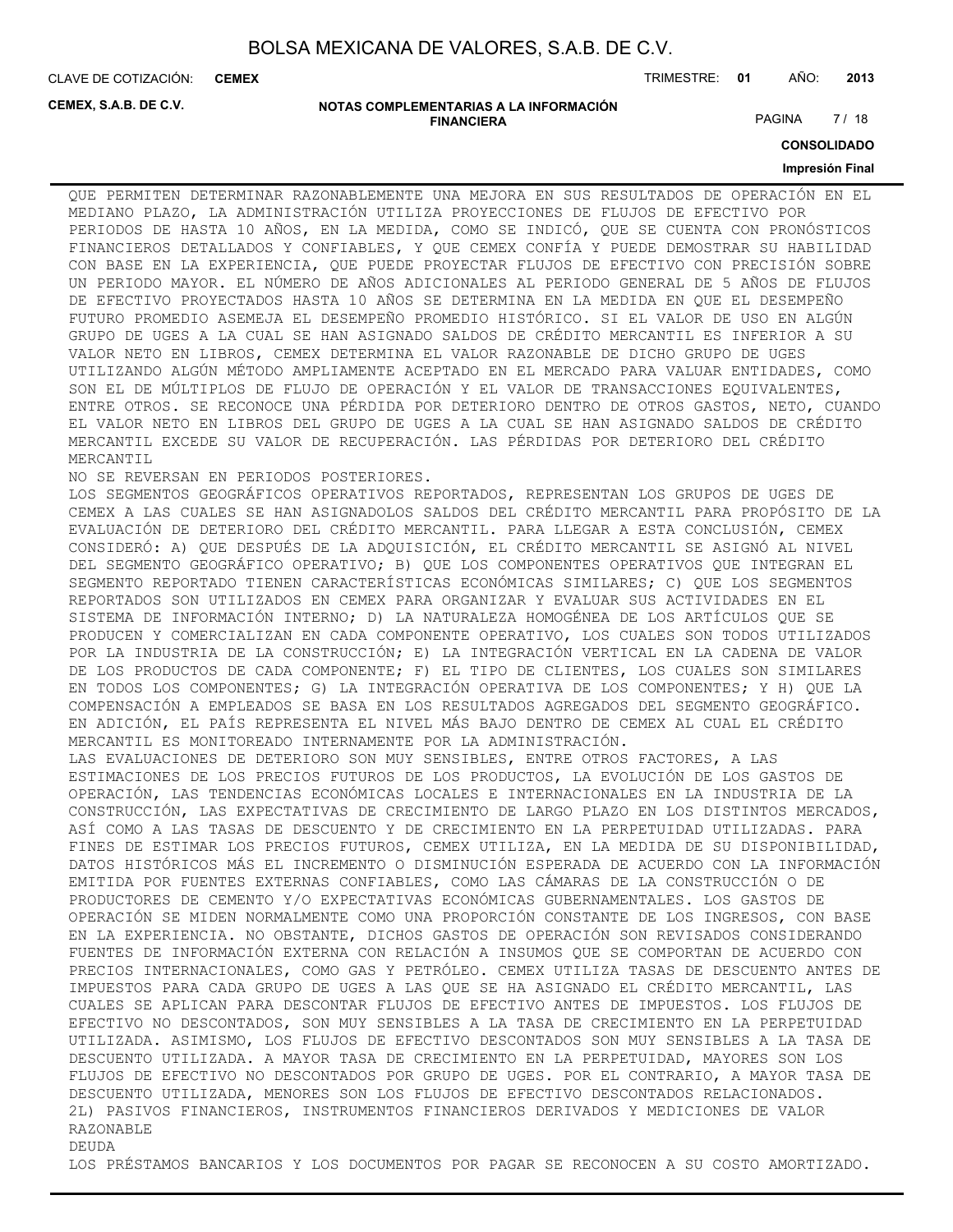**CEMEX**

CLAVE DE COTIZACIÓN: TRIMESTRE: **01** AÑO: **2013**

**CEMEX, S.A.B. DE C.V.**

#### **NOTAS COMPLEMENTARIAS A LA INFORMACIÓN FINANCIERA**

PAGINA 8/18

**CONSOLIDADO**

#### **Impresión Final**

LOS INTERESES DEVENGADOS POR LOS PASIVOS FINANCIEROS SE RECONOCEN EN EL BALANCE GENERAL DENTRO DE "OTRAS CUENTAS Y GASTOS ACUMULADOS POR PAGAR" CONTRA EL GASTO FINANCIERO. DURANTE 2012 Y 2011, CEMEX NO MANTUVO PASIVOS FINANCIEROS RECONOCIDOS VOLUNTARIAMENTE A VALOR RAZONABLE O ASOCIADOS A COBERTURAS DE VALOR RAZONABLE CON INSTRUMENTOS FINANCIEROS DERIVADOS. LOS COSTOS DIRECTOS INCURRIDOS EN LA EMISIÓN O CONTRATACIÓN DE DEUDA SE CAPITALIZAN Y SE AMORTIZAN AL GASTO FINANCIERO UTILIZANDO LA TASA DE INTERÉS EFECTIVA EN LA VIGENCIA DE CADA TRANSACCIÓN. ESTOS COSTOS INCLUYEN COMISIONES Y HONORARIOS PROFESIONALES.

#### ARRENDAMIENTOS CAPITALIZABLES

LOS ARRENDAMIENTOS CAPITALIZABLES, EN LOS CUALES CEMEX RETIENE SUSTANCIALMENTE TODOS LOS RIESGOS Y BENEFICIOS ASOCIADOS A LA PROPIEDAD DEL ACTIVO, SE RECONOCEN COMO PASIVOS FINANCIEROS CONTRA UN ACTIVO FIJO RELACIONADO, POR EL MONTO MENOR ENTRE EL VALOR DE MERCADO DEL ACTIVO ARRENDADO Y EL VALOR PRESENTE NETO DE LOS PAGOS MÍNIMOS FUTUROS, USANDO LA TASA DE INTERÉS IMPLÍCITA EN EL CONTRATO CUANDO ES DETERMINABLE, O EN SU LUGAR LA TASA DE INTERÉS INCREMENTAL. ENTRE OTROS ELEMENTOS DE JUICIO, LOS FACTORES PRINCIPALES PARA DETERMINAR UN ARRENDAMIENTO CAPITALIZABLE SON: A) SI LA PROPIEDAD DEL ACTIVO SE TRANSFIERE A CEMEX AL TÉRMINO DEL PLAZO; B) SI CEMEX TIENE LA OPCIÓN PARA ADQUIRIR EL ACTIVO AL TÉRMINO DEL PLAZO A PRECIO MUY REDUCIDO; C) SI EL PLAZO DEL CONTRATO CUBRE LA MAYOR PARTE DE LA VIDA ÚTIL DEL ACTIVO; Y/O D) SI EL VALOR PRESENTE NETO DE LOS PAGOS MÍNIMOS REPRESENTA SUSTANCIALMENTE TODO EL VALOR RAZONABLE DEL ACTIVO

AL INICIO DEL ARRENDAMIENTO. INSTRUMENTOS FINANCIEROS CON CARACTERÍSTICAS DE PASIVO Y CAPITAL CON BASE EN LA IAS 32, INSTRUMENTOS FINANCIEROS: PRESENTACIÓN ("IAS 32") Y LA IAS 39, CUANDO UN INSTRUMENTO FINANCIERO CONTIENE COMPONENTES TANTO DE PASIVO COMO DE CAPITAL, COMO EN UNA NOTA CONVERTIBLE A SU VENCIMIENTO EN UN NÚMERO FIJO DE ACCIONES DE CEMEX Y LA MONEDA EN QUE SE DENOMINA EL INSTRUMENTO ES LA MISMA QUE LA MONEDA FUNCIONAL DEL EMISOR, CADA COMPONENTE SE RECONOCE POR SEPARADO EN EL BALANCE GENERAL CON BASE EN LOS ELEMENTOS ESPECÍFICOS DE CADA TRANSACCIÓN. EN EL CASO DE INSTRUMENTOS OBLIGATORIAMENTE CONVERTIBLES EN ACCIONES DEL EMISOR, EL COMPONENTE DE PASIVO REPRESENTA EL VALOR PRESENTE NETO DE LOS PAGOS DE INTERÉS SOBRE EL PRINCIPAL UTILIZANDO UNA TASA DE INTERÉS DE MERCADO, SIN ASUMIR CONVERSIÓN ANTICIPADA, Y SE RECONOCE DENTRO DE "OTRAS OBLIGACIONES FINANCIERAS", EN TANTO QUE EL COMPONENTE DE CAPITAL REPRESENTA LA DIFERENCIA ENTRE EL MONTO DEL PRINCIPAL Y EL COMPONENTE DE PASIVO, Y SE RECONOCE DENTRO DE "OTRAS RESERVAS DE CAPITAL" NETO DE COMISIONES. EN INSTRUMENTOS OPCIONALMENTE CONVERTIBLES POR UN MONTO FIJO DE ACCIONES, EL COMPONENTE DE DEUDA REPRESENTA LA DIFERENCIA EN EL MONTO PRINCIPAL Y EL VALOR RAZONABLE DE LA PRIMA POR LA OPCIÓN DE CONVERSIÓN, LA CUAL REFLEJA EL COMPONENTE DE CAPITAL. CUANDO LA TRANSACCIÓN SE DENOMINA EN UNA MONEDA DISTINTA A LA MONEDA FUNCIONAL DEL EMISOR, LA OPCIÓN DE CONVERSIÓN SE

SEPARA DEL INSTRUMENTO CONVERTIBLE Y SE RECONOCE COMO UN INSTRUMENTO FINANCIERO DERIVADO A VALOR RAZONABLE A TRAVÉS DEL ESTADO DE RESULTADOS. INSTRUMENTOS FINANCIEROS DERIVADOS EN APEGO A LOS LINEAMIENTOS DE SU COMITÉ DE RIESGOS Y LAS RESTRICCIONES CONTENIDAS EN

SUS CONTRATOS DE DEUDA, PARA FINES ESPECÍFICOS, CEMEX UTILIZA INSTRUMENTOS FINANCIEROS DERIVADOS ("INSTRUMENTOS DERIVADOS"), PRINCIPALMENTE PARA CAMBIAR EL PERFIL DE LOS RIESGOS ASOCIADOS CON MOVIMIENTOS EN LAS TASAS DE INTERÉS, LAS MONEDAS DE LA DEUDA, O AMBAS, COMO FUENTE ALTERNATIVA DE FINANCIAMIENTO, Y COMO COBERTURA DE: (I) OPERACIONES PROYECTADAS ALTAMENTE PROBABLES DE OCURRIR; (II) COMPRAS DE ALGUNOS INSUMOS; Y, (III) LA INVERSIÓN NETA EN SUBSIDIARIAS UBICADAS EN EL EXTRANJERO. CEMEX RECONOCE TODOS LOS INSTRUMENTOS DERIVADOS COMO ACTIVOS O PASIVOS EN EL BALANCE GENERAL A SU VALOR RAZONABLE ESTIMADO, Y SUS CAMBIOS EN LOS RESULTADOS DEL PERIODO EN QUE OCURREN DENTRO DE "OTROS GASTOS FINANCIEROS, NETO", EXCEPTO POR LOS CAMBIOS EN EL VALOR RAZONABLE DE INSTRUMENTOS DERIVADOS ASOCIADOS A COBERTURAS DE FLUJOS DE EFECTIVO, EN LAS CUALES, DICHOS CAMBIOS EN EL VALOR RAZONABLE SE RECONOCEN EN EL CAPITAL CONTABLE, Y SE RECLASIFICAN A LOS RESULTADOS EN LA MEDIDA EN QUE SE DEVENGAN LOS INTERESES DE LA DEUDA, EN EL CASO DE INSTRUMENTOS DE INTERCAMBIO DE TASAS DE INTERÉS, O SE REALIZA EL CONSUMO DEL PRODUCTO SUBYACENTE EN EL CASO DE CONTRATOS PARA LA COMPRA DE INSUMOS.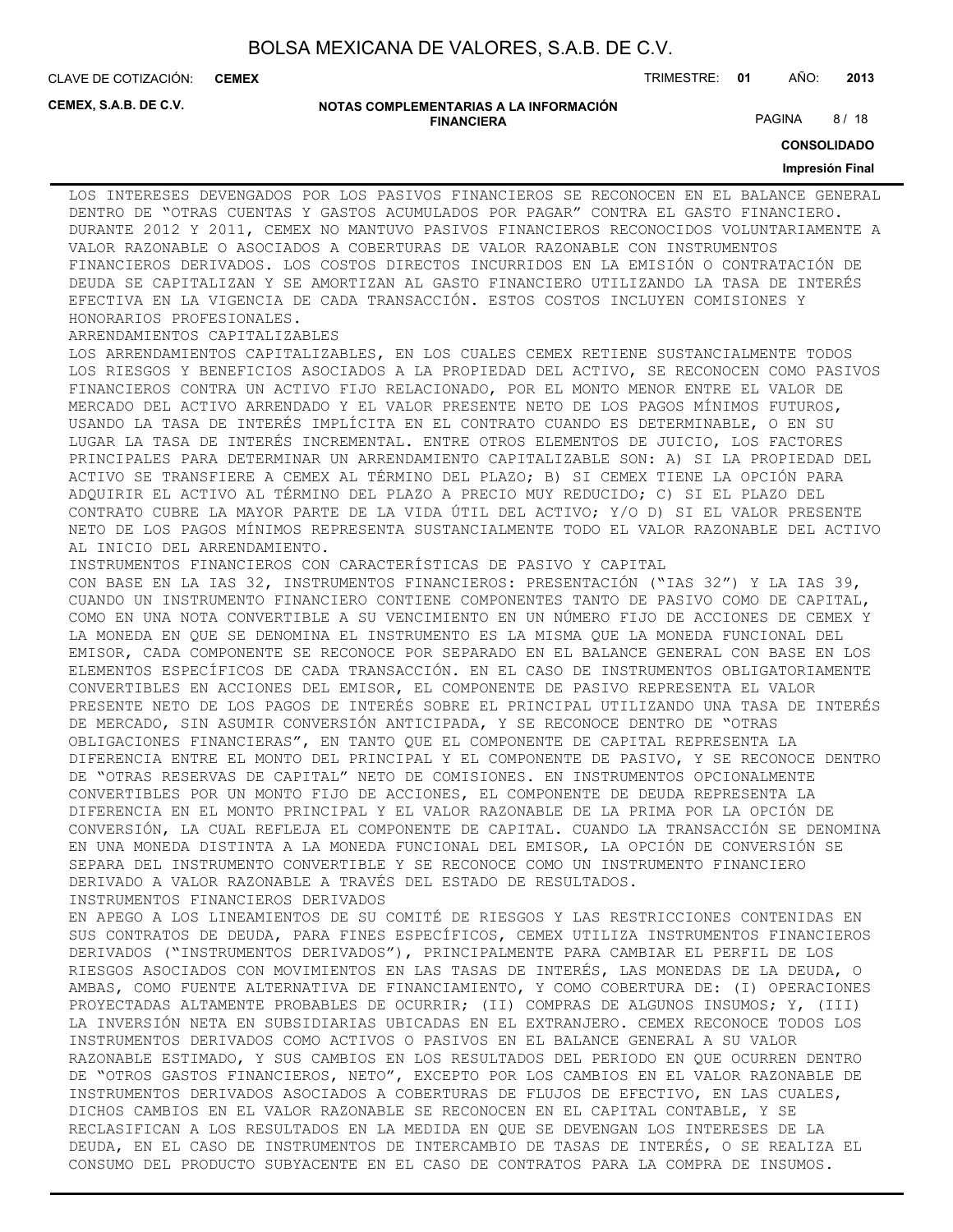**CEMEX**

CLAVE DE COTIZACIÓN: TRIMESTRE: **01** AÑO: **2013**

**CEMEX, S.A.B. DE C.V.**

#### **NOTAS COMPLEMENTARIAS A LA INFORMACIÓN FINANCIERA**

PAGINA 9/18

**CONSOLIDADO**

#### **Impresión Final**

ASIMISMO, EN COBERTURAS DE LA INVERSIÓN NETA EN SUBSIDIARIAS EXTRANJERAS, LOS CAMBIOS EN EL VALOR RAZONABLE SE RECONOCEN EN CAPITAL COMO PARTE DEL RESULTADO POR CONVERSIÓN , Y EN LOS RESULTADOS HASTA LA DISPOSICIÓN DE LA INVERSIÓN EN EL EXTRANJERO. POR LOS AÑOS TERMINADOS AL 31 DE DICIEMBRE DE 2012 Y 2011, CEMEX NO HA DESIGNADO INSTRUMENTOS DERIVADOS EN COBERTURAS DE VALOR RAZONABLE.

LOS INTERESES DEVENGADOS EN INSTRUMENTOS DERIVADOS DE TASAS DE INTERÉS, EN LO APLICABLE, SE RECONOCEN EN EL GASTO FINANCIERO COMO PARTE DE LA TASA DE INTERÉS EFECTIVA DE LA DEUDA RELACIONADA.

CEMEX REVISA SUS DISTINTOS CONTRATOS PARA IDENTIFICAR DERIVADOS IMPLÍCITOS. AQUELLOS QUE SON IDENTIFICADOS SE EVALÚAN PARA DETERMINAR SI REQUIEREN SER SEPARADOS DEL CONTRATO ANFITRIÓN, Y SER RECONOCIDOS EN EL BALANCE GENERAL DE FORMA INDEPENDIENTE, APLICANDO LAS MISMAS REGLAS DE VALUACIÓN QUE A LOS DEMÁS INSTRUMENTOS DERIVADOS. LOS INSTRUMENTOS DERIVADOS SE NEGOCIAN CON INSTITUCIONES CON CAPACIDAD FINANCIERA, POR LO QUE SE CONSIDERA QUE EL RIESGO DE INCUMPLIMIENTO DE LAS OBLIGACIONES ACORDADAS POR LAS CONTRAPARTES ES MÍNIMO. CON BASE EN LA IFRS 13, EL VALOR RAZONABLE REPRESENTA EL PRECIO QUE SE RECIBIRÍA POR VENDER UN ACTIVO O SE PAGARÍA POR TRANSFERIR UN PASIVO EN UNA TRANSACCIÓN ORDENADA ENTRE PARTICIPANTES DEL MERCADO, CONSIDERANDO EL RIESGO DE LAS CONTRAPARTES, ES DECIR, UN PRECIO DE SALIDA. EN OCASIONES EXISTE UN MERCADO DE REFERENCIA QUE PROPORCIONA EL VALOR RAZONABLE; EN AUSENCIA DEL MISMO, DICHO VALOR SE DETERMINA POR EL VALOR PRESENTE NETO DE LOS FLUJOS DE EFECTIVO PROYECTADOS O A TRAVÉS DE MODELOS MATEMÁTICOS.

OPCIONES OTORGADAS PARA LA COMPRA DE PARTICIPACIONES NO CONTROLADORAS Y ASOCIADAS REPRESENTAN ACUERDOS MEDIANTE LOS CUALES CEMEX SE COMPROMETE A ADQUIRIR EN CASO QUE LA CONTRAPARTE EJERZA SU DERECHO A VENDER, EN UNA FECHA FUTURA Y CON UNA FORMULA DE PRECIO PREDETERMINADA, LAS ACCIONES DE UNA PARTICIPACIÓN NO CONTROLADORA EN UNA SUBSIDIARIA DE CEMEX O DE UNA ASOCIADA. EN EL CASO DE UNA OPCIÓN OTORGADA PARA ADQUIRIR LA PARTICIPACIÓN NO CONTROLADA EN UNA SUBSIDIARIA, Y CONSIDERANDO QUE LA OPCIÓN SEA EJERCIBLE POR LA CONTRAPARTE A LA FECHA DE DETERMINACIÓN, CEMEX RECONOCE UN PASIVO POR EL VALOR PRESENTE DE LA OBLIGACIÓN A LA FECHA DE LOS ESTADOS FINANCIEROS CONTRA LA PARTICIPACIÓN CONTROLADORA DENTRO DEL CAPITAL CONTABLE. EN EL CASO DE UNA OPCIÓN OTORGADA PARA ADQUIRIR UNA ASOCIADA, CEMEX RECONOCERÍA UN PASIVO CONTRA UNA PÉRDIDA EN EL ESTADO DE RESULTADOS EN EL MOMENTO EN QUE, PUDIENDO EJERCERSE LA OPCIÓN A LA FECHA DE LA DETERMINACIÓN, EL PRECIO DE COMPRA ESTIMADO ESTABLECIDO EN LA OPCIÓN SEA SUPERIOR QUE EL VALOR RAZONABLE DE LOS ACTIVOS NETOS QUE DEBIERAN SER ADQUIRIDOS POR CEMEX SI LA CONTRAPARTE EJERCE SU DERECHO A VENDER.

MEDICIONES DE VALOR RAZONABLE

CEMEX APLICA LOS LINEAMIENTOS DE LA IFRS 13, MEDICIÓN DEL VALOR RAZONABLE ("IFRS 13") PARA DETERMINAR EL VALOR RAZONABLE DE ACTIVOS FINANCIEROS Y PASIVOS FINANCIEROS RECONOCIDOS O REVELADOS A VALOR RAZONABLE. LA IFRS 13 NO REQUIERE VALORES RAZONABLES EN ADICIÓN A AQUELLOS YA REQUERIDOS O PERMITIDOS POR OTRAS IFRS, Y NO PRETENDE ESTABLECER NORMAS DE VALUACIÓN O AFECTAR LAS PRÁCTICAS DE VALUACIÓN FUERA DEL REPORTE FINANCIERO. BAJO IFRS 13, EL VALOR RAZONABLE REPRESENTA UN "PRECIO DE VENTA", EL CUAL SE RECIBIRÍA POR VENDER UN ACTIVO O SE PAGARÍA POR TRANSFERIR UN PASIVO EN UNA TRANSACCIÓN ORDENADA ENTRE PARTICIPANTES DEL MERCADO A LA FECHA DE VALUACIÓN, CONSIDERANDO EL RIESGO DE CRÉDITO DE LA CONTRAPARTE EN LA VALUACIÓN.

EL CONCEPTO DE PRECIO DE VENTA SE BASA EN EL SUPUESTO DE QUE HAY UN MERCADO Y PARTICIPANTES EN ESTE PARA EL ACTIVO O PASIVO ESPECÍFICO. CUANDO NO HAY MERCADO Y/O PARTICIPANTES PARA FORMAR EL MERCADO, LA IFRS 13 ESTABLECE UNA JERARQUÍA DE VALOR RAZONABLE QUE JERARQUIZA LOS DATOS DE ENTRADA EN LAS TÉCNICAS DE VALUACIÓN USADAS PARA DETERMINAR EL VALOR RAZONABLE. LA JERARQUÍA DA MAYOR PRIORIDAD A LOS PRECIOS COTIZADOS SIN AJUSTAR EN MERCADOS ACTIVOS PARA ACTIVOS O PASIVOS IDÉNTICOS (MEDICIÓN DE NIVEL 1) Y LA MENOR PRIORIDAD A LOS CÁLCULOS QUE TIENEN QUE VER CON DATOS DE ENTRADA SIGNIFICATIVOS PERO NO OBSERVABLES (MEDICIÓN DE NIVEL 3). LOS TRES NIVELES DE JERARQUIZACIÓN SON COMO SIGUE:

• LOS DATOS DE NIVEL 1 SON PRECIOS DE MERCADO ACTIVOS (SIN AJUSTAR) PARA ACTIVOS Y PASIVOS IDÉNTICOS, QUE CEMEX TIENE LA HABILIDAD DE NEGOCIAR A LA FECHA DE LA MEDICIÓN.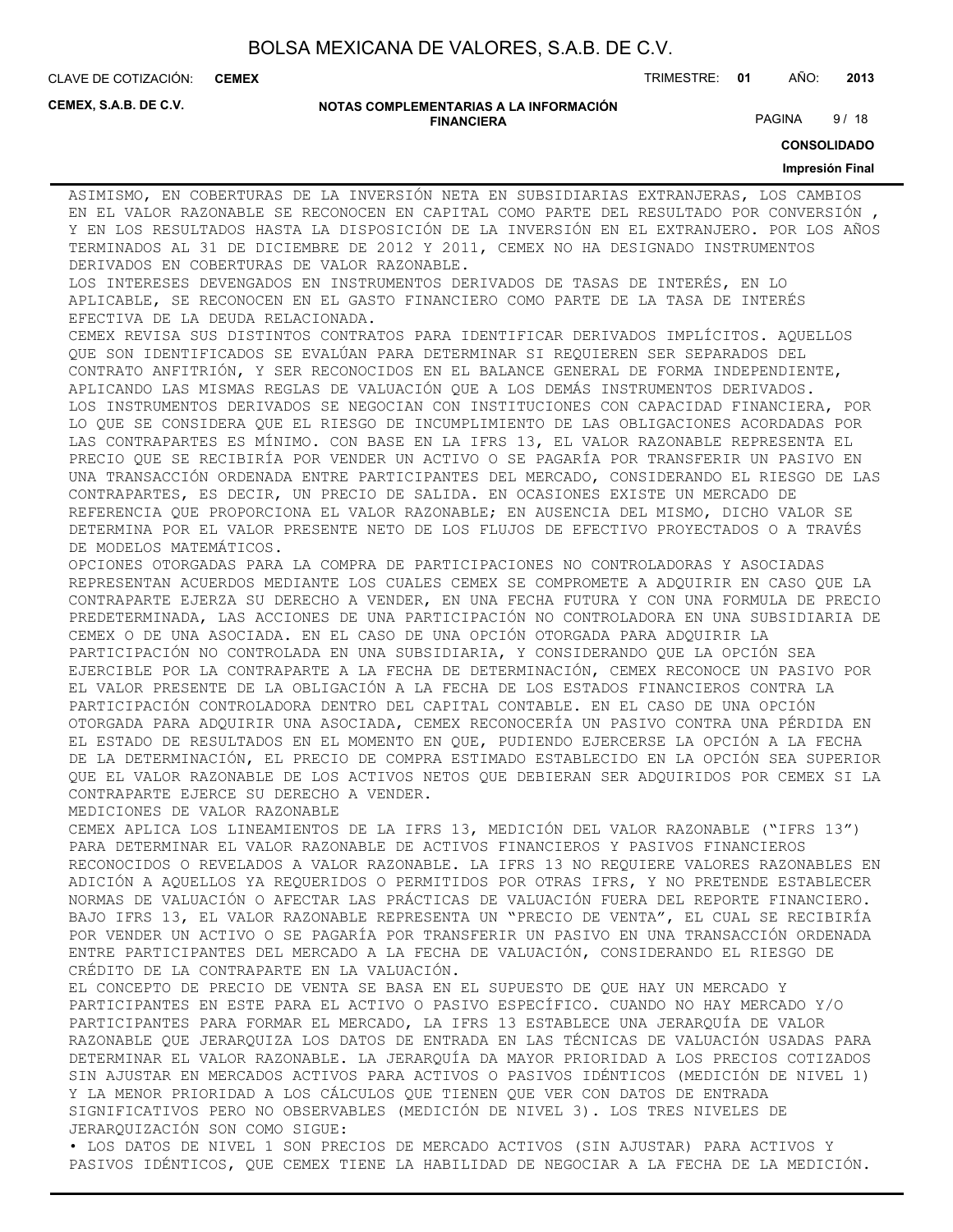**CEMEX**

CLAVE DE COTIZACIÓN: TRIMESTRE: **01** AÑO: **2013**

**CEMEX, S.A.B. DE C.V.**

#### **NOTAS COMPLEMENTARIAS A LA INFORMACIÓN FINANCIERA**

PAGINA 10 / 18

**CONSOLIDADO**

#### **Impresión Final**

• LOS DATOS DE NIVEL 2 SON DISTINTOS A LOS PRECIOS DE MERCADO, PERO SON OBSERVABLES DIRECTA O INDIRECTAMENTE PARA EL ACTIVO O PASIVO.

• LOS DATOS DE NIVEL 3 SON AQUELLOS QUE NO SON OBSERVABLES PARA EL ACTIVO O PASIVO. 2M) PROVISIONES

CEMEX RECONOCE PROVISIONES CUANDO TIENE UNA OBLIGACIÓN LEGAL O ASUMIDA RESULTANTE DE EVENTOS PASADOS, CUYA RESOLUCIÓN PUEDE IMPLICAR LA SALIDA DE EFECTIVO U OTROS RECURSOS. REESTRUCTURAS

CEMEX RECONOCE PROVISIONES POR REESTRUCTURAS CUANDO LOS PLANES DE LA REESTRUCTURA HAN SIDO APROPIADAMENTE FINALIZADOS Y AUTORIZADOS POR LA ADMINISTRACIÓN, Y HAN SIDO COMUNICADOS A LOS TERCEROS INVOLUCRADOS Y/O AFECTADOS ANTES DE LA FECHA DE LOS ESTADOS FINANCIEROS. ESTAS PROVISIONES PUEDEN INCLUIR COSTOS NO RELACIONADOS CON LAS ACTIVIDADES CONTINUAS DE CEMEX.

OBLIGACIONES POR EL RETIRO DE ACTIVOS

LAS OBLIGACIONES INELUDIBLES, LEGALES O ASUMIDAS, PARA RESTAURAR SITIOS OPERATIVOS POR EL RETIRO DE ACTIVOS AL TÉRMINO DE SU VIDA ÚTIL, SE VALÚAN AL VALOR PRESENTE NETO DE LOS FLUJOS DE EFECTIVO QUE SE ESTIMA INCURRIR EN LA RESTAURACIÓN, Y SE RECONOCEN INICIALMENTE COMO PARTE DEL VALOR EN LIBROS DE LOS ACTIVOS RELACIONADOS. EL INCREMENTO EN EL ACTIVO SE DEPRECIA DURANTE SU VIDA ÚTIL REMANENTE. EL INCREMENTO DEL PASIVO POR EL PASO DEL TIEMPO SE RECONOCE EN "OTROS GASTOS FINANCIEROS, NETO". LOS AJUSTES AL PASIVO POR CAMBIOS EN LAS ESTIMACIONES SE RECONOCEN EN EL ACTIVO FIJO Y SE MODIFICA LA DEPRECIACIÓN PROSPECTIVAMENTE. ESTAS OBLIGACIONES SE RELACIONAN PRINCIPALMENTE CON LOS COSTOS FUTUROS DE DEMOLICIÓN, LIMPIEZA Y REFORESTACIÓN, PARA DEJAR EN DETERMINADAS CONDICIONES LAS CANTERAS, LAS TERMINALES MARÍTIMAS, ASÍ COMO OTROS SITIOS PRODUCTIVOS. COSTOS RELACIONADOS CON REMEDIACIÓN DEL MEDIO AMBIENTE

LAS PROVISIONES ASOCIADAS CON DAÑOS AL MEDIO AMBIENTE REPRESENTAN EL COSTO ESTIMADO FUTURO DE LA REMEDIACIÓN, LAS CUALES SE RECONOCEN A SU VALOR NOMINAL CUANDO NO SE TIENE CLARIDAD DEL MOMENTO DEL DESEMBOLSO, O CUANDO EL EFECTO ECONÓMICO POR EL PASO DEL TIEMPO NO ES SIGNIFICATIVO, DE OTRA FORMA, SE RECONOCEN A SU VALOR PRESENTE NETO. LOS REEMBOLSOS DE PARTE DE COMPAÑÍAS ASEGURADORAS SE RECONOCEN COMO ACTIVO SÓLO CUANDO SE TIENE TOTAL CERTEZA DE SU RECUPERACIÓN, Y EN SU CASO, DICHO ACTIVO NO SE COMPENSA CON LA PROVISIÓN POR COSTOS DE REMEDIACIÓN.

CONTINGENCIAS Y COMPROMISOS

LAS OBLIGACIONES O PÉRDIDAS ASOCIADAS CON CONTINGENCIAS SE RECONOCEN COMO PASIVO CUANDO EXISTE UNA OBLIGACIÓN PRESENTE RESULTANTE DE EVENTOS PASADOS Y ES PROBABLE QUE LOS EFECTOS SE MATERIALICEN Y SE PUEDEN CUANTIFICAR RAZONABLEMENTE; DE OTRA FORMA, SE REVELAN CUALITATIVAMENTE EN LOS ESTADOS FINANCIEROS. LOS EFECTOS DE COMPROMISOS DE LARGO PLAZO ESTABLECIDOS CON TERCEROS, COMO ES EL CASO DE CONTRATOS DE SUMINISTRO CON PROVEEDORES O CLIENTES, SE RECONOCEN EN LOS ESTADOS FINANCIEROS CONSIDERANDO LA SUSTANCIA DE LOS ACUERDOS CON BASE EN LO INCURRIDO O DEVENGADO. LOS COMPROMISOS RELEVANTES SE REVELAN EN LAS NOTAS A LOS ESTADOS FINANCIEROS. NO SE RECONOCEN INGRESOS, UTILIDADES O ACTIVOS CONTINGENTES.

2N) BENEFICIOS A LOS EMPLEADOS AL RETIRO

PLANES DE PENSIONES DE CONTRIBUCIÓN DEFINIDA

LOS COSTOS DE ESTOS PLANES SE RECONOCEN EN LOS RESULTADOS DE OPERACIÓN EN LA MEDIDA EN QUE SE INCURREN. LOS PASIVOS POR DICHOS PLANES SE LIQUIDAN MEDIANTE APORTACIONES A LAS CUENTAS DE RETIRO DE LOS EMPLEADOS, NO GENERÁNDOSE OBLIGACIONES PROSPECTIVAS. PLANES DE PENSIONES DE BENEFICIO DEFINIDO, OTROS BENEFICIOS POSTERIORES AL RETIRO Y BENEFICIOS AL TÉRMINO DE LA RELACIÓN LABORAL

CON BASE EN LA IAS 19, BENEFICIOS A LOS EMPLEADOS ("IAS 19"), CEMEX RECONOCE LOS COSTOS DE LOS BENEFICIOS DE LOS EMPLEADOS POR: A) PLANES DE PENSIONES DE BENEFICIO DEFINIDO; Y B) OTROS BENEFICIOS POSTERIORES AL RETIRO, COMO GASTOS MÉDICOS, SEGUROS DE VIDA Y PRIMAS DE ANTIGÜEDAD, TANTO POR LEY COMO POR OFRECIMIENTO DE CEMEX. LOS COSTOS SE RECONOCEN DURANTE LA PRESTACIÓN DE LOS SERVICIOS CON BASE EN CÁLCULOS ACTUARIALES DEL VALOR PRESENTE DE LAS OBLIGACIONES CON LA ASESORÍA DE ACTUARIOS EXTERNOS. LOS SUPUESTOS ACTUARIALES CONSIDERAN EL USO DE TASAS NOMINALES. EN ALGUNOS PLANES DE PENSIONES SE HAN CREADO FONDOS IRREVOCABLES PARA CUBRIR EL PAGO DE LAS OBLIGACIONES. ESTOS ACTIVOS SE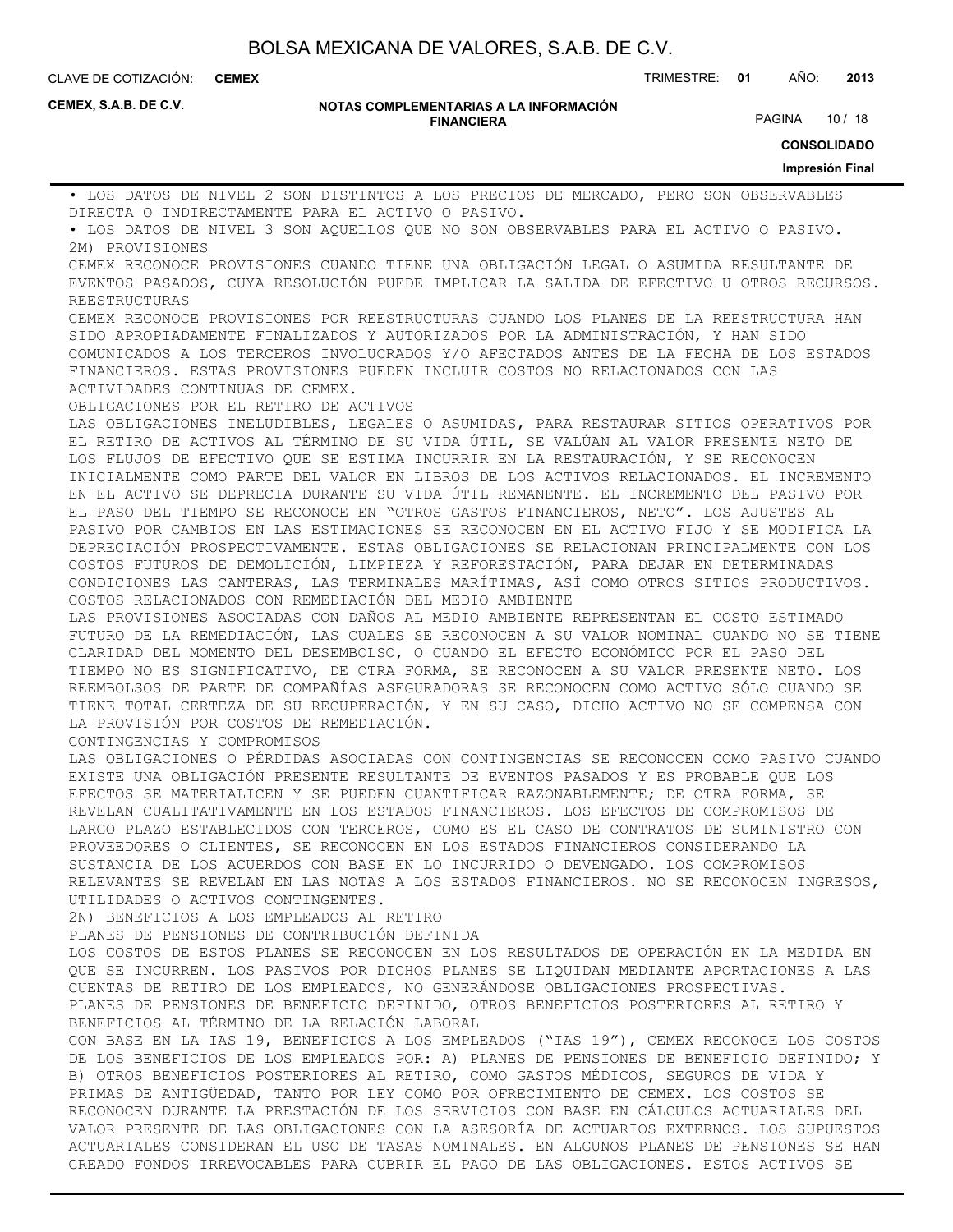**CEMEX**

CLAVE DE COTIZACIÓN: TRIMESTRE: **01** AÑO: **2013**

**CEMEX, S.A.B. DE C.V.**

#### **NOTAS COMPLEMENTARIAS A LA INFORMACIÓN FINANCIERA**

PAGINA 11 / 18

**CONSOLIDADO**

#### **Impresión Final**

VALÚAN A SU VALOR RAZONABLE ESTIMADO A LA FECHA DE LOS ESTADOS FINANCIEROS. LAS TASAS DE RENDIMIENTO ESPERADO DE LOS ACTIVOS DE LOS PLANES SE DETERMINAN CON BASE EN PRECIOS DE MERCADO VIGENTES A LA FECHA DEL CÁLCULO, APLICABLES AL PERIODO EN EL QUE SE PAGARÁ LA OBLIGACIÓN. LOS BENEFICIOS AL TÉRMINO DE LA RELACIÓN LABORAL, NO ASOCIADOS A UN EVENTO DE REESTRUCTURA, COMO SON LAS INDEMNIZACIONES LEGALES SE RECONOCEN DENTRO DE LOS RESULTADOS DE OPERACIÓN DEL PERÍODO EN QUE SE INCURREN.

EL COSTO LABORAL, RESULTANTE DEL AUMENTO EN LA OBLIGACIÓN POR LOS BENEFICIOS GANADOS POR LOS EMPLEADOS EN EL AÑO, SE RECONOCE EN LOS COSTOS Y GASTOS DE OPERACIÓN. EL COSTO FINANCIERO, ASOCIADO CON EL INCREMENTO DEL PASIVO POR EL PASO DEL TIEMPO, ASÍ COMO EL RENDIMIENTO ESPERADO EN EL PERIODO DE LOS ACTIVOS DEL PLAN, SE RECONOCEN DENTRO DE "OTROS GASTOS FINANCIEROS, NETO".

LAS MODIFICACIONES A LOS PLANES QUE AFECTAN EL COSTO DE SERVICIOS PASADOS, SE RECONOCEN EN LOS COSTOS Y GASTOS DE OPERACIÓN DURANTE LOS AÑOS DE SERVICIO EN QUE LAS MODIFICACIONES SEAN EFECTIVAS A LOS EMPLEADOS, O EN FORMA INMEDIATA SI LOS CAMBIOS ESTÁN TOTALMENTE LIBERADOS. ASIMISMO, LOS EFECTOS POR EVENTOS DE EXTINCIÓN Y/O LIQUIDACIÓN DE OBLIGACIONES EN EL PERIODO, ASOCIADOS CON MODIFICACIONES QUE REDUCEN SIGNIFICATIVAMENTE EL COSTO DE LOS SERVICIOS FUTUROS Y/O QUE REDUCEN SIGNIFICATIVAMENTE LA POBLACIÓN SUJETA A LOS BENEFICIOS, RESPECTIVAMENTE, SE RECONOCE DENTRO DE LOS COSTOS Y GASTOS DE OPERACIÓN.

LAS PÉRDIDAS Y GANANCIAS ACTUARIALES, RESULTANTES DE DIFERENCIAS ENTRE LAS HIPÓTESIS ACTUARIALES PROYECTADAS Y REALES AL FINAL DEL PERIODO, ASÍ COMO LA DIFERENCIA ENTRE EL RENDIMIENTO ESPERADO Y REAL DE LOS ACTIVOS DEL PLAN, SE RECONOCEN EN EL PERIODO EN QUE SE INCURREN COMO PARTE DE LA UTILIDAD O PÉRDIDA INTEGRAL DEL PERIODO DENTRO DEL CAPITAL CONTABLE.

2O) IMPUESTOS A LA UTILIDAD

CON BASE EN LA IAS 12, IMPUESTOS A LA UTILIDAD ("IAS 12"), EL EFECTO EN RESULTADOS POR IMPUESTOS A LA UTILIDAD RECONOCE LOS IMPORTES CAUSADOS EN EL EJERCICIO, ASÍ COMO LOS IMPUESTOS A LA UTILIDAD DIFERIDOS, DETERMINADOS DE ACUERDO CON LA LEGISLACIÓN FISCAL APLICABLE A CADA SUBSIDIARIA. LOS IMPUESTOS A LA UTILIDAD DIFERIDOS CONSOLIDADOS REPRESENTAN LA SUMA DEL EFECTO DE CADA SUBSIDIARIA, APLICANDO LAS TASAS DE IMPUESTO VIGENTES AL TOTAL DE DIFERENCIAS TEMPORALES ENTRE LOS VALORES CONTABLES Y FISCALES DE LOS ACTIVOS Y PASIVOS, CONSIDERANDO LAS PÉRDIDAS FISCALES POR AMORTIZAR Y OTROS CRÉDITOS FISCALES E IMPUESTOS POR RECUPERAR, EN LA MEDIDA QUE ES PROBABLE QUE EXISTA RENTA GRAVABLE EN EL FUTURO CONTRA LA CUAL PUEDAN UTILIZARSE. AL CIERRE DEL PERIODO QUE SE REPORTA, EL CÁLCULO DE IMPUESTOS A LA UTILIDAD DIFERIDOS REFLEJA LOS EFECTOS QUE RESULTAN DE LA MANERA EN QUE CEMEX ESPERA RECUPERAR O LIQUIDAR EL SALDO EN LIBROS DE SUS ACTIVOS Y PASIVOS. LOS IMPUESTOS A LA UTILIDAD DIFERIDOS DEL PERIODO REPRESENTAN LA DIFERENCIA, ENTRE LOS SALDOS DE IMPUESTOS A LA UTILIDAD DIFERIDOS AL INICIO Y AL FINAL DEL PERIODO. LOS ACTIVOS Y PASIVOS POR IMPUESTOS A LA UTILIDAD DIFERIDOS RELATIVOS A DISTINTAS JURISDICCIONES TRIBUTARIAS NO SE COMPENSAN. LAS PARTIDAS QUE SE RECONOCEN DENTRO DEL CAPITAL O COMO PARTE DE LA UTILIDAD O PÉRDIDA INTEGRAL DEL PERIODO DE ACUERDO CON LAS IFRS, SE REGISTRAN NETAS DE IMPUESTOS A LA UTILIDAD CAUSADOS Y DIFERIDOS. EL EFECTO POR CAMBIOS EN LAS TASAS DE IMPUESTO VIGENTES SE RECONOCE EN EL PERIODO EN EL QUE ES OFICIAL EL CAMBIO DE TASA.

LOS ACTIVOS POR IMPUESTO DIFERIDOS SON ANALIZADOS A CADA FECHA DE REPORTE, Y SE REDUCEN, EN LA MEDIDA QUE SE CONSIDERA QUE NO SERÁ POSIBLE REALIZAR LOS BENEFICIOS RELACIONADOS. DENTRO DE DICHOS ANÁLISIS, CEMEX ANALIZA EL TOTAL DE PÉRDIDAS FISCALES INCLUIDAS EN LAS DECLARACIONES DE IMPUESTOS EN CADA PAÍS, QUE SE CONSIDERA NO SERÁN RECHAZADAS POR LAS AUTORIDADES CON BASE EN LA EVIDENCIA DISPONIBLE, ASÍ COMO LA PROBABILIDAD DE RECUPERARLAS ANTES DE SU VENCIMIENTO MEDIANTE LA GENERACIÓN DE RENTA GRAVABLE FUTURA.

CUANDO SE CONSIDERA QUE ES ALTA LA PROBABILIDAD DE QUE LA AUTORIDAD FISCAL RECHACE EL MONTO DEL ACTIVO POR IMPUESTOS A LA UTILIDAD, CEMEX REDUCE EL MONTO DEL ACTIVO. CUANDO SE CONSIDERA QUE NO SERÁ POSIBLE UTILIZAR UN ACTIVO POR IMPUESTOS DIFERIDOS ANTES DE SU EXPIRACIÓN, CEMEX NO RECONOCE DICHO ACTIVO. AMBOS CASOS RESULTAN EN GASTO POR IMPUESTOS A LA UTILIDAD ADICIONAL EN EL PERIODO EN QUE SE EFECTÚE LA DETERMINACIÓN. PARA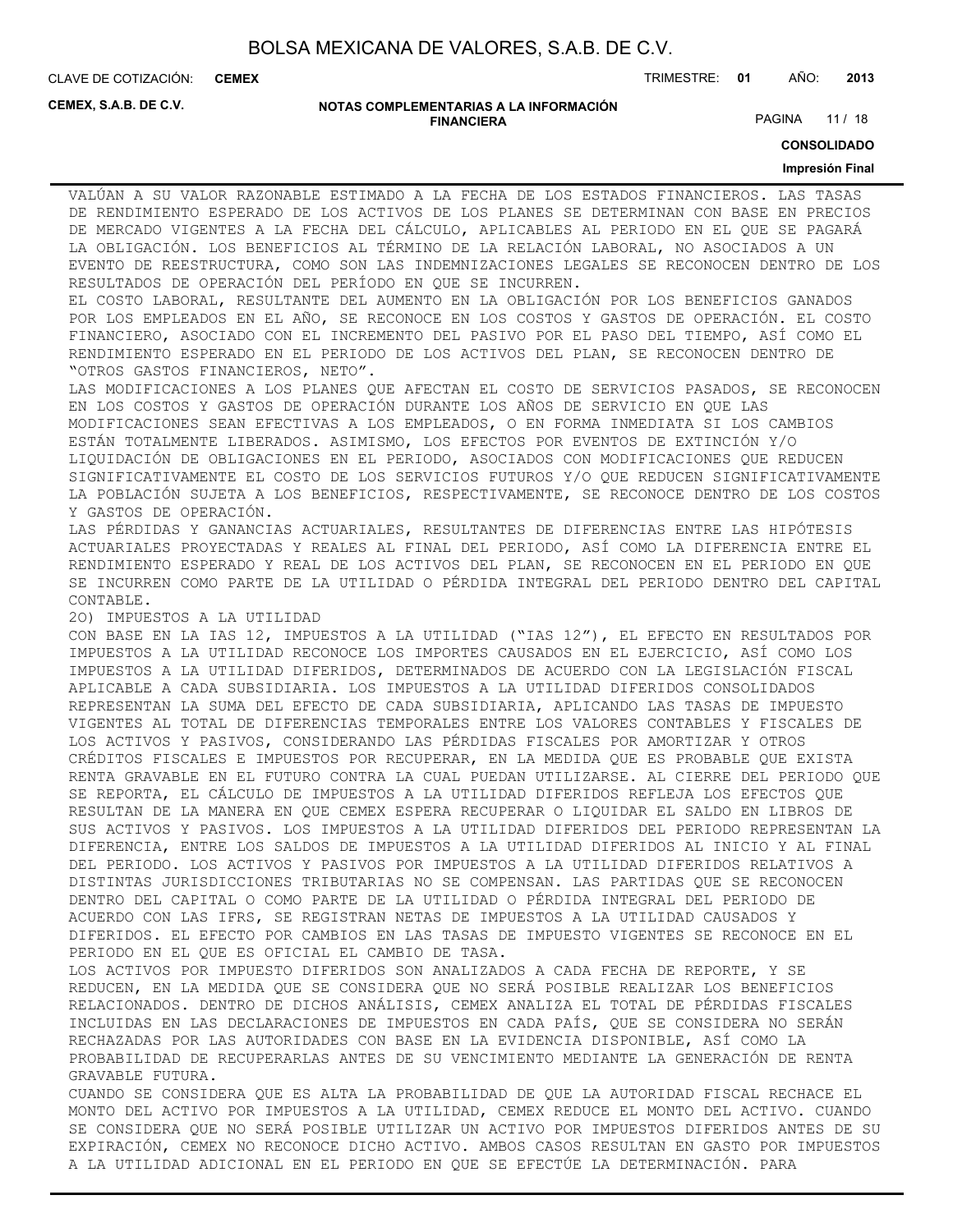**CEMEX**

CLAVE DE COTIZACIÓN: TRIMESTRE: **01** AÑO: **2013**

**CEMEX, S.A.B. DE C.V.**

#### **NOTAS COMPLEMENTARIAS A LA INFORMACIÓN FINANCIERA**

PAGINA 12 / 18

**CONSOLIDADO**

#### **Impresión Final**

DETERMINAR LA PROBABILIDAD DE QUE LOS ACTIVOS POR IMPUESTOS A LA UTILIDAD SE REALIZARÁN, CEMEX CONSIDERA TODA LA EVIDENCIA NEGATIVA Y POSITIVA DISPONIBLE, INCLUYENDO ENTRE OTROS FACTORES, LAS CONDICIONES DEL MERCADO, LOS ANÁLISIS DE LA INDUSTRIA, LOS PLANES DE EXPANSIÓN, LAS PROYECCIONES DE RENTA GRAVABLE, EL VENCIMIENTO DE LAS PÉRDIDAS FISCALES, LA ESTRUCTURA DE IMPUESTOS Y LOS CAMBIOS ESPERADOS EN LA MISMA, LAS ESTRATEGIAS FISCALES Y LA REVERSIÓN FUTURA DE LAS DIFERENCIAS TEMPORALES. ASIMISMO, CADA PERIODO, CEMEX ANALIZA LAS VARIACIONES ENTRE SUS RESULTADOS REALES CONTRA LOS ESTIMADOS, PARA DETERMINAR SI DICHAS VARIACIONES AFECTAN LOS MONTOS DE DICHOS ACTIVOS, Y EN SU CASO, HACER LOS AJUSTES NECESARIOS CON BASE EN LA INFORMACIÓN RELEVANTE DISPONIBLE, LOS CUALES SE RECONOCEN EN LOS RESULTADOS DEL PERIODO EN QUE EFECTÚE LA DETERMINACIÓN. LOS EFECTOS DE IMPUESTOS A LA UTILIDAD DE POSICIONES FISCALES INCIERTAS SE RECONOCEN CUANDO ES MÁS-PROBABLE-QUE-NO QUE LA POSICIÓN SERÁ SUSTENTADA EN SUS MERITOS TÉCNICOS Y ASUMIENDO QUE LAS AUTORIDADES VAN A REVISAR CADA POSICIÓN Y TIENEN TOTAL CONOCIMIENTO DE LA INFORMACIÓN RELEVANTE. ESTAS POSICIONES SE VALÚAN CON BASE EN UN MODELO ACUMULADO DE PROBABILIDAD. CADA POSICIÓN SE CONSIDERA INDIVIDUALMENTE, SIN MEDIR SU RELACIÓN CON OTRO PROCEDIMIENTO FISCAL. EL INDICADOR DE MÁS-PROBABLE-QUE-NO REPRESENTA UNA AFIRMACIÓN DE PARTE DE LA ADMINISTRACIÓN QUE CEMEX TIENE DERECHO A LOS BENEFICIOS ECONÓMICOS DE LA POSICIÓN FISCAL. SI UNA POSICIÓN FISCAL NO SE CONSIDERA MÁS-PROBABLE-QUE-NO DE SER SUSTENTADA, NO SE RECONOCEN LOS BENEFICIOS DE LA POSICIÓN. CEMEX RECONOCE LOS INTERESES Y MULTAS ASOCIADOS A BENEFICIOS FISCALES NO RECONOCIDOS COMO PARTE DEL GASTO POR IMPUESTOS A LA UTILIDAD EN LOS ESTADOS DE RESULTADOS CONSOLIDADOS. 2P) CAPITAL CONTABLE CAPITAL SOCIAL Y PRIMA EN COLOCACIÓN DE ACCIONES ESTOS RUBROS REPRESENTAN EL VALOR DE LAS APORTACIONES EFECTUADAS POR LOS ACCIONISTAS, E INCLUYEN LOS INCREMENTOS RELACIONADOS CON LA CAPITALIZACIÓN DE UTILIDADES RETENIDAS Y LOS PROGRAMAS DE COMPENSACIÓN A EJECUTIVOS EN CPOS. OTRAS RESERVAS DE CAPITAL AGRUPA LOS EFECTOS ACUMULADOS DE LAS PARTIDAS Y TRANSACCIONES QUE SE RECONOCEN TEMPORAL O PERMANENTEMENTE EN EL CAPITAL CONTABLE, E INCLUYE LOS ELEMENTOS PRESENTADOS EN EL ESTADO DE UTILIDAD (PÉRDIDA) INTEGRAL, EL CUAL REFLEJA LOS EFECTOS EN EL CAPITAL CONTABLE EN EL PERIODO QUE NO CONSTITUYERON APORTACIONES DE, O DISTRIBUCIONES A LOS ACCIONISTAS. LAS PARTIDAS MÁS IMPORTANTES DENTRO DE "OTRAS RESERVAS DE CAPITAL" DURANTE LOS PERIODOS QUE SE REPORTAN SON LAS SIGUIENTES: PARTIDAS DE "OTRAS RESERVAS DE CAPITAL" DENTRO DE LA UTILIDAD (PÉRDIDA) INTEGRAL DEL PERIODO: • EL RESULTADO POR CONVERSIÓN DE LOS ESTADOS FINANCIEROS DE SUBSIDIARIAS EXTRANJERAS, NETO DE: A) LAS FLUCTUACIONES CAMBIARIAS DE DEUDA EN MONEDA EXTRANJERA IDENTIFICADA CON LA ADQUISICIÓN DE SUBSIDIARIAS EN EL EXTRANJERO; Y B) LAS FLUCTUACIONES CAMBIARIAS DE SALDOS ENTRE PARTES RELACIONADAS EN MONEDA EXTRANJERA QUE TIENEN NATURALEZA DE INVERSIÓN DE LARGO PLAZO; • LA PORCIÓN EFECTIVA DE LOS EFECTOS POR VALUACIÓN Y REALIZACIÓN DE INSTRUMENTOS FINANCIEROS DERIVADOS DE COBERTURA SOBRE FLUJOS DE EFECTIVO, QUE SE RECONOCEN TEMPORALMENTE EN EL CAPITAL; • LOS CAMBIOS EN VALUACIÓN DURANTE LA TENENCIA DE INVERSIONES DISPONIBLES PARA LA VENTA Y HASTA SU DISPOSICIÓN; Y • LOS EFECTOS DE IMPUESTOS A LA UTILIDAD CAUSADOS Y DIFERIDOS DEL PERIODO, PROVENIENTES DE PARTIDAS CUYOS EFECTOS SE RECONOCEN DIRECTAMENTE EN EL CAPITAL. PARTIDAS DE "OTRAS RESERVAS DE CAPITAL" FUERA DE LA PÉRDIDA INTEGRAL DEL PERIODO: • EFECTOS RELATIVOS A LA PARTICIPACIÓN CONTROLADORA POR CAMBIOS O TRANSACCIONES QUE AFECTAN A LA TENENCIA DE LA PARTICIPACIÓN NO CONTROLADORA EN LAS SUBSIDIARIAS CONSOLIDADAS DE CEMEX; • EFECTOS ATRIBUIBLES A LA PARTICIPACIÓN CONTROLADORA POR INSTRUMENTOS FINANCIEROS EMITIDOS POR ENTIDADES CONSOLIDADAS QUE CALIFICAN COMO INSTRUMENTOS DE CAPITAL, COMO ES EL CASO DEL CUPÓN QUE PAGAN LAS NOTAS PERPETUAS;

• EL COMPONENTE DE CAPITAL DE NOTAS CONVERTIBLES OBLIGATORIAMENTE EN ACCIONES DE LA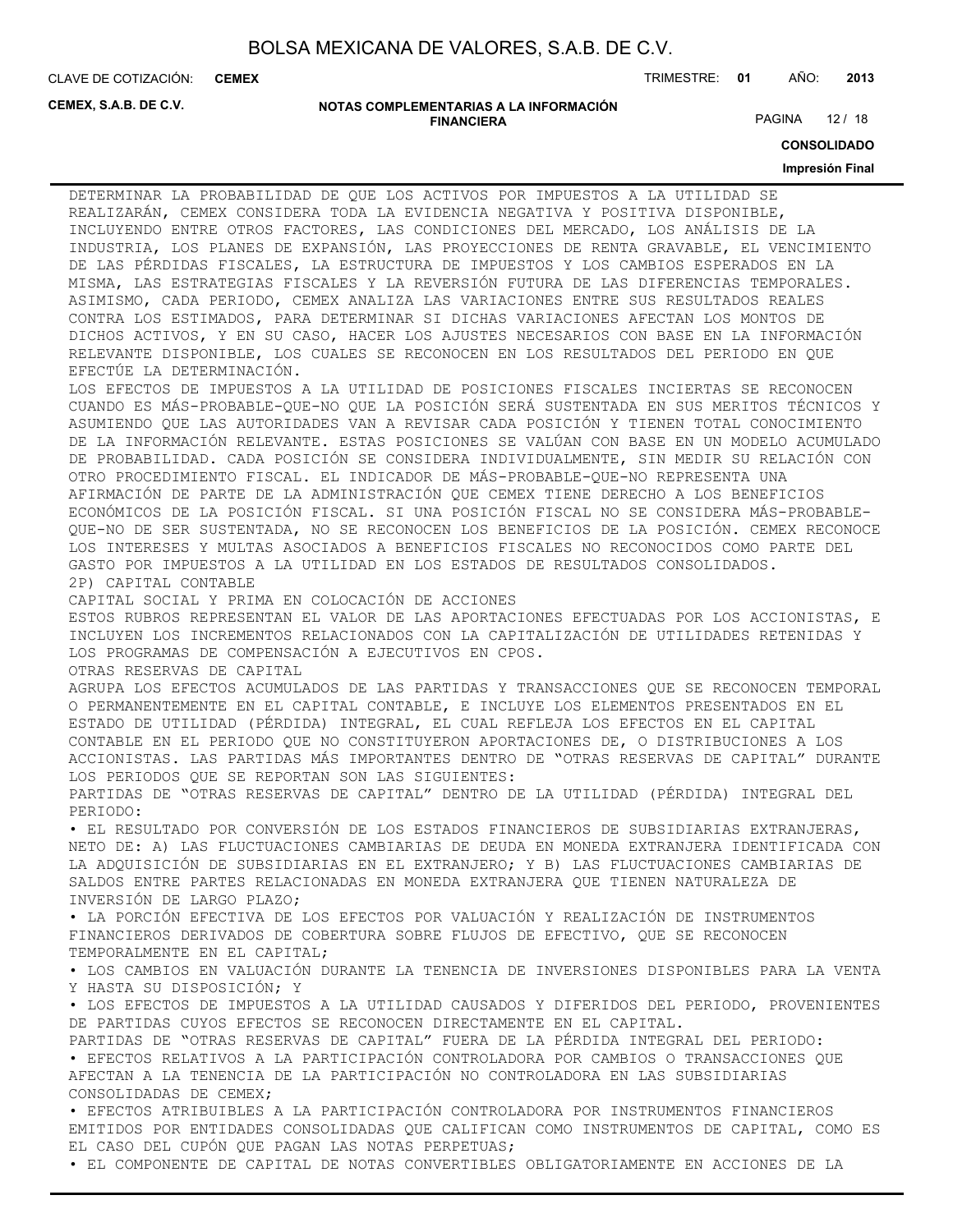**CEMEX**

CLAVE DE COTIZACIÓN: TRIMESTRE: **01** AÑO: **2013**

**CEMEX, S.A.B. DE C.V.**

#### **NOTAS COMPLEMENTARIAS A LA INFORMACIÓN FINANCIERA**

PAGINA 13 / 18

**CONSOLIDADO**

#### **Impresión Final**

CONTROLADORA. AL MOMENTO DE LA CONVERSIÓN, ESTE MONTO SERÁ RECLASIFICADO A LOS RUBROS DE CAPITAL SOCIAL Y PRIMA EN COLOCACIÓN DE ACCIONES; Y • LA CANCELACIÓN DE LOS CPOS QUE SE ENCUENTRAN EN LA TESORERÍA DE LA CONTROLADORA Y DE LAS SUBSIDIARIAS. UTILIDADES RETENIDAS REPRESENTA LOS RESULTADOS NETOS ACUMULADOS DE LOS PERIODOS CONTABLES ANTERIORES, NETO DE LOS DIVIDENDOS DECRETADOS A LOS ACCIONISTAS, Y DE LA CAPITALIZACIÓN DE UTILIDADES RETENIDAS. EN ADICIÓN, CON BASE EN LA IFRS 1, LAS UTILIDADES RETENIDAS INCLUYEN LOS EFECTOS GENERADOS POR LA ADOPCIÓN INICIAL DE LAS IFRS EN CEMEX AL 1 DE ENERO DE 2010. PARTICIPACIÓN NO CONTROLADORA E INSTRUMENTOS PERPETUOS INCLUYE LA PARTICIPACIÓN NO CONTROLADORA EN LOS RESULTADOS Y EL CAPITAL DE SUBSIDIARIAS CONSOLIDADAS, ASÍ COMO EL VALOR A LA FECHA DE LOS ESTADOS FINANCIEROS DE LOS INSTRUMENTOS FINANCIEROS (NOTAS PERPETUAS) EMITIDOS POR ENTIDADES CONSOLIDADAS QUE CALIFICAN COMO INSTRUMENTOS DE CAPITAL POR: A) NO EXISTIR LA OBLIGACIÓN CONTRACTUAL DE ENTREGAR EFECTIVO U OTRO ACTIVO FINANCIERO; B) NO TENER FECHA ESTABLECIDA DE PAGO; Y C) TENER LA OPCIÓN UNILATERAL DE DIFERIR INDETERMINADAMENTE LOS PAGOS DE INTERÉS O DIVIDENDO PREFERENTE. 2Q) RECONOCIMIENTO DE INGRESOS LAS VENTAS NETAS CONSOLIDADAS DE CEMEX REPRESENTAN EL VALOR, ANTES DE IMPUESTOS SOBRE VENTAS, DE LOS INGRESOS POR PRODUCTOS Y SERVICIOS VENDIDOS POR LAS SUBSIDIARIAS CONSOLIDADAS COMO PARTE DE SUS ACTIVIDADES ORDINARIAS, DESPUÉS DE LA ELIMINACIÓN DE TRANSACCIONES ENTRE PARTES RELACIONADAS, Y SE CUANTIFICAN AL VALOR RAZONABLE DE LA CONTRAPRESTACIÓN EN EFECTIVO RECIBIDA, O POR COBRAR, DISMINUYENDO CUALQUIER DESCUENTO O REEMBOLSO POR VOLUMEN OTORGADO SOBRE LA VENTA. LOS INGRESOS POR VENTAS DE BIENES Y SERVICIOS SE RECONOCEN UNA VEZ REALIZADA LA ENTREGA DEL BIEN O LA PRESTACIÓN DEL SERVICIO RELACIONADO Y NO EXISTE NINGUNA CONDICIÓN O INCERTIDUMBRE QUE PUDIERA IMPLICAR SU REVERSIÓN, Y LOS CLIENTES HAN ASUMIDO EL RIESGO DE PÉRDIDAS. LOS INGRESOS POR ACTIVIDADES DE COMERCIALIZACIÓN, EN LAS CUALES CEMEX ADQUIERE PRODUCTOS TERMINADOS DE UN TERCERO Y LOS VENDE SUBSECUENTEMENTE A OTRO TERCERO, SE RECONOCEN EN UNA BASE BRUTA, CONSIDERANDO QUE CEMEX ASUME EL RIESGO DE PROPIEDAD SOBRE LOS PRODUCTOS COMPRADOS Y NO ACTÚA COMO AGENTE O COMISIONISTA. LOS INGRESOS Y COSTOS ASOCIADOS CON CONTRATOS DE CONSTRUCCIÓN DE ACTIVOS SE RECONOCEN EN LOS RESULTADOS DEL PERIODO EN QUE SE DESARROLLAN LOS TRABAJOS CON BASE EN EL PORCENTAJE O GRADO DE AVANCE DE OBRA AL CIERRE DEL PERIODO, CONSIDERANDO QUE: A) SE HAN ACORDADO LOS DERECHOS DE CADA CONTRAPARTE RESPECTO DEL ACTIVO QUE SE CONSTRUYE; B) SE HA FIJADO EL PRECIO QUE SERÁ INTERCAMBIADO; C) SE HAN ESTABLECIDO LA FORMA Y TÉRMINOS PARA SU LIQUIDACIÓN; D) SE TIENE UN CONTROL EFECTIVO DE LOS COSTOS INCURRIDOS Y POR INCURRIR PARA COMPLETAR EL ACTIVO; Y E) ES PROBABLE QUE SE RECIBIRÁN LOS BENEFICIOS ASOCIADOS AL CONTRATO. EL PORCENTAJE DE AVANCE DE LOS CONTRATOS DE CONSTRUCCIÓN REPRESENTA LA PROPORCIÓN DE LOS COSTOS DEL CONTRATO INCURRIDOS POR EL TRABAJO EJECUTADO HASTA LA FECHA SOBRE DE LOS COSTOS TOTALES ESTIMADOS DEL CONTRATO, O EL AVANCE FÍSICO DE LA OBRA MEDIANTE MUESTREOS SOBRE EL TRABAJO DEL CONTRATO, EL QUE MEJOR REFLEJE EL PORCENTAJE DE AVANCE BAJO LAS CIRCUNSTANCIAS PARTICULARES. LOS PAGOS POR AVANCE Y LOS ANTICIPOS RECIBIDOS DE CLIENTES NO REPRESENTAN EL TRABAJO DESARROLLADO Y SE RECONOCEN COMO ANTICIPOS DE CLIENTES DE CORTO O LARGO PLAZO, SEGÚN CORRESPONDA. 2R) COSTO DE VENTAS, GASTOS DE ADMINISTRACIÓN Y VENTA Y GASTOS DE DISTRIBUCIÓN EL COSTO DE VENTAS REPRESENTA EL COSTO DE PRODUCCIÓN DE LOS INVENTARIOS AL MOMENTO DE SU VENTA, INCLUYENDO LA DEPRECIACIÓN, AMORTIZACIÓN Y AGOTAMIENTO DE LOS ACTIVOS PRODUCTIVOS Y LOS GASTOS DE ALMACENAJE EN LAS PLANTAS PRODUCTORAS. EL COSTO DE VENTAS EXCLUYE LOS GASTOS DEL PERSONAL, EQUIPO Y SERVICIOS ASOCIADOS A LAS ACTIVIDADES DE VENTA, ASÍ COMO LOS GASTOS DE ALMACENAJE EN LOS PUNTOS DE VENTA, LOS CUALES SE INCLUYEN EN LOS GASTOS DE ADMINISTRACIÓN Y VENTA. EL COSTO DE VENTAS INCLUYE LOS GASTOS DE FLETE DE MATERIAS PRIMAS EN LAS PLANTAS Y LOS GASTOS DE ENTREGA DE CEMEX EN EL NEGOCIO DE CONCRETO, NO OBSTANTE, EL COSTO DE VENTAS EXCLUYE LOS GASTOS DE FLETE DE PRODUCTOS

TERMINADOS ENTRE PLANTAS Y PUNTOS DE VENTA Y ENTRE LOS PUNTOS DE VENTA Y LAS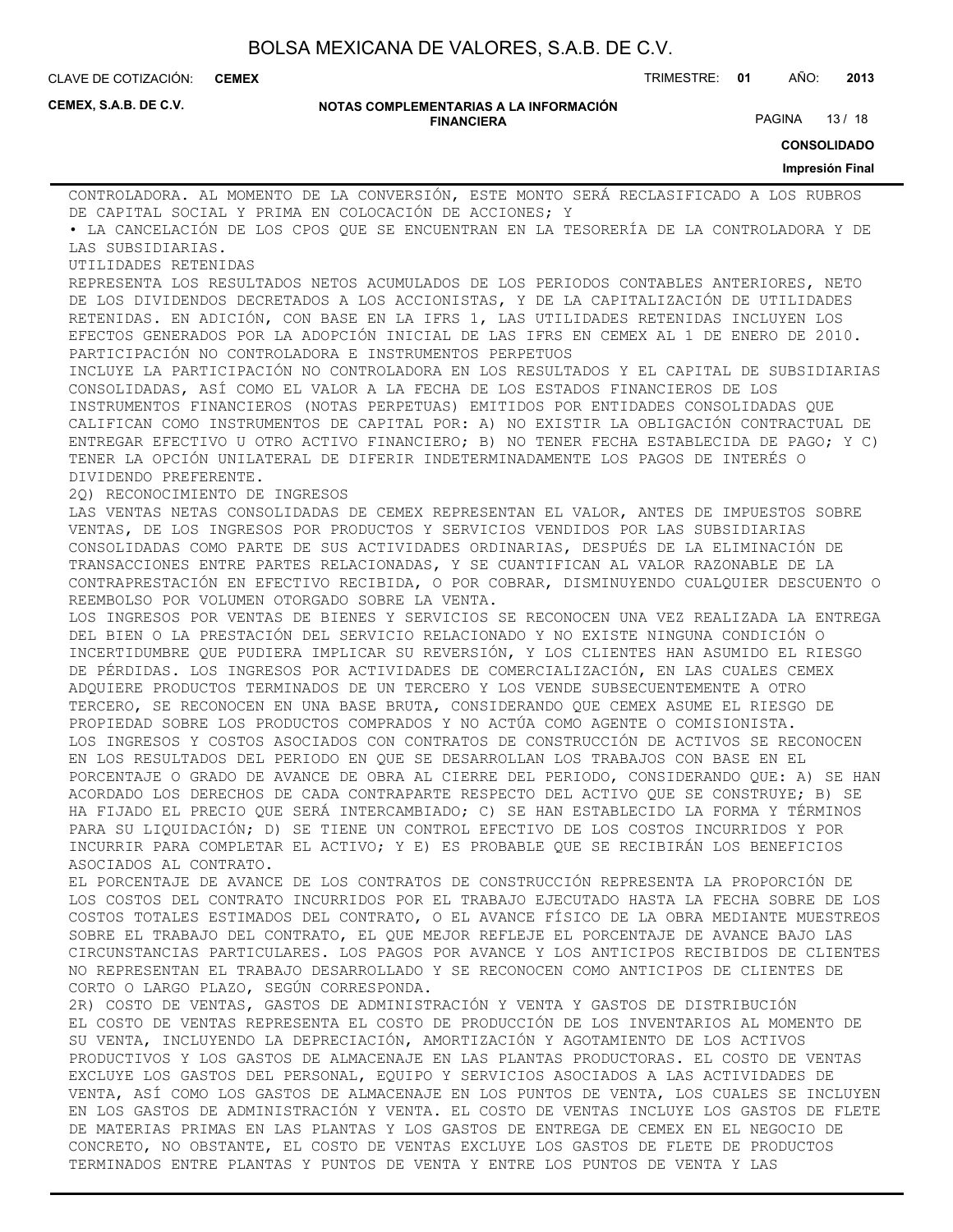**CEMEX**

CLAVE DE COTIZACIÓN: TRIMESTRE: **01** AÑO: **2013**

**CEMEX, S.A.B. DE C.V.**

#### **NOTAS COMPLEMENTARIAS A LA INFORMACIÓN FINANCIERA**

PAGINA 14 / 18

**CONSOLIDADO**

#### **Impresión Final**

UBICACIONES DE LOS CLIENTES, LOS CUALES SE RECONOCEN EN EL RENGLÓN DE GASTOS DE DISTRIBUCIÓN.

2S) PAGOS A EJECUTIVOS BASADOS EN ACCIONES

CON BASE EN LA IFRS 2, PAGOS BASADOS EN ACCIONES ("IFRS 2"), LOS INSTRUMENTOS BASADOS EN ACCIONES DE CEMEX OTORGADOS A EJECUTIVOS SE CALIFICAN COMO INSTRUMENTOS DE CAPITAL, CUANDO LOS SERVICIOS RECIBIDOS SE LIQUIDAN ENTREGANDO ACCIONES; O COMO INSTRUMENTOS DE PASIVO, CUANDO CEMEX SE COMPROMETE A LIQUIDAR EL VALOR INTRÍNSECO DEL INSTRUMENTO AL SER EJERCIDO, EL CUAL REPRESENTA LA APRECIACIÓN ENTRE EL PRECIO DE MERCADO DE LA ACCIÓN Y EL PRECIO DE EJERCICIO DEL INSTRUMENTO. EL COSTO DE LOS INSTRUMENTOS DE CAPITAL REFLEJA SU VALOR RAZONABLE AL MOMENTO QUE SE OTORGAN, Y SE RECONOCE EN LOS RESULTADOS DURANTE EL PERIODO EN QUE LOS EJECUTIVOS DEVENGAN LOS DERECHOS DE EJERCICIO. LOS INSTRUMENTOS DE PASIVO SE RECONOCEN A SU VALOR RAZONABLE EN CADA FECHA DE REPORTE, RECONOCIENDO EN LOS RESULTADOS DE OPERACIÓN LOS CAMBIOS EN VALUACIÓN. CEMEX DETERMINA EL VALOR RAZONABLE DE OPCIONES POR MEDIO DEL MODELO FINANCIERO BINOMIAL DE VALUACIÓN DE OPCIONES.

2T) DERECHOS DE EMISIÓN

EN ALGUNOS PAÍSES DONDE CEMEX OPERA, COMO ES EL CASO DE LOS PAÍSES DE LA COMUNIDAD EUROPEA ("CE"), SE HAN ESTABLECIDO MECANISMOS PARA LA REDUCCIÓN DE EMISIONES DE BIÓXIDO DE CARBONO ("CO2"), MEDIANTE LAS CUALES LOS PRODUCTORES DEBEN ENTREGAR A LAS AUTORIDADES AMBIENTALES AL TÉRMINO DE CADA PERIODO DE CUMPLIMIENTO, DERECHOS DE EMISIÓN POR UN VOLUMEN EQUIVALENTE A LAS TONELADAS DE CO2 EMITIDO. DESDE EL INICIO DE ESTE MECANISMO EN LA CE, LAS AUTORIDADES HAN OTORGADO UN DETERMINADO NÚMERO DE DERECHOS DE EMISIÓN SIN COSTO A LAS COMPAÑÍAS, LAS CUALES DEBEN ADQUIRIR DERECHOS DE EMISIÓN ADICIONALES PARA CUBRIR ALGÚN DÉFICIT ENTRE SUS EMISIONES REALES DE CO2 DURANTE EL PERIODO DE CUMPLIMIENTO Y LOS DERECHOS DE EMISIÓN RECIBIDOS, O BIEN, PUEDEN DISPONER DE ALGÚN EXCEDENTE DE DERECHOS EN EL MERCADO. EN ADICIÓN, LA CONVENCIÓN PARA EL CAMBIO CLIMÁTICO DE LAS NACIONES UNIDAS ("UNFCCC") OTORGA CERTIFICADOS DE REDUCCIÓN DE EMISIONES ("CERS") A PROYECTOS CALIFICADOS DE REDUCCIÓN DE EMISIONES DE CO2. LOS CERS PUEDEN UTILIZARSE EN CIERTA PROPORCIÓN PARA LIQUIDAR DERECHOS DE EMISIÓN EN LA CE. CEMEX PARTICIPA ACTIVAMENTE EN EL DESARROLLO DE PROYECTOS DE REDUCCIÓN DE EMISIONES DE CO2. ALGUNOS DE ESTOS PROYECTOS GENERAN CERS.

EN AUSENCIA DE UNA IFRS QUE DEFINA EL TRATAMIENTO CONTABLE DE ESTOS ESQUEMAS, CEMEX CONTABILIZA LOS EFECTOS ASOCIADOS CON LOS MECANISMOS DE REDUCCIÓN DE EMISIONES DE CO2 DE LA SIGUIENTE MANERA:

• LOS DERECHOS DE EMISIÓN OTORGADOS POR LOS GOBIERNOS NO SE RECONOCEN EN EL BALANCE GENERAL DEBIDO A QUE SU COSTO ES CERO.

• LOS INGRESOS POR VENTAS DE DERECHOS DE EMISIÓN EXCEDENTES SE RECONOCEN DISMINUYENDO EL COSTO DE VENTAS. TRATÁNDOSE DE VENTAS FORWARD, EL INGRESO SE RECONOCE HASTA EL MOMENTO EN QUE SE EFECTÚA LA ENTREGA FÍSICA DE LOS CERTIFICADOS.

• LOS DERECHOS DE EMISIÓN Y CERS ADQUIRIDOS PARA CUBRIR EMISIONES DE CO2 SE RECONOCEN AL COSTO COMO ACTIVOS INTANGIBLES Y SE AMORTIZAN AL COSTO DE VENTAS DURANTE EL PERIODO DE EMISIÓN. TRATÁNDOSE DE COMPRAS FORWARD, EL ACTIVO SE RECONOCE HASTA EL MOMENTO EN QUE SE RECIBEN FÍSICAMENTE LOS CERTIFICADOS.

• SE RECONOCE UNA PROVISIÓN CONTRA EL COSTO DE VENTAS CUANDO EL ESTIMADO DE EMISIONES DE CO2 SE ESPERA QUE EXCEDA EL NÚMERO DE DERECHOS DE EMISIÓN RECIBIDOS, NETA DE ALGÚN BENEFICIO QUE SE OBTENGA EN OPERACIONES DE INTERCAMBIO DE DERECHOS DE EMISIÓN POR CERS. • LOS CERS RECIBIDOS DE PARTE DE LA UNFCCC SE RECONOCEN COMO ACTIVOS INTANGIBLES A SU

COSTO DE DESARROLLO, QUE REFIERE PRINCIPALMENTE A LOS GASTOS DE GESTIÓN INCURRIDOS PARA LA OBTENCIÓN DE DICHOS CERS.

• CEMEX NO MANTIENE DERECHOS DE EMISIÓN, CERS Y/O TRANSACCIONES FORWARD CON FINES DE NEGOCIACIÓN.

EL EFECTO COMBINADO DE UTILIZAR COMBUSTIBLES ALTERNOS QUE REDUCEN LA EMISIÓN DE CO2 Y DE LA BAJA EN LOS VOLÚMENES DE CEMENT PRODUCIDOS EN LA CE, GENERÓ UN EXCEDENTE DE DERECHOS DE EMISIÓN SOBRE LAS EMISIONES DE CO2 ESTIMADAS.

2U) CONCENTRACIÓN DE CRÉDITO

CEMEX VENDE SUS PRODUCTOS PRINCIPALMENTE A DISTRIBUIDORES DE LA INDUSTRIA DE LA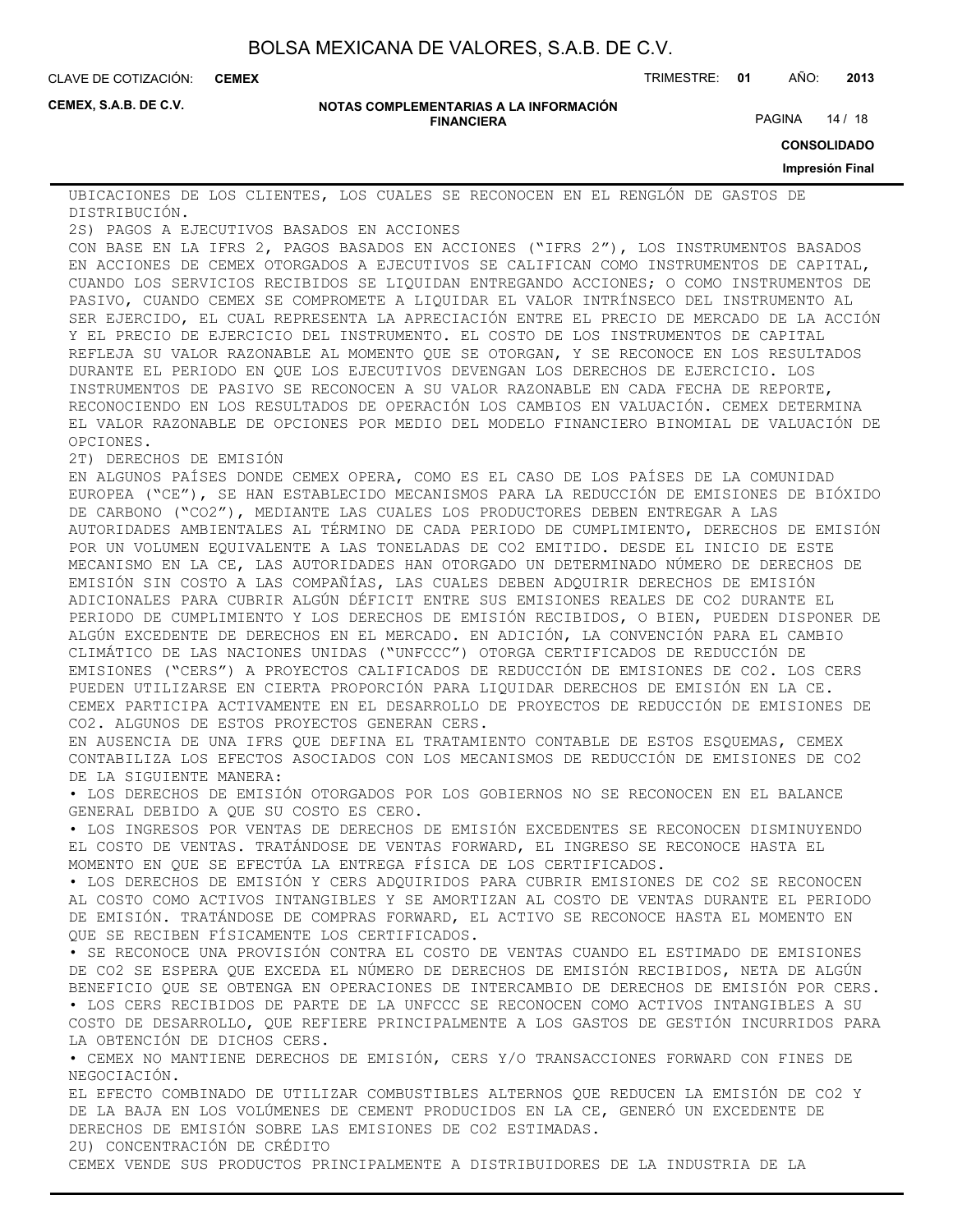**CEMEX**

CLAVE DE COTIZACIÓN: TRIMESTRE: **01** AÑO: **2013**

**CEMEX, S.A.B. DE C.V.**

#### **NOTAS COMPLEMENTARIAS A LA INFORMACIÓN FINANCIERA**

PAGINA 15 / 18

**CONSOLIDADO**

#### **Impresión Final**

CONSTRUCCIÓN, SIN UNA CONCENTRACIÓN GEOGRÁFICA ESPECÍFICA DENTRO DE LOS PAÍSES EN LOS QUE CEMEX OPERA. AL Y POR LOS AÑOS TERMINADOS EL 31 DE DICIEMBRE DE 2012, 2011 Y 2010, NINGÚN CLIENTE EN LO INDIVIDUAL TENÍA UNA PARTICIPACIÓN SIGNIFICATIVA EN LOS IMPORTES REPORTADOS DE VENTAS O EN LOS SALDOS DE CLIENTES. ASIMISMO, NO EXISTE CONCENTRACIÓN SIGNIFICATIVA EN ALGÚN PROVEEDOR ESPECÍFICO POR LA COMPRA DE MATERIAS PRIMAS. 2V) NUEVAS IFRS AUN NO ADOPTADAS

EXISTEN DIVERSAS IFRS EMITIDAS A LA FECHA DE ESTOS ESTADOS FINANCIEROS, QUE AÚN NO HAN SIDO ADOPTADAS, LAS CUALES SE DESCRIBEN A CONTINUACIÓN. EXCEPTO CUANDO SE MENCIONA LO CONTRARIO, CEMEX CONSIDERA ADOPTAR ESTAS IFRS EN LAS FECHAS EN QUE SON EFECTIVAS. • DURANTE 2011 Y 2012, EL IASB EMITIÓ LA IFRS 9, INSTRUMENTOS FINANCIEROS:

CLASIFICACIÓN Y VALUACIÓN ("IFRS 9"), LA CUAL REFLEJA LA PRIMERA PARTE DE LA FASE 1 DEL PROYECTO DEL IASB PARA REEMPLAZAR LA IAS 39. EN FASES SUBSECUENTES, EL IASB ABORDARÁ LA METODOLOGÍA DE DETERIORO, CONTABILIDAD DE COBERTURAS Y BAJA DE ACTIVOS FINANCIEROS. LA IFRS 9 REQUIERE A UNA ENTIDAD A RECONOCER UN ACTIVO FINANCIERO O UN PASIVO FINANCIERO, SOLO HASTA EL MOMENTO EN QUE LA ENTIDAD ES PARTE DEL CONTRATO DE DICHO INSTRUMENTO. EN EL RECONOCIMIENTO INICIAL, LA ENTIDAD DEBE VALUAR EL ACTIVO FINANCIERO O PASIVO FINANCIERO A SU VALOR RAZONABLE, MÁS O MENOS, EN EL CASO DE UN ACTIVO FINANCIERO O PASIVO FINANCIERO NO RECONOCIDO A VALOR RAZONABLE A TRAVÉS DE LOS RESULTADOS, LOS COSTOS DIRECTOS DE TRANSACCIÓN ASOCIADOS CON LA ADQUISICIÓN DEL ACTIVO O LA EMISIÓN DEL PASIVO. LA IFRS 9 ES EFECTIVA A PARTIR DEL 1 DE ENERO DE 2015, PERMITIÉNDOSE SU APLICACIÓN ANTICIPADA. CEMEX NO CONSIDERA QUE LA IFRS 9 ACTUAL TENDRÁ EFECTOS SIGNIFICATIVOS EN LA CLASIFICACIÓN Y VALUACIÓN DE LOS ACTIVOS Y PASIVOS FINANCIEROS DE CEMEX. NO OBSTANTE, CEMEX EVALUARÁ LOS IMPACTOS Y CUANTIFICARÁ LOS EFECTOS EN LA MEDIDA EN QUE SEAN EMITIDAS Y SE CONOZCAN LAS SIGUIENTES FASES, PARA PRESENTAR UN DIAGNÓSTICO COMPLETO.

• EN MAYO DE 2011, EL IASB EMITIÓ LA IFRS 10, ESTADOS FINANCIEROS CONSOLIDADOS ("IFRS 10"), EFECTIVA A PARTIR DEL 1 DE ENERO DE 2013, LA CUAL ESTABLECE PRINCIPIOS PARA LA PRESENTACIÓN Y PREPARACIÓN DE ESTADOS FINANCIEROS CONSOLIDADOS CUANDO UNA ENTIDAD CONTROLA A UNA O MÁS ENTIDADES DIFERENTES, Y REEMPLAZA LOS REQUERIMIENTOS DE CONSOLIDACIÓN DE LA SIC 12, CONSOLIDACIÓN — ENTIDADES DE PROPÓSITO ESPECIAL, Y DE LA IAS 27. CON BASE EN LOS PRINCIPIOS EXISTENTES, LA IFRS 10 IDENTIFICA EL CONCEPTO DE CONTROL COMO EL DETONADOR PARA DETERMINAR CUÁNDO UNA ENTIDAD DEBE INCLUIRSE EN LOS ESTADOS FINANCIEROS CONSOLIDADOS DE LA TENEDORA. UN INVERSIONISTA CONTROLA UNA ENTIDAD CUANDO ESTÁ EXPUESTO, O TIENE DERECHOS, A RENDIMIENTOS VARIABLES DE SU RELACIÓN CON LA ENTIDAD, Y ESTÁ EN POSICIÓN DE AFECTAR DICHOS RENDIMIENTOS A TRAVÉS DE SU PODER SOBRE LA ENTIDAD. LA IFRS 10 PROPORCIONA LINEAMIENTOS PARA ASISTIR EN LA DETERMINACIÓN DEL CONTROL CUANDO EXISTE DIFICULTAD EN MEDIRLO. CEMEX NO ANTICIPA QUE LA APLICACIÓN DE LA IFRS 10 TENGA UN IMPACTO SIGNIFICATIVO EN SUS ESTADOS FINANCIEROS CONSOLIDADOS. • EN MAYO DE 2011, EL IASB EMITIÓ LA IFRS 11, ACUERDOS CONJUNTOS ("IFRS 11"), EFECTIVA A PARTIR DEL 1 DE ENERO DE 2013, LA IFRS 11 ELIMINA INCONSISTENCIAS EN EL REGISTRO DE LOS ACUERDOS CONJUNTOS AL REQUERIR A UNA ENTIDAD A CLASIFICAR EL TIPO DE ACUERDO CONJUNTO EN EL CUAL ESTÁ INVOLUCRADA, MEDIANTE LA EVALUACIÓN DE SUS DERECHOS Y OBLIGACIONES RESULTANTES DEL ACUERDO, COMO: A) OPERACIONES CONJUNTAS, EN LAS QUE, LAS PARTES QUE EJERCEN CONTROL COMÚN EN EL ACUERDO TIENEN DERECHOS SOBRE LOS ACTIVOS, Y OBLIGACIONES POR LOS PASIVOS DEL ACUERDO, O B) NEGOCIOS CONJUNTOS, EN LOS CUALES, LAS PARTES QUE EJERCEN CONTROL COMÚN EN EL

ACUERDO TIENEN DERECHOS SOBRE LOS ACTIVOS NETOS DEL MISMO. EL MÉTODO DE PARTICIPACIÓN DEBE APLICARSE COMO EL ÚNICO MÉTODO PARA CONTABILIZAR LOS INTERESES EN NEGOCIOS CONJUNTOS. EN TANTO QUE, LOS OPERADORES CONJUNTOS DEBEN CONTABILIZAR SUS INTERESES EN OPERACIONES CONJUNTAS LÍNEA POR LÍNEA CONSIDERANDO SU PARTICIPACIÓN EN LOS ACTIVOS, PASIVOS, INGRESOS Y GASTOS DEL ACUERDO. EN CONJUNTO CON LA EMISIÓN DE LA IFRS 11, SE MODIFICÓ LA IAS 28. CEMEX NO ESPERA QUE LA APLICACIÓN DE LA IFRS 11 TENGA UN IMPACTO SIGNIFICATIVO EN SUS ESTADOS FINANCIEROS CONSOLIDADOS.

• EN MAYO DE 2011, EL IASB EMITIÓ LA IFRS 12, REVELACIONES SOBRE INTERESES EN OTRAS ENTIDADES ("IFRS 12"), EFECTIVA A PARTIR DEL 1 DE ENERO DE 2013. LA IFRS 12 REQUIERE REVELAR EN FORMA INTEGRAL TODO TIPO DE INTERESES EN OTRAS ENTIDADES, INCLUYENDO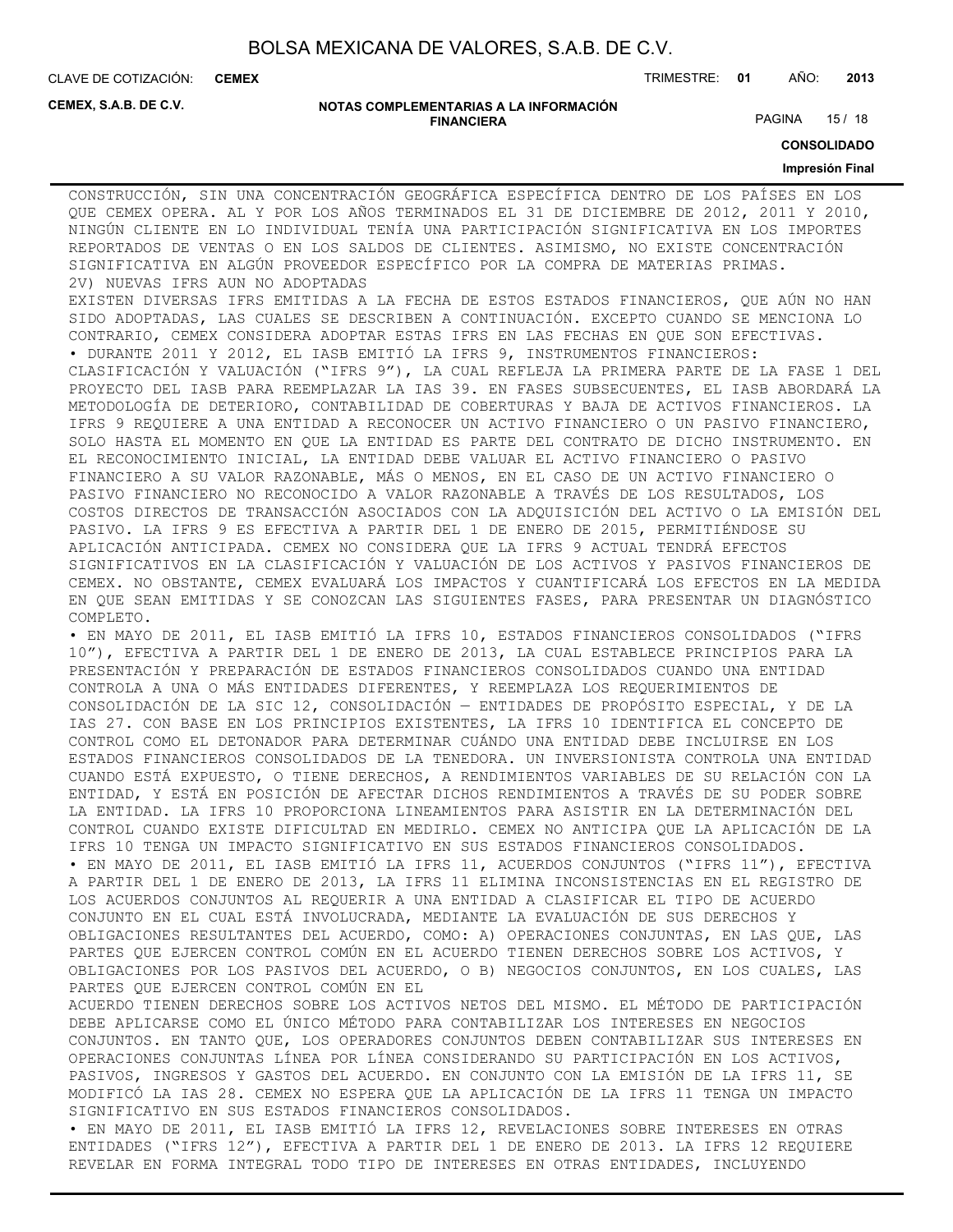**CEMEX**

CLAVE DE COTIZACIÓN: TRIMESTRE: **01** AÑO: **2013**

**CEMEX, S.A.B. DE C.V.**

#### **NOTAS COMPLEMENTARIAS A LA INFORMACIÓN FINANCIERA**

PAGINA 16 / 18

**CONSOLIDADO**

#### **Impresión Final**

SUBSIDIARIAS, NEGOCIOS CONJUNTOS, ASOCIADAS Y ENTIDADES ESTRUCTURADAS NO CONSOLIDADAS. BAJO LA IFRS 12 LAS ENTIDADES DEBERÁN REVELAR INFORMACIÓN QUE FACILITE A LOS USUARIOS DE LOS ESTADOS FINANCIEROS EVALUAR LA NATURALEZA Y LOS RIESGOS ASOCIADOS CON SUS INTERESES EN OTRAS ENTIDADES, ASÍ COMO LOS EFECTOS DE ESTOS INTERESES EN SU POSICIÓN FINANCIERA, DESEMPEÑO FINANCIERO Y FLUJOS DE EFECTIVO. CEMEX MODIFICARÁ SUS REVELACIONES REFERENTES A INTERESES EN OTRAS ENTIDADES DE ACUERDO CON LA IFRS 12, EN LO APLICABLE. NO OBSTANTE, CEMEX NO ESPERA QUE LA APLICACIÓN DE LA IFRS 12 TENGA UN IMPACTO SIGNIFICATIVO EN SUS ESTADOS FINANCIEROS CONSOLIDADOS. • EN JUNIO DE 2011, EL IASB MODIFICÓ LA IAS 19, LA CUAL PROPORCIONA LOS REQUERIMIENTOS PARA EL REGISTRO Y REVELACIÓN DE LOS BENEFICIOS A LOS EMPLEADOS. LAS MODIFICACIONES INTENTAN QUE LOS USUARIOS DE LOS ESTADOS FINANCIEROS TENGAN UN MAJOR ENTENDIMIENTO DE LAS OBLIGACIONES DE LA ENTIDAD RELACIONADAS CON PLANES DE BENEFICIO DEFINIDO Y COMO ESTAS OBLIGACIONES AFECTAN SU POSICIÓN FINANCIERA, DESEMPEÑO FINANCIERO Y FLUJOS DE EFECTIVO. ENTRE OTRAS MODIFICACIONES, LAS ENMIENDAS REQUIEREN: A) EL USO DE UNA MISMA TASA PARA LA DETERMINACIÓN DEL RETORNO ESPERADO DE LOS ACTIVOS DEL PLAN Y PARA EL DESCUENTO DEL PASIVO POR BENEFICIOS A VALOR PRESENTE (EN CONJUNTO EL "COSTO FINANCIERO NETO"), B) EL RECONOCIMIENTO DEL COSTO FINANCIERO NETO SOBRE EL PASIVO NETO POR PENSIONES (PASIVO MENOS ACTIVOS DEL PLAN), EN LUGAR DE UN COSTO FINANCIERO SOBRE EL PASIVO Y UN RETORNO ESPERADO SOBRE LOS ACTIVOS POR SEPARADO; Y C) EL RECONOCIMIENTO DE LAS GANANCIAS O PÉRDIDAS ACTUARIALES DEL PERIODO DENTRO DE LA UTILIDAD O PÉRDIDA INTEGRAL, ELIMINANDO LA OPCIÓN DE DIFERIR LAS GANANCIAS Y PÉRDIDAS, CONOCIDO COMO EL "MÉTODO DEL CORREDOR". LAS MODIFICACIONES A LA IAS 19 SON EFECTIVAS PARA CEMEX A PARTIR DEL 1 DE ENERO DE 2013, PERMITIÉNDOSE SU APLICACIÓN ANTICIPADA. EL USO DE LA MISMA TASA GENERALMENTE INCREMENTARÁ EL COSTO FINANCIERO NETO DEL PERIODO EN EL FUTURO. EL COSTO FINANCIERO PARA EL PERIODO DEL 2012 SE INCREMENTÓ EN \$186 MILLONES DE PESOS. • EN OCTUBRE DE 2011, EL IASB EMITIÓ LA NORMA INTERNACIONAL DEL COMITÉ INTERNACIONAL DE INTERPRETACIÓN 20, COSTOS DE DESCAPOTE EN LA FASE DE PRODUCCIÓN DE UNA CANTERA ("IFRIC 20"), LA CUAL ES EFECTIVA A PARTIR DEL 1 DE ENERO DE 2013, PERMITIÉNDOSE SU APLICACIÓN ANTICIPADA. LA IFRIC 20 ELIMINA INCONSISTENCIAS EN EL REPORTE DE LOS COSTOS DE REMOCIÓN DE DESPERDICIO QUE SE INCURREN EN UNA CANTERA DURANTE LA FASE DE PRODUCCIÓN (¨COSTOS DE DESCAPOTE"). EN LA MEDIDA EN QUE LOS BENEFICIOS DE LA ACTIVIDAD DE DESCAPOTE SE OBTIENEN EN LA FORMA DE INVENTARIO PRODUCIDO, LA ENTIDAD DEBE RECONOCER LOS COSTOS DE DICHA ACTIVIDAD DE DESCAPOTE CON BASE EN LA IAS 2, INVENTARIOS. SI LOS BENEFICIOS SON EL ACCESO A NUEVAS RESERVAS MINERALES, LA ENTIDAD DEBE RECONOCER LOS COSTOS DE DESCAPOTE COMO UNA ADICIÓN O MEJORA A LA CANTERA EXISTENTE. LOS MONTOS CAPITALIZADOS DEBEN SER AMORTIZADOS DURANTE LA VIDA ÚTIL ESTIMADA DE LAS TONELADAS DE MATERIALES EXPUESTAS CON BASE EN EL MÉTODO DE UNIDADES PRODUCIDAS. AL 31 DE DICIEMBRE DE 2012, LOS COSTOS DE DESCAPOTE RECURRENTES EN LA MISMA CANTERA SE RECONOCEN EN LOS RESULTADOS CONFORME SE INCURREN. POR LO TANTO, COMO RESULTADO DE LA IFRIC 20, A PARTIR DEL 1 DE ENERO DE 2013, TODOS LOS COSTOS DE DESCAPOTE QUE RESULTAN EN MEJORES ACCESOS A RESERVAS MINERALES SON RECONOCIDOS COMO INVERSIONES DE CAPITAL, COMO PARTE DEL VALOR EN LIBROS DE LAS CANTERAS CORRESPONDIENTES, REDUCIENDO LOS COSTOS DE PRODUCCIÓN EN EFECTIVO E INCREMENTADO EL GASTO POR AMORTIZACIÓN. • EN DICIEMBRE DE 2011, EL IASB MODIFICÓ LA IAS 32, PARA INCORPORAR REVELACIONES SOBRE

LA COMPENSACIÓN DE ACTIVOS Y PASIVOS EN EL BALANCE GENERAL. LA NORMA MODIFICADA REQUIERE A LAS ENTIDADES REVELAR AMBOS MONTOS, SOBRE BASE BRUTA Y COMPENSADA SOBRE INSTRUMENTOS Y TRANSACCIONES ELEGIBLES PARA COMPENSACIÓN EN EL BALANCE GENERAL, ASÍ COMO INSTRUMENTOS Y TRANSACCIONES SUJETOS A UN ACUERDO DE COMPENSACIÓN. EL ALCANCE INCLUYE INSTRUMENTOS DERIVADOS, ACUERDOS DE COMPRA Y VENTA Y ACUERDOS DE COMPRA Y VENTA EN VÍA DE REGRESO, ASÍ COMO ACUERDOS DE PRÉSTAMO DE VALORES. LAS MODIFICACIONES A LA IAS 32 SON EFECTIVAS A PARTIR DEL 1 DE ENERO DE 2014 Y SE REQUIERE SU APLICACIÓN RETROSPECTIVA. CEMEX SE ENCUENTRA EVALUANDO LOS IMPACTOS DE ADOPTAR LA IAS 32 MODIFICADA; NO OBSTANTE, CEMEX NO ANTICIPA QUE LA ADOPCIÓN DE ESTA IAS MODIFICADA TENGA UN IMPACTO SIGNIFICATIVO EN SUS ESTADOS FINANCIEROS CONSOLIDADOS.

A CONTINUACIÓN SE ANEXA LA INFORMACIÓN DE SEGMENTOS GEOGRÁFICOS DE MARZO 2013 Y 2012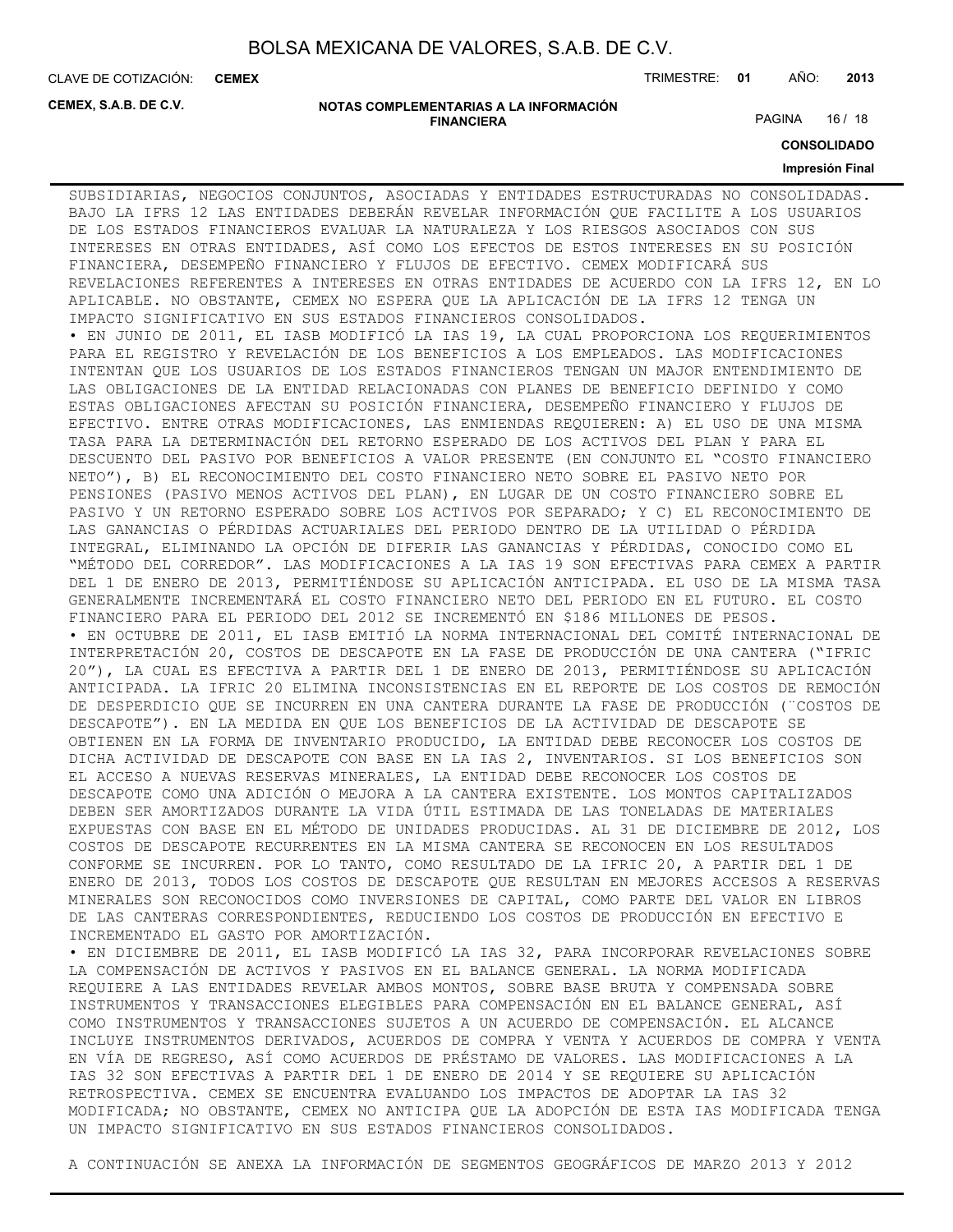CLAVE DE COTIZACIÓN: TRIMESTRE: **01** AÑO: **2013 CEMEX**

**CEMEX, S.A.B. DE C.V.**

#### **NOTAS COMPLEMENTARIAS A LA INFORMACIÓN FINANCIERA**

PAGINA 17 / 18

**CONSOLIDADO**

**Impresión Final**

VENTASVENTASUTILIDAD DE OPERACIÓNUTILIDAD DE OPERACIÓN 2013201220132012 MÉXICO 9,495,880 10,425,105 2,483,148 3,153,366 ESTADOS UNIDOS 9,219,674 8,796,635 (1,416,407) (1,907,967) EUROPA DEL NORTE REINO UNIDO 3,054,905 3,510,448 (165,611) 613,957 ALEMANIA 1,877,055 2,331,009 (580,546) (571,919) FRANCIA 2,875,315 3,352,051 75,600 170,948 RESTO DE EUROPA DEL NORTE 1,563,876 1,967,016 (367,993) (348,853) MEDITERRANEO ESPAÑA 900,620 1,244,459 (144,262) 159,839<br>EGIPTO 1,422,126 1,654,270 466,446 526,552 EGIPTO 1,422,126 1,654,270 466,446 526,552 RESTO DE MEDITERRANEO 2,029,015 1,914,571 152,529 123,477 SUR AMÉRICA Y CARIBE COLOMBIA 2,634,895 2,791,356 1,002,621 1,002,261 RESTO DE SUR AMÉRICA Y CARIBE 3,264,255 3,876,223 914,641 1,167,785 ASIA FILIPINAS 1,203,282 1,058,795 99,975 (3,974) RESTO DE ASIA 588,997 595,904 10,753 2,422 OTROS - OTRAS COMPAÑÍAS 1,717,870 1,700,082 484,736 (986,254) TOTAL 41,847,765 45,217,926 3,015,630 3,101,640 DEPRECIACIÓN Y AMORTIZACIÓNDEPRECIACIÓN Y AMORTIZACIÓN 20132012 MÉXICO 625,319 694,667 ESTADOS UNIDOS 1,509,526 1,596,940 EUROPA DEL NORTE REINO UNIDO 207,732 246,615<br>ALEMANIA 137,278 241,596<br>FRANCIA 113,030 112,903 ALEMANIA 137,278 241,596 FRANCIA 113,030 112,903 RESTO DE EUROPA DEL NORTE  $180,768$ <br>MEDITERRANTO MEDITERRANEO ESPAÑA 162,561 171,680 EGIPTO 118,112 136,105 RESTO DE MEDITERRANEO 73,254 76,507 SUR AMÉRICA Y CARIBE COLOMBIA 98,891 85,790<br>RESTO DE SUR AMÉRICA Y CARIBE 169.026 RESTO DE SUR AMÉRICA Y CARIBE 169,026 84,404 ASIA FILIPINAS 82,665 69,861 RESTO DE ASIA 20,317 22,808 OTROS - OTRAS COMPAÑÍAS 57,414 473,773 3,555,892 4,219,776 ACTIVOSACTIVOS 20132012 MÉXICO 78,096,650 79,570,027 ESTADOS UNIDOS 198,720,835 211,833,298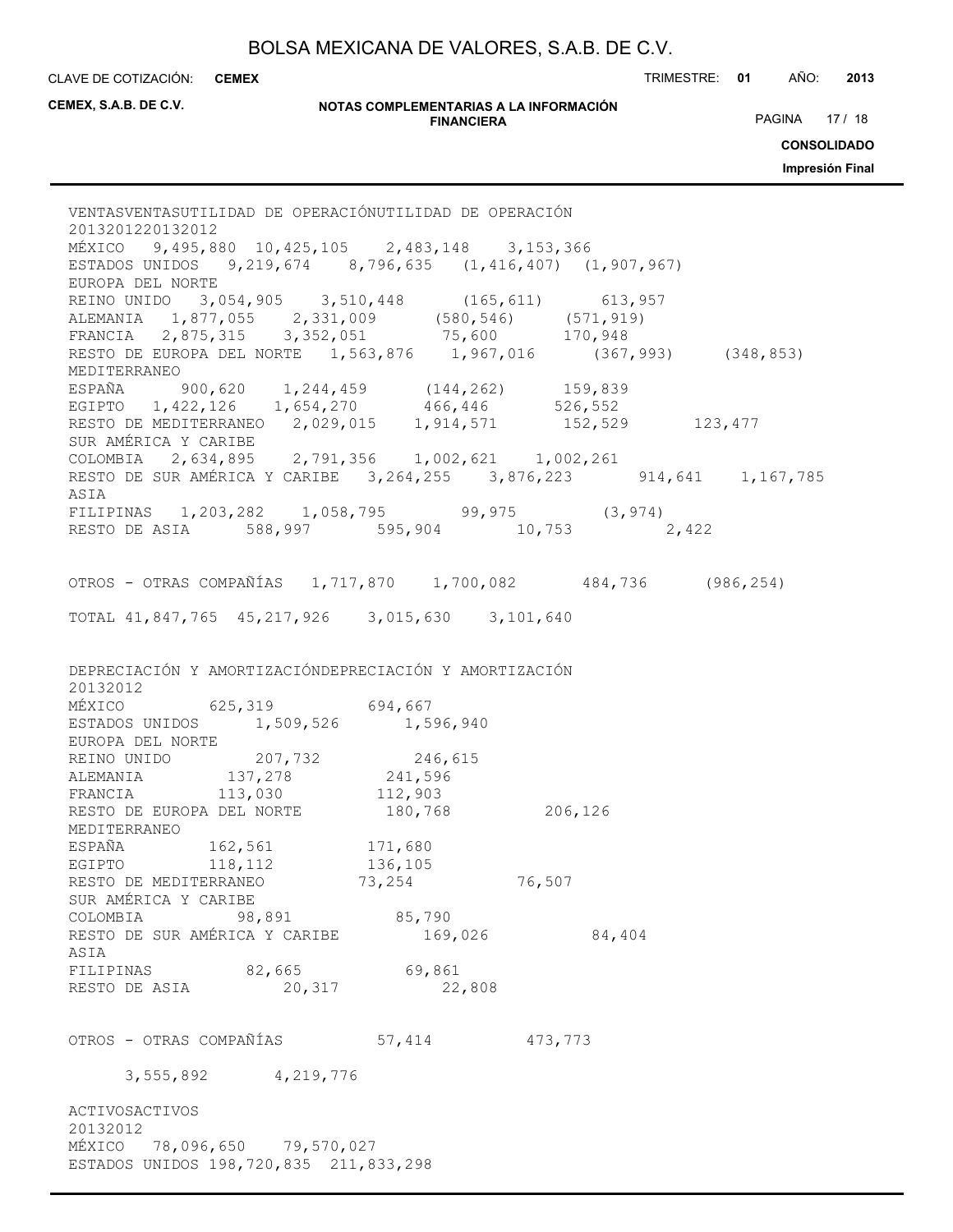**CEMEX**

CLAVE DE COTIZACIÓN: TRIMESTRE: **01** AÑO: **2013**

**CEMEX, S.A.B. DE C.V.**

#### **NOTAS COMPLEMENTARIAS A LA INFORMACIÓN FINANCIERA**

PAGINA 18 / 18

**CONSOLIDADO**

**Impresión Final**

EUROPA DEL NORTE REINO UNIDO 25,788,213 30,115,282 ALEMANIA 12,071,909 13,751,505 FRANCIA 13,038,115 14,806,013 RESTO DE EUROPA DEL NORTE 15,748,866 17,349,561 MEDITERRANEO ESPAÑA 21,042,104 43,698,965 EGIPTO 6,211,066 7,385,167 RESTO DE MEDITERRANEO 9,154,487 10,201,762 SUR AMÉRICA Y CARIBE COLOMBIA 15,559,259 15,331,047 RESTO DE SUR AMÉRICA Y CARIBE 16,016,469 17,336,616 ASIA FILIPINAS 7,620,579 8,390,329 RESTO DE ASIA 2,237,184 2,957,094 CORPORATIVAS 21,390,097 25,922,325 OTROS - OTRAS COMPAÑÍAS 17,265,868 9,181,203

459,961,700 507,830,192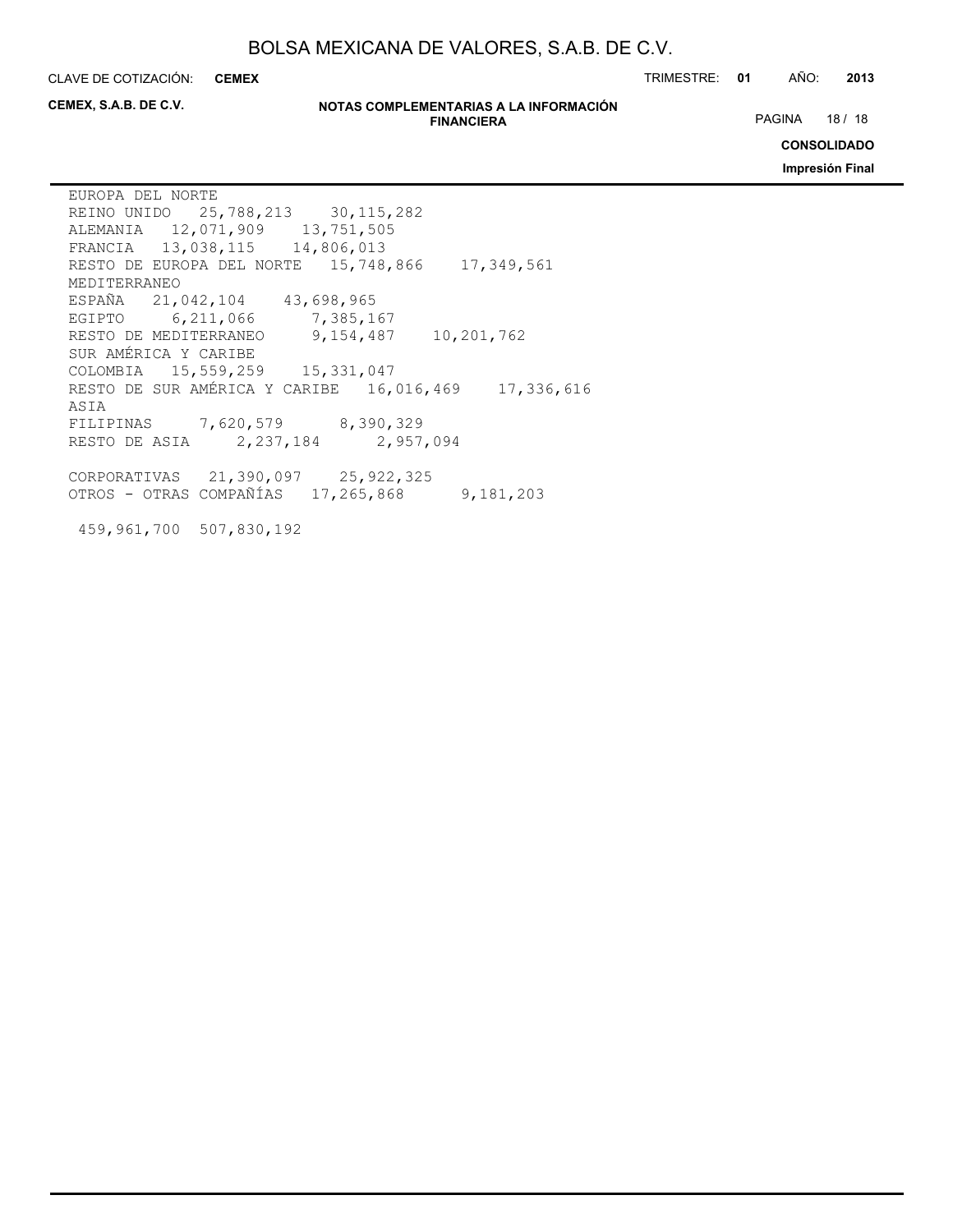**CEMEX, S.A.B. DE C.V.**

**CEMEX**

CLAVE DE COTIZACIÓN TRIMESTRE **01** AÑO **2013**

### **INVERSIONES EN ASOCIADAS Y NEGOCIOS CONJUNTOS (MILES DE PESOS)**

**CONSOLIDADO**

**Impresión Final**

|                                                     |                                 |                        | $%$ DE                     | <b>MONTO TOTAL</b>                    |                               |  |  |
|-----------------------------------------------------|---------------------------------|------------------------|----------------------------|---------------------------------------|-------------------------------|--|--|
| <b>NOMBRE DE LA EMPRESA</b>                         | <b>ACTIVIDAD PRINCIPAL</b>      | <b>NO. DE ACCIONES</b> | <b>TENEN</b><br><b>CIA</b> | <b>COSTO DE</b><br><b>ADQUISICIÓN</b> | <b>VALOR</b><br><b>ACTUAL</b> |  |  |
| CONTROL ADMINISTRATIVO                              | <b>CEMENTO</b>                  | 12,927,670             | 49.00                      | 42,300                                | 4,548,096                     |  |  |
| CANCEM                                              | <b>CEMENTO</b>                  | 20,058,528             | 10.26                      | 31,206                                | 476,143                       |  |  |
| SOCIEDAD DE CEMENTOS<br><b>ANTILLANOS</b>           | <b>CEMENTO</b>                  | 56.363                 | 26.03                      | 65,535                                | 65,534                        |  |  |
| SOMECA (SOCIETE MERIDIONALE<br><b>DE CARRIERES)</b> | <b>AGREGADOS</b>                | 8,050                  | 33.33                      | 95,732                                | 184,816                       |  |  |
| <b>LEHIGH WHITE</b>                                 | <b>CEMENTO</b>                  | 1                      | 24.50                      | 76.865                                | 156,445                       |  |  |
| <b>TRINIDAD CEMENT</b>                              | <b>CEMENTO</b>                  | 49,953,027             | 20.00                      | 354,670                               | 191,811                       |  |  |
| SOCIETE D'EXPLOITATION DE<br><b>CARRIERES</b>       | <b>AGREGADOS</b>                | 210.000                | 50.00                      | 56.728                                | 163,667                       |  |  |
| AKMENES CEMENTAS CRS.                               | <b>CEMENTO</b>                  | 1                      | 34.00                      | 84,852                                | 380,556                       |  |  |
| <b>BLACKWATER AGGREGATES</b>                        | <b>AGREGADOS</b>                |                        | 50.00                      | 47,451                                | 52,128                        |  |  |
| Union Beton Niedersachsen GmbH &<br>Co. KG          | <b>CONCRETO &amp; AGREGADOS</b> | 1                      | 50.00                      | 163,467                               | $\mathbf{0}$                  |  |  |
| Industrias Básicas                                  | <b>CEMENTO</b>                  | 25                     | 25.00                      | 112,796                               | 112,796                       |  |  |
| ABC Capital, S.A., Institución de Banca<br>Múltiple | <b>FINANCIERA</b>               | 295,527                | 49.00                      | 216,023                               | 369,472                       |  |  |
| <b>OTRAS ASOCIADAS</b>                              |                                 | $\mathbf{1}$           | 0.00                       | $\mathbf{0}$                          | 1,049,188                     |  |  |
| <b>TOTAL DE INVERSIONES EN ASOCIADAS</b>            |                                 |                        |                            | 1,347,625                             | 7,750,652                     |  |  |

**OBSERVACIONES**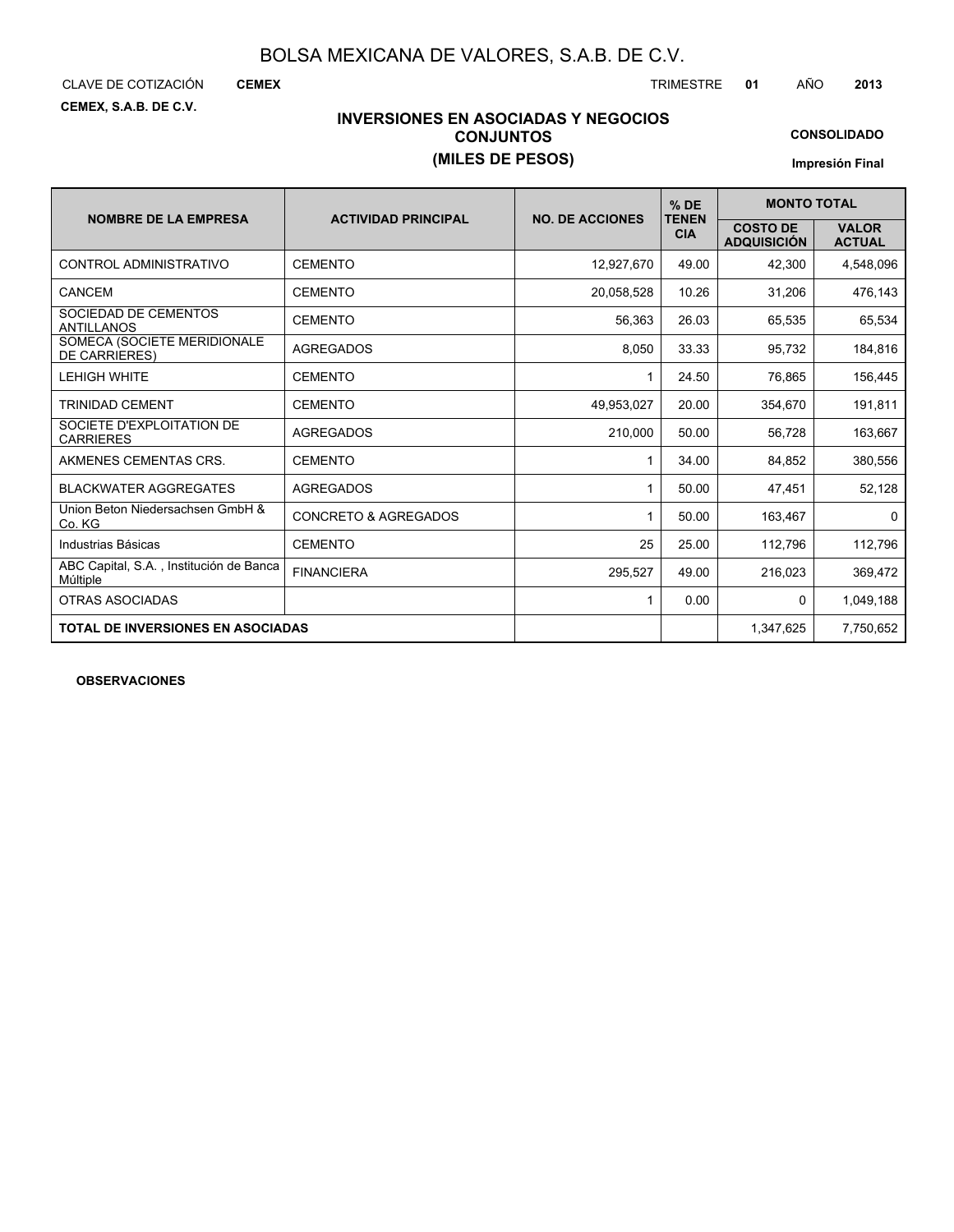**CEMEX, S.A.B. DE C.V.** CLAVE DE COTIZACIÓN**CEMEX**

### **DESGLOSE DE CRÉDITOS**

### (MILES DE PESOS)

| TRIMESTRE | 01 | AÑO | 2013 |
|-----------|----|-----|------|
|           |    |     |      |

**CONSOLIDADOImpresión Final**

|                               |                                                    |                                            |                                       |                                                          | VENCTOS. O AMORT. DENOMINADOS EN MONEDA NACIONAL |                    |                            |                     |                     |                              | VENCTOS. O AMORT. DENOMINADOS EN MONEDA EXTRANJERA |                         |                            |                     |                     |                              |
|-------------------------------|----------------------------------------------------|--------------------------------------------|---------------------------------------|----------------------------------------------------------|--------------------------------------------------|--------------------|----------------------------|---------------------|---------------------|------------------------------|----------------------------------------------------|-------------------------|----------------------------|---------------------|---------------------|------------------------------|
| TIPO DE CRÉDITO / INSTITUCIÓN | <b>INSTITUCION</b><br><b>EXTRANJERA</b><br>(SI/NO) | <b>FECHA DE FIRMA /</b><br><b>CONTRATO</b> | <b>FECHA DE</b><br><b>VENCIMIENTO</b> | <b>TASA DE</b><br><b>INTERÉS Y/O</b><br><b>SOBRETASA</b> |                                                  |                    | <b>INTERVALO DE TIEMPO</b> |                     |                     |                              |                                                    |                         | <b>INTERVALO DE TIEMPO</b> |                     |                     |                              |
|                               |                                                    |                                            |                                       |                                                          | <b>AÑO ACTUAL</b>                                | <b>HASTA 1 AÑO</b> | <b>HASTA 2 AÑOS</b>        | <b>HASTA 3 AÑOS</b> | <b>HASTA 4 AÑOS</b> | <b>HASTA 5 AÑOS O</b><br>MÁS | <b>AÑO ACTUAL</b>                                  | <b>HASTA 1 AÑO</b>      | <b>HASTA 2 AÑOS</b>        | <b>HASTA 3 AÑOS</b> | <b>HASTA 4 AÑOS</b> | <b>HASTA 5 AÑOS O</b><br>MÁS |
| <b>BANCARIOS</b>              |                                                    |                                            |                                       |                                                          |                                                  |                    |                            |                     |                     |                              |                                                    |                         |                            |                     |                     |                              |
| <b>COMERCIO EXTERIOR</b>      |                                                    |                                            |                                       |                                                          |                                                  |                    |                            |                     |                     |                              |                                                    |                         |                            |                     |                     |                              |
| <b>CON GARANTÍA</b>           |                                                    |                                            |                                       |                                                          |                                                  |                    |                            |                     |                     |                              |                                                    |                         |                            |                     |                     |                              |
| <b>BANCA COMERCIAL</b>        |                                                    |                                            |                                       |                                                          |                                                  |                    |                            |                     |                     |                              |                                                    |                         |                            |                     |                     |                              |
| Banco Santander Serfin        | <b>NO</b>                                          | 17/04/2008                                 | 16/04/2013                            | 10                                                       | 14,523                                           | $\mathsf 0$        | $\overline{0}$             | $\mathbf 0$         | $\circ$             | $\mathbf 0$                  |                                                    |                         |                            |                     |                     |                              |
| Facility C - CEMEX, S.A. de   | SI                                                 | 17/09/2012                                 | 14/02/2017                            | 9.4                                                      |                                                  | $\mathbf 0$        |                            | $\mathbf 0$         | 1,578,990           | $\Omega$                     |                                                    |                         |                            |                     |                     |                              |
| PN3 - CEMEX, S.A. de C.V.     | SI                                                 | 17/09/2012                                 | 14/02/2017                            | 9.4                                                      | $\sqrt{ }$                                       | $\mathbf 0$        | $\Omega$                   | $\Omega$            | 244,587             | 0                            |                                                    |                         |                            |                     |                     |                              |
| <b>Bayer Munich</b>           | SI                                                 | 30/11/2009                                 | 30/11/2017                            | 4.3                                                      |                                                  |                    |                            |                     |                     |                              | 7,587                                              | $\overline{0}$          | 15,173                     | 7,587               | 7,587               |                              |
| <b>Bayer Munich</b>           | SI                                                 | 30/11/2009                                 | 15/02/2018                            | 4.2                                                      |                                                  |                    |                            |                     |                     |                              | 20,059                                             | 20,059                  | 60,178                     | 40,118              | 40,118              | 20,059                       |
| <b>Bancomext SNC</b>          | <b>NO</b>                                          | 14/10/2008                                 | 14/02/2014                            | 4.8                                                      |                                                  |                    |                            |                     |                     |                              | $\Omega$                                           | $\overline{0}$          | $\Omega$                   | $^{\circ}$          | 1,030,375           | $\Omega$                     |
| Facility A1 - CEMEX, S.A. de  | SI                                                 | 17/09/2012                                 | 14/02/2017                            | 4.8                                                      |                                                  |                    |                            |                     |                     |                              | $\Omega$                                           | $\Omega$                | $\Omega$                   | $\mathbf 0$         | 5,559,094           |                              |
| Facility A2 - CEMEX, S.A. de  | <b>NO</b>                                          | 17/09/2012                                 | 14/02/2017                            | 4.8                                                      |                                                  |                    |                            |                     |                     |                              | $\Omega$                                           | $\overline{0}$          | $\Omega$                   | $\circ$             | 1,785,893           |                              |
| Facility A3 - CEMEX, S.A. de  | SI                                                 | 17/09/2012                                 | 14/02/2017                            | 4.8                                                      |                                                  |                    |                            |                     |                     |                              | $\mathbf 0$                                        | $\overline{0}$          | $\Omega$                   | $\overline{0}$      | 2,041,021           |                              |
| PN1 - CEMEX, S.A. de C.V.     | SI                                                 | 17/09/2012                                 | 14/02/2017                            | 4.8                                                      |                                                  |                    |                            |                     |                     |                              | $\Omega$                                           | $\overline{0}$          | $\Omega$                   | $\circ$             | 267,108             |                              |
| PN2 - CEMEX, S.A. de C.V.     | SI                                                 | 17/09/2012                                 | 14/02/2017                            | 4.8                                                      |                                                  |                    |                            |                     |                     |                              | $\mathbf 0$                                        | $\overline{0}$          | $\Omega$                   | $\overline{0}$      | 1,167,402           |                              |
| <b>HENCORP</b>                | SI                                                 | 02/10/2009                                 | 15/06/2014                            | 2.8                                                      |                                                  |                    |                            |                     |                     |                              | 544                                                | 544                     | 544                        | $\circ$             | $\mathbf 0$         |                              |
| <b>HENCORP</b>                | SI                                                 | 19/10/2009                                 | 19/10/2014                            | 2.6                                                      |                                                  |                    |                            |                     |                     |                              | 2,577                                              | $\overline{0}$          | 1,289                      | $\mathbf 0$         | $\mathbf 0$         |                              |
| Banco Popular                 | <b>NO</b>                                          | 23/12/2011                                 | 23/12/2013                            | 4.3                                                      |                                                  |                    |                            |                     |                     |                              | 254,512                                            | $\Omega$                | $\Omega$                   | $^{\circ}$          | $\Omega$            |                              |
| Facility B1 - CEMEX España S  | SI                                                 | 17/09/2012                                 | 14/02/2017                            | 4.7                                                      |                                                  |                    |                            |                     |                     |                              | $\mathbf 0$                                        | $\Omega$                | $\Omega$                   | $\mathbf 0$         | 8,634,043           |                              |
| Facility B2 - CEMEX España S  | SI                                                 | 17/09/2012                                 | 14/02/2017                            | 4.7                                                      |                                                  |                    |                            |                     |                     |                              | $\Omega$                                           | $\overline{0}$          | $\Omega$                   | $\mathbf 0$         | 3,076,587           |                              |
| Facility A4 - CEMEX España S  | SI                                                 | 17/09/2012                                 | 14/02/2017                            | 4.8                                                      |                                                  |                    |                            |                     |                     |                              | $\mathbf 0$                                        | $\Omega$                | $\Omega$                   | $\circ$             | 16,117,805          |                              |
| Facility A5 - CEMEX España S  | SI                                                 | 17/09/2012                                 | 14/02/2017                            | 4.8                                                      |                                                  |                    |                            |                     |                     |                              | $\overline{0}$                                     | $\overline{0}$          | $\Omega$                   | $\circ$             | 2,520,661           |                              |
| Banco Industrial Guatemala    | SI                                                 | 29/06/2009                                 | 15/06/2014                            | 8                                                        |                                                  |                    |                            |                     |                     |                              | 24,680                                             | $\overline{0}$          | 12,340                     | $\circ$             | $\mathbf 0$         |                              |
| Facility A8 - CEMEX Material  | SI                                                 | 17/09/2012                                 | 14/02/2017                            | 4.8                                                      |                                                  |                    |                            |                     |                     |                              | $\mathbf 0$                                        | $\Omega$                | $\Omega$                   | $\overline{0}$      | 835,815             |                              |
| Kreissparkasse Schwarzenbek   | SI                                                 | 01/08/2010                                 | 30/03/2014                            | 5.5                                                      |                                                  |                    |                            |                     |                     |                              | $\mathbf 0$                                        | 426                     | $\Omega$                   | $\mathbf 0$         | $\mathbf 0$         |                              |
| AGENCE DU BASSIN (GOVT. LOAN  | SI                                                 | 27/12/2008                                 | 29/10/2011                            | $\overline{2}$                                           |                                                  |                    |                            |                     |                     |                              | 48                                                 | $\Omega$                | $\Omega$                   | $\mathbf 0$         | $\Omega$            |                              |
| Bred                          | <b>SI</b>                                          | 01/12/2010                                 | 31/12/2011                            | 0.9                                                      |                                                  |                    |                            |                     |                     |                              | 142                                                | $\overline{0}$          | $\Omega$                   | $^{\circ}$          | $\Omega$            |                              |
| Croatia                       | <b>SI</b>                                          | 01/12/2010                                 | 29/02/2012                            | 0.0                                                      |                                                  |                    |                            |                     |                     |                              | $\overline{0}$                                     | 5,762                   | $\cap$                     | $\overline{0}$      | $\Omega$            |                              |
| Egypt                         | SI                                                 | 30/09/2011                                 | 30/10/2011                            | 11.5                                                     |                                                  |                    |                            |                     |                     |                              | 6,290                                              | $\overline{0}$          | $\Omega$                   | $\circ$             | $\Omega$            |                              |
| Bank Leumi                    | SI                                                 | 01/04/2012                                 | 01/04/2015                            | 4.5                                                      |                                                  |                    |                            |                     |                     |                              | 16,913                                             | 5,638                   | 24,430                     | $\mathbf 0$         | $\mathbf 0$         |                              |
| Bank Hapoalim                 | SI                                                 | 01/07/2012                                 | 02/07/2015                            | 4.3                                                      |                                                  |                    |                            |                     |                     |                              | 16,573                                             | 5,644                   | 31,146                     | $\circ$             | $\Omega$            |                              |
| Other                         | SI                                                 | 31/12/2015                                 | 31/12/2015                            |                                                          |                                                  |                    |                            |                     |                     |                              | $-2,888$                                           | $\overline{\mathbf{0}}$ | 4,850                      | $\overline{0}$      | $\mathbf 0$         |                              |
| Facility A6 - New Sunward Ho  | SI                                                 | 17/09/2012                                 | 14/02/2017                            | 4.8                                                      |                                                  |                    |                            |                     |                     |                              | $\Omega$                                           | $\Omega$                | $\Omega$                   | $\mathbf 0$         | 1,123,309           |                              |
| Facility A7- New Sunward Hol  | SI                                                 | 17/09/2012                                 | 14/02/2017                            | 4.8                                                      |                                                  |                    |                            |                     |                     |                              | $\mathbf 0$                                        | $\overline{0}$          | $^{\circ}$                 | $\overline{0}$      | 4,253,192           |                              |
| Av Villas                     | SI                                                 | 07/02/2013                                 | 08/05/2013                            | 6.6                                                      |                                                  |                    |                            |                     |                     |                              | 134,701                                            | $\Omega$                | $\Omega$                   | $\circ$             | $\mathbf 0$         |                              |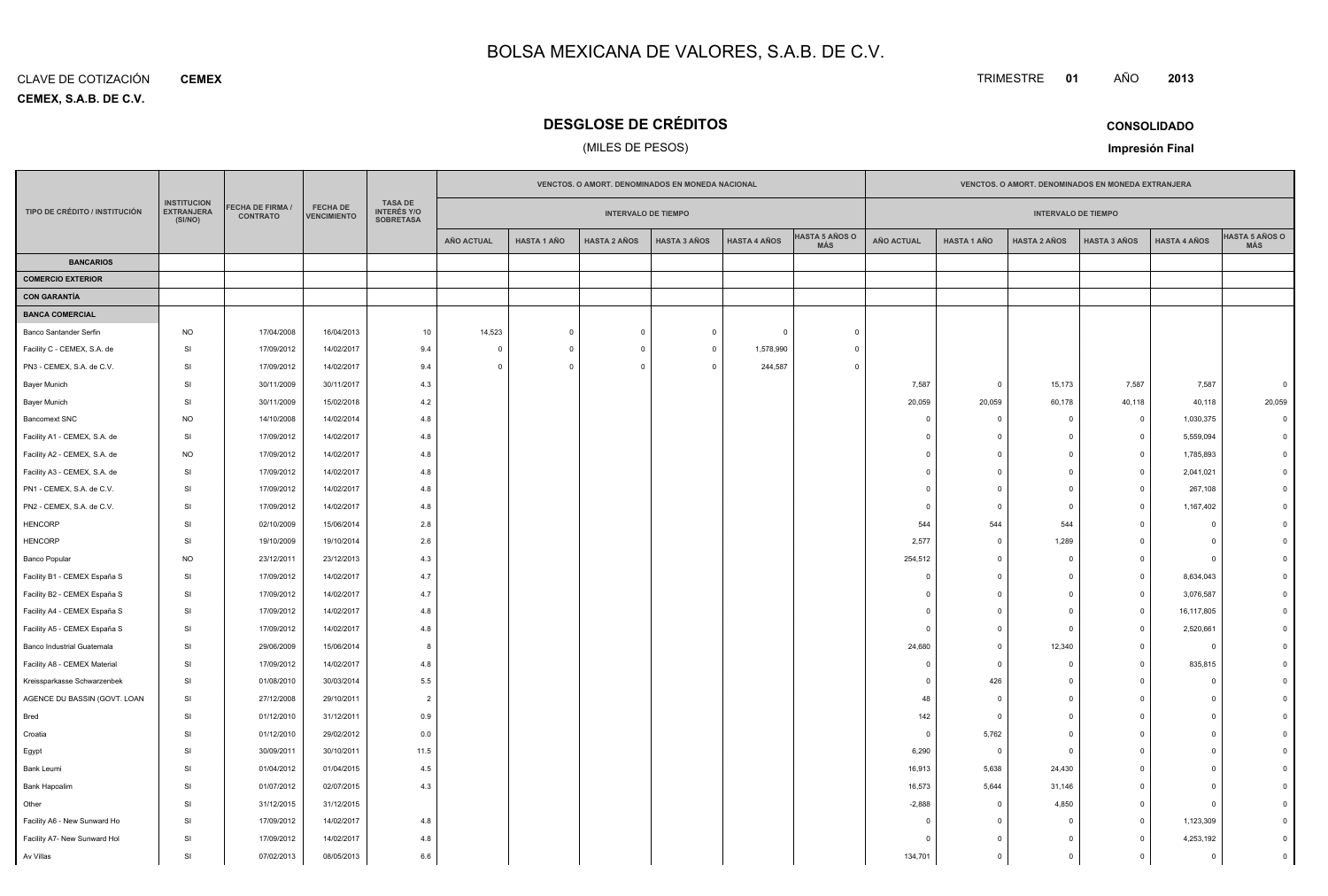#### TRIMESTRE **<sup>01</sup>** AÑO**<sup>2013</sup>**

**CEMEX, S.A.B. DE C.V.** CLAVE DE COTIZACIÓN**CEMEX**

### **DESGLOSE DE CRÉDITOS**

### (MILES DE PESOS)

**CONSOLIDADO**

**Impresión Final**

| <b>VENCTOS, O AMORT, DENOMINADOS EN MONEDA NACIONAL</b> |                                                    |                                            |                                       |                                                          |            |                    | <b>VENCTOS, O AMORT, DENOMINADOS EN MONEDA EXTRANJERA</b> |                     |                     |                                     |            |                            |                     |                     |              |                       |
|---------------------------------------------------------|----------------------------------------------------|--------------------------------------------|---------------------------------------|----------------------------------------------------------|------------|--------------------|-----------------------------------------------------------|---------------------|---------------------|-------------------------------------|------------|----------------------------|---------------------|---------------------|--------------|-----------------------|
| TIPO DE CRÉDITO / INSTITUCIÓN                           | <b>INSTITUCION</b><br><b>EXTRANJERA</b><br>(SI/NO) | <b>FECHA DE FIRMA /</b><br><b>CONTRATO</b> | <b>FECHA DE</b><br><b>VENCIMIENTO</b> | <b>TASA DE</b><br><b>INTERÉS Y/O</b><br><b>SOBRETASA</b> |            |                    | <b>INTERVALO DE TIEMPO</b>                                |                     |                     |                                     |            | <b>INTERVALO DE TIEMPO</b> |                     |                     |              |                       |
|                                                         |                                                    |                                            |                                       |                                                          | AÑO ACTUAL | <b>HASTA 1 AÑO</b> | <b>HASTA 2 AÑOS</b>                                       | <b>HASTA 3 AÑOS</b> | <b>HASTA 4 AÑOS</b> | <b>HASTA 5 AÑOS O</b><br><b>MÁS</b> | AÑO ACTUAL | <b>HASTA 1 AÑO</b>         | <b>HASTA 2 AÑOS</b> | <b>HASTA 3 AÑOS</b> | HASTA 4 AÑOS | HASTA 5 AÑOS O<br>MÁS |
| <b>BBVA Bogota</b>                                      | SI                                                 | 21/03/2013                                 | 21/05/2013                            | 6.5                                                      |            |                    |                                                           |                     |                     |                                     | 148,172    |                            |                     |                     |              |                       |
| Helm Bank                                               | SI                                                 | 22/01/2013                                 | 19/04/2013                            | 7.9                                                      |            |                    |                                                           |                     |                     |                                     | 101,026    |                            |                     |                     |              |                       |
| Corp Banca                                              | SI                                                 | 19/02/2013                                 | 20/05/2013                            | 6.2                                                      |            |                    |                                                           |                     |                     |                                     | 269,405    |                            |                     |                     |              |                       |
| <b>OTROS</b>                                            |                                                    |                                            |                                       |                                                          |            |                    |                                                           |                     |                     |                                     |            |                            |                     |                     |              |                       |
| <b>TOTAL BANCARIOS</b>                                  |                                                    |                                            |                                       |                                                          | 14,523     |                    |                                                           |                     | 1,823,577           |                                     | 1,000,341  | 38,073                     | 149,950             | 47,705              | 48,460,010   | 20,059                |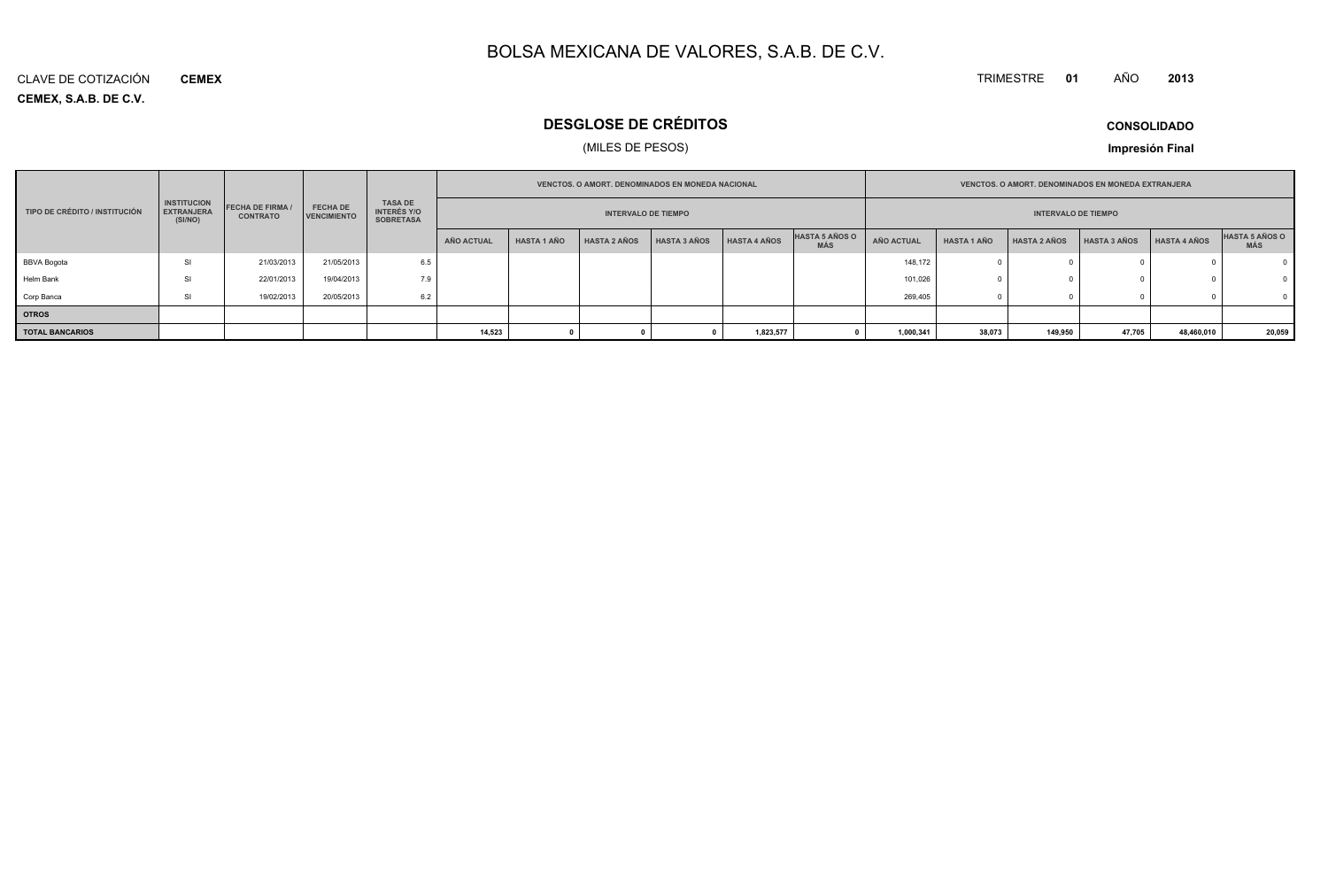### TRIMESTRE **<sup>01</sup>** AÑO **<sup>2013</sup>**

**CEMEX, S.A.B. DE C.V.**CLAVE DE COTIZACIÓN**CEMEX**

### **DESGLOSE DE CRÉDITOS**

### (MILES DE PESOS)

**CONSOLIDADOImpresión Final**

|                                           |                                                    |                                     |                                       |                                     |            |                    | VENCTOS. O AMORT. DENOMINADOS EN MONEDA NACIONAL |                            |                     |                                     |                   |                    | VENCTOS. O AMORT. DENOMINADOS EN MONEDA EXTRANJERA |                            |                     |                       |
|-------------------------------------------|----------------------------------------------------|-------------------------------------|---------------------------------------|-------------------------------------|------------|--------------------|--------------------------------------------------|----------------------------|---------------------|-------------------------------------|-------------------|--------------------|----------------------------------------------------|----------------------------|---------------------|-----------------------|
| TIPO DE CRÉDITO / INSTITUCIÓN             | <b>INSTITUCION</b><br><b>EXTRANJERA</b><br>(SI/NO) | FECHA DE FIRMA /<br><b>CONTRATO</b> | <b>FECHA DE</b><br><b>VENCIMIENTO</b> | TASA DE<br>INTERÉS Y/O<br>SOBRETASA |            |                    |                                                  | <b>INTERVALO DE TIEMPO</b> |                     |                                     |                   |                    |                                                    | <b>INTERVALO DE TIEMPO</b> |                     |                       |
|                                           |                                                    |                                     |                                       |                                     | AÑO ACTUAL | <b>HASTA 1 AÑO</b> | <b>HASTA 2 AÑOS</b>                              | <b>HASTA 3 AÑOS</b>        | <b>HASTA 4 AÑOS</b> | <b>HASTA 5 AÑOS O</b><br><b>MÁS</b> | <b>AÑO ACTUAL</b> | <b>HASTA 1 AÑO</b> | <b>HASTA 2 AÑOS</b>                                | <b>HASTA 3 AÑOS</b>        | <b>HASTA 4 AÑOS</b> | HASTA 5 AÑOS C<br>MÁS |
| <b>BURSÁTILES</b>                         |                                                    |                                     |                                       |                                     |            |                    |                                                  |                            |                     |                                     |                   |                    |                                                    |                            |                     |                       |
| LISTADAS EN BOLSA (MÉXICO Y/O EXTRANJERO) |                                                    |                                     |                                       |                                     |            |                    |                                                  |                            |                     |                                     |                   |                    |                                                    |                            |                     |                       |
| QUIROGRAFARIOS                            |                                                    |                                     |                                       |                                     |            |                    |                                                  |                            |                     |                                     |                   |                    |                                                    |                            |                     |                       |
| CON GARANTÍA                              |                                                    |                                     |                                       |                                     |            |                    |                                                  |                            |                     |                                     |                   |                    |                                                    |                            |                     |                       |
| <b>COLOCACIONES PRIVADAS</b>              |                                                    |                                     |                                       |                                     |            |                    |                                                  |                            |                     |                                     |                   |                    |                                                    |                            |                     |                       |
| QUIROGRAFARIOS                            |                                                    |                                     |                                       |                                     |            |                    |                                                  |                            |                     |                                     |                   |                    |                                                    |                            |                     |                       |
| CON GARANTÍA                              |                                                    |                                     |                                       |                                     |            |                    |                                                  |                            |                     |                                     |                   |                    |                                                    |                            |                     |                       |
| <b>TOTAL BURSÁTILES</b>                   |                                                    |                                     |                                       |                                     |            |                    |                                                  |                            |                     |                                     |                   |                    |                                                    |                            |                     |                       |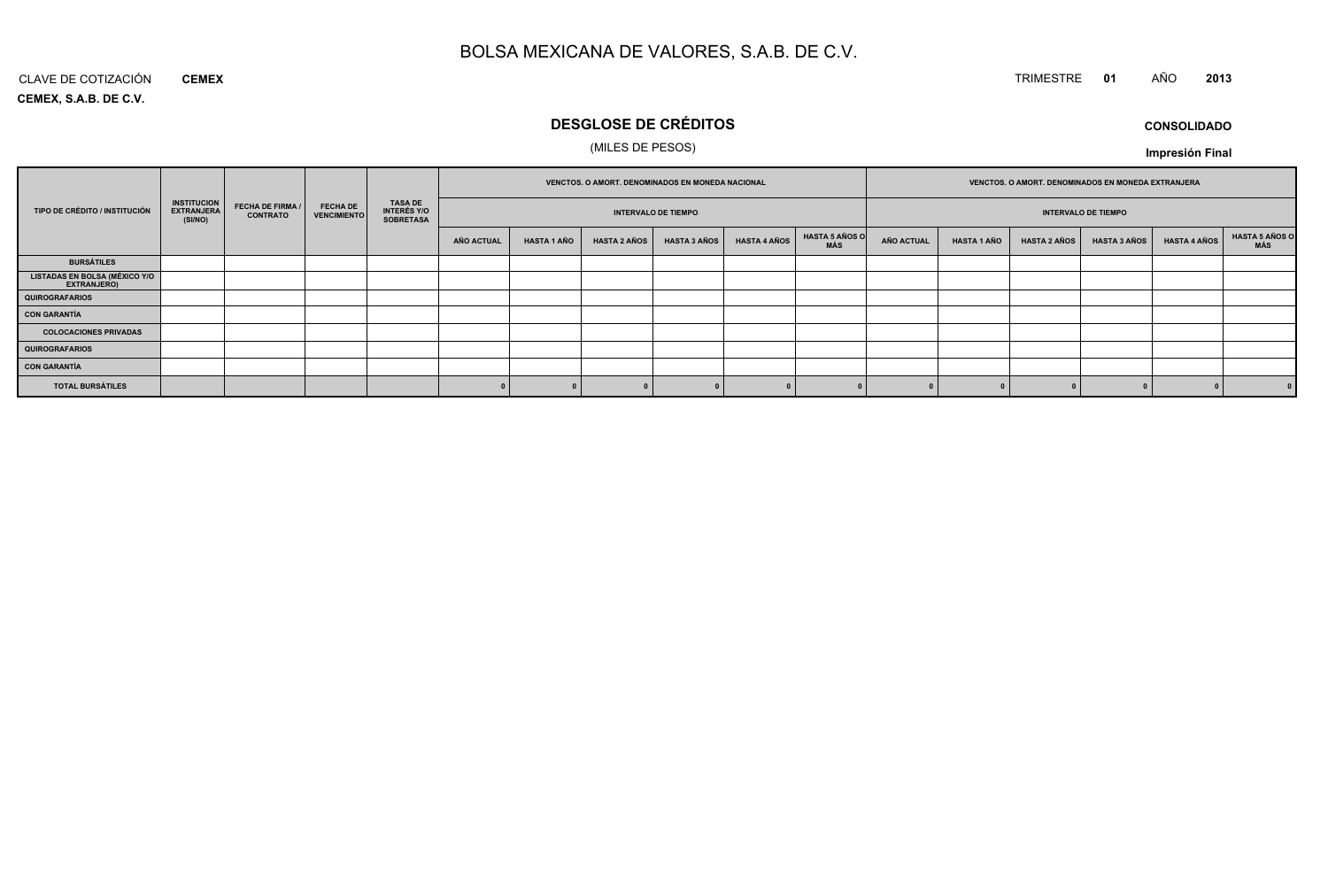#### CLAVE DE COTIZACIÓN**CEMEX**

**CEMEX, S.A.B. DE C.V.**

### **DESGLOSE DE CRÉDITOS**

### (MILES DE PESOS)

|                                                                                       |                                                    |                              |                                       |            |                    |                            | VENCTOS. O AMORT. DENOMINADOS EN MONEDA NACIONAL |                     |                              |                   |                    | VENCTOS. O AMORT. DENOMINADOS EN MONEDA EXTRANJERA |                     |                     |                              |
|---------------------------------------------------------------------------------------|----------------------------------------------------|------------------------------|---------------------------------------|------------|--------------------|----------------------------|--------------------------------------------------|---------------------|------------------------------|-------------------|--------------------|----------------------------------------------------|---------------------|---------------------|------------------------------|
| TIPO DE CRÉDITO / INSTITUCIÓN                                                         | <b>INSTITUCION</b><br><b>EXTRANJERA</b><br>(SI/NO) | <b>FECHA</b><br>CONCERTACIÓN | <b>FECHA DE</b><br><b>VENCIMIENTO</b> |            |                    | <b>INTERVALO DE TIEMPO</b> |                                                  |                     |                              |                   |                    | <b>INTERVALO DE TIEMPO</b>                         |                     |                     |                              |
|                                                                                       |                                                    |                              |                                       | AÑO ACTUAL | <b>HASTA 1 AÑO</b> | <b>HASTA 2 AÑOS</b>        | <b>HASTA 3 AÑOS</b>                              | <b>HASTA 4 AÑOS</b> | <b>HASTA 5 AÑOS O</b><br>MÁS | <b>AÑO ACTUAL</b> | <b>HASTA 1 AÑO</b> | <b>HASTA 2 AÑOS</b>                                | <b>HASTA 3 AÑOS</b> | <b>HASTA 4 AÑOS</b> | <b>HASTA 5 AÑOS O</b><br>MÁS |
| OTROS PASIVOS CIRCULANTES Y<br>NO CIRCULANTES CON COSTO                               |                                                    |                              |                                       |            |                    |                            |                                                  |                     |                              |                   |                    |                                                    |                     |                     |                              |
|                                                                                       | <b>NO</b>                                          |                              |                                       | $\Omega$   | $\Omega$           | $^{\circ}$                 | $\Omega$                                         | 575,838             | $\overline{0}$               |                   |                    |                                                    |                     |                     |                              |
|                                                                                       | <b>NO</b>                                          |                              |                                       |            |                    |                            |                                                  |                     |                              | 883,675           | 3,858,700          | 18,531,322                                         | 32,262,009          | 8,381,037           | 87,906,343                   |
| <b>TOTAL OTROS PASIVOS</b><br><b>CIRCULANTES Y NO CIRCULANTES</b><br><b>CON COSTO</b> |                                                    |                              |                                       | $^{\circ}$ | $\Omega$           | $\Omega$                   | $\Omega$                                         | 575,838             | $\Omega$                     | 883,675           | 3,858,700          | 18,531,322                                         | 32,262,009          | 8,381,037           | 87,906,343                   |
|                                                                                       |                                                    |                              |                                       |            |                    |                            |                                                  |                     |                              |                   |                    |                                                    |                     |                     |                              |
| <b>PROVEEDORES</b>                                                                    |                                                    |                              |                                       |            |                    |                            |                                                  |                     |                              |                   |                    |                                                    |                     |                     |                              |
|                                                                                       | <b>NO</b>                                          |                              |                                       | 4,816,244  | $\Omega$           |                            |                                                  |                     |                              |                   |                    |                                                    |                     |                     |                              |
|                                                                                       | <b>NO</b>                                          |                              |                                       |            |                    |                            |                                                  |                     |                              | 14,192,465        | $\overline{0}$     |                                                    |                     |                     |                              |
| <b>TOTAL PROVEEDORES</b>                                                              |                                                    |                              |                                       | 4,816,244  | $\Omega$           |                            |                                                  |                     |                              | 14,192,465        | $\overline{0}$     |                                                    |                     |                     |                              |
|                                                                                       |                                                    |                              |                                       |            |                    |                            |                                                  |                     |                              |                   |                    |                                                    |                     |                     |                              |
| OTROS PASIVOS CIRCULANTES Y<br><b>NO CIRCULANTES</b>                                  |                                                    |                              |                                       |            |                    |                            |                                                  |                     |                              |                   |                    |                                                    |                     |                     |                              |
| <b>VARIOS</b>                                                                         | <b>NO</b>                                          |                              |                                       | $\Omega$   | 3,992,312          | $\Omega$                   | $\Omega$                                         | $\Omega$            | 7,189,553                    |                   |                    |                                                    |                     |                     |                              |
| VARIOS                                                                                | <b>NO</b>                                          |                              |                                       |            |                    |                            |                                                  |                     |                              | $\Omega$          | 20,273,540         | $\Omega$                                           | $\overline{0}$      | $\Omega$            | 36,291,858                   |
| <b>TOTAL OTROS PASIVOS</b><br><b>CIRCULANTES Y NO CIRCULANTES</b>                     |                                                    |                              |                                       | $^{\circ}$ | 3,992,312          | $\mathbf 0$                | $\Omega$                                         | $\Omega$            | 7,189,553                    | $\Omega$          | 20,273,540         | $\Omega$                                           | $^{\circ}$          | $\Omega$            | 36,291,858                   |
|                                                                                       |                                                    |                              |                                       |            |                    |                            |                                                  |                     |                              |                   |                    |                                                    |                     |                     |                              |
| <b>TOTAL GENERAL</b>                                                                  |                                                    |                              |                                       | 4,830,767  | 3,992,312          | $\mathbf{a}$               |                                                  | 2,399,415           | 7,189,553                    | 16,076,481        | 24,170,313         | 18,681,272                                         | 32,309,714          | 56,841,047          | 124,218,260                  |

**OBSERVACIONES**

### TRIMESTRE **<sup>01</sup>** AÑO **<sup>2013</sup>**

**CONSOLIDADO**

**Impresión Final**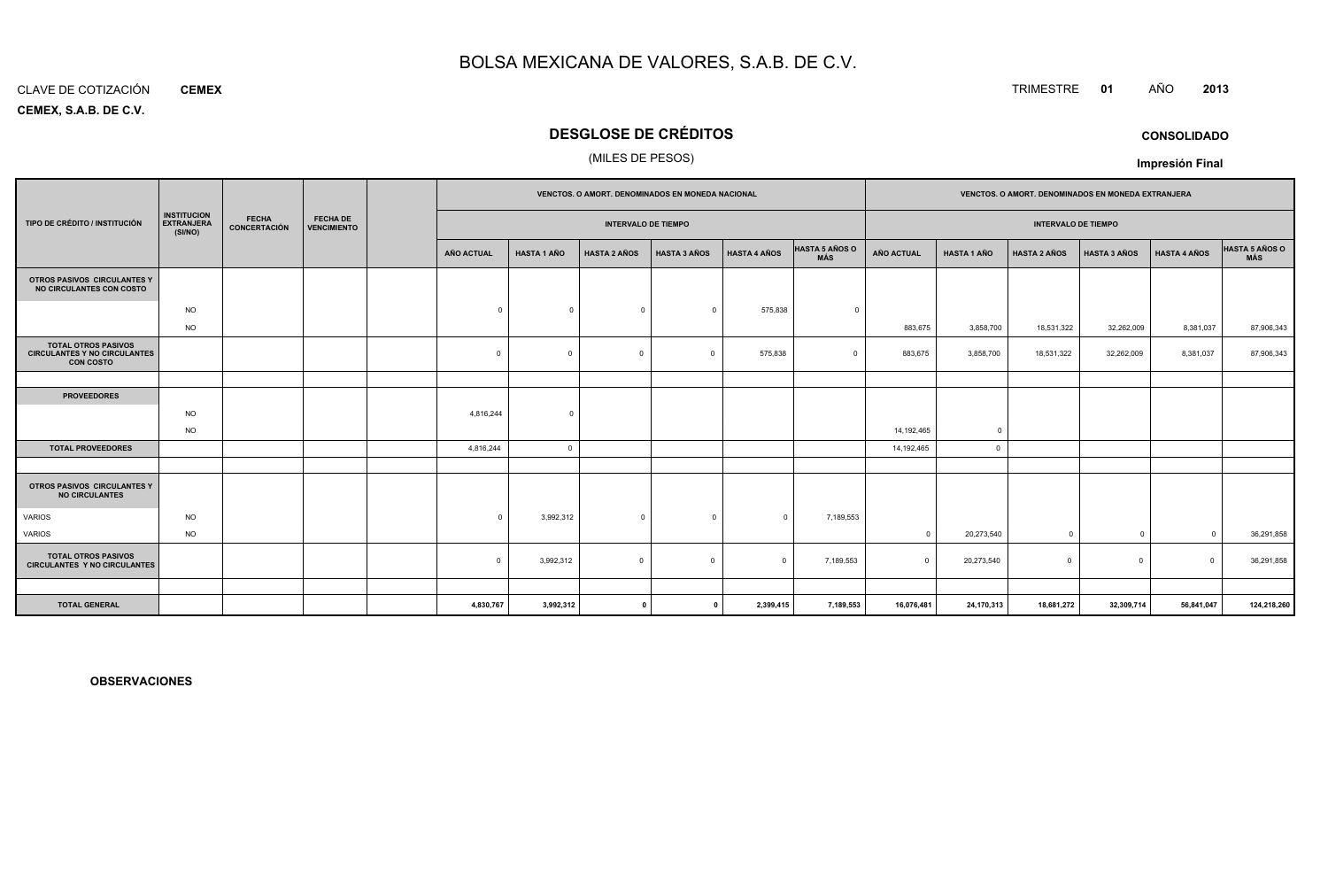CLAVE DE COTIZACIÓN: **CEMEX CEMEX, S.A.B. DE C.V.**

TRIMESTRE: **01** AÑO: **2013**

### **POSICIÓN MONETARIA EN MONEDA EXTRANJERA**

### **CONSOLIDADO**

#### **Impresión Final**

| POSICIÓN EN MONEDA EXTRANJERA | <b>DÓLARES</b>          |                       | <b>OTRAS MONEDAS</b>    |                       | <b>TOTAL MILES DE</b> |  |
|-------------------------------|-------------------------|-----------------------|-------------------------|-----------------------|-----------------------|--|
| (MILES DE PESOS)              | <b>MILES DE DÓLARES</b> | <b>MILES DE PESOS</b> | <b>MILES DE DÓLARES</b> | <b>MILES DE PESOS</b> | <b>PESOS</b>          |  |
| <b>ACTIVO MONETARIO</b>       | 2,283,503               | 28,178,427            | 1,203,018               | 14,845,245            | 43,023,672            |  |
| <b>CIRCULANTE</b>             | 1,453,156               | 17,931,944            | 1,151,785               | 14,213,033            | 32,144,977            |  |
| NO CIRCULANTE                 | 830,347                 | 10,246,483            | 51,233                  | 632,212               | 10,878,695            |  |
| <b>PASIVO</b>                 | 15,775,844              | 194,673,917           | 6,290,370               | 77,623,170            | 272,297,087           |  |
| <b>CIRCULANTE</b>             | 1,375,833               | 16,977,784            | 1,885,657               | 23,269,010            | 40,246,794            |  |
| NO CIRCULANTE                 | 14,400,011              | 177,696,133           | 4,404,713               | 54,354,160            | 232,050,293           |  |
| <b>SALDO NETO</b>             | $-13,492,341$           | -166,495,490          | $-5,087,352$            | -62,777,925           | -229,273,415          |  |

### **OBSERVACIONES**

#### **(MILES DE PESOS)**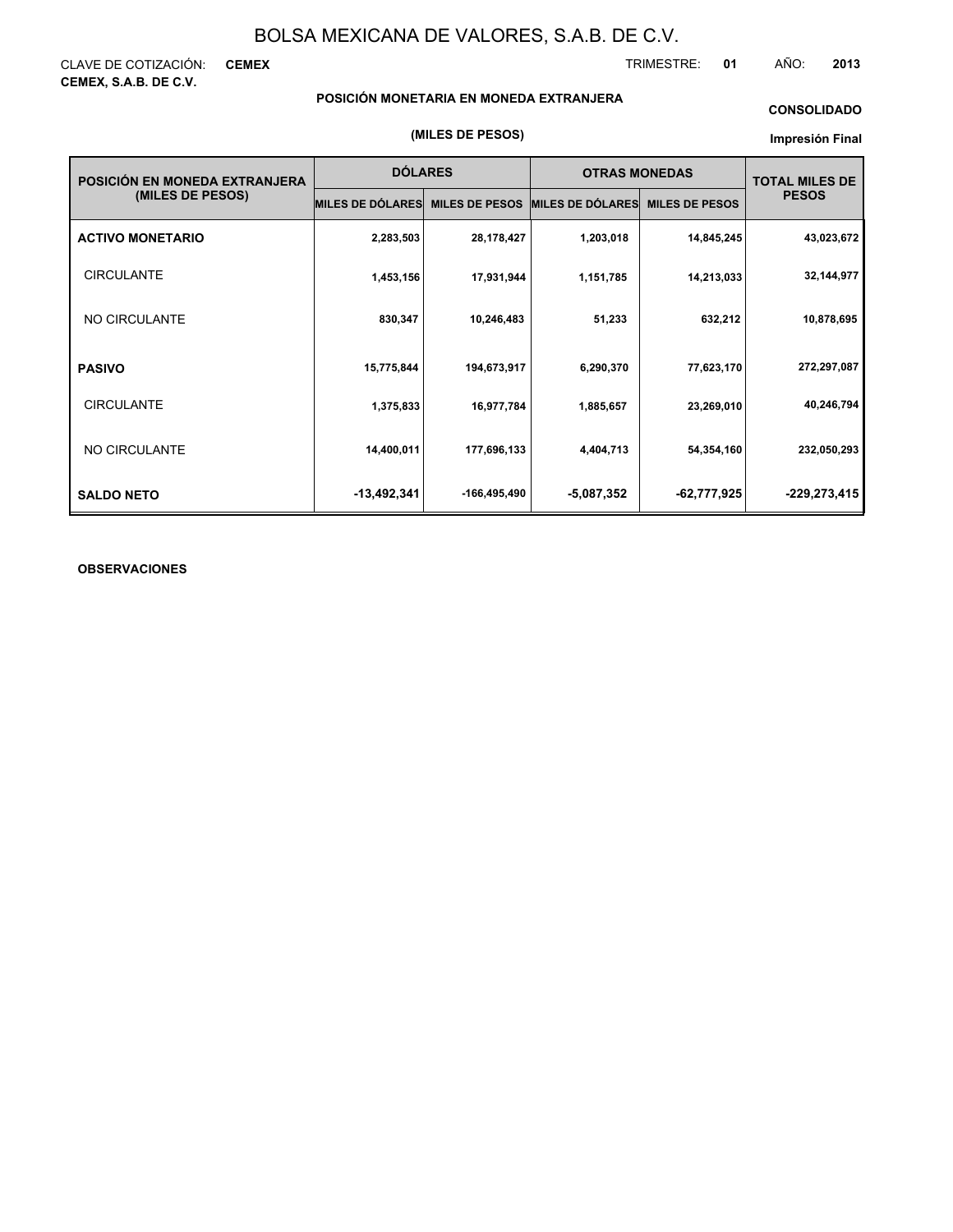CLAVE DE COTIZACIÓN: TRIMESTRE: **01** AÑO: **2013 CEMEX**

**CEMEX, S.A.B. DE C.V.**

**INSTRUMENTOS DE DEUDA**

PAGINA 1/2

**CONSOLIDADO**

**Impresión Final**

### **LIMITACIONES FINANCIERAS SEGÚN CONTRATO, ESCRITURAS DE LA EMISION Y/O TITULO**

RESTRICCIONES FINANCIERAS

LA HABILIDAD DE CEMEX PARA CUMPLIR CON ESTAS RAZONES FINANCIERAS PUEDE SER AFECTADA POR CONDICIONES ECONÓMICAS Y VOLATILIDAD EN LOS TIPOS DE CAMBIO, ASÍ COMO POR LAS CONDICIONES GENERALES PREVALECIENTES EN LOS MERCADOS DE DEUDA Y CAPITALES. PARA EL PERIODO DE CUMPLIMIENTO TERMINADO AL 31 DE MARZO DE 2013 CONSIDERANDO EL NUEVO ACUERDO DE CRÉDITO Y EL ACUERDO DE FINANCIAMIENTO ENMENDADO, SEGÚN APLICA Y, CON BASE EN LAS CIFRAS BAJO IFRS Y NIF, SEGÚN CORRESPONDA, CEMEX, S.A.B. DE C.V. Y SUS SUBSIDIARIAS ESTUVIERON EN CUMPLIMIENTO CON LAS RESTRICCIONES FINANCIERAS DE SUS CONTRATOS DE CRÉDITO.

LAS PRINCIPALES RAZONES FINANCIERAS CONSOLIDADAS SON LAS SIGUIENTES:

RAZONES FINANCIERAS CONSOLIDADAS 2013 RAZÓN DE APALANCAMIENTO 1,2,LÍMITE=< 7.0 CÁLCULO 5.58

RAZÓN DE COBERTURA 3 LÍMITE> 1.50 CÁLCULO 2.06

1LA RAZÓN DE APALANCAMIENTO SE CALCULA EN PESOS DIVIDIENDO LA "DEUDA FONDEADA" ENTRE EL RESULTADO DE OPERACIÓN ANTES DE OTROS GASTOS, NETO, MÁS DEPRECIACIÓN Y AMORTIZACIÓN ("FLUJO DE OPERACIÓN") PRO FORMA DE LOS ÚLTIMOS DOCE MESES A LA FECHA DEL CÁLCULO. LA DEUDA FONDEADA CONSIDERA LA DEUDA SEGÚN EL ESTADO FINANCIERO SIN ARRENDAMIENTOS FINANCIEROS, MÁS LAS NOTAS PERPETUAS Y LAS GARANTÍAS, MÁS O MENOS EL VALOR RAZONABLE DE INSTRUMENTOS DERIVADOS, SEGÚN APLIQUE, ENTRE OTROS AJUSTES.

2EL FLUJO DE OPERACIÓN PRO FORMA REPRESENTA, CALCULADO EN PESOS, EL FLUJO DE OPERACIÓN DE LOS ÚLTIMOS DOCE MESES A LA FECHA DEL CÁLCULO, MÁS EL FLUJO DE OPERACIÓN REFERIDO A DICHO PERIODO DE CUALQUIER ADQUISICIÓN SIGNIFICATIVA EFECTUADA EN EL PERIODO ANTES DE SU CONSOLIDACIÓN EN CEMEX, MENOS EL FLUJO DE OPERACIÓN REFERIDO A DICHO PERIODO DE CUALQUIER VENTA SIGNIFICATIVA EFECTUADA EN EL PERIODO QUE SE HUBIERA LIQUIDADO.

3LA RAZÓN DE COBERTURA SE CALCULA CON LAS CIFRAS EN PESOS DE LOS ESTADOS FINANCIEROS, DIVIDIENDO EL FLUJO DE OPERACIÓN PRO FORMA ENTRE LOS GASTOS FINANCIEROS DE LOS ÚLTIMOS DOCE MESES A LA FECHA DEL CÁLCULO. LOS GASTOS FINANCIEROS INCLUYEN LOS INTERESES DEVENGADOS POR LAS NOTAS PERPETUAS.

PARA 2013 Y EN ADELANTE, CEMEX CONSIDERA QUE CONTINUARÁ CUMPLIENDO CON LAS RESTRICCIONES FINANCIERAS BAJO SU NUEVO ACUERDO DE CRÉDITO, CONSIDERANDO QUE SE ESPERAN BENEFICIOS POR PROGRAMAS DE REDUCCIÓN DE COSTOS IMPLEMENTADOS DURANTE 2012 Y 2011, CONDICIONES FAVORABLES EN ALGUNOS MERCADOS CLAVE, Y DISMINUCIONES EN LOS COSTOS DE ALGUNOS INSUMOS COMO ENERGÍA. ASIMISMO, COMO EN AÑOS ANTERIORES, CEMEX TIENE UN PLAN DE VENTA DE ACTIVOS, QUE SE ESPERA COMPLEMENTE LOS ESFUERZOS PARA REDUCIR SU DEUDA.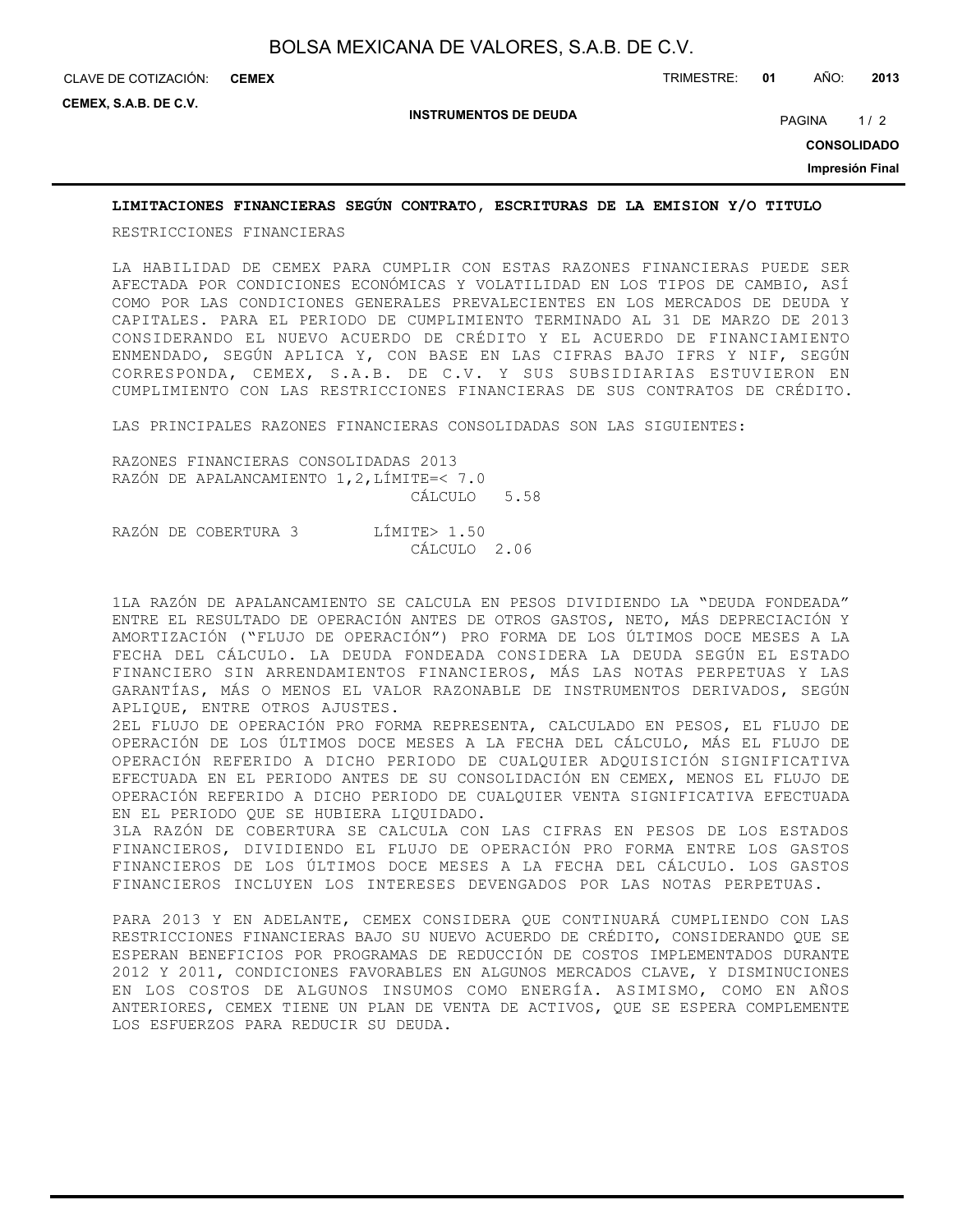| CLAVE DE COTIZACIÓN:  | <b>CEMEX</b>                                     |                              | TRIMESTRE: | 01 | AÑO:          | 2013               |
|-----------------------|--------------------------------------------------|------------------------------|------------|----|---------------|--------------------|
| CEMEX, S.A.B. DE C.V. |                                                  | <b>INSTRUMENTOS DE DEUDA</b> |            |    | <b>PAGINA</b> | 2/2                |
|                       |                                                  |                              |            |    |               | <b>CONSOLIDADO</b> |
|                       |                                                  |                              |            |    |               | Impresión Final    |
|                       | SITUACIÓN ACTUAL DE LAS LIMITACIONES FINANCIERAS |                              |            |    |               |                    |

ON ACTUAL DE LAS LIMITACIONES FINANCIE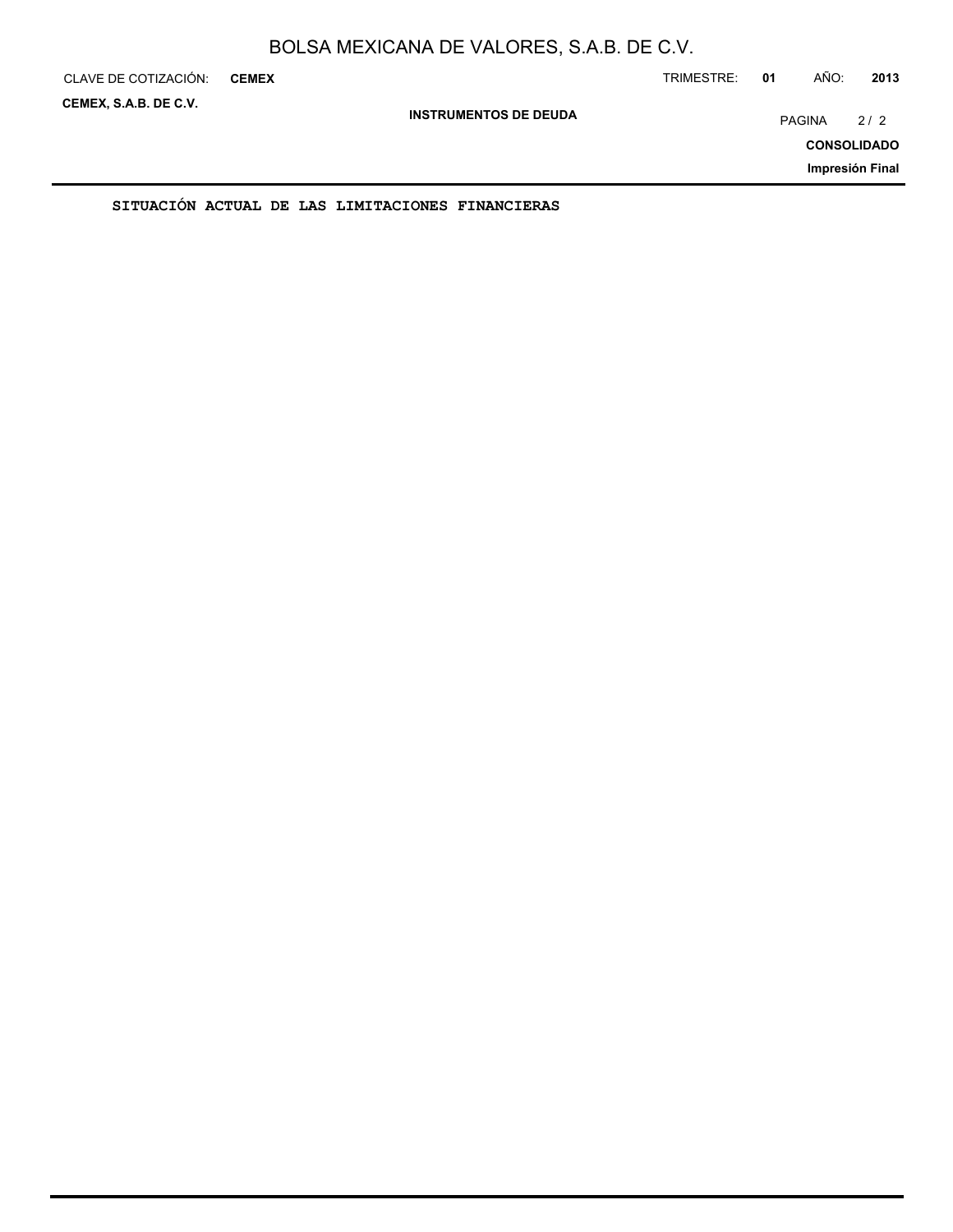**DISTRIBUCIÓN DE INGRESOS POR PRODUCTO**

**INGRESOS TOTALES**

**(MILES DE PESOS)**

**CEMEX, S.A.B. DE C.V.**

**CEMEX**

### CLAVE DE COTIZACIÓN TRIMESTRE **01** AÑO **2013**

**CONSOLIDADO**

**Impresión Final**

| <b>PRINCIPALES PRODUCTOS O LINEA</b>      | <b>VENTAS</b>  |                | $%$ DE<br><b>PARTICIPACION EN</b> | <b>PRINCIPALES</b> |                 |  |
|-------------------------------------------|----------------|----------------|-----------------------------------|--------------------|-----------------|--|
| <b>DE PRODUCTOS</b>                       | <b>VOLUMEN</b> | <b>IMPORTE</b> | <b>EL MERCADO</b>                 | <b>MARCAS</b>      | <b>CLIENTES</b> |  |
| <b>INGRESOS NACIONALES</b>                |                |                |                                   |                    |                 |  |
|                                           | 0              | 8,802,695      | 0.00                              |                    |                 |  |
| <b>INGRESOS POR EXPORTACIÓN</b>           |                |                |                                   |                    |                 |  |
|                                           | 0              | 1,032,183      | 0.00                              |                    |                 |  |
| INGRESOS DE SUBSIDIARIAS EN EL EXTRANJERO |                |                |                                   |                    |                 |  |
|                                           | 0              | 32,012,887     | 0.00                              |                    |                 |  |
| <b>TOTAL</b>                              | 0              | 41,847,765     |                                   |                    |                 |  |

**OBSERVACIONES**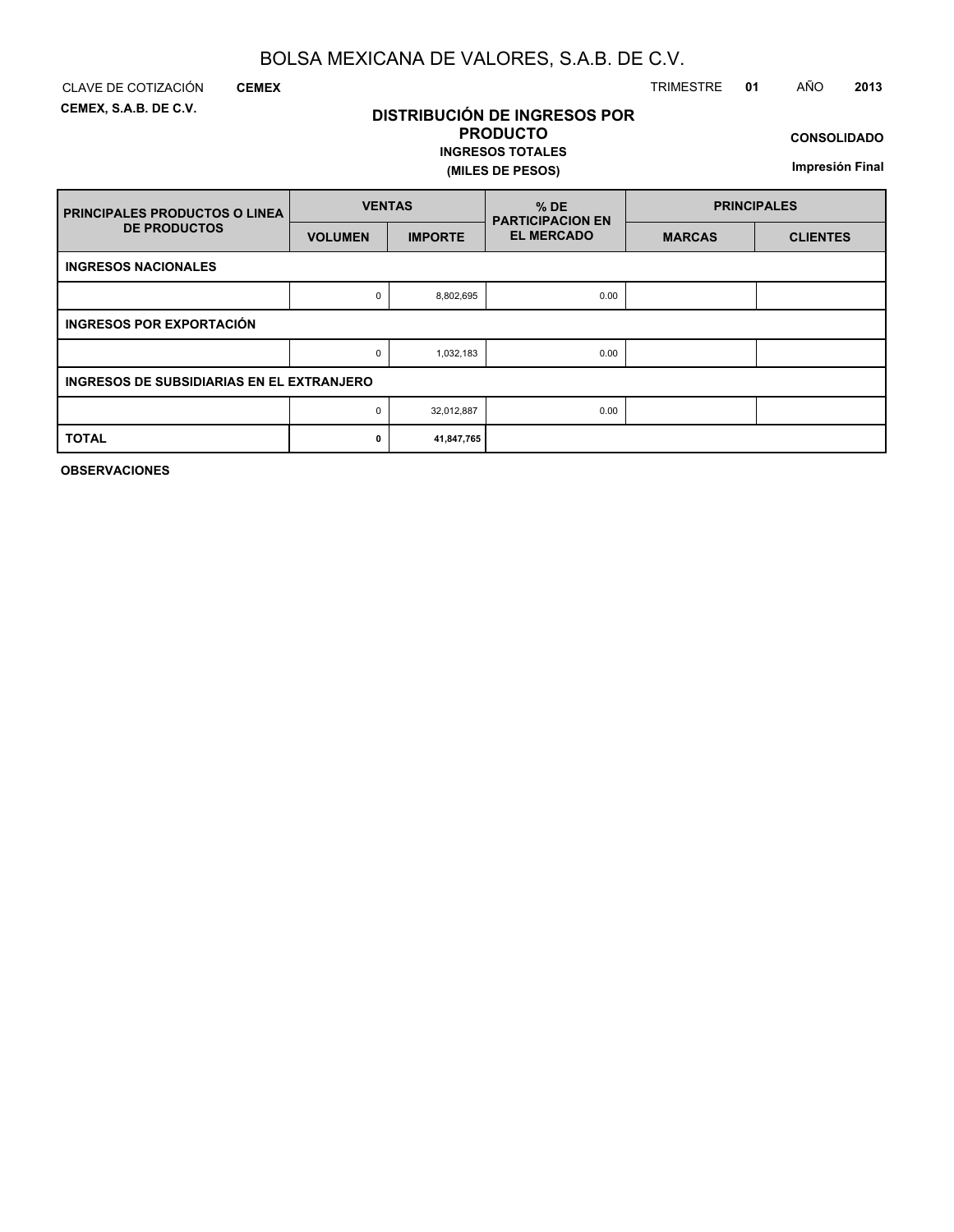**CEMEX, S.A.B. DE C.V.** CLAVE DE COTIZACIÓN**CEMEX** TRIMESTRE **<sup>01</sup>** AÑO**<sup>2013</sup>**

**CONSOLIDADO**

### **INTEGRACIÓN DEL CAPITAL SOCIALPAGADO**

#### **CARACTERISTICAS DE LAS ACCIONES**

**Impresión Final**

|              | VALOR NOMINAL(\$)<br><b>SERIES</b> |                |                     | <b>CUPÓN</b>              |                  | <b>NUMERO DE ACCIONES</b> |             |                 | <b>CAPITAL SOCIAL</b> |  |
|--------------|------------------------------------|----------------|---------------------|---------------------------|------------------|---------------------------|-------------|-----------------|-----------------------|--|
|              |                                    | <b>VIGENTE</b> | <b>PORCIÓN FIJA</b> | <b>PORCIÓN VARIABLE  </b> | <b>MEXICANOS</b> | <b>LIBRE SUSCRIPCIÓN</b>  | <b>FIJO</b> | <b>VARIABLE</b> |                       |  |
| I٨           | 0.00280                            | 144            | 8,712,000,000       | 13,161,005,476            | 21,873,005,476   |                           | 24.190      | 36,543          |                       |  |
| lв           | 0.00280                            | 144            | 4,356,000,000       | 6,580,502,738             |                  | 10,936,502,738            | 12.095      | 18,271          |                       |  |
| <b>TOTAL</b> |                                    |                | 13,068,000,000      | 19,741,508,214            | 21,873,005,476   | 10,936,502,738            | 36,285      | 54,814          |                       |  |

**TOTAL DE ACCIONES QUE REPRESENTAN EL CAPITAL SOCIAL PAGADO A LA FECHA DE ENVIO DE LA INFORMACIÓN:**

32,809,508,214

#### **OBSERVACIONES**

EL NÚMERO DE ACCIONES EN CIRCULACIÓN NO CONSIDERA 1,312,380,330 DE ACCIONES CORRESPONDIENTES AL AUMENTO DE CAPITAL DECRETADO EN LA ASAMBLEA DE ACCIONISTAS EL DÍA 21 DE MARZO 2013, CUYAS ACCIONES SERÁN ENTREGADAS A LOS ACCIONISTAS ELDÍA 26 DE ABRIL 2013.